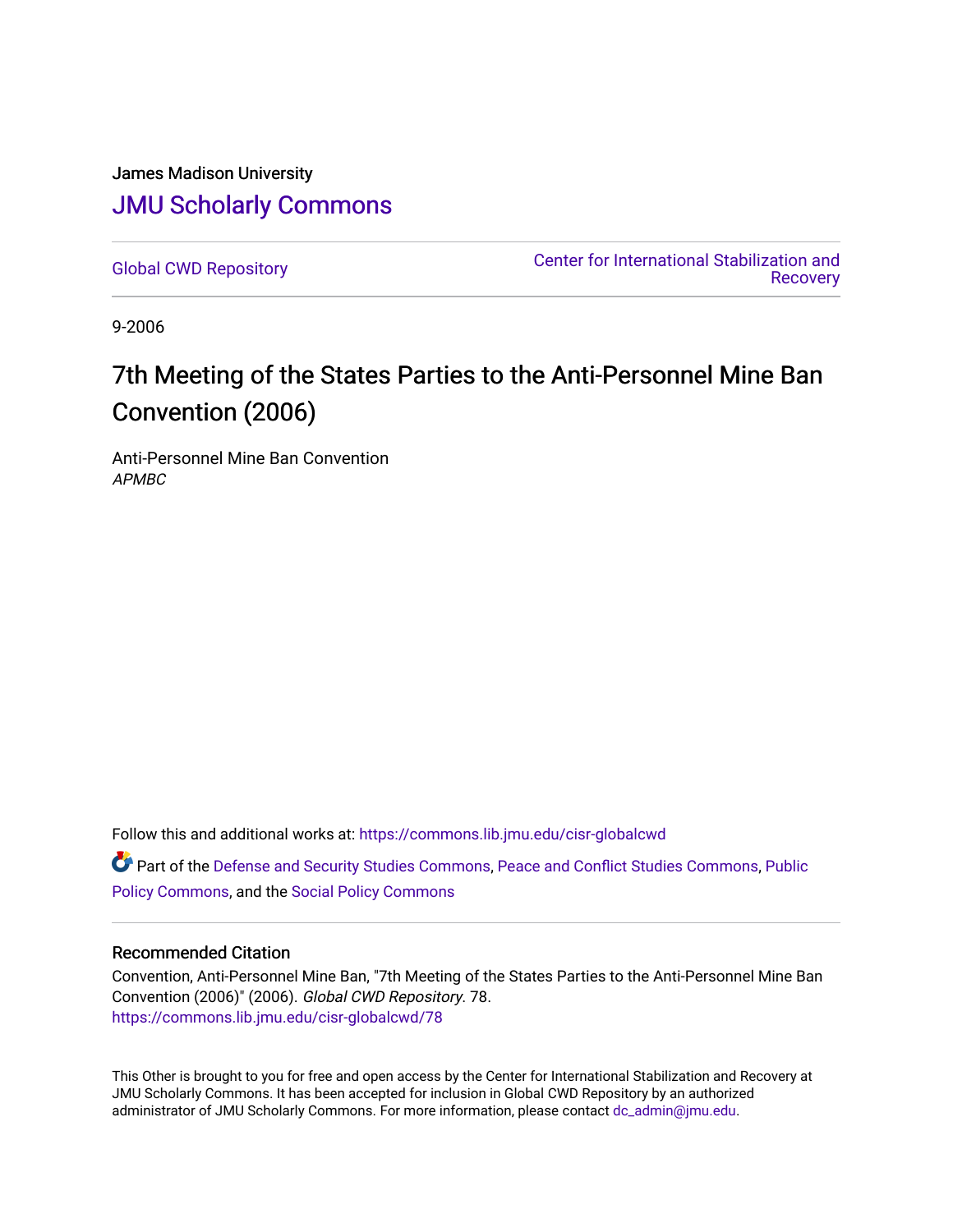#### MEETING OF THE STATES PARTIES TO THE CONVENTION ON THE PROHIBITION OF THE USE, STOCKPILING, PRODUCTION AND TRANSFER OF ANTI-PERSONNEL MINES AND ON THEIR DESTRUCTION

 APLC/MSP.7/2006/5 17 January 2007

Original: ENGLISH

#### FINAL REPORT SEVENTH MEETING OF THE STATES PARTIES

\_\_\_\_\_\_\_\_\_\_\_\_\_\_\_\_\_\_\_\_\_\_\_\_\_\_\_\_\_\_\_\_\_\_\_\_\_\_\_\_\_\_\_\_\_\_\_\_\_\_\_\_\_\_\_\_\_\_\_\_\_\_\_\_\_\_\_\_\_\_\_\_\_\_\_\_

#### Geneva, 18 22 September 2006

The Final Report of the Seventh Meeting of the States Parties to the Convention on the Prohibition of the Use, Stockpiling, Production and Transfer of Anti-Personnel Mines and on Their Destruction consists of two parts and six annexes as follows:

#### Part I. Organization and Work of the Seventh Meeting

- A. Introduction
- B. Organization of the Meeting
- C. Participation in the Meeting
- D. Work of the Meeting
- E. Decisions and Recommendations
- F. Documentation
- G. Adoption of the Final Report and conclusion of the Meeting
- Part II. Achieving the aims of the Nairobi Action Plan: The Geneva Progress Report

#### Introduction

- I. Universalizing the Convention
- II. Destroying stockpiled antipersonnel mines
- III. Clearing mined areas
- IV. Assisting landmine victims<br>V. Other matters essential for a
- Other matters essential for achieving the Convention's aims

#### Appendices

- I States that have ratified or acceded to the Convention
- II Deadlines for States Parties that have indicated that they are in the process of fulfilling Article 4 obligations
- III Deadlines for States Parties that have indicated that they are in the process of fulfilling Article 5 obligations
- IV The status of national demining plans / programmes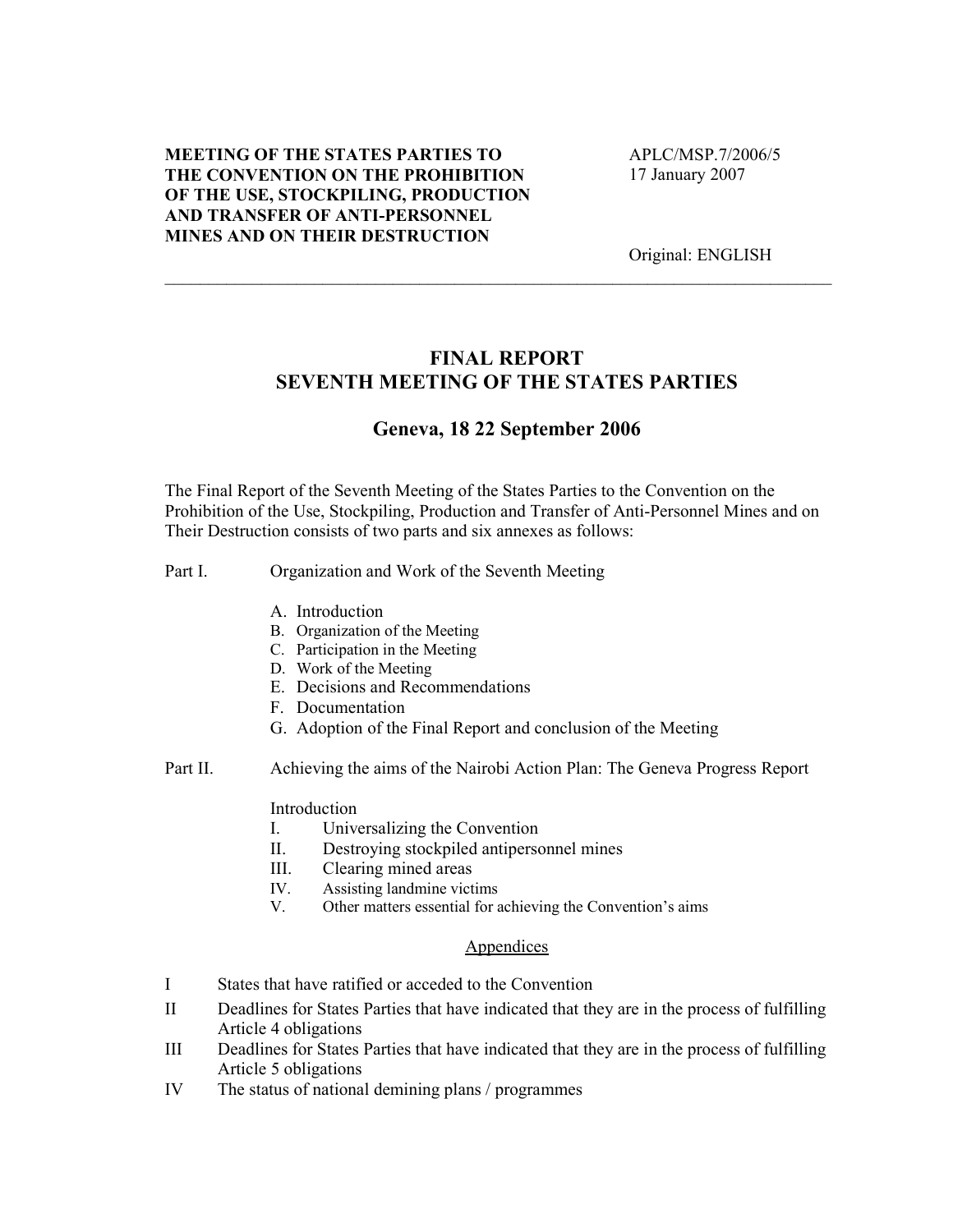- V Anti-personnel mines reported retained or transferred by the States Parties for reasons permitted under Article 3, and, a summary of additional information provided by these States Parties
- VI The status of legal measures taken in accordance with Article 9

#### Annexes

- I. Agenda of the Meeting
- II. Towards the Full Implementation of Article 5 of the Convention
- III. Proposed template for assisting States Parties in requesting an extension under Article 5 of the Convention
- IV. Proposed voluntary declaration of completion of Article 5 obligations
- V. Report on the Functioning of the Implementation Support Unit December 2005 September 2006
- VI. List of documents of the Seventh Meeting of the States Parties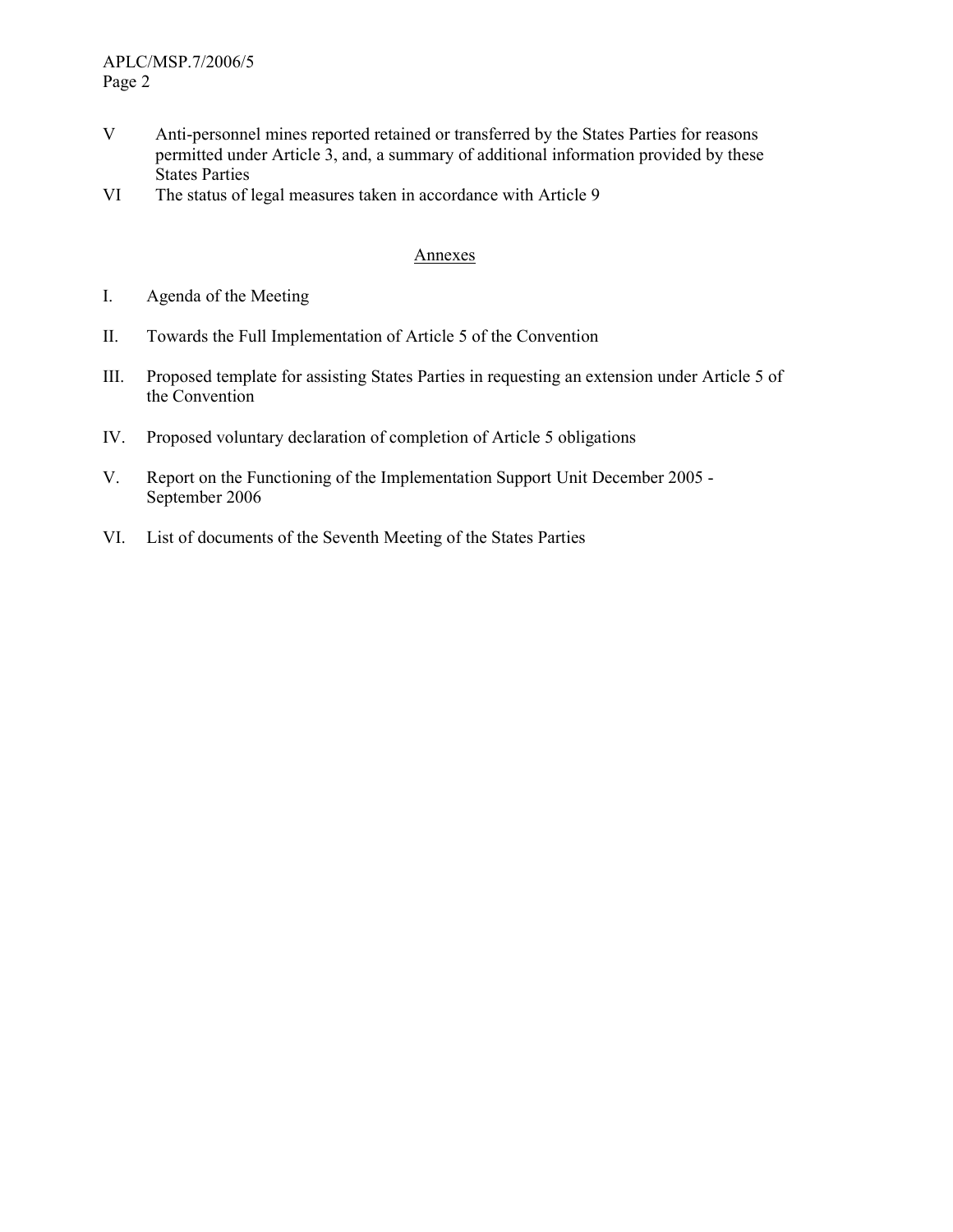#### PART I

#### ORGANIZATION AND WORK OF THE SEVENTH MEETING

#### A. Introduction

1. The Convention on the Prohibition of the Use, Stockpiling, Production and Transfer of Anti-Personnel Mines and on Their Destruction provides in Article 11, paragraphs 1 and 2, that: "The States Parties shall meet regularly in order to consider any matter with regard to the application or implementation of this Convention, including:

- (a) The operation and status of this Convention;
- (b) Matters arising from the reports submitted under the provisions of this Convention;
- (c) International cooperation and assistance in accordance with Article 6;
- (d) The development of technologies to clear anti-personnel mines;
- (e) Submissions of States Parties under Article 8; and
- (f) Decisions relating to submissions of States parties as provided for in Article 5"; and,

Meetings subsequent to the First Meeting of the States Parties "shall be convened by the Secretary-General of the United Nations annually until the first Review Conference".

2. At the 29 November–3 December 2004 First Review Conference, the States Parties agreed to hold annually, until the Second Review Conference, a Meeting of the States Parties which will regularly take place in the second half of the year, and, to hold the Sixth Meeting of the States Parties in Croatia from 28 November to 2 December 2005. At the Sixth Meeting, the States Parties agreed to hold the Seventh Meeting of the States Parties in Geneva from 18 to 22 September 2006.

3. To prepare for the Seventh Meeting, in keeping with past practice, at the May 2006 meeting of the Standing Committee on the General Status and Operation of the Convention a provisional agenda, provisional programme of work, draft rules of procedure and draft cost estimates were presented. Based upon discussions at that meeting, it was the sense of the Co-Chairs of the Standing Committee on the General Status and Operation of the Convention that these documents were generally acceptable to the States Parties to be put before the Seventh Meeting for adoption.

4. To seek views on matters of substance, the President-Designate convened informal meetings in Geneva on 17 July 2006 and 4 September 2006 to which all States Parties and interested organizations were invited to participate.

5. The opening of the Seventh Meeting of the States Parties was preceded on 18 September 2006 by a ceremony at which statements were delivered by Ms. Teresa Gambaro, Australia's Parliamentary Secretary for Foreign Affairs and Special Representative on Mine Action,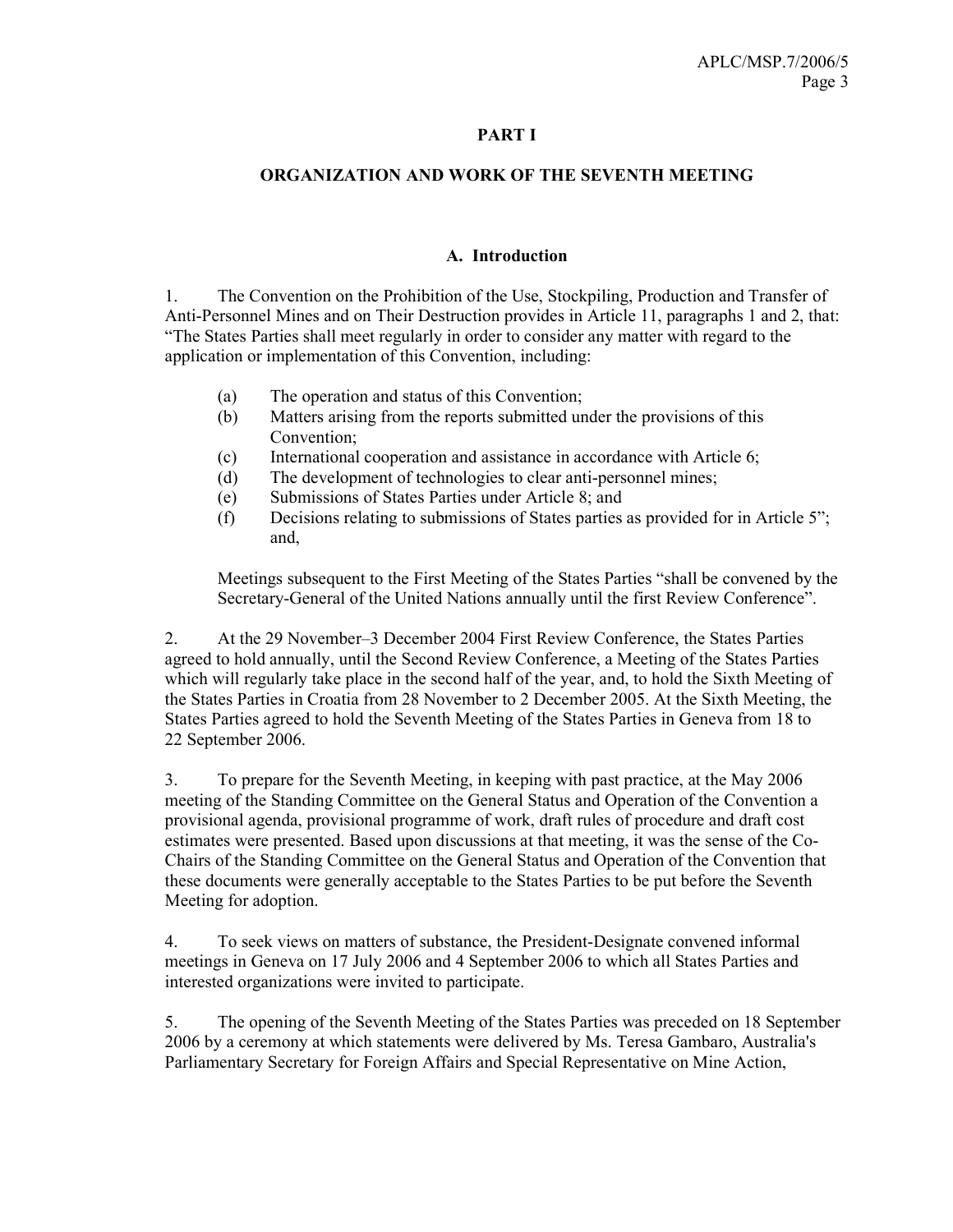APLC/MSP.7/2006/5 Page 4

Ambassador Anton Thalmann, Deputy Secretary of State, Federal Department of Foreign Affairs of Switzerland and Ms. Song Kosal, landmine survivor and youth advocate.

#### B. Organization of the Seventh Meeting

6. The Seventh Meeting of the States Parties was opened on 18 September 2006 by Ms. Dijana Plestina of Croatia, on behalf of the President of the Sixth Meeting of the States Parties. Ms. Plestina presided over the election of the President of the Seventh Meeting of the States Parties. The Meeting elected by acclamation Ambassador Caroline Millar of Australia as its President in accordance with rule 5 of the rules of procedure.

7. At the opening session, a message was delivered to the meeting on behalf of the Secretary General of the United Nations. In addition, the following addressed the meeting: Mr.Philip Spoerri, Director of International Law and Cooperation, International Committee of the Red Cross; Ms.Margaret Arach Orech, Ambassador of the International Campaign to Ban Landmines; and, Mr. Cornelio Sommaruga, President of the Geneva International Centre for Humanitarian Demining.

8. At its first plenary meeting on 18 September 2006, the Seventh Meeting adopted its agenda as contained in Annex I to this report. On the same occasion, the meeting adopted its rules of procedure as contained in document APLC/MSP.7/2006/3\*, the estimated costs for convening the Seventh Meeting as contained in document APLC/MSP.7/2006/4, and its programme of work as contained in document APLC/MSP.7/2006/2\*.

9. Also at its first plenary meeting, Afghanistan, Belgium, Guatemala, Japan, Jordan, Slovenia, Switzerland and the United Republic of Tanzania were elected by acclamation as Vice-Presidents of the Seventh Meeting.

10. The Meeting unanimously confirmed the nomination of Ambassador Jürg Streuli of Switzerland as Secretary-General of the Meeting. The Meeting also took note of the appointment by the United Nations Secretary-General of Mr. Tim Caughley, Director of the Geneva Branch of the United Nations Department for Disarmament Affairs, as Executive Secretary of the Meeting, and the appointment by the President of Mr. Kerry Brinkert, Manager of the Implementation Support Unit, as the President's Executive Coordinator.

#### C. Participation in the Seventh Meeting

11. Ninety-six States Parties participated in the meeting: Afghanistan, Albania, Algeria, Angola, Argentina, Australia, Austria, Bangladesh, Barbados, Belarus, Belgium, Benin, Bosnia and Herzegovina, Brazil, Bulgaria, Burkina Faso, Burundi, Cambodia, Cameroon, Canada, Chad, Chile, Colombia, Congo, Côte d'Ivoire, Croatia, Cyprus, Czech Republic, Democratic Republic of the Congo, Denmark, Ecuador, El Salvador, Estonia, France, Germany, Ghana, Greece, Guatemala, Guinea Bissau, Haiti, Holy See, Honduras, Hungary, Ireland, Italy, Jamaica, Japan, Jordan, Kenya, Latvia, Lesotho, Lithuania, Madagascar, Malawi, Malaysia, Malta, Mauritania, Mexico, Moldova, Monaco, Mozambique, Netherlands, New Zealand, Nicaragua, Nigeria, Norway, Paraguay, Peru, Philippines, Portugal, Qatar, Rwanda, Romania, Senegal, Serbia,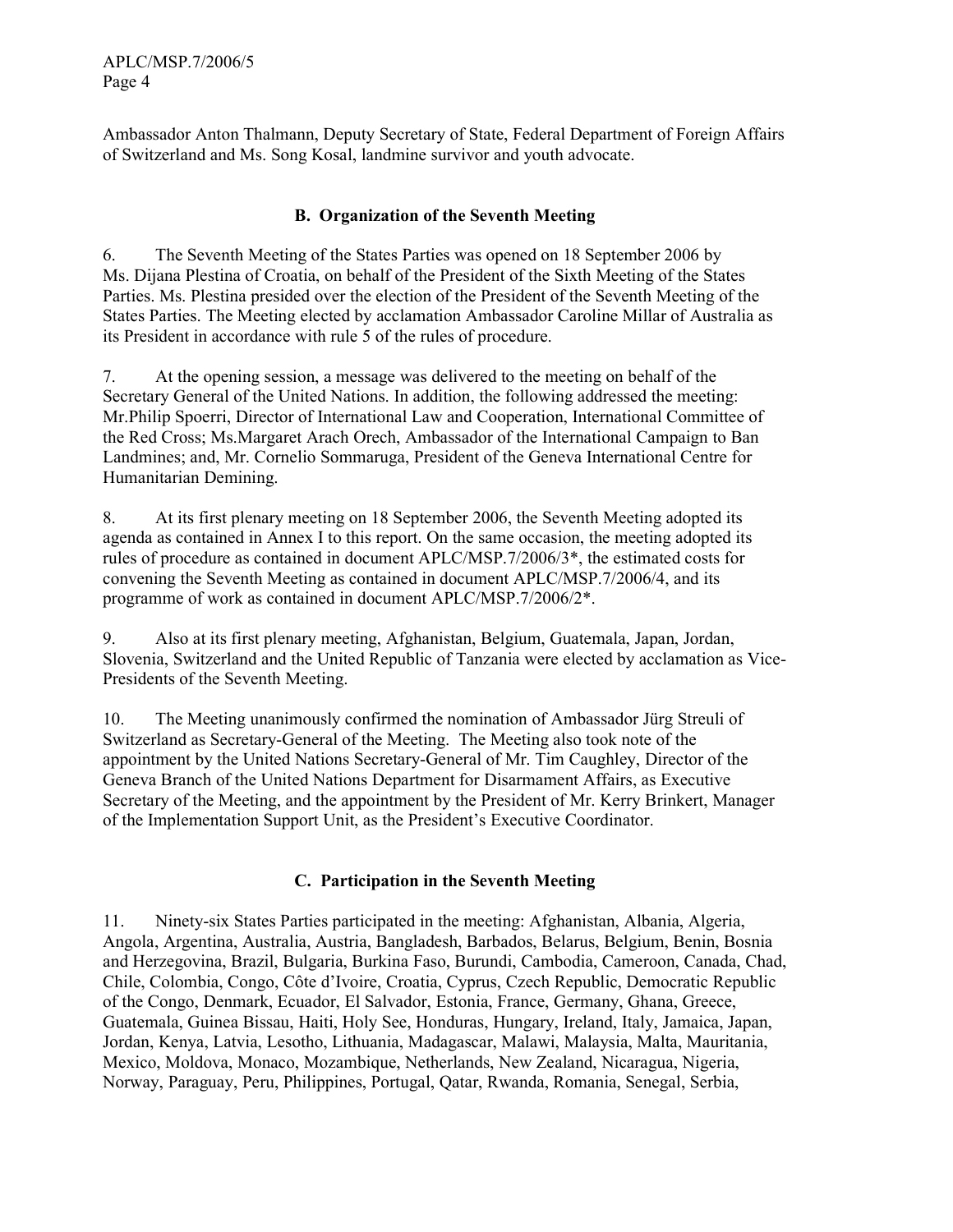Slovakia, Slovenia, South Africa, Spain, Sudan, Sweden, Switzerland, Tajikistan, Thailand, The former Yugoslav Republic of Macedonia, Trinidad and Tobago, Tunisia, Turkey, Uganda, Ukraine, United Kingdom of Great Britain and Northern Ireland, United Republic of Tanzania, Venezuela, Yemen, Zambia and Zimbabwe.

12. One State that had ratified or acceded to the Convention, but for which the Convention had not yet entered into force, participated in the Meeting as observers, in accordance with Article 11, paragraph 4, of the Convention and rule 1, paragraph 1, of the rules of procedure of the Meeting: Brunei Darussalam.

13. Two signatories that have not ratified the Convention participated in the Meeting as observers, in accordance with Article 11, paragraph 4, of the Convention and rule 1, paragraph 1, of the rules of procedure of the Meeting: Indonesia and Poland.

14. A further twenty-five States not parties to the Convention participated in the Meeting as observers, in accordance with Article 11, paragraph 4, of the Convention and rule 1, paragraph 1, of the rules of procedure of the Meeting: Armenia, Azerbaijan, Bahrain, China, Cuba, Egypt, Finland, India, Iraq, Kazakhstan, Kyrgyzstan, Lebanon, Libyan Arab Jamahiriya, Mongolia, Morocco, Myanmar, Nepal, Oman, Pakistan, Palau, Saudi Arabia, Singapore, Sri Lanka, Syrian Arab Republic and United Arab Emirates.

15. In accordance with Article 11, paragraph 4, of the Convention and rule 1, paragraphs 2 and 3, of the Rules of Procedure, the following international organizations and institutions, regional organizations, entities and non-governmental organizations attended the Meeting as observers: European Commission, Geneva International Centre for Humanitarian Demining (GICHD), International Campaign to Ban Landmines (ICBL), International Committee of the Red Cross (ICRC), International Federation of Red Cross and Red Crescent Societies, League of Arab States, North Atlantic Treaty Organization (NATO), Office for the Coordination of Humanitarian Affairs (OCHA), Organization of American States (OAS), Organization for Security and Cooperation in Europe (OSCE), Sovereign Military Order of Malta, United Nations Children's Fund (UNICEF), United Nations Department for Disarmament Affairs (UNDDA), United Nations Development Programme (UNDP), United Nations Institute for Disarmament Research (UNIDIR) and United Nations Mine Action Service (UNMAS).

16. In accordance with Article 11, paragraph 4, of the Convention and rule 1, paragraph 4, of the rules of procedure, the following other organizations attended the Meeting as observers: Cleared Ground Demining, Cranfield University Resilience Centre, International Peace Research Institute (PRIO), International Trust Fund for Demining and Mine Victims Assistance (ITF), James Madison University Mine Action Information Center (JMU) and the Swiss Foundation for Mine Action (FSD).

17. A list of all delegations to the Seventh Meeting is contained in document APLC/MSP.7/2006/INF.2.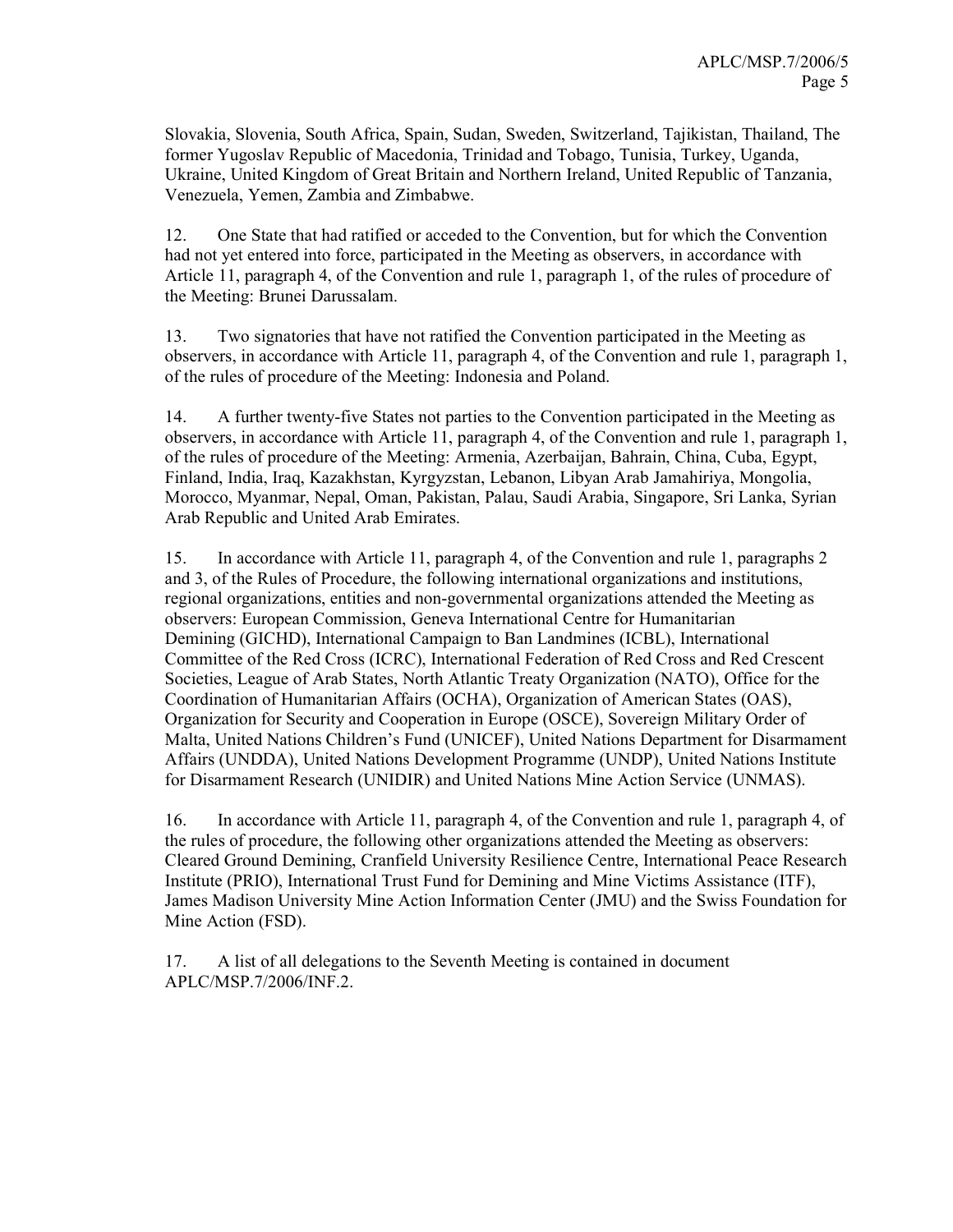#### D. Work of the Seventh Meeting

18. The Seventh Meeting held eight plenary sessions from 18-22 September 2006 and one informal session on 20 September 2006. The first one and a half plenary sessions featured the general exchange of views under agenda item 10. Delegations of nineteen States Parties, five observer States and four observer organizations made statements in the general exchange of views or otherwise made written statements of a general nature available.

19. At its third through eighth plenary sessions, the Meeting considered the general status and operation of the Convention, reviewing progress made and challenges that remain in the pursuit of the Convention's aims and in the application of the Nairobi Action Plan 2005-2009. In this regard, the Meeting warmly welcomed the Geneva Progress Report2005-2006, as contained in Part II of this report, as an important means to support the application of the Nairobi Action Plan by measuring progress made during the period 2 December 2005 to 22 September 2006 and highlighting priority areas of work for the States Parties, the Co-Chairs and the Convention's President in the period between the Seventh and the Eighth Meetings of the States Parties.

20. At its eighth plenary session, the Meeting noted the Director of the GICHD's report on the activities of the Implementation Support Unit (ISU), contained in Annex V to this report. States Parties expressed their appreciation to the GICHD for the manner in which the ISU is making a positive contribution in support of the States Parties' efforts to implement the Convention.

21. Also at its eighth plenary session, the States Parties again recognized the value and importance of the Coordinating Committee in the effective functioning and implementation of the Convention and for operating in an open and transparent manner. In addition, the Meeting again noted the work undertaken by interested States Parties through the Sponsorship Programme, which continues to ensure widespread representation at meetings of the Convention.

22. Also at its eighth plenary session, the Meeting considered matters pertaining to reporting under Article 7 of the Convention. All States Parties were encouraged to place a continued emphasis on ensuring reports are submitted as required by forwarding reports to the Geneva Branch of the United Nations Department for Disarmament Affairs. In addition, States Parties took note of improvements made by the United Nations Department for Disarmament Affairs in ensuring access to reports via the Internet.

23. Also at its eighth plenary session, the Meeting considered the submission of requests under Article 5 of the Convention. The President notified the Meeting that she had not been informed that any state wished to make such a request at the Seventh Meeting. The Meeting took note of this.

24. Also at its eighth plenary session, the Meeting considered the submission of requests under Article 8 of the Convention. The President notified the Meeting that she had not been informed that any state wished to make such a request at the Seventh Meeting. The Meeting took note of this.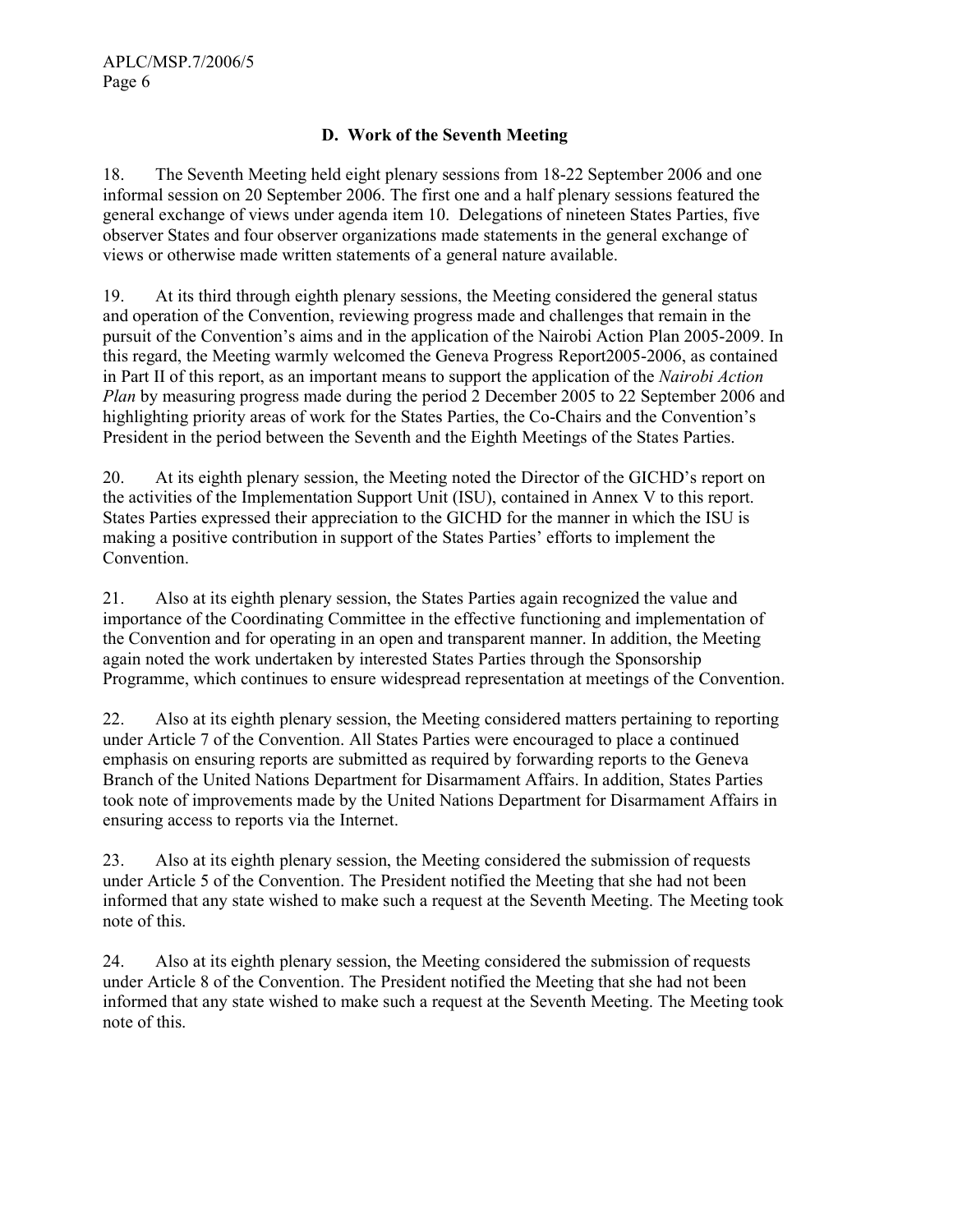25. At its informal session, the Meeting discussed proposals made by the President, Canada and Guatemala, as contained in Annexes II, III and IV to this report, concerning process issues related to considering requests for extensions in accordance with Article 5 of the Convention.

#### E. Decisions and Recommendations

26. At its final plenary session, pursuant to consultations undertaken by the Co-Chairs of the Standing Committee on the General Status and Operation of the Convention, the Meeting agreed to set the dates of the 2007 meetings of the Standing Committees from 23-27 April and identified the following States Parties as the Standing Committee Co-Chairs and Co-Rapporteurs until the end of the Eighth Meeting of the States Parties:

- (i) Mine Clearance, Mine-Risk Education and Mine-Action Technologies: Chile and Norway (Co-Chairs); Canada and Peru (Co-Rapporteurs);
- (ii) Victim Assistance and Socio-Economic Reintegration: Austria and Sudan (Co-Chairs); Cambodia and New Zealand (Co-Rapporteurs);
- (iii) Stockpile Destruction: Algeria and Estonia (Co-Chairs); Lithuania and Serbia (Co-Rapporteurs);
- (iv) General Status and Operation of the Convention: Argentina and Italy (Co-Chairs); Germany and Kenya (Co-Rapporteurs).

27. Also at its final plenary session, the States Parties recalled the obligations set out in Article 5 of the Convention and discussed a process for the preparation, submission and consideration of requests for extension to Article 5 deadlines as outlined in document APLC/MSP.7/2006/L.3. The States Parties recalled their commitment in Nairobi Action Plan Action #27 to strive to ensure that few, if any States Parties, would feel compelled to request an extension. They further recalled that the Convention allows States Parties to seek an extension to their mine destruction deadline should they be unable to meet it. It was acknowledged that despite their best efforts, it was possible that some States Parties would seek an extension to their deadlines. In view of this, the States Parties decided:

- (i) to reaffirm their obligation to ensure the destruction of anti-personnel mines in mined areas in accordance with Article 5 of the Convention and as reflected in Nairobi Action Plan Action #27;
- (ii) to establish a process for the preparation, submission and consideration of requests for extension to Article 5 deadlines;
- (iii) that requesting States Parties are encouraged, as necessary, to seek assistance from the Implementation Support Unit in the preparation of their requests;
- (iv) that States Parties in a position to do so should assist States Parties to fulfil their Article 5 obligations in accordance with Article 6 paragraph 4 of the Convention, and recall the relevance of Nairobi Action Plan Action #44 in this regard;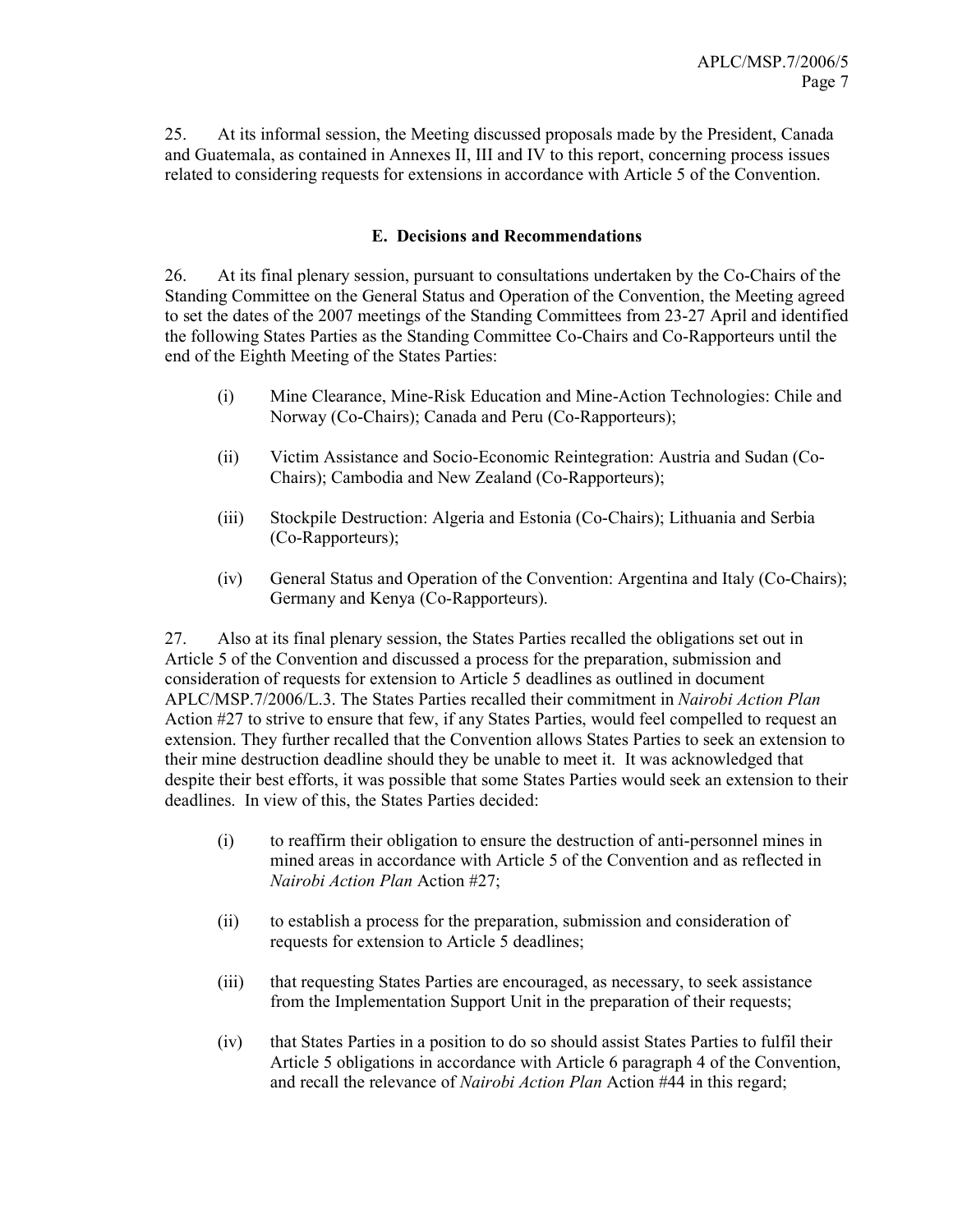- (v) to work further on the voluntary template contained in APLC/MSP.7/2006/L.4, proposed as the basis to facilitate preparation and assessment of extension requests, with a view to its finalisation by the conclusion of the 2007 intersessional meetings, so to enable its voluntary implementation until its formal adoption at the Eighth Meeting of the States Parties.
- (vi) to strongly encourage States Parties seeking Article 5 extensions to append their national demining plans to their extension requests;
- (vii) to encourage States Parties seeking Article 5 extensions to submit their request to the President no fewer than nine months before the Meeting of the States Parties or Review Conference at which the decision on the request would need to be taken;
- (viii) that the President, upon receipt of an extension request, should inform the States Parties of its lodgement and make it openly available, in keeping with the Convention's practice of transparency;
- (ix) that the President and the Co-Chairs and Co-Rapporteurs of the Standing Committees, jointly prepare an analysis of the request indicating, inter alia: clarifications of facts sought and received from the requesting State; demining plans for the extension period; resource and assistance needs and gaps;
- (x) that, in preparing the analysis, the President and the Co-Chairs and Co-Rapporteurs of the Standing Committees and the requesting States Party should cooperate fully to clarify issues and identify needs;
- (xi) that in preparing the analysis, the President, Co-Chairs and Co-Rapporteurs, in close consultation with the requesting State, should, where appropriate, draw on expert mine clearance, legal and diplomatic advice, using the ISU to provide support;
- (xii) that the President, acting on behalf of the Co-Chairs and Co-Rapporteurs, should submit the analysis to the States Parties well before the MSP or Review Conference preceding the requesting State's deadline.
- (xiii) to encourage all States Parties in a position to do so to provide additional, earmarked funds to the ISU Trust Fund to cover costs related to supporting the Article 5 extensions process.

28. The States Parties also decided to adopt the model declaration in document APLC/MSP.7/2006/L.5, as contained in Annex IV, as a voluntary means to report completion of Article 5 obligations.

29. Also at its final plenary session, in recalling the offer made by Jordan at the Sixth Meeting of the States Parties to host and preside over the Eighth Meeting of the States Parties, the Meeting agreed to designate His Royal Highness Prince Mired Raad Zeid of Jordan President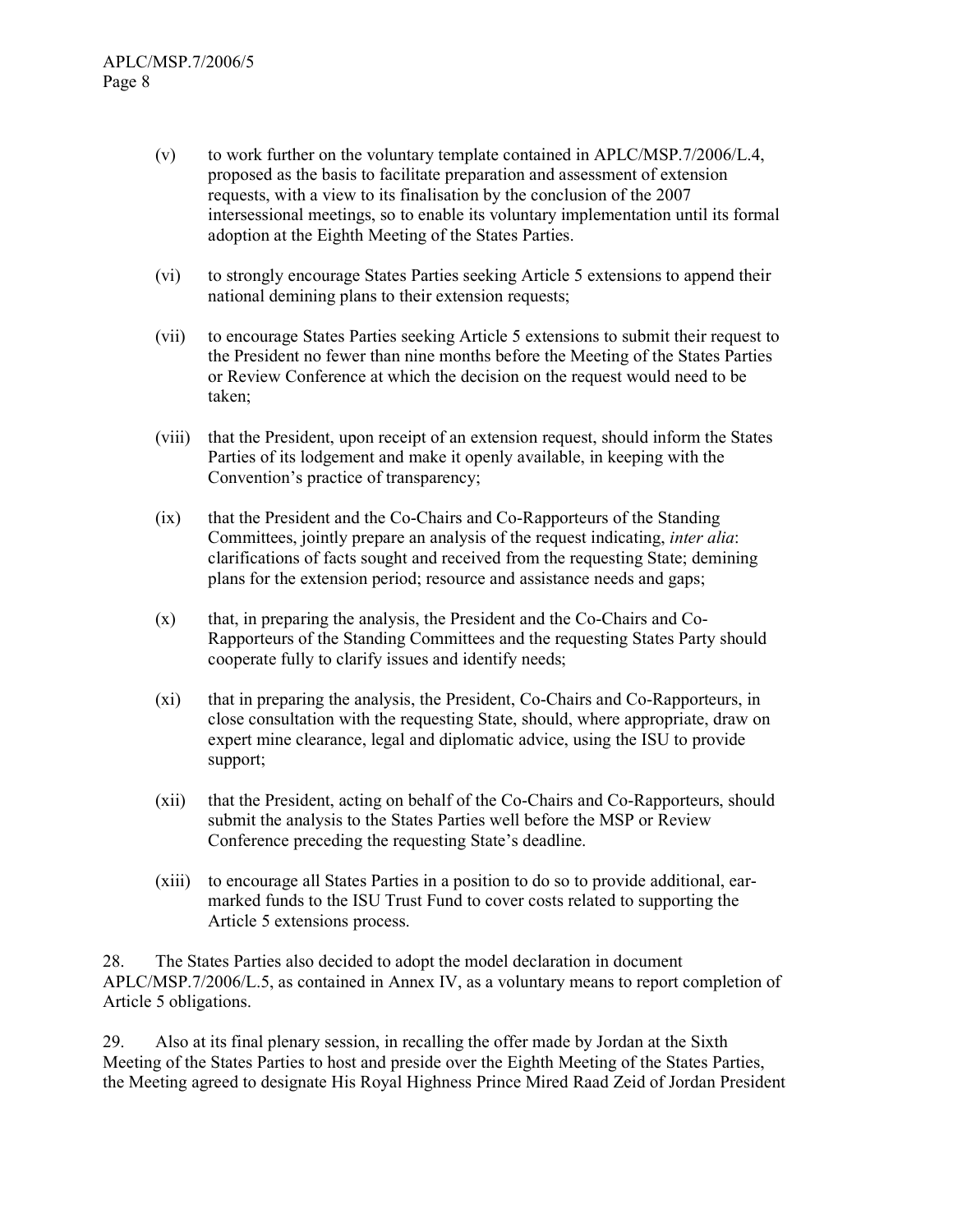of the Eighth Meeting of the States Parties (8MSP) and decided to hold the 8MSP in Jordan the week of 18-22 November 2007.

#### F. Documentation

30. A list of documents of the Seventh Meeting is contained in Annex VI to this report. These documents are available in all official languages through the United Nations Official Documents System (http://documents.un.org).

#### G. Adoption of the Final Report and conclusion of the Seventh Meeting

31. At its final plenary session, on 22 September 2006, the Meeting adopted its draft report, contained in documents APLC/MSP.7/2006/CRP.2 and APLC/MSP.7/2006/CRP.2/Add.1 as orally amended, which is being issued as document APLC/MSP.7/2006/5.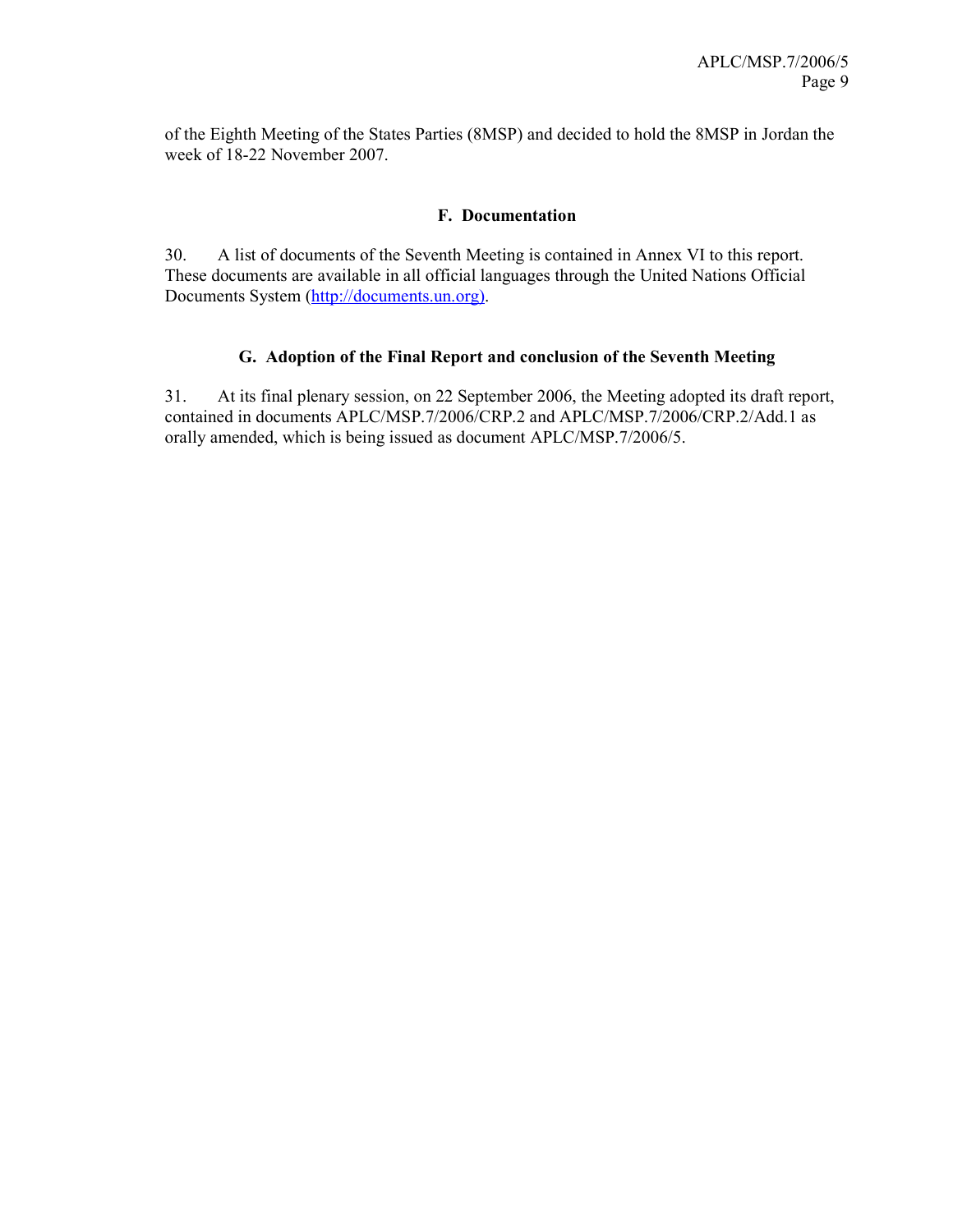#### PART II

#### ACHIEVING THE AIMS OF THE NAIROBI ACTION PLAN: THE GENEVA PROGRESS REPORT 2005-2006

#### Introduction

1. The Nairobi Action Plan (NAP), adopted by the States Parties at the First Review Conference, lays out a comprehensive framework for the period 2005-2009 for achieving major progress towards ending, for all people and for all time, the suffering caused by anti-personnel mines. In doing so, it provides the States Parties with guidance in fulfilling their Convention obligations.

2. The purpose of the *Geneva Progress Report* (*GPR*) is to monitor and support application of the NAP by measuring progress made between the Sixth and Seventh Meetings of the States Parties.<sup>1</sup> The report also highlights priority areas of work for the States Parties, the Co-Chairs and the President between the Seventh and the Eighth Meetings of the States Parties. It builds upon the 2004-2005 Zagreb Progress Report (ZPR) and is the second in a series of annual progress reports before the 2009 Second Review Conference.

#### I. Universalizing the Convention

3. Since the Sixth Meeting of States Parties (6MSP), instruments of ratification were deposited by Ukraine on 27 December 2005, by Haiti on 15 February 2006, by the Cook Islands on 15 March 2006 and by Brunei Darussalam on 24 April 2006. There are now 151 States which have deposited instruments of ratification, acceptance, approval or accession. The Convention has entered into force for 150 of these States<sup>2</sup>. (See APLC/MSP.7/2006/5, Part II, Appendix I).

4. Forty-four (44) States have not yet ratified or acceded to the Convention. Among these states are some that produce, use, transfer and/or maintain large stockpiles of anti-personnel mines. And some are considering developing new kinds of anti-personnel mines. For instance, the International Campaign to Ban Landmines (ICBL) has reported that since the 6MSP three States not parties – Myanmar, Nepal and Russian Federation – have made new use of antipersonnel mines. Some States not parties are mine-affected and could benefit from the Convention's cooperation and assistance provisions if they acceded to the Convention. In addition, among these 44 States are three States that signed the Convention: Indonesia, the Marshall Islands and Poland.

5. Since the 6MSP, States Parties have promoted adherence to the Convention by States not parties. The President of the 6MSP wrote to all States not parties encouraging them to ratify or accede to the Convention as soon as possible. Canada, in addition to coordinating the Universalization Contact Group, held military-to-military dialogues with India and Pakistan. On the margins of the 6MSP and the May 2006 meetings of the Standing Committees, New Zealand

 $\overline{a}$ 

<sup>&</sup>lt;sup>1</sup> Specifically, the period covered by this report is 2 December 2005 to 22 September 2006.

<sup>&</sup>lt;sup>2</sup> The Convention enters into force for Brunei Darussalam on 1 October 2006.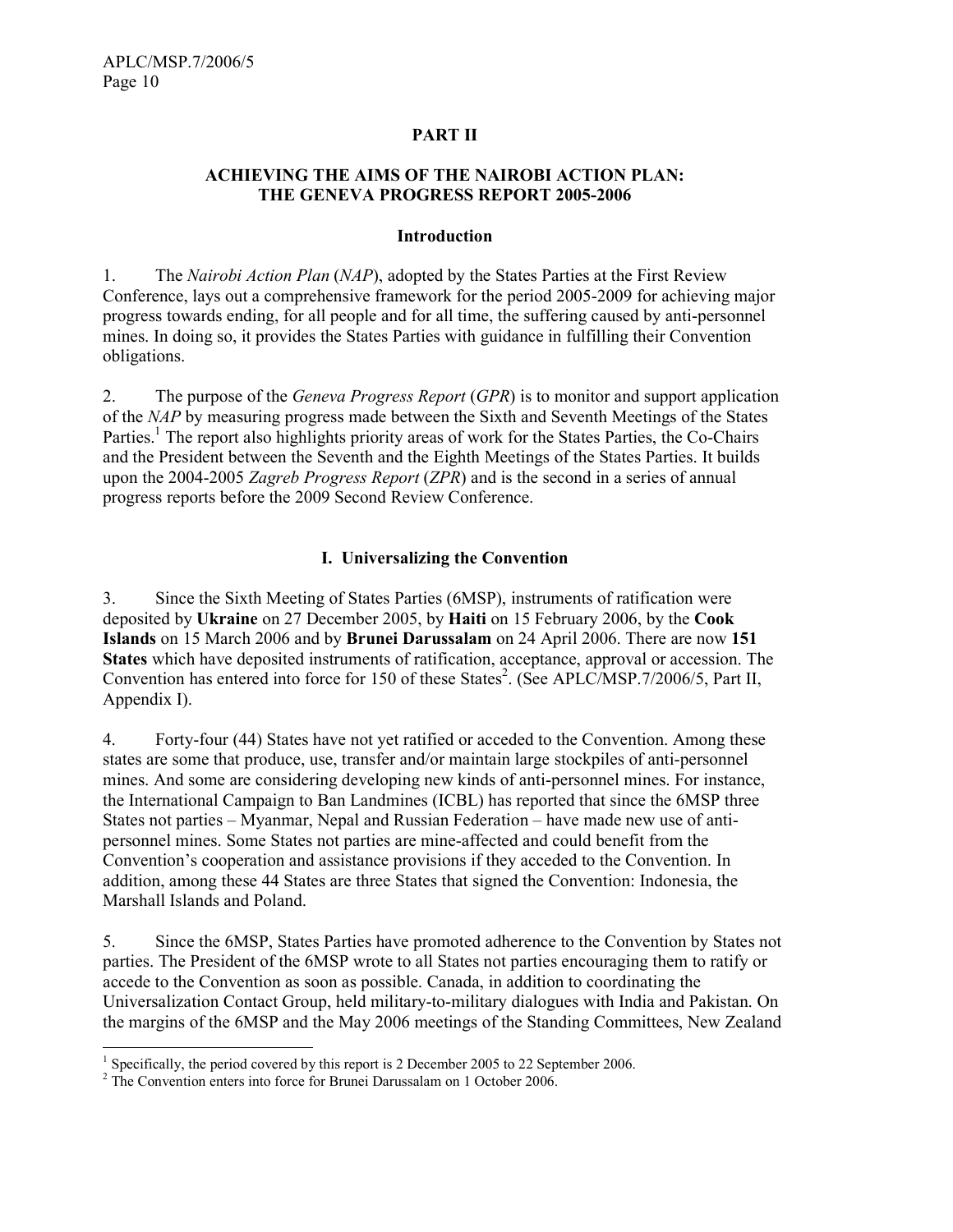and Jordan convened regional universalization discussions for the Asia-Pacific and the Middle East, respectively. Other States Parties have regularly raised ratification of or accession to the Convention with States not parties.

6. The International Campaign to Ban Landmines held youth workshops in Egypt and Lebanon, sent high-level delegations to Brunei, Egypt, India and Lebanon, and led a delegation to Poland. Its country campaign in Nepal played a leading role in convincing Nepal's government and Maoist groups to include a commitment to refrain from landmine use in a code of conduct agreed upon during peace talks in May 2006. The International Committee of the Red Cross (ICRC) promoted adherence to the Convention, particularly among signatory States and in South Asia. The United Nations (UN) recorded in its 2006-2010 inter-agency mine action strategy that it will continue to promote full adherence to the Convention. The Implementation Support Unit (ISU) in the Geneva International Centre for Humanitarian Demining (GICHD) and the GICHD's Director provided relevant information to help States not parties make informed decisions on acceptance of the Convention.

7. The European Union's (EU) commitment of support to the destruction of Ukraine's stockpiled anti-personnel mines was critical in facilitating Ukraine's entry into the Convention. The EU was called upon to act with respect to bringing into the Convention Finland and Poland, the only EU member States that have not ratified or acceded to the Convention. The Organization of American States (OAS) continued to play an important role in universalization. The OAS's General Assembly adopted a resolution on 6 June 2006 urging its member States that have not yet done so to ratify or consider acceding to the Convention.

8. States Parties and other actors, including the ICBL and its member organizations, the ICRC, the UN, and the OAS General Assembly, have advocated the end to use, stockpiling, production and transfer of anti-personnel mines by armed non-State actors. Switzerland has further pursued its efforts to promote a discussion on the role of States in implementing NAP Action #46. Several States Parties and the United Nations Mine Action Service (UNMAS) expressed their support and/or made financial commitments to the Geneva Call for its work to engage armed non-State actors and promote their adherence to the Convention's norms. The Geneva Call has obtained further signings of its *Deed of Commitment for Adherence to a Total* Ban on Anti Personnel Mines and for Cooperation in Mine Action since the 6MSP. With respect to one of these signings, one State Party noted with concern that the Geneva Call proceeded in a manner not consistent with paragraph 17 of the Zagreb Progress Report which states:

"Also in this context, as rights and obligations enshrined in the Convention and commitments in the Nairobi Action Plan apply to States Parties, some States Parties are of the view that when engagement with armed non-state actors is contemplated, States Parties concerned should be informed, and their consent would be necessary in order for such an engagement to take place."

9. According to the ICBL, armed non-State actors in 10 States (Burundi, Colombia, Guinea-Bissau, India, Iraq, Myanmar, Nepal, Pakistan, Russian Federation and Somalia) have made new use of anti-personnel mines since the 6MSP. The ICRC reminded States Parties that assuring respect for the Convention's norms by all parties to an armed conflict, be it of international or not of an international character, is a humanitarian necessity if civilians are to be spared the devastating effects of anti-personnel mines. The ICRC also recalled the provisions of the 1949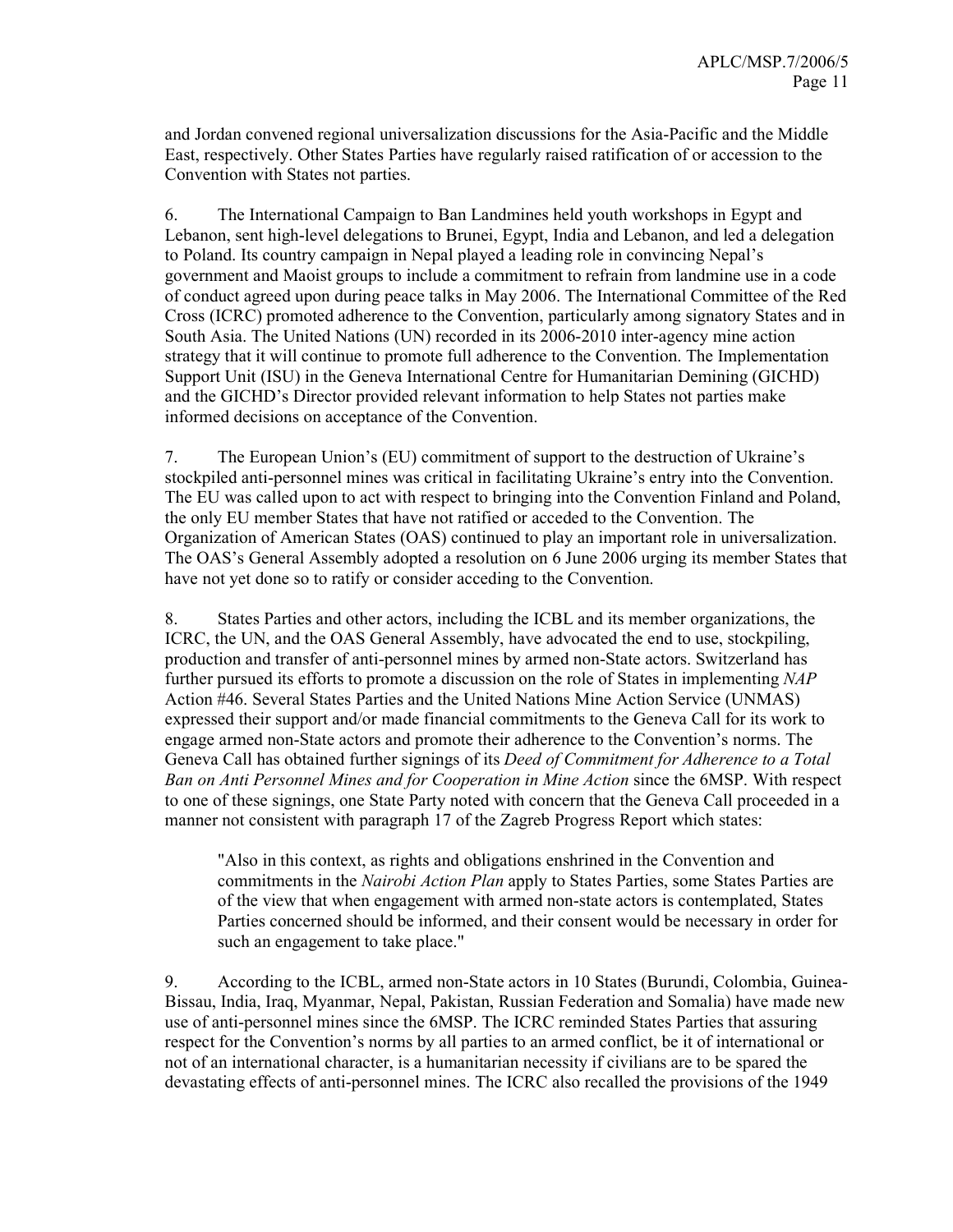Geneva Conventions and their 1977 Additional Protocols according to which the application of international humanitarian law "shall not affect the legal status" of the parties to the conflict.

#### Priorities for the period leading to the Eighth Meeting of the States Parties

10. States Parties must turn their commitment to universalization into action in accordance with NAP Actions #1 to #8, particularly given the extent of the challenges that remain. States not parties should continue to be approached on a case specific basis. And pending their adherence to the Convention, they should be encouraged to participate as observers in Convention meetings and to implement voluntarily the Convention's provisions. While voluntary compliance with provisions of the Convention may be recognized as first steps towards ratification of or accession to it, such steps should not be used to postpone formal adherence.

#### II. Destroying stockpiled anti-personnel mines

11. Since the 6MSP, Ukraine – which possesses stockpiled anti-personnel mines – ratified the Convention. And Democratic Republic of the Congo and Latvia reported fulfilment of their stockpile destruction obligations. Hence twelve States Parties have indicated the obligation to destroy stockpiled anti-personnel mines remains relevant for them: Afghanistan, Angola, Belarus, Burundi, Cyprus, Ethiopia, Greece, Guyana, Serbia, Sudan, Turkey and Ukraine. One of these States Parties indicated during the May 2006 meeting of the Standing Committee on Stockpile Destruction that it may seek an extension for destroying its stockpiles. Yet the Convention does not permit such extensions. Timelines for States Parties to complete stockpile destruction in accordance with Article 4 are in APLC/MSP.7/2006/5, Part II, Appendix II.

12. One hundred and thirty nine (139) States that have ratified or acceded to the Convention no longer hold stocks of anti-personnel mines, either because they never did or because they have completed their destruction programmes. States Parties have destroyed more than 38 million stockpiled mines. But for a small number of States Parties, stockpile destruction remains relevant and several challenges remain.

13. Some States Parties are emerging from years of conflict and may not know the extent of stockpiled anti-personnel mines in areas under their jurisdiction. In some instances, these States Parties may not have control over all such areas. For two States Parties, the destruction of vast numbers of the PFM-1 type mine remains a challenge. For some, the sheer volume of mines that must be destroyed presents difficulties. In addition, all 12 relevant States Parties are challenged by the obligation to destroy their stocks "as soon as possible".

14. Two States Parties (Ethiopia and Guyana), have not yet reported, as required, the number and types of stockpiled anti-personnel mines under their respective jurisdiction or control. Bhutan, Cape Verde, Equatorial Guinea, Gambia and Sao Tome and Principe have not provided an initial Article 7 report to confirm the assumption that they do not hold stocks.

15. States Parties continued to discuss their commitment to report, in accordance with Article 7 and through informal means, discoveries of previously unknown stockpiles found after stockpile destruction deadlines have passed. And they reaffirmed the need to destroy these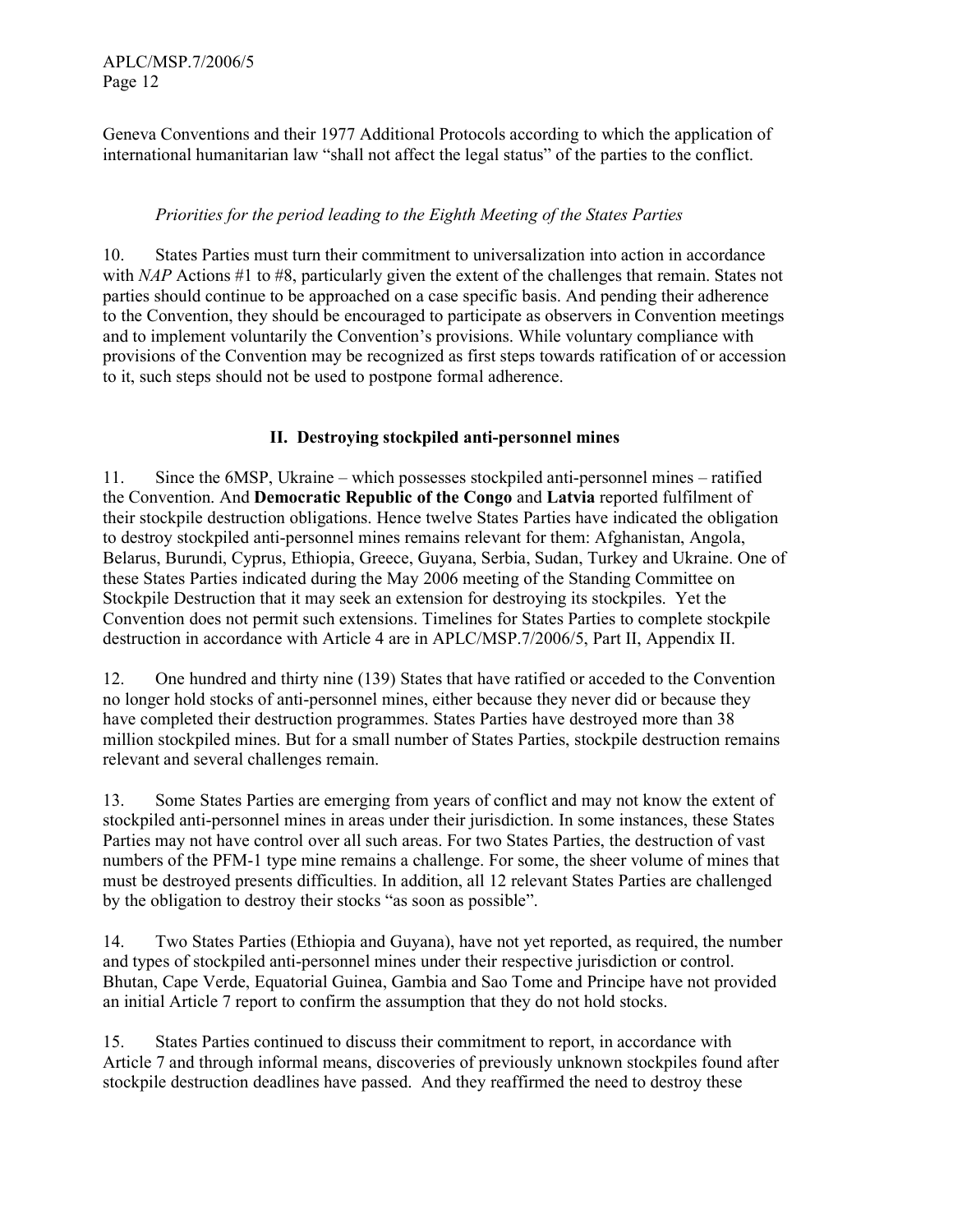mines as a matter of urgent priority  $(NAP$  Action #15). It was suggested that Form G of the Article 7 reporting format could be amended to facilitate reporting. Others suggested that Form G in its current format seems sufficient to handle these situations.

16. While the responsibility to destroy stockpiled anti-personnel mines rests with each State Party, the Convention calls for others to assist. In most instances States Parties can fulfil Article 4 obligations with their resources. But it was again noted that the Convention community must respond to appeals for technical or other assistance, in accordance with Article 6 paragraph 5 of the Convention and as committed to in NAP Actions #13 and #14.

17. The ZPR recorded the need to raise awareness of the need to destroy stockpiled mines belonging to armed non-State actors that have committed to ban the use, stockpiling, production and transfer of anti-personnel mines. The Geneva Call reported the destruction of stockpiled anti-personnel mines in Western Sahara by a signatory to its Deed of Commitment. In another case the Geneva Call reported possession of stockpiled anti-personnel mines and a related request for assistance in their destruction. The Geneva Call, the Danish Demining Group and the UNDP are assessing the situation.

#### Priorities for the period leading to the Eighth Meeting of the States Parties

18. All States Parties must act to comply with their deadlines. States Parties that have a relatively high level of economic development should display leadership in destroying their stockpiles as soon as possible. All other States Parties fulfilling Article 4 obligations need to have a clear plan to ensure compliance with their deadlines. The seven States Parties that have not reported their stockpile status as required under Article 7 should do so.

#### III. Clearing mined areas

19. Guatemala, Suriname and The former Yugoslav Republic of Macedonia formally reported that they had fulfilled their Article 5 obligations. This brings to seven the number of States Parties that have indicated fulfilment of their Article 5 obligations. There remain 45 States Parties which have indicated that the mine clearance obligations of Article 5 remain relevant for them: Afghanistan, Albania, Algeria, Angola, Argentina, Bosnia and Herzegovina, Burundi, Cambodia, Chad, Chile, Colombia, Congo, Croatia, Cyprus, Democratic Republic of the Congo, Denmark, Ecuador, Eritrea, Ethiopia, France, Greece, Guinea-Bissau, Jordan, Malawi, Mauritania, Mozambique, Nicaragua, Niger, Peru, Rwanda, Senegal, Serbia, Sudan, Swaziland, Tajikistan, Thailand, Tunisia, Turkey, Uganda, United Kingdom of Great Britain and Northern Ireland, Vanuatu, Venezuela, Yemen, Zambia, and Zimbabwe. Timelines for these States Parties to destroy or ensure the destruction of anti-personnel mines in mined areas in accordance with Article 5 are in Part II - Annex III.

20. It was recalled that, in accordance with Article 5 of the Convention, States Parties must "make every effort to identify all areas under (their) jurisdiction or control in which antipersonnel mines are known or suspected to be emplaced" and undertake "to destroy or ensure the destruction of all anti-personnel mines in mined areas under (their) jurisdiction or control, as soon as possible but not later than ten years after the entry into force of (the) Convention for (a particular) State Party." It was noted that the Convention does not contain language requiring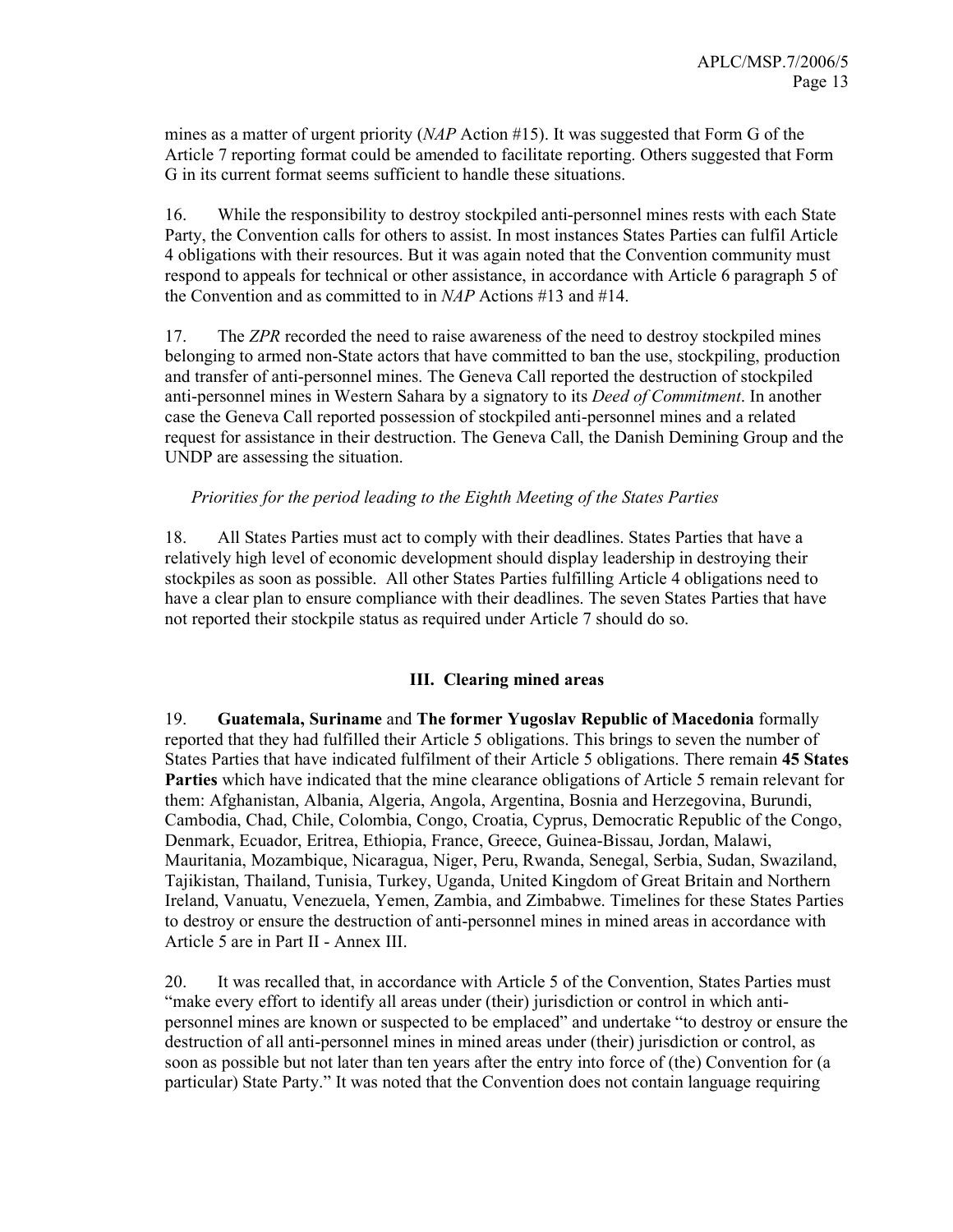each State Party to search every square metre of its territory to find mines. But the Convention does require the destruction of all anti-personnel mines in mined areas which a State Party has made every effort to identify. Moreover, it was noted that oft-used terms like "mine-free," "impact-free," and "mine-safe" do not exist in the Convention text and are not synonymous with Convention obligations.

21. It was emphasised that clearance of all mined areas in accordance with Article 5 is part of the Convention's overall comprehensive approach to ending the suffering and casualties caused by anti-personnel mines – "for all people, for all time."<sup>3</sup> Clearance of anti-personnel mines can have a humanitarian impact, assist development, further the disarmament goal of the Convention and help solidify peace and build confidence.

22. Despite clarifications made at the 6MSP, continuing ambiguity on mine clearance was evident in 2006. At the May 2006 meeting of the Standing Committee on Mine Clearance, Mine Risk Education and Mine Action Technologies, at least two States Parties referred to their endstate under Article 5 obligations as "impact-free" or having no new victims, terms which are neither in the Convention nor consistent with Convention obligations. At least one State Party indicated its intention to emplace *permanent* markings of minefields. This implied that such markings would not be an interim measure and that anti-personnel mines in such mined areas would not be destroyed as required by the Convention.

23. Given the urgent need to fulfil Article 5 obligations, the Co-Chairs of the Standing Committee on Mine Clearance, Mine Risk Education and Mine Action Technologies and others highlighted *NAP* paragraph 4 and the high expectations for ensuring implementation of Article 5. They recalled that successfully meeting the deadlines for clearing mined areas is the most significant challenge before the Second Review Conference. Meeting this challenge will require intensive efforts by mine-affected States Parties and those in a position to assist them. They recalled that States Parties agreed in NAP Actions #17 and #27 to "intensify and accelerate efforts to ensure the most effective and most expeditious possible fulfilment of Article 5 paragraph 1 mine clearance obligations in the period 2005-2009" and to "strive to ensure that few, if any, States Parties will feel compelled to request an extension in accordance with the procedure set out in Article 5, paragraphs 3-6 of the Convention."

24. The Co-Chairs of Standing Committee on Mine Clearance, Mine Risk Education and Mine Action Technologies encouraged all States Parties fulfilling Article 5 obligations to provide clarity on national demining plans, progress made, work that remains, and factors that may impede fulfilling their obligations in a 10 year period in May 2006. Thirty-five (35) of 45 relevant States Parties provided information, some with more clarity than ever before. But few of these States Parties indicated that they have a plan to fulfil their obligations by their deadlines. Some emphasised that completion in a 10-year period was contingent upon sufficient resources being made available.

25. Of the 45 States Parties that have indicated they must fulfil obligations under Article 5 of the Convention, 9 have provided details on national demining plans / programmes which are consistent with Article 5 obligations and the ten-year deadline set by the Convention. Five (5) have provided details on national demining plans / programmes which are not consistent with

 $\overline{a}$  $3$  Nairobi Action Plan (APLC/CONF/2004/5, Part III), Introduction.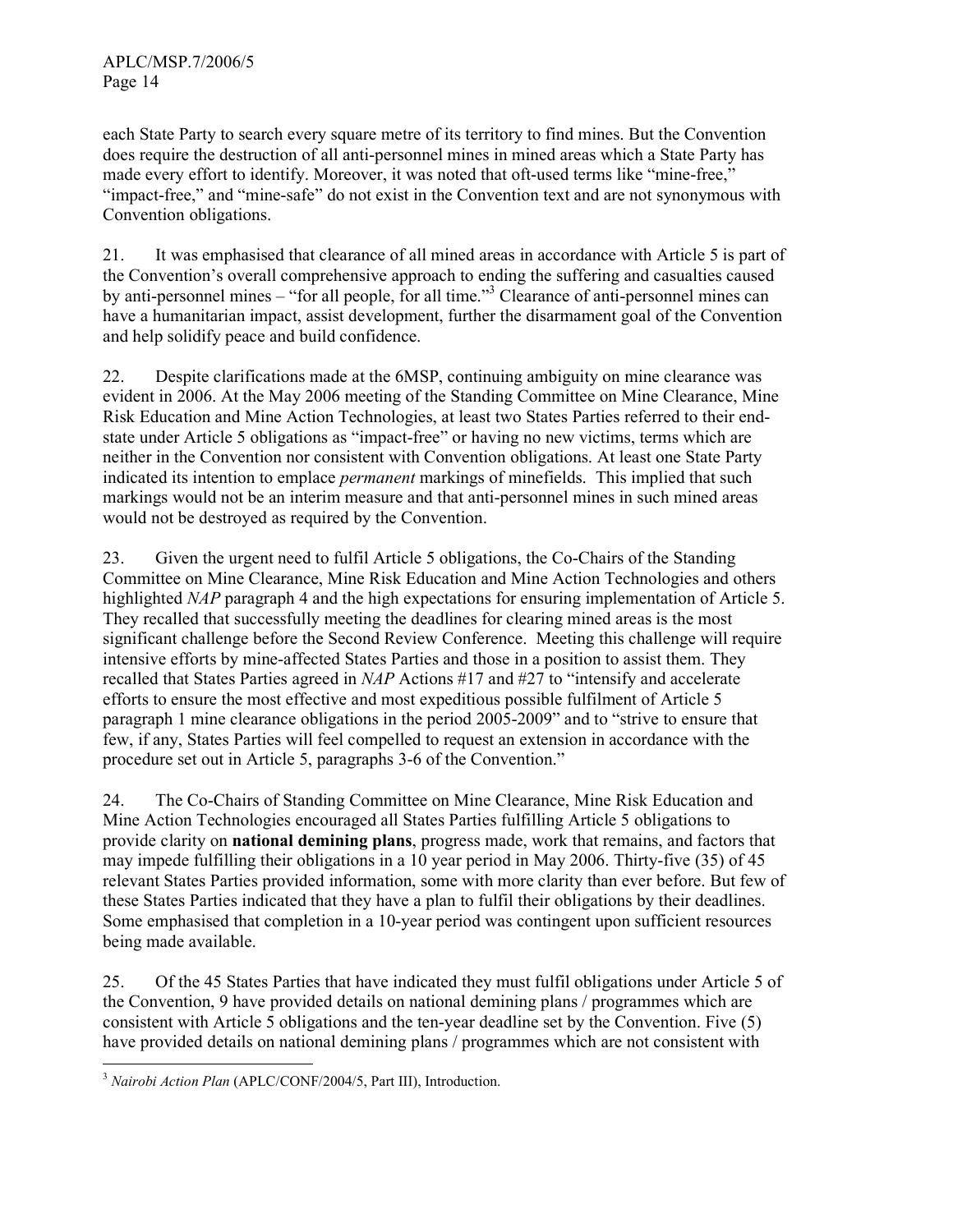Article 5 obligations and/or the ten-year deadline set by the Convention. Eleven (11) States Parties have provided details on national demining plans / programmes which are unclear regarding consistency with Article 5 obligations and/or the ten-year deadline set by the Convention. Eight (8) States Parties have indicated that efforts are underway to establish a national demining plan / programme or to acquire the necessary information to do so. Twelve (12) States Parties have not provided details on a national demining plan/ programme. Immediate action must be taken by several States Parties to develop and implement national demining programmes with a view to meeting their deadlines. A table on the status of demining plans/programmes is in APLC/MSP.7/2006/5, Part II, Appendix IV. A summary of the clarity in implementing Article 5 provided at the May 2006 meeting of the Standing Committee on Mine Clearance, Mine Risk Education and Mine Action Technologies can be found in document APLC/MSP.7/2006/MISC.2, which was presented to the 7MSP by the Standing Committee's Co-Chairs, Jordan and Slovenia.

26. Important advances in the understanding of identifying mined areas were made in 2006. In particular, the GICHD and the UN developed risk management approaches that focus on maximizing techniques for releasing rapidly previously suspect land thereby enabling more efficient deployment of demining assets to mined areas. In one UN mine action programme, such methodologies resulted in 50 per cent of suspect hazardous areas being determined to not contain mines. In Cambodia, methodologies have been established to cancel, with confidence, suspect hazardous areas. Non-governmental organizations are undertaking resurvey work to cancel large areas previously considered to contain anti-personnel mines. These advances suggest that the challenges faced by many States Parties may be less than previously thought and that efforts to fulfil Convention obligations can proceed in a more efficient manner. They also suggest that some Landmine Impact Surveys may have dramatically overstated the extent of the problem faced.

27. The Co-Chairs and Co-Rapporteurs of the Standing Committee on Mine Clearance, Mine Risk Education and Mine Action Technologies initiated a discussion on possible requests for extensions of deadlines to comply with Article 5 obligations at the May 2006 meeting. Issues considered included timelines, scope and format of extension requests, review procedures and decision-making process. Work on this issue continued with a view to actions being taken at the 7MSP.

28. ICBL and UNICEF reported a growing number of mine clearance programmes now include a community liaison component to reduce risks to civilians from mined areas awaiting clearance as called for in the ZPR. Community liaison is increasingly integrated by clearance operators as a standard component of their programmes in three States Parties (Bosnia and Herzegovina, Ethiopia and Mauritania). And some community liaison has been recorded in 10 State Parties (Afghanistan, Albania, Angola, Burundi, Cambodia, Croatia, Democratic Republic of the Congo, Mozambique, Sudan and Thailand). It was also noted that some States Parties, including Cambodia and Senegal, have made concrete efforts to develop community liaison projects as part of peace-building and development programmes.

29. UNICEF, in partnership with GICHD, produced 12 guidebooks to provide advice, tools and guidance to States Parties and others to undertake mine risk education programmes compliant with International Mine Action Standards. ICRC, in cooperation with National Red Cross and Red Crescent Societies, is reducing the impact of mines and explosive remnants of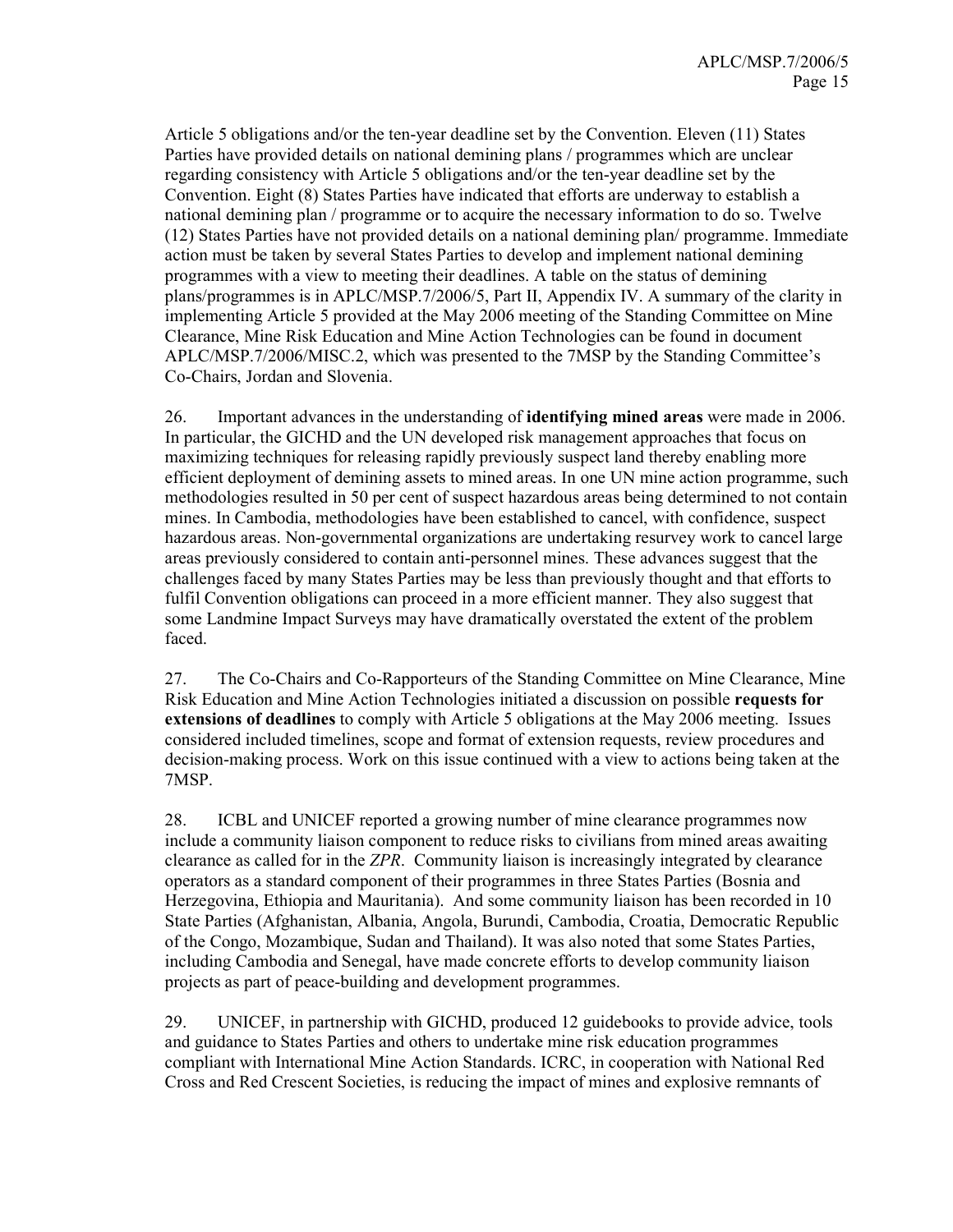war using preventive mine action activities that include, in addition to incident data gathering and mine risk education, providing safe alternative to communities until clearance can take place.

30. According to ICBL and UNICEF, no mine risk education activities were recorded in several States Parties where communities may be at risk. It was noted that while States Parties are obliged under Article 7 paragraph 1(i) to provide information on "the measures taken to provide an immediate and effective warning to the population in relation to all (mined areas)," the information is often insufficient and in some instances non-existent.

31. Important efforts on mine action technologies were undertaken consistent with the NAP's guidance with respect to the right of States Parties, as indicated in Article 6 paragraph 2, "to participate in the fullest possible exchange of equipment, material and scientific and technological information concerning the implementation of this Convention." These efforts included a technology workshop for field practitioners convened by UNMAS and GICHD in February 2006. Croatia held a symposium involving 26 States and international organizations in April 2006. And Belgium convened a mine action technologies experts' group meeting on the margins of the May 2006 meeting of the Standing Committee on Mine Clearance, Mine Risk Education and Mine Action Technologies.

32. Mine action technology experts drew several conclusions from their work in 2006. First, the greatest challenge rests with introducing enough appropriate existing technology into national demining programmes with economic realities being the chief limiting factor. Secondly, training, life cycle costs, modifications to an organizational structure and maintenance programme and rewriting standard operating procedures are often overlooked when introducing a new technology. Thirdly, many national demining programmes, if adaptable, well-managed, and have a clear plan, could benefit from the introduction of new technologies. And finally, information to convince mine action operators of the advantages of using machines and new technologies often exists but is not shared or widely available.

#### Priorities for the period leading to the Eighth Meeting of the States Parties

33. States Parties implementing Article 5 which have not yet done so should act in accordance with NAP Actions #17 to #22 to identify mined areas under their jurisdiction or control, develop national plans consistent with Convention obligations and achieve progress in implementing such a plan. As well, these States should act to significantly reduce risks to populations, and make their priorities and needs for assistance known to other States Parties and/or international and non-governmental organizations. The Co-Chairs of the Standing Committee on Mine Clearance, Mine Risk Education and Mine Action Technologies should promote the need for a high degree of clarity in the implementation of Article 5. States Parties in a position to do so should continue to comply with their obligations to provide assistance for mine clearance and mine risk reduction education in accordance with Article 6.2 of the Convention. And States Parties should work cooperatively to establish practical approaches to assist them in developing and considering requests for extensions submitted in accordance with Article 5.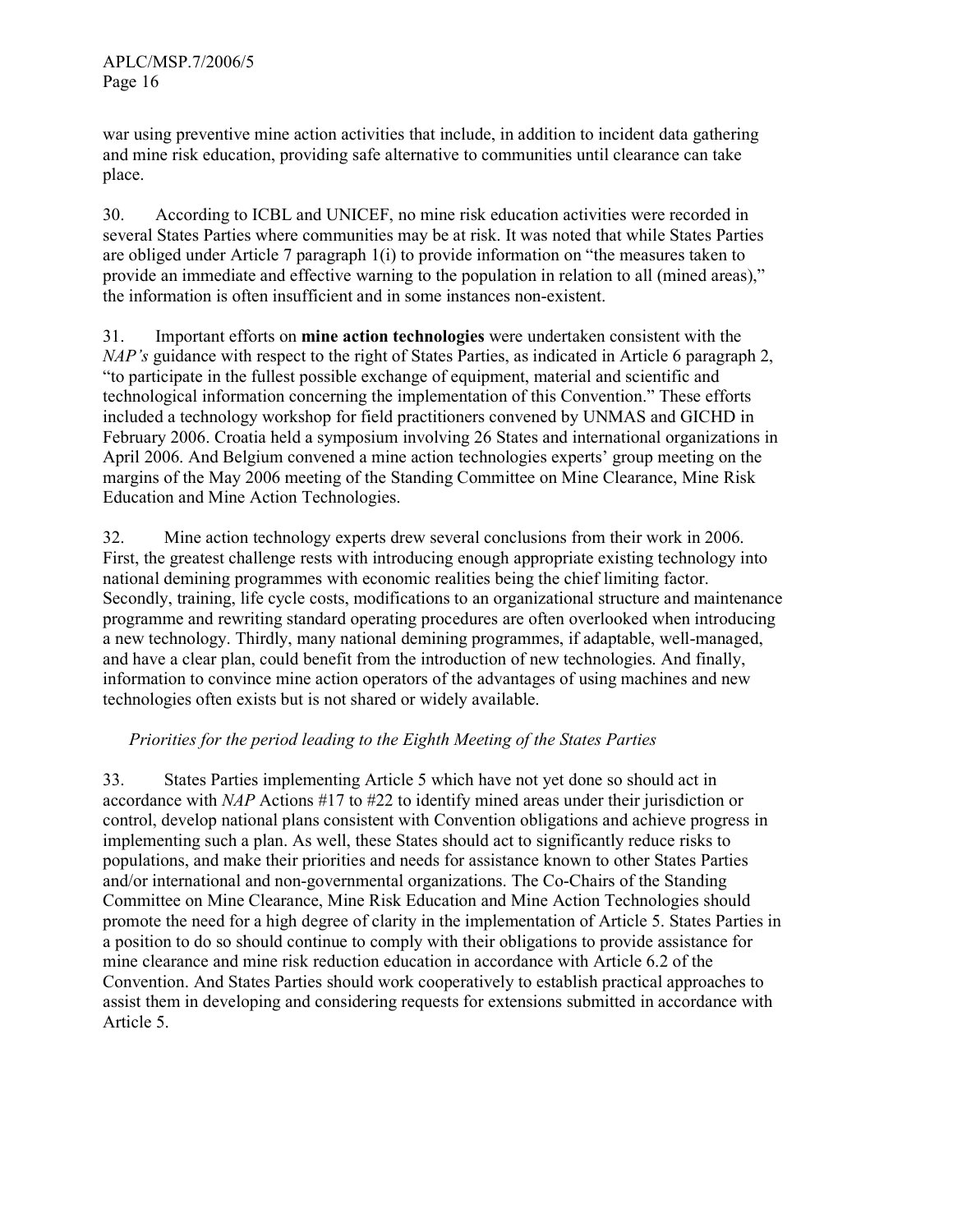#### IV. Assisting the victims

34. The Final Report of the First Review Conference provided a clear framework to develop mine victim assistance. Three statements are particularly relevant: The States Parties emphasized that "the call to assist landmine victims should not lead to victim assistance efforts being undertaken in such a manner as to exclude any person injured or disabled in another manner." They stated that "assistance to landmine victims should be viewed as a part of a country's overall public health and social services systems and human rights frameworks." And, they highlighted that "providing adequate assistance to landmine survivors must be seen in a broader context of development and underdevelopment."<sup>4</sup>

35. The Report also stressed that greater emphasis must be placed on fulfilling responsibilities to landmine victims by the 24 States Parties that have indicated that they hold ultimate responsibility for significant numbers of landmine survivors. These States Parties are: Afghanistan, Albania, Angola, Bosnia and Herzegovina, Burundi, Cambodia, Chad, Colombia, Croatia, Democratic Republic of the Congo, El Salvador, Eritrea, Ethiopia, Guinea-Bissau, Mozambique, Nicaragua, Peru, Senegal, Serbia, Sudan, Tajikistan, Thailand, Uganda, and Yemen. As noted in the NAP, "these States Parties have the greatest responsibility to act, but also the greatest needs and expectations for assistance."<sup>5</sup>

36. Guided by the conclusions drawn at the First Review Conference and  $NAP$  Actions #29 to #39, the Co-Chairs of the Standing Committee on Victim Assistance and Socio-Economic Reintegration continued work to assist the 24 relevant States Parties to set objectives for fulfilling their victim assistance responsibilities in the period 2005-2009. Particular effort was made to overcome the following challenges:

- (i) Few of the 24 relevant States Parties had responded with specific, measurable, achievable, relevant and time-bound objectives (SMART) in 2005, and some had failed to spell out what is known or not known about the status of victim assistance;
- (ii) In some instances demining officials led efforts to develop victim assistance objectives with little interaction with those responsible for health and social services; and,
- (iii) In some instances preparation of victim assistance objectives had not taken broader national plans into consideration.

37. The Co-Chairs recognized that overcoming these challenges required intensive work, on a national basis, with as many of the relevant States Parties as possible, while providing some support to all 24 of these States Parties. The Co-Chairs invited the 24 relevant States Parties to provide updates on their efforts at the May 2006 meeting of the Standing Committee – sixteen (16) did so. With assistance provided by Switzerland, the ISU extended its services to provide process support to these States Parties. Process support has included one-on-one

The *A*<br><sup>4</sup> Review of the operation and status of the Convention on the Prohibition of the Use, Stockpiling, Production and Transfer of Anti-Personnel Mines and on Their Destruction, APLC/CONF/2004/5, Part II, paragraphs 66 - 67.

<sup>&</sup>lt;sup>5</sup> Nairobi Action Plan, APLC/CONF/2004/5, Part III, paragraph 5.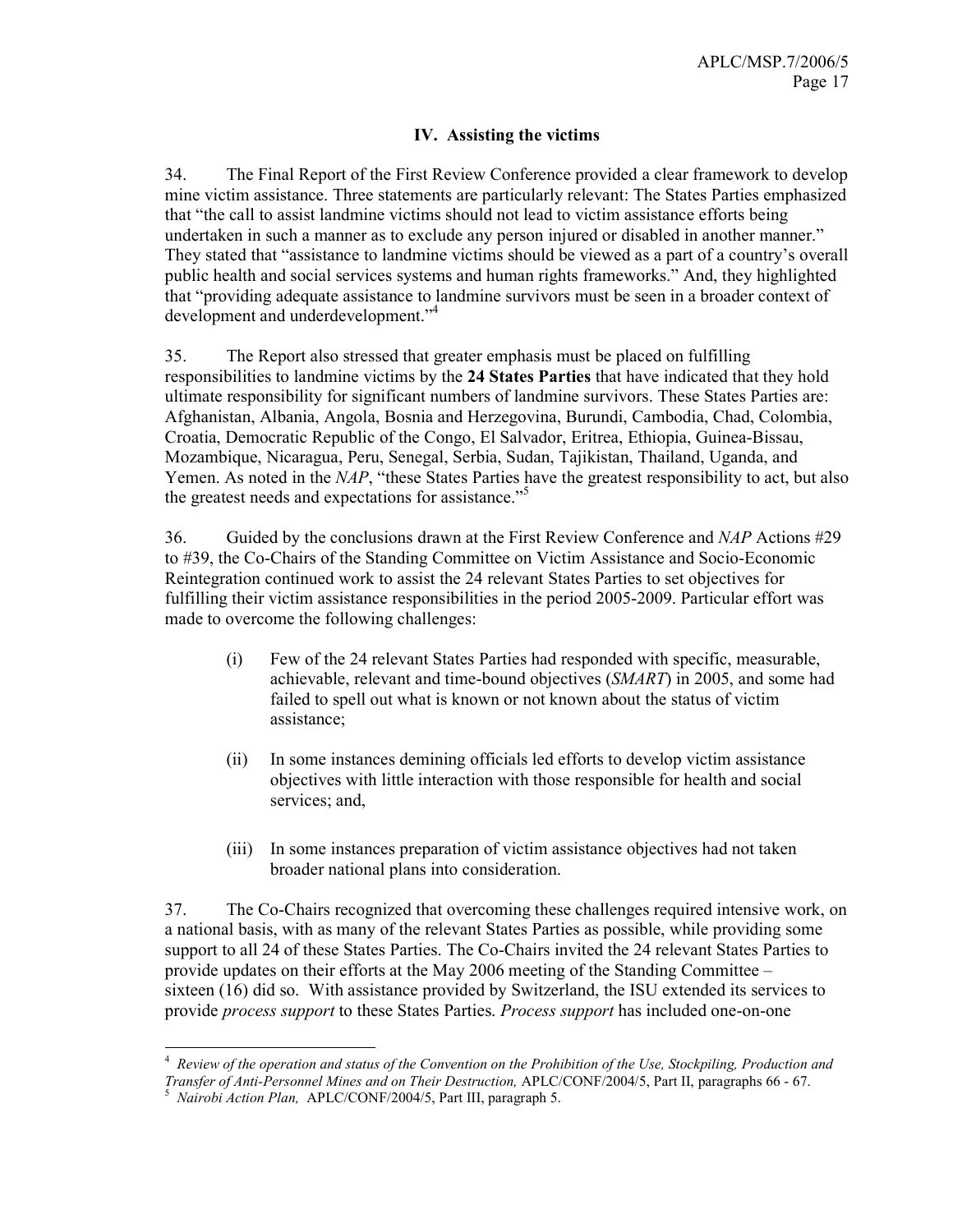meetings with relevant officials to raise awareness and stimulate inter-ministerial coordination. A further component was outreach to relevant international and other organizations. And where appropriate, inter-ministerial workshops were held to bring together relevant actors to discuss and consolidate improvements on objectives and the development of plans. The ISU undertook specialized support visits to Afghanistan, Albania, Bosnia and Herzegovina, Croatia, Guinea-Bissau, Serbia, Tajikistan and Yemen in 2006. It provided some advice to all 24 relevant States Parties.

38. The aim of process support is to enable those States Parties with good objectives to develop good plans, to help those with unclear objectives develop more concrete objectives, and to assist those least engaged in developing objectives and plans in 2005, to get engaged. Significant progress was made in strengthening objectives and developing or revising plans in Afghanistan, Albania, Guinea-Bissau, Tajikistan, and Yemen, with the engagement of relevant ministries and other actors in 2006. Relevant ministries are developing and implementing plans of action in other relevant States Parties, including in Thailand and Uganda.

39. The Co-Chairs' efforts to advance national planning and objective-setting through inter-ministerial coordination showed that these are challenging tasks for States Parties. Responses by the 24 States Parties to the 2005 Co-Chairs' questionnaire revealed a lack of communication and coordination between ministries and with other stakeholders. Afghanistan, as Co-Chair and leading by example, launched an initiative to enhance inter-ministerial coordination to produce *SMARTer* objectives and a national plan of action to meet the needs of landmine survivors and other persons with disabilities. The plan was elaborated at a workshop in August 2006, with participants from relevant ministries and the disability sector. Afghanistan intends to share this experience with relevant States. Tajikistan also elaborated a plan of action during an inter-ministerial workshop in April 2006.

40. In response to NAP Action #29, which in part calls for enhanced **emergency care** of landmine victims, the Co-Chairs of the Standing Committee on Victim Assistance and Socio-Economic Reintegration, in consultation with a number of non-governmental and international organizations, developed seven key points for first responders and paramedics in providing medical first aid to mine injured people. The points are basic first-aid actions and can benefit an entire community in responding to injuries resulting from any cause. The Co-Chairs recommended that their *seven key points* be included in mine risk education programmes, where appropriate, as an efficient way to promote their use. ICRC published a manual, *First Aid in* Armed Conflicts and in Other Situations of Violence, which aims to improve emergency care of victims of mines and armed conflict by first responders.

41. In response to NAP Action #32, which calls for support in the socio-economic reintegration of mine victims, the Co-Chairs supported a Handicap International study to identify good practices for the economic integration of mine survivors and other persons with disabilities, with particular regard to access to financing and the use of micro credit. The results of the study were presented to the 7MSP.

42. ICBL, with the support of Switzerland and the Landmine Survivors Network, produced two reports, Providing Comprehensive and Efficient Prosthetic and Orthotic Services in lowincome settings and Supporting Prosthetic and Orthotic Services in low-income settings in 2006. These contributed to NAP Action #30, which encourages organizations that specialise in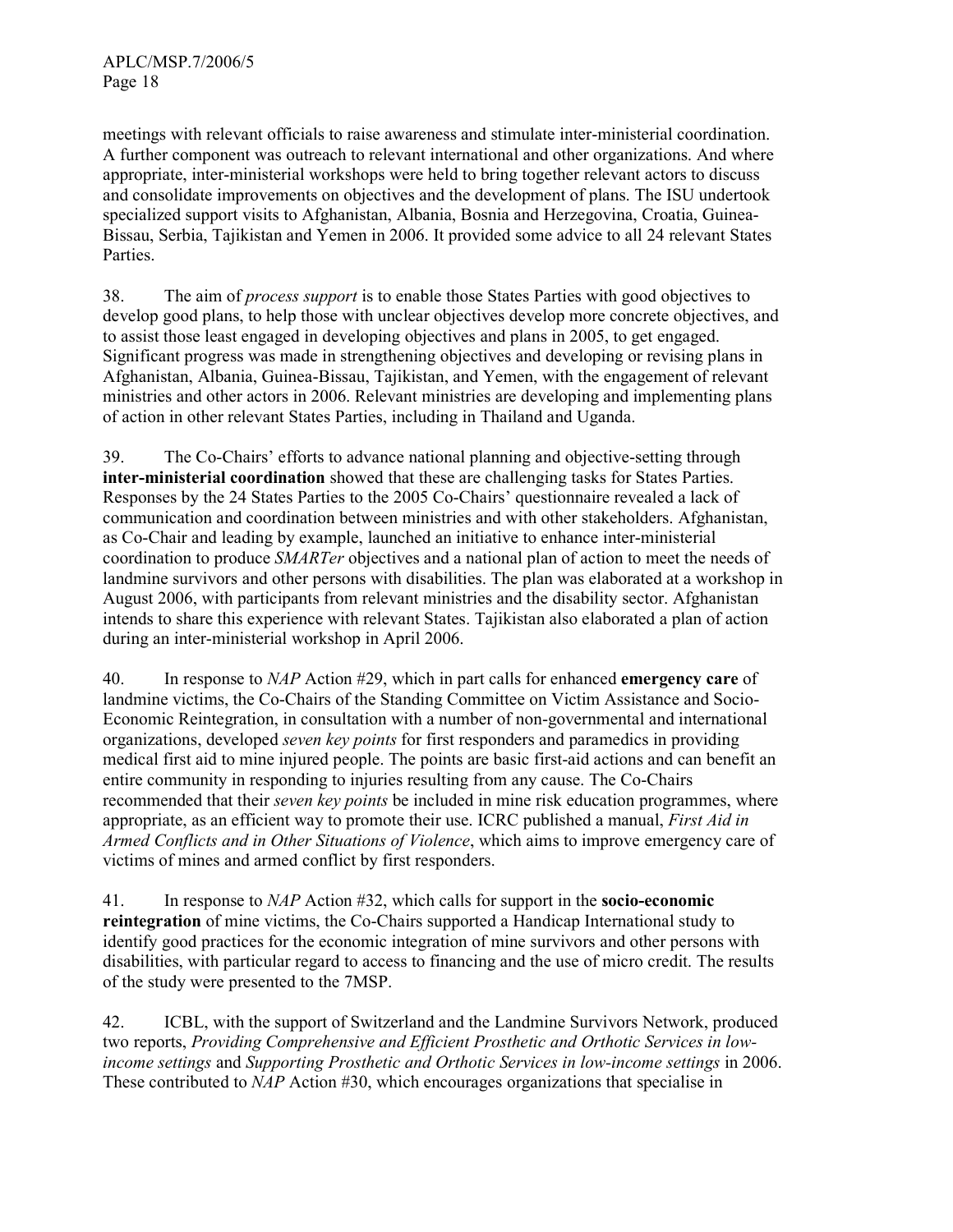physical rehabilitation to develop guidelines for the implementation of prosthetic and orthotic programmes.

43. With Australia's assistance, ICBL Working Group on Victim Assistance through its member organizations, Standing Tall Australia and Handicap International, produced the report Landmine Victim Assistance in 2005: Overview of the Situation in 24 States Parties. This is the second annual report in a series aimed at **monitoring progress** in implementation of victim assistance commitments (NAP Action #37).

44. In keeping with Actions #38 and #39 of the *Nairobi Action Plan*, which call on States Parties and relevant organizations to continue to ensure effective integration of mine victims in the work of the Convention and an effective contribution in all relevant deliberations by health, rehabilitation and social services professionals, at least 9 States Parties included relevant victim assistance specialists in their delegations to the May 2006 meetings of the Standing Committees and at least 11 landmine survivors participated in these meetings, including two who were members of States Parties' delegations.

45. Efforts continued since the 6MSP to strengthen the normative framework that protects and ensures respect for the rights of persons with disabilities including landmine survivors through the participation by many States Parties and interested organizations in the ongoing drafting of an international convention on the rights of persons with disabilities.

#### Priorities for the period leading to the Eighth Meeting of the States Parties

46. Despite advances since the 6MSP, States Parties need to deepen understanding of commitments made in the NAP and the work of the Standing Committee among relevant officials and experts working on disability issues at the national level. The involvement in the work of the Convention by health care, rehabilitation or disability rights experts must be strengthened. States Parties and relevant organizations must do more to ensure that landmine survivors are effectively involved in national planning and contribute to deliberations that affect them.

47. States Parties need to ensure efficient and effective use of resources, particularly where capacity and resources to develop and implement objectives and national plans are limited. Better collaboration between mine action centres and relevant ministries and other key actors in the disability sector is essential.

#### V. Other matters essential for achieving the Convention's aims

#### A. Cooperation and assistance

48. The Resource Mobilisation Contact Group focused its efforts in 2006 on the efficient and effective use of resources within all aspects of Convention implementation. Drawing on discussions at the 6MSP and in May 2006, Contact Group Coordinator, Norway, conducted consultations with key operational actors. An unambiguous message of these consultations was that for high levels of funding to be maintained, stakeholders will demand confirmation that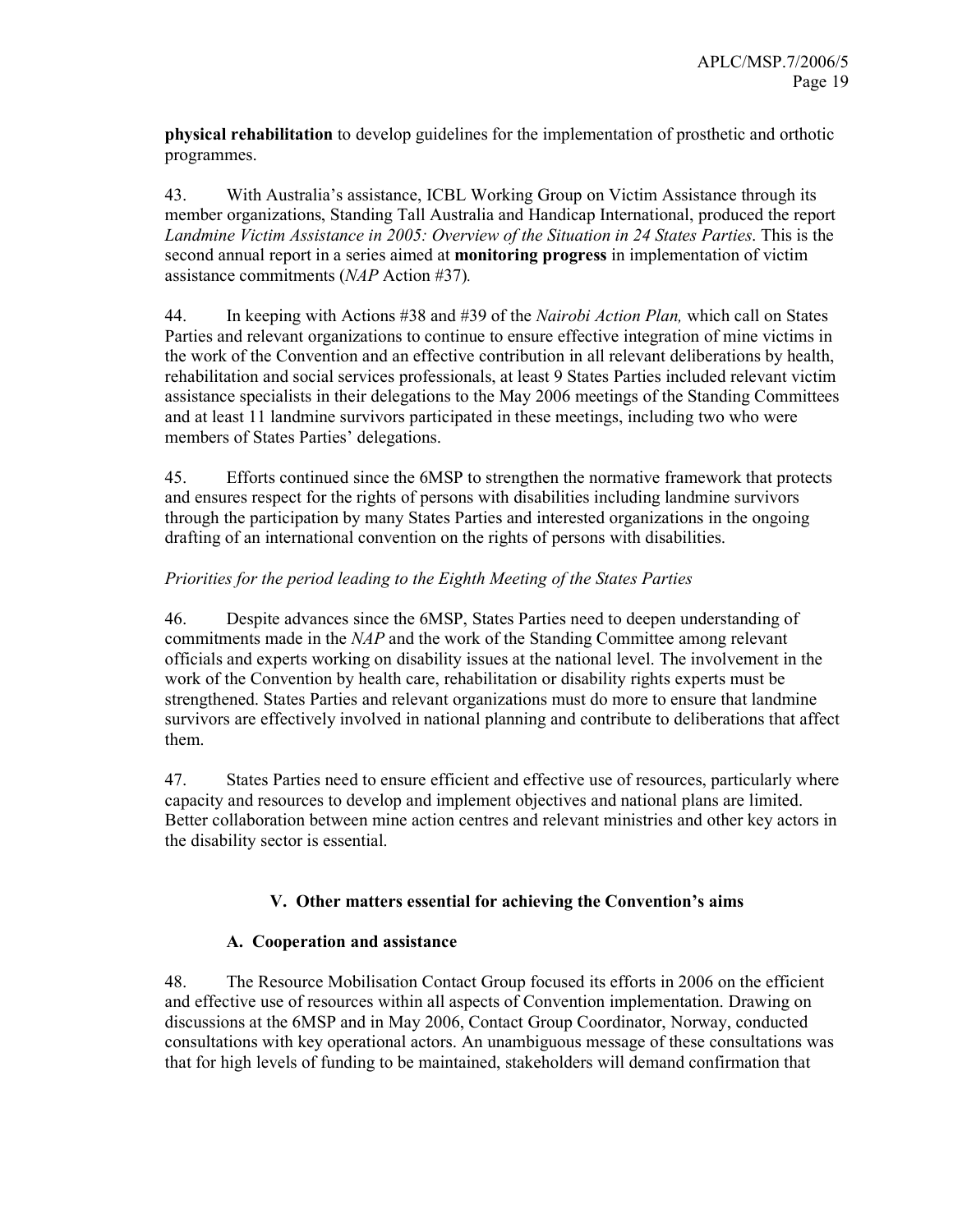investments are resulting in concrete progress toward fulfilling Convention obligations, with more land released quickly, fewer new victims and more effective victim assistance.

49. Key issues identified since the 6MSP by the Resource Mobilisation Contact Group include the following:

- (i) Past Landmine Impact Surveys may have overstated or misrepresented the geographical extent of the mine problem. Therefore priority should be given to investments that realign or update existing survey data with realities, using tools aimed at determining actual mined areas needing clearance.
- (ii) Investments in clearance capacity should focus on States Parties' abilities to meet their Article 5 obligations.
- (iii) Investments in victim assistance should focus on immediate life-saving capacities in mine-affected areas and on long-term support for survivors. Such investments need to be measured in the life spans of the survivors. They should focus on reinforcing existing health and rehabilitation capacities.
- (iv) Investments in clearance and survivor assistance capacities must be done in a manner that reinforces existing and nascent local structures and national institutions, rather than establishing externally funded mine action entities. This is crucial to ensure national ownership and to facilitate more efficient use of resources. Local civil society has a key role in identifying these resources and in holding national and international operators accountable for their actions.
- (v) Investments in mine action must be based on the premise that each State Party in the process of fulfilling Article 5 obligations finds itself in a specific situation. Actions must primarily be designed to meet specific circumstances. While global guidelines should be employed to maximise safety and outputs, they must not constrain sound local responses.

50. Canada and GICHD hosted dialogues in December 2005 and May 2006 on linking mine action and development, pursuant to NAP Action #47 to encourage the international development community to play a significantly expanded role in mine action. The May meeting concluded that a continuing mechanism should be set up to sustain efforts to integrate mine action and development cooperation where this is feasible and appropriate. Hence, the Linking Mine Action and Development Contact Group was established. The Group's immediate aim is to develop practical guidelines and tools to facilitate integration of mine action and development in complementing existing dedicated mechanisms. Canada, United Kingdom of Great Britain and Northern Ireland, GICHD and UNDP promoted the link between mine action and development in the programme of work of the Development Assistance Committee (DAC) of the Organization for Economic Cooperation and Development (OECD) in 2007-2008. These efforts aim to enhance policy and practical guidelines for DAC members on the inclusion of mine action in security and development policies.

51. Guatemala, as Co-Chair of the Standing Committee on the General Status and Operation of the Convention, highlighted **multiparty cooperation**, in line with  $NAP$  Action #50 which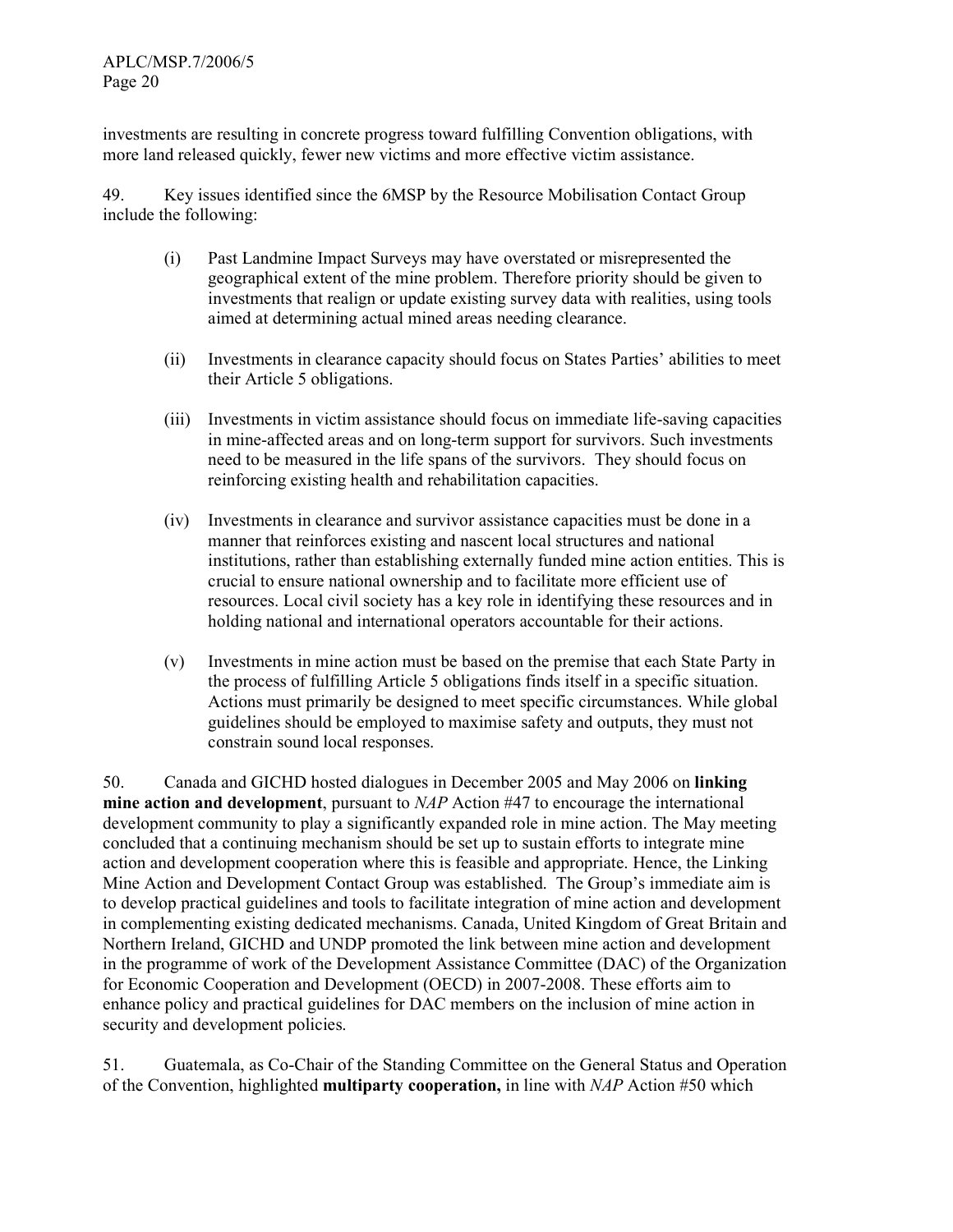calls for efforts to identify new and non-traditional sources of support for activities to implement the Convention. Guatemala highlighted the value of cooperation between (a) a State Party implementing Article 5, (b) a State Party that has developed capacity through its experience in implementing Article 5, or that is willing to offer human and material resources relevant for implementation of Article 5, (c) a donor, and (d) an international or regional organization that can facilitate cooperation. The Organization of American States and States Parties in the Americas have shown leadership in multiparty cooperation, most recently through assistance to Suriname in complying with its Article 5 obligations.

52. The importance of a two-track approach to cooperation on victim assistance was again noted. Such an approach involves assistance provided by or through specialized organizations in which assistance specifically targets landmines survivors and other war wounded, and assistance in the form of integrated approaches in which development cooperation aims to guarantee the rights of all individuals, including persons with disabilities. While many States Parties have provided information on efforts regarding the former, very little has been provided to indicate efforts that will ultimately benefit landmine survivors are being undertaken through integrated development cooperation.

53. The Development Cooperation Directorate of the OECD has reaffirmed that stockpile destruction activities can be recognized as Official Development Assistance (ODA). Despite this, few States Parties have provided assistance to those requiring it for the purpose of stockpile destruction.

#### Priorities for the period leading to the Eighth Meeting of the States Parties

54. The Resource Mobilisation Contact Group should continue to develop a programme of work that places a clear focus on mine action efficiency and effectiveness. The Contact Group should continue to be guided by needs on the ground and ensure all relevant voices are heard in dialogues on this matter.

55. Efforts should be made to follow-up on various points contained in NAP Actions #40 to #50 which have not received sufficient attention since the First Review Conference. States Parties should ensure that mine clearance and victim assistance are part of national development plans and where appropriate, Poverty Reduction Strategy Papers, UN Development Assistance Frameworks, and Country Assistance Strategies. They should highlight progress in the development of national capacities. And they should clarify how States Parties' roles on decision making bodies of multilateral development organizations can support States Parties that require assistance in fulfilling Article 5 and other obligations.

#### B. Transparency and the exchange of information

-

56. Since the 6MSP, initial transparency reports were submitted by Latvia and Vanuatu. Hence, seven States Parties have not yet provided an initial Article 7 report: Bhutan, Cape Verde, Equatorial Guinea, Ethiopia, Gambia, Guyana, and Sao Tome and Principe.<sup>6</sup>

<sup>&</sup>lt;sup>6</sup> Ukraine is required to submit an initial transparency report as soon as practicable and, in any event, not later than 28 November 2006; Haiti not later than 28 January 2007; the Cook Islands not later than 28 February 2007; and Brunei Darussalam not later than 30 March 2007.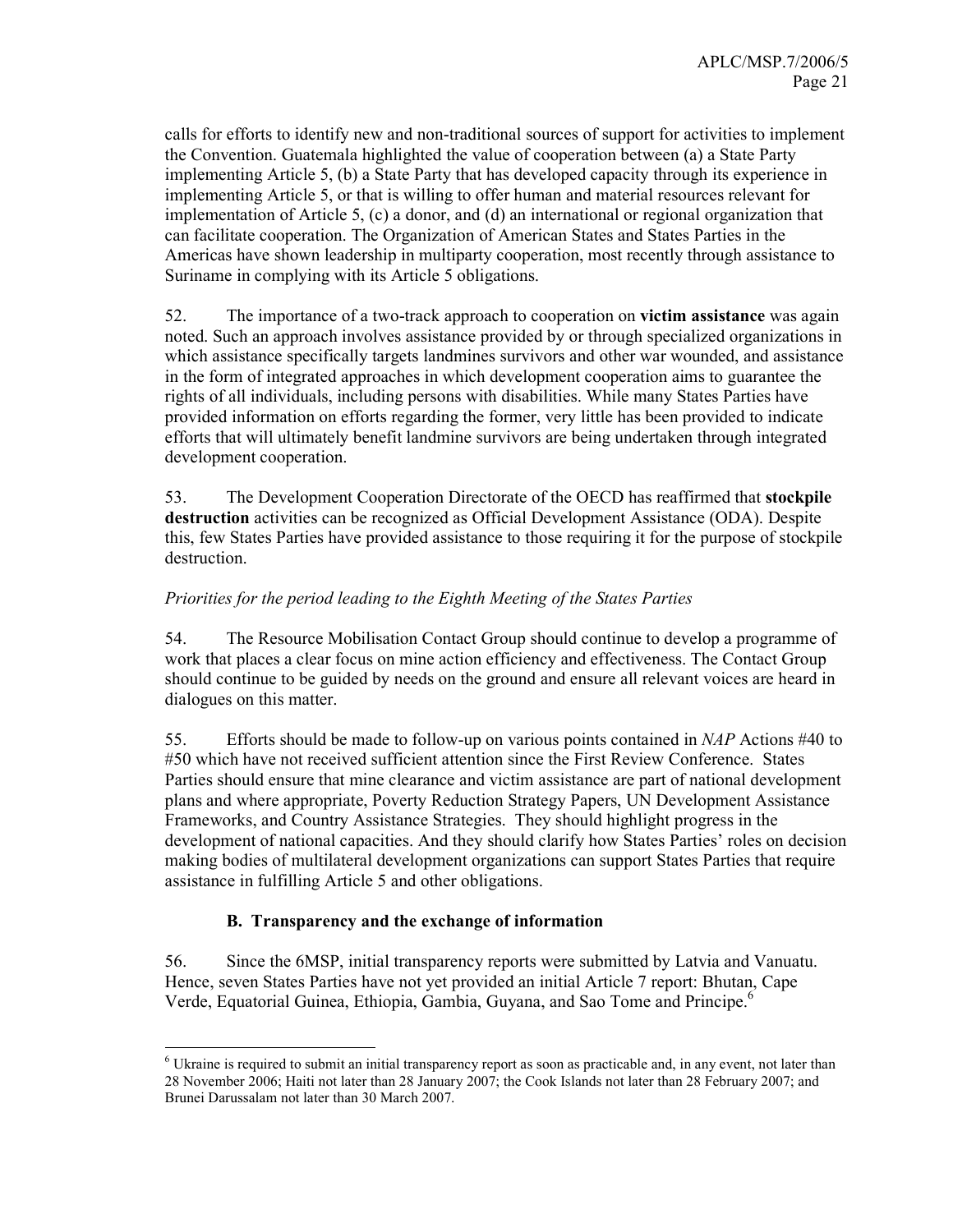$\overline{a}$ 

57. In terms of compliance with Article 7 paragraph 2 of the Convention, annual Article 7 reports for 2006 were provided by all states with the exception of the following 43 States Parties: Andorra, Antigua and Barbuda, Bahamas, Barbados, Botswana, Cameroon, Central African Republic, Comoros, Costa Rica, Djibouti, Dominica, Dominican Republic, Eritrea, Fiji, Gabon, Ghana, Grenada, Guinea, Jamaica, Kiribati, Liberia, Malawi, Mali, Nauru, Nigeria, Niue, Panama, Papua New Guinea, Philippines, Saint Kitts and Nevis, Saint Lucia, Saint Vincent and the Grenadines, Samoa, San Marino, Serbia, Seychelles, Sierra Leone, Solomon Islands, Timor-Leste, Togo, Uganda and Uruguay. As of 22 September 2006, the overall reporting rate in 2006 stood at 66 percent<sup>7</sup>.

58. The 6MSP re-emphasised that reporting in accordance with Article 7 is particularly important for States Parties in the process of fulfilling key obligations or which have retained anti-personnel mines under Article 3. As of 22 September 2006:

- (i) Of the 12 States Parties which, as of the close of the 6MSP, still had to destroy stockpiled mines in accordance with Article 4, each provided transparency information on this matter as required in 2006 covering the previous calendar year with the exception of the following: Ethiopia, Guyana and Serbia.
- (ii) Of the 45 States Parties which, as of the close of the 6MSP, still had to clear mined areas in accordance with Article 5, each provided transparency information on this matter as required in 2006 covering the previous calendar year with the exception of the following: Congo, Democratic Republic of the Congo, Eritrea, Ethiopia, Malawi, Niger, Serbia and Uganda.
- (iii) Of the 76 States Parties which, as of the close of the 6MSP, had not yet reported on legislation in the context of Article 9, each provided transparency information on this matter as required in 2006 covering the previous calendar year with the exception of the following: Angola, Antigua and Barbuda, Bahamas, Barbados, Bhutan, Burundi, Cape Verde, Comoros, Cyprus, Dominica, Dominican Republic, Equatorial Guinea, Eritrea, Ethiopia, Fiji, Gabon, Gambia, Ghana, Grenada, Guyana, Latvia, Liberia, Maldives, Nauru, Niue, Qatar, Saint Kitts and Nevis, Saint Lucia, San Marino, Sao Tome and Principe, Solomon Islands, Sudan, Timor-Leste, Turkmenistan, and Venezuela.
- (iv) Of the 75 States Parties which, as of the close of the 6MSP, had reported that they had retained mines for reasons permitted under Article 3, each provided transparency information on this matter in 2006 with the exception of the following: Botswana, Cameroon, Democratic Republic of the Congo, Djibouti, El Salvador, Eritrea, Honduras, Malawi, Mali, Serbia, Togo and Uruguay. Two States: Burundi and Democratic Republic of Congo stated that a decision concerning mines retained under Article 3 is pending. An update on the numbers of mines retained and transferred for permitted reasons is in APLC/MSP.7/2006/5, Part II, Appendix V.

<sup>&</sup>lt;sup>7</sup>The annual transparency reporting rate is acquired by dividing the number of States Parties that provided a report in a particular year by the number of States Parties that were required to provide a report in a particular year.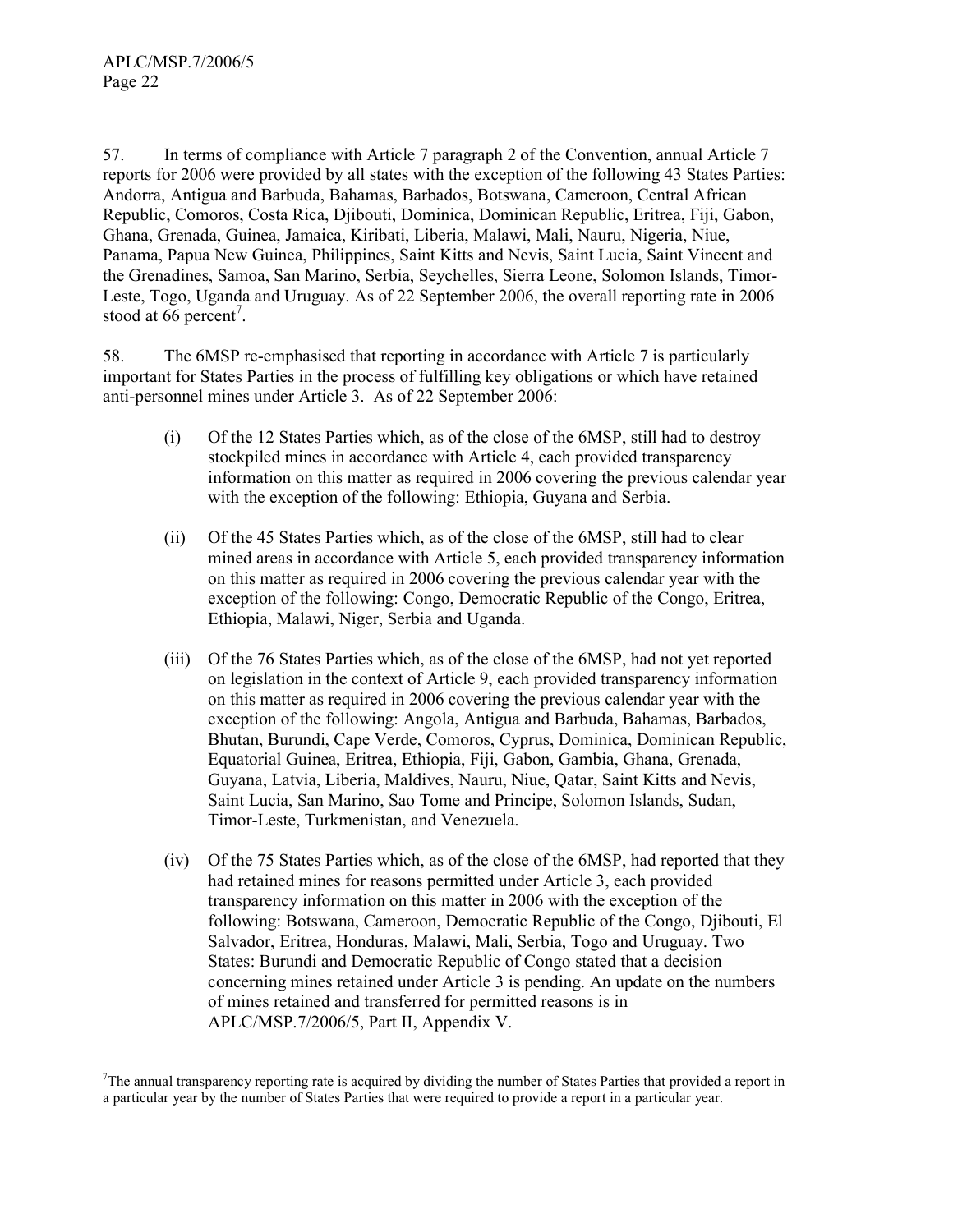59. At the 6MSP, the States Parties amended the transparency reporting format to provide, in Form D, the opportunity to volunteer information in addition to what is minimally required on mines retained for reasons permitted under Article 3 pursuant to NAP Action #54. Nine (9) States Parties used the amended reporting format to provide such information. The Co-Chairs of the Standing Committee on the General Status and Operation invited States Parties to volunteer relevant information on mines retained under Article 3 to make use of this forum. Seventeen (17) States Parties did so at the Standing Committee's meeting. An overview of information volunteered is in APLC/MSP.7/2006/5, Part II, Appendix V.

60. States Parties may share information beyond what is minimally required through the Article 7 reporting format's Form J. Since the 6MSP, the following 44 States Parties have made use of Form J as a voluntary means of reporting: Afghanistan, Albania, Angola, Argentina, Australia, Austria, Belgium, Bosnia and Herzegovina, Burundi, Cambodia, Canada, Chad, Chile, Colombia, Croatia, Cyprus, Democratic Republic of the Congo, Denmark, Ecuador, Estonia, France, Germany, Greece, Guinea Bissau, Ireland, Italy, Lithuania, Mozambique, Netherlands, New Zealand, Norway, Peru, Rwanda, Senegal, Slovakia, South Africa, Spain, Sudan, Sweden, Tajikistan, Thailand, Turkey, Yemen and Zimbabwe. Of these, the following 30 States Parties used Form J to report on assistance for the care and rehabilitation, and social and economic reintegration, of mine victims: Afghanistan, Albania, Angola, Australia, Austria, Bosnia and Herzegovina, Burundi, Cambodia, Canada, Chad, Colombia, Croatia, Democratic Republic of the Congo, Ecuador, France, Germany, Guinea Bissau, Mozambique, Netherlands, New Zealand, Peru, Senegal, Spain, Sudan, Sweden, Tajikistan, Thailand, Turkey, Yemen and Zimbabwe.

61. The Co-Chairs of the Standing Committee on the General Status and Operation of the Convention provided an opportunity, pursuant to NAP Action #55, for an exchange of views on implementation of Articles 1, 2 and 3 on 12 May 2006. Three States Parties spoke on Articles 1, 2 and/or 3. Two States Parties shared views on other aspects of implementation.

62. Since the 6MSP, Poland provided a voluntary transparency report sharing information on all pertinent matters mentioned in Article 7. In addition Morocco provided on a voluntary basis some of the information required in Article 7, although it did not submit information on stockpiled anti-personnel mines.

63. Consistent with NAP Action #58, some States Parties, regional or other organizations arranged voluntarily regional and thematic conferences and workshops to advance implementation of the Convention. In addition to those already mentioned, Trinidad and Tobago held a workshop on the role of the Caribbean Community in pursuing the aims of the Convention in June 2006. Argentina and ICRC held a seminar on international humanitarian law which included as one its objectives the promotion of the application of the NAP in August 2006.

#### Priorities for the period leading to the Eighth Meeting of the States Parties

64. States Parties must continue to or improve as appropriate their compliance with Article 7 obligations, particularly those States Parties that are destroying stockpiled mines, clearing mined areas, retaining anti-personnel mines in accordance with Article 3, and/or undertaking measures in accordance with Article 9.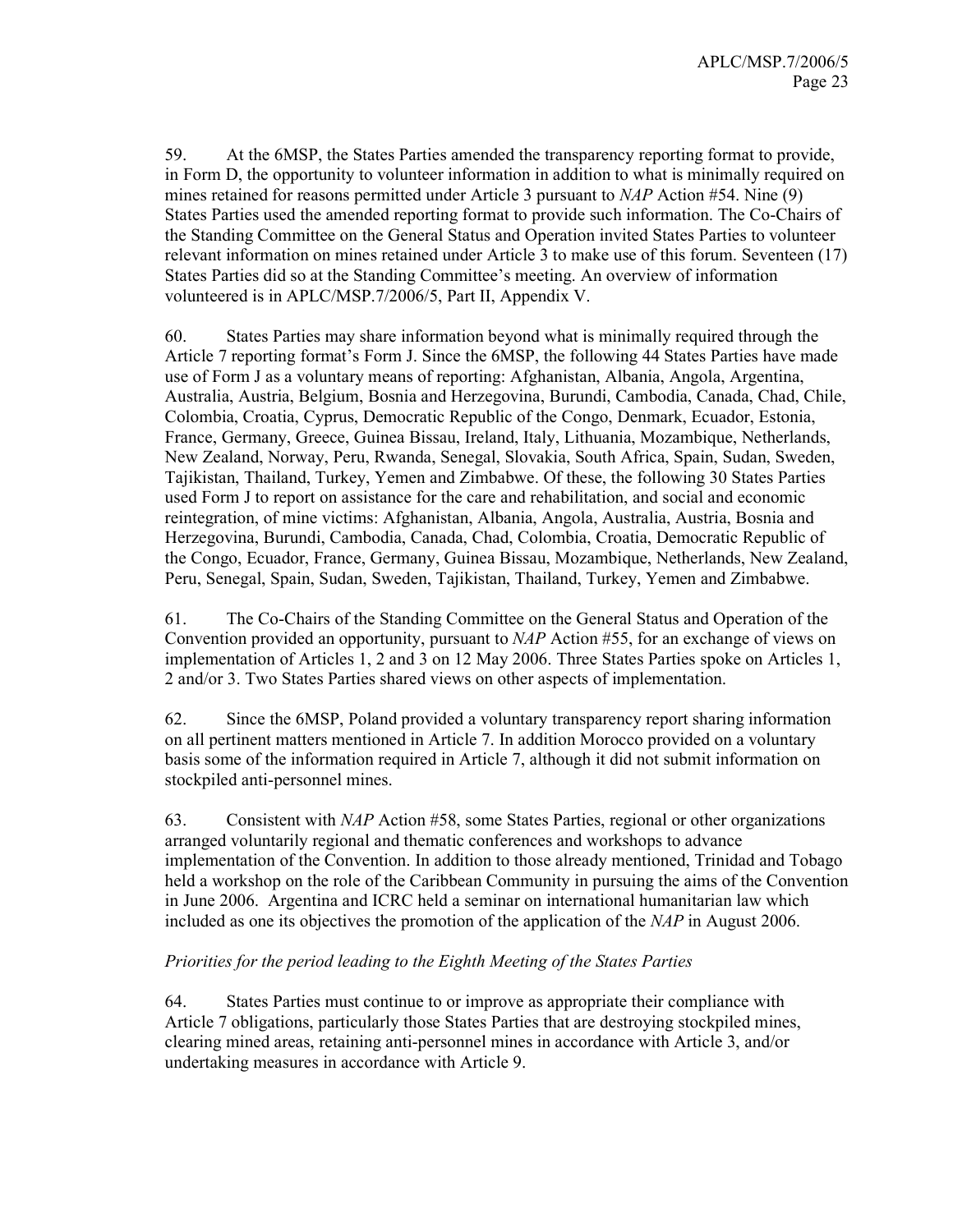#### C. Preventing and suppressing prohibited activities, and facilitating compliance

65. Since the 6MSP, five additional States Parties (Albania, Chad, Croatia, Peru and Senegal), including one that had previously indicated that it considered existing laws to be sufficient, reported having adopted legislation in the context of Article 9 obligations. One State Party – Greece – reported existing laws to be sufficient. There are now 51 states that have reported that they have adopted legislation in the context of Article 9 obligations. An additional 26 reported that they consider existing laws to be sufficient. Seventy-four (74) States that have ratified or acceded to the Convention have not yet reported having adopted legislation in the context of Article 9 obligations or that they consider existing laws to be sufficient. None of the four States newly ratified or acceded to the Convention has reported actions taken in accordance with Article 9. An overview of implementation of Article 9 is in APLC/MSP.7/2006/5, Part II, Appendix VI.

66. Since the 6MSP, the States Parties remained committed to work together to facilitate compliance under the Convention. In addition, since the 6MSP, no State Party submitted a request for clarification to a Meeting of the States Parties in accordance with Article 8, paragraph 2, nor has any proposed that a Special Meeting of the States Parties be convened in accordance with Article 8, paragraph 5. As well, the UN Department for Disarmament Affairs (UNDDA) continued fulfilling the UN Secretary General's responsibility to prepare and update a list of names, nationalities and other relevant data of qualified experts designated for fact finding missions authorized in accordance with Article 8, paragraph 8. Since the 6MSP, 21 States Parties – Argentina, Bolivia, Burkina Faso, Chile, Croatia, Cyprus, Democratic Republic of the Congo, El Salvador, Germany, Guyana, Italy, Kenya, Panama, Republic of Moldova, Spain, The former Yugoslav Republic of Macedonia, Togo, Turkey, Ukraine, Zambia and Zimbabwe – provided updated information for the list of experts.

#### Priorities for the period leading to the Eighth Meeting of the States Parties

67. Recalling the commitment States Parties made in NAP Actions #59 to #62, States Parties need to ensure development and adoption of appropriate legislative and other measures in accordance with Article 9 of the Convention. States need to include penal sanctions for prohibited activities, to integrate the Convention's prohibitions and requirements into their military doctrine, and to report on these matters as required under Article 7. Since the First Review Conference, few States Parties have reported adopting such measures. States Parties requiring assistance in this area should draw on support available from ICRC and other actors.

#### D. Implementation support

68. The Coordinating Committee met six times to prepare for and assess the outcome of the Intersessional Work Programme and to coordinate the work of the Standing Committees with the work of the Meeting of the States Parties since the 6MSP. The Coordinating Committee continued to operate in an open and transparent manner with summary reports of each meeting made available to all interested parties on the web site of the GICHD.

69. With respect to the Intersessional Work Programme, at the May 2006 meetings of the Standing Committees there were over 550 registered delegates representing 97 States Parties,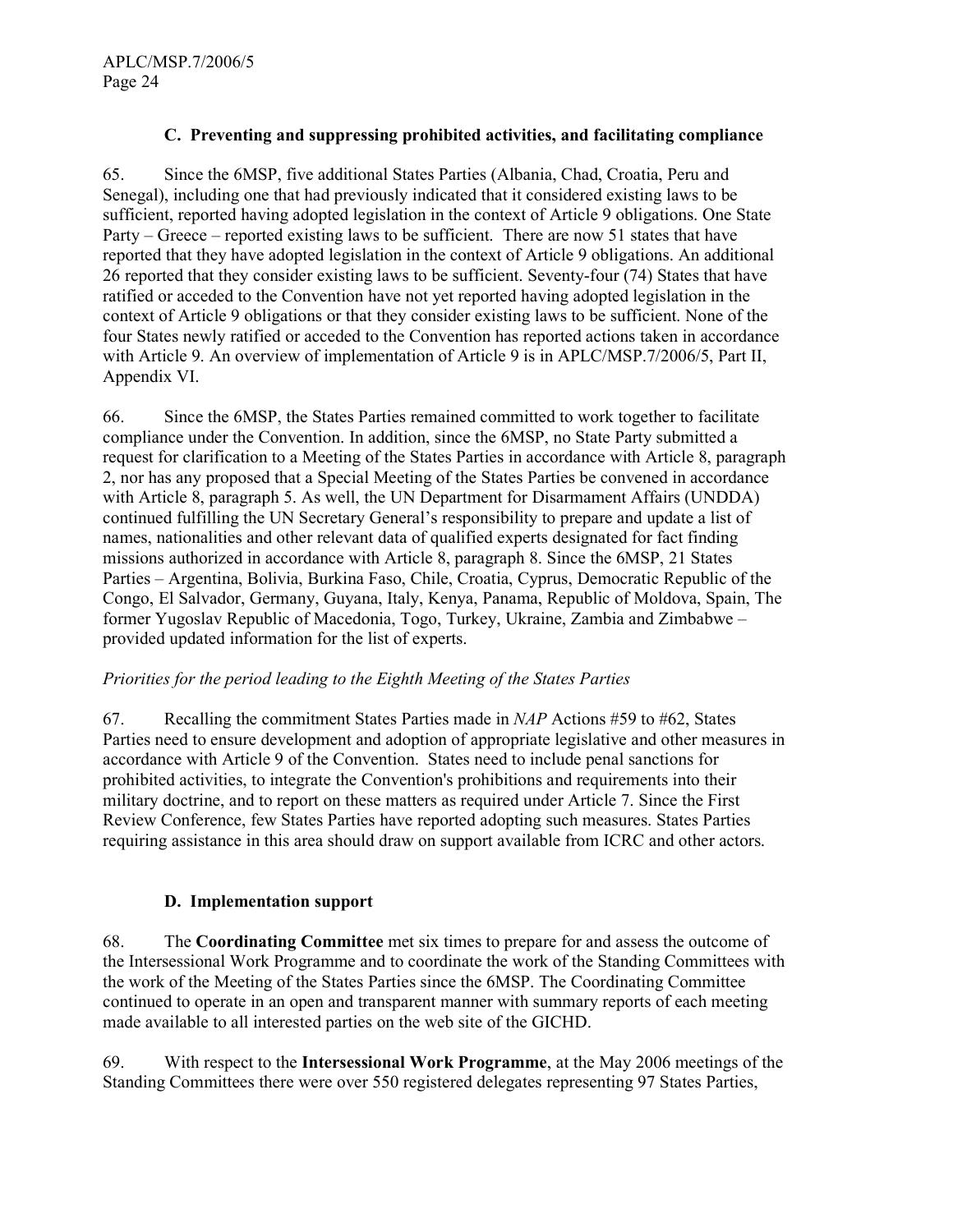18 States not parties and numerous international and non-governmental organizations. These meetings featured discussions on the implementation of key provisions of the Convention and on assuring that cooperation and assistance would continue to function well. The meetings were again supported by GICHD. Interpretation services were provided through voluntary contributions by the European Commission and Canada.

70. In 2006, the Implementation Support Unit (ISU) of the GICHD continued to assist States Parties to implement the Convention's obligations and objectives. The ISU supported the President, the President-Designate, the Co-Chairs, the Contact Group Coordinators, the Sponsorship Programme donors group and individual States Parties with initiatives to pursue the aims of the Nairobi Action Plan. In addition, through the provision of professional advice, support and information services, the ISU assisted individual States Parties in addressing various implementation challenges.

71. The continuing operations of ISU were assured by voluntary contributions by the following States Parties since the 6MSP: Albania, Australia, Belgium, Burundi, Canada, Chile, Cyprus, Estonia, Germany, Hungary, Ireland, Italy, Lithuania, Malaysia, Malta, Mexico, Netherlands, Nigeria, Philippines, South Africa, Slovenia and Turkey. ISU enhanced its available services in 2006 by providing victim assistance *process support* to the inter-ministerial coordination efforts of States Parties that have reported the responsibility for significant numbers of mine victims through project funding provided by Switzerland.

72. UNDDA, Australia and Switzerland, with the assistance of ISU, made arrangements for the Seventh Meeting of the States Parties. The States Parties continued to use Contact Groups on universalization, Article 7 reporting and resource mobilization. As noted, Canada established a new Contact Group on Linking Mine Action and Development in order to pursue in more focused manner various aspects of the NAP.

73. The Sponsorship Programme continued to ensure participation in the Convention's meetings by States Parties normally not able to be represented at these meetings by relevant experts or officials. In advance of the May 2006 meetings of the Standing Committees, the programme's Donors' Group invited 42 States Parties to request sponsorship for up to 64 delegates to provide updates on Convention implementation. Thirty-five representatives (29 States Parties) were sponsored to attend the May meetings. The programme's Donors' Group invited 45 States Parties to request sponsorship for up to 69 delegates to attend the Seventh Meeting of the States Parties. 47 representatives of 32 States Parties were sponsored to attend the Seventh Meeting of the States Parties.

74. Sponsorship of States Parties' delegates also assisted in the application of NAP Action #39, to include health and social service professionals in deliberations. Nine (9) relevant States Parties accepted the Donors' Group offer of support at the May 2006 meetings. And 16 relevant States Parties took advantage of the Donors' Group offer of support for participation by such a professional in the 7MSP.

75. The Sponsorship Programme also contributed to the aims of universalization, with the Donors' Group having offered sponsorship to 10 States not parties for the May 2006 meetings of the Standing Committees and 10 States not parties for the 7MSP. Five States not parties accepted this offer in May 2006, with each providing an update on its views on the Convention at the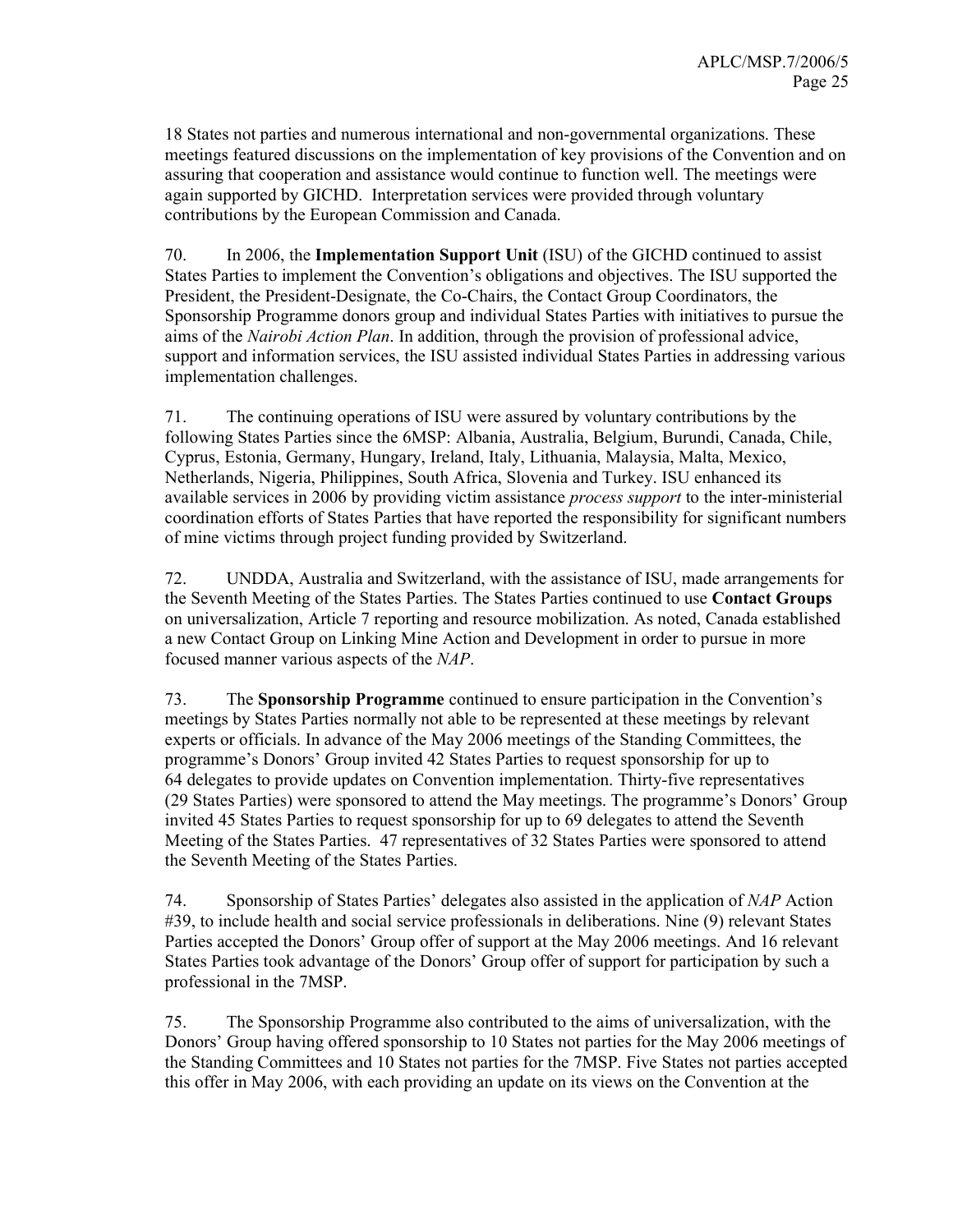APLC/MSP.7/2006/5 Page 26

8 May meeting of the Standing Committee on the General Status and Operation of the Convention. Four States not parties accepted this offer for the Seventh Meeting of the States Parties.

76. The continuing operations of the Sponsorship Programme were assured in 2006 by contributions to the Sponsorship Programme from the following States Parties since the Sixth Meeting of the States Parties: Australia and Belgium.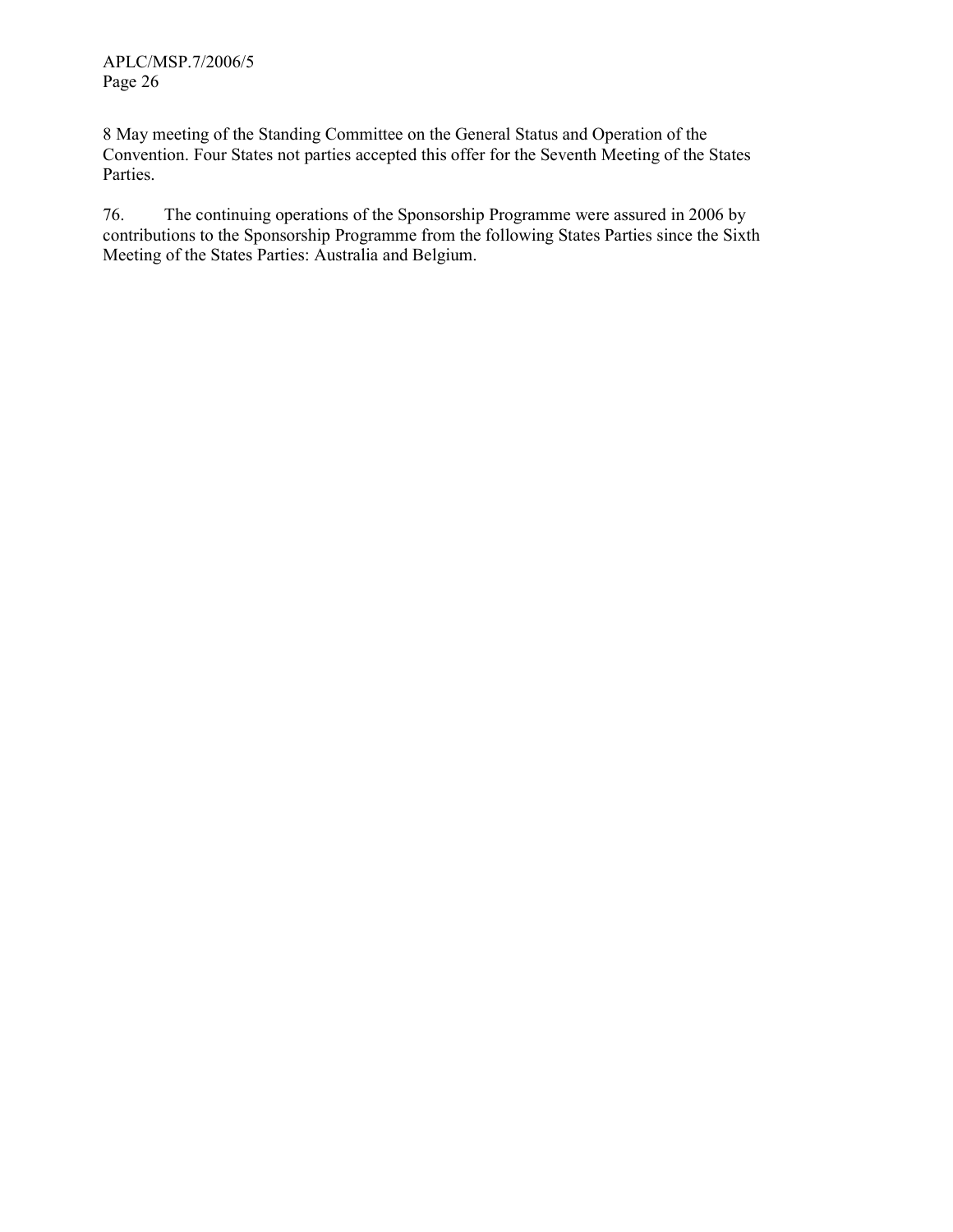#### Appendix I

| <b>STATE</b>                            | <b>DATE OF</b>           | <b>DATE OF</b>              |
|-----------------------------------------|--------------------------|-----------------------------|
|                                         | <b>FORMAL ACCEPTANCE</b> | <b>ENTRY-INTO-FORCE</b>     |
| Afghanistan                             | 11 September 2002        | 1 March 2003                |
| <b>Albania</b>                          | 29 February 2000         | 1 August 2000               |
| <b>Algeria</b>                          | 9 October 2001           | 1 April 2002                |
| Andorra                                 | 29 June 1998             | 1 March 1999                |
| Angola                                  | 5 July 2002              | 1 January 2003              |
| <b>Antigua and Barbuda</b>              | 3 May 1999               | 1 November 1999             |
| <b>Argentina</b>                        | 14 September 1999        | 1 March 2000                |
| <b>Australia</b>                        | 14 January 1999          | 1 July 1999                 |
| Austria                                 | 29 June 1998             | 1 March 1999                |
| <b>Bahamas</b>                          | 31 July 1998             | 1 March 1999                |
| <b>Bangladesh</b>                       | 6 September 2000         | 1 March 2001                |
| <b>Barbados</b>                         | 26 January 1999          | 1 July 1999                 |
| <b>Belarus</b>                          | 3 September 2003         | 1 March 2004                |
| <b>Belgium</b>                          | 4 September 1998         | 1 March 1999                |
| <b>Belize</b>                           | 23 April 1998            | 1 March 1999                |
| <b>Benin</b>                            | 25 September 1998        | 1 March 1999                |
| <b>Bhutan</b>                           | 18 August 2005           | 1 February 2006             |
| <b>Bolivia</b>                          | 9 June 1998              | 1 March 1999                |
| <b>Bosnia and Herzegovina</b>           | 8 September 1998         | 1 March 1999                |
| <b>Botswana</b>                         | 1 March 2000             | 1 September 2000            |
| <b>Brazil</b>                           | 30 April 1999            | $\overline{1}$ October 1999 |
| <b>Brunei Darussalam</b>                | 24 April 2006            | 1 October 2006              |
| <b>Bulgaria</b>                         | 4 September 1998         | 1 March 1999                |
| <b>Burkina Faso</b>                     | 16 September 1998        | 1 March 1999                |
| <b>Burundi</b>                          | 22 October 2003          | 1 April 2004                |
| Cambodia                                | 28 July 1999             | 1 January 2000              |
| Cameroon                                | 19 September 2002        | 1 March 2003                |
| Canada                                  | 3 December 1997          | 1 March 1999                |
| <b>Cape Verde</b>                       | 14 May 2001              | 1 November 2001             |
| <b>Central African Republic</b>         | 8 November 2002          | 1 May 2003                  |
| Chad                                    | 6 May 1999               | 1 November 1999             |
| <b>Chile</b>                            | 10 September 2001        | 1 March 2002                |
| Colombia                                | 6 September 2000         | 1 March 2001                |
| Comoros                                 | 19 September 2002        | 1 March 2003                |
| Congo                                   | 4 May 2001               | 1 November 2001             |
| <b>Cook Islands</b>                     | 15 March 2006            | 1 September 2006            |
| <b>Costa Rica</b>                       | 17 March 1999            | 1 September 1999            |
| Côte d'Ivoire                           | 30 June 2000             | 1 December 2000             |
| Croatia                                 | 20 May 1998              | 1 March 1999                |
| <b>Cyprus</b>                           | 17 January 2003          | 1 July 2003                 |
| <b>Czech Republic</b>                   | 26 October 1999          | 1 April 2000                |
| <b>Democratic Republic of the Congo</b> | 2 May 2002               | 1 November 2002             |
| <b>Denmark</b>                          | 8 June 1998              | 1 March 1999                |
| <b>Djibouti</b>                         | 18 May 1998              | 1 March 1999                |
| Dominica                                | 26 March 1999            | 1 September 1999            |

### STATES THAT HAVE RATIFIED OR ACCEDED TO THE CONVENTION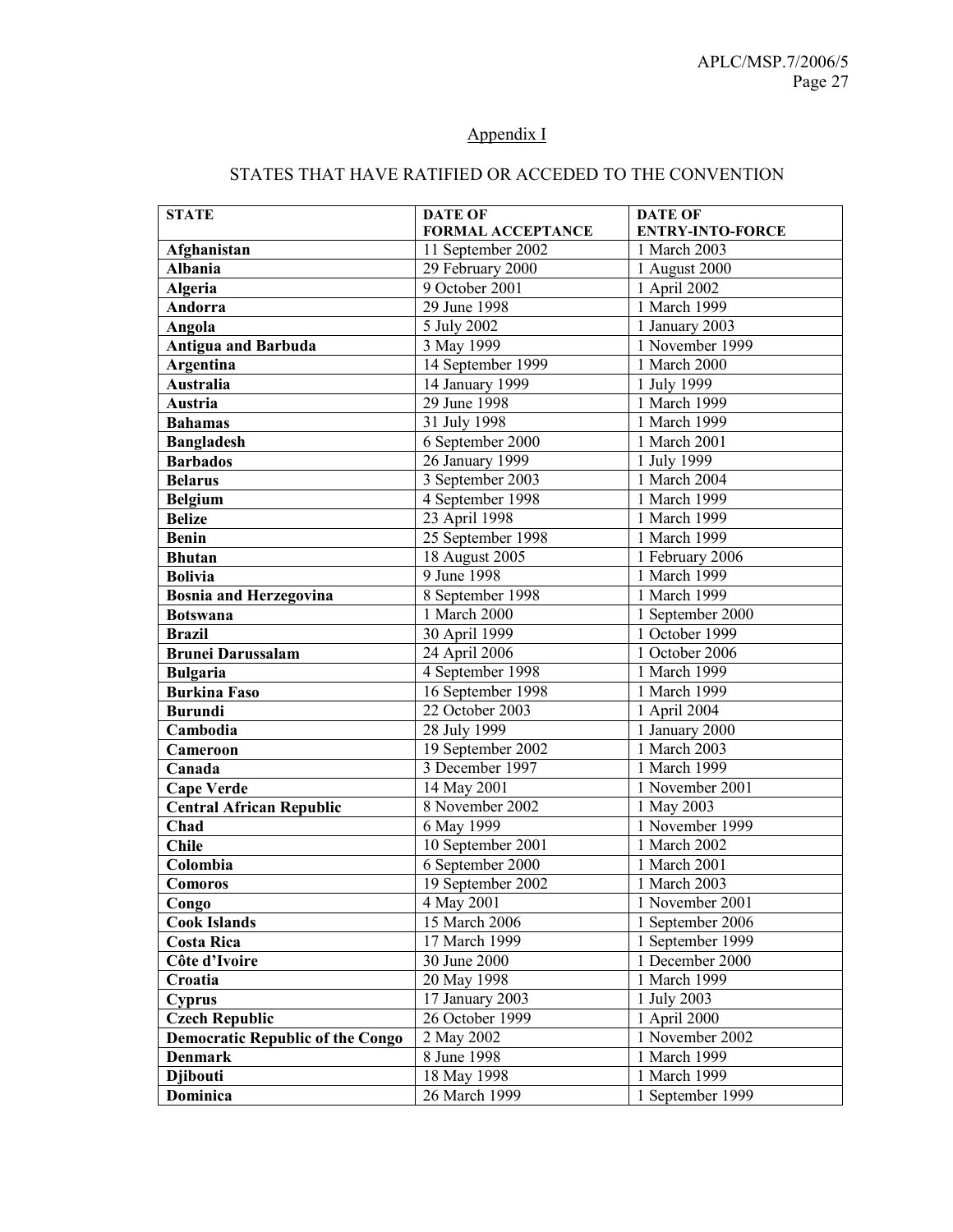| <b>STATE</b>              | <b>DATE OF</b>    | <b>DATE OF</b>          |
|---------------------------|-------------------|-------------------------|
|                           | FORMAL ACCEPTANCE | <b>ENTRY-INTO-FORCE</b> |
| <b>Dominican Republic</b> | 30 June 2000      | 1 December 2000         |
| Ecuador                   | 29 April 1999     | 1 October 1999          |
| <b>El Salvador</b>        | 27 January 1999   | 1 July 1999             |
| <b>Equatorial Guinea</b>  | 16 September 1998 | 1 March 1999            |
| <b>Eritrea</b>            | 27 August 2001    | 1 February 2002         |
| <b>Estonia</b>            | 12 May 2004       | 1 November 2004         |
| Ethiopia                  | 17 December 2004  | 1 June 2005             |
| Fiji                      | 10 June 1998      | 1 March 1999            |
| France                    | 23 July 1998      | 1 March 1999            |
| Gabon                     | 8 September 2000  | 1 March 2001            |
| Gambia                    | 23 September 2002 | 1 March 2003            |
| Germany                   | 23 July 1998      | 1 March 1999            |
| Ghana                     | 30 June 2000      | 1 December 2000         |
| Greece                    | 25 September 2003 | 1 March 2004            |
| Grenada                   | 19 August 1998    | 1 March 1999            |
| Guatemala                 | 26 March 1999     | 1 September 1999        |
| Guinea                    | 8 October 1998    | 1 April 1999            |
| <b>Guinea Bissau</b>      | 22 May 2001       | 1 November 2001         |
| Guyana                    | 5 August 2003     | 1 February 2004         |
| Haiti                     | 15 February 2006  | 1 August 2006           |
| <b>Holy See</b>           | 17 February 1998  | 1 March 1999            |
| <b>Honduras</b>           | 24 September 1998 | 1 March 1999            |
| <b>Hungary</b>            | 6 April 1998      | 1 March 1999            |
| <b>Iceland</b>            | 5 May 1999        | 1 November 1999         |
| <b>Ireland</b>            | 3 December 1997   | 1 March 1999            |
| <b>Italy</b>              | 23 April 1999     | 1 October 1999          |
| Jamaica                   | 17 July 1998      | 1 March 1999            |
| Japan                     | 30 September 1998 | 1 March 1999            |
| Jordan                    | 13 November 1998  | 1 May 1999              |
| Kenya                     | 23 January 2001   | 1 July 2001             |
| Kiribati                  | 7 September 2000  | 1 March 2001            |
| Latvia                    | 1 July 2005       | 1 January 2006          |
| Lesotho                   | 2 December 1998   | 1 June 1999             |
| Liberia                   | 23 December 1999  | 1 June 2000             |
| Liechtenstein             | 5 October 1999    | 1 April 2000            |
| Lithuania                 | 12 May 2003       | 1 November 2003         |
| Luxembourg                | 14 June 1999      | 1 December 1999         |
| Madagascar                | 16 September 1999 | 1 March 2000            |
| Malawi                    | 13 August 1998    | 1 March 1999            |
| Malaysia                  | 22 April 1999     | 1 October 1999          |
| <b>Maldives</b>           | 7 September 2000  | 1 March 2001            |
| Mali                      | 2 June 1998       | 1 March 1999            |
| Malta                     | 7 May 2001        | 1 November 2001         |
| Mauritania                | 21 July 2000      | 1 January 2001          |
| <b>Mauritius</b>          | 3 December 1997   | 1 March 1999            |
| Mexico                    | 9 June 1998       | 1 March 1999            |
| Moldova                   | 8 September 2000  | 1 March 2001            |
| Monaco                    | 17 November 1998  | 1 May 1999              |
| Mozambique                | 25 August 1998    | 1 March 1999            |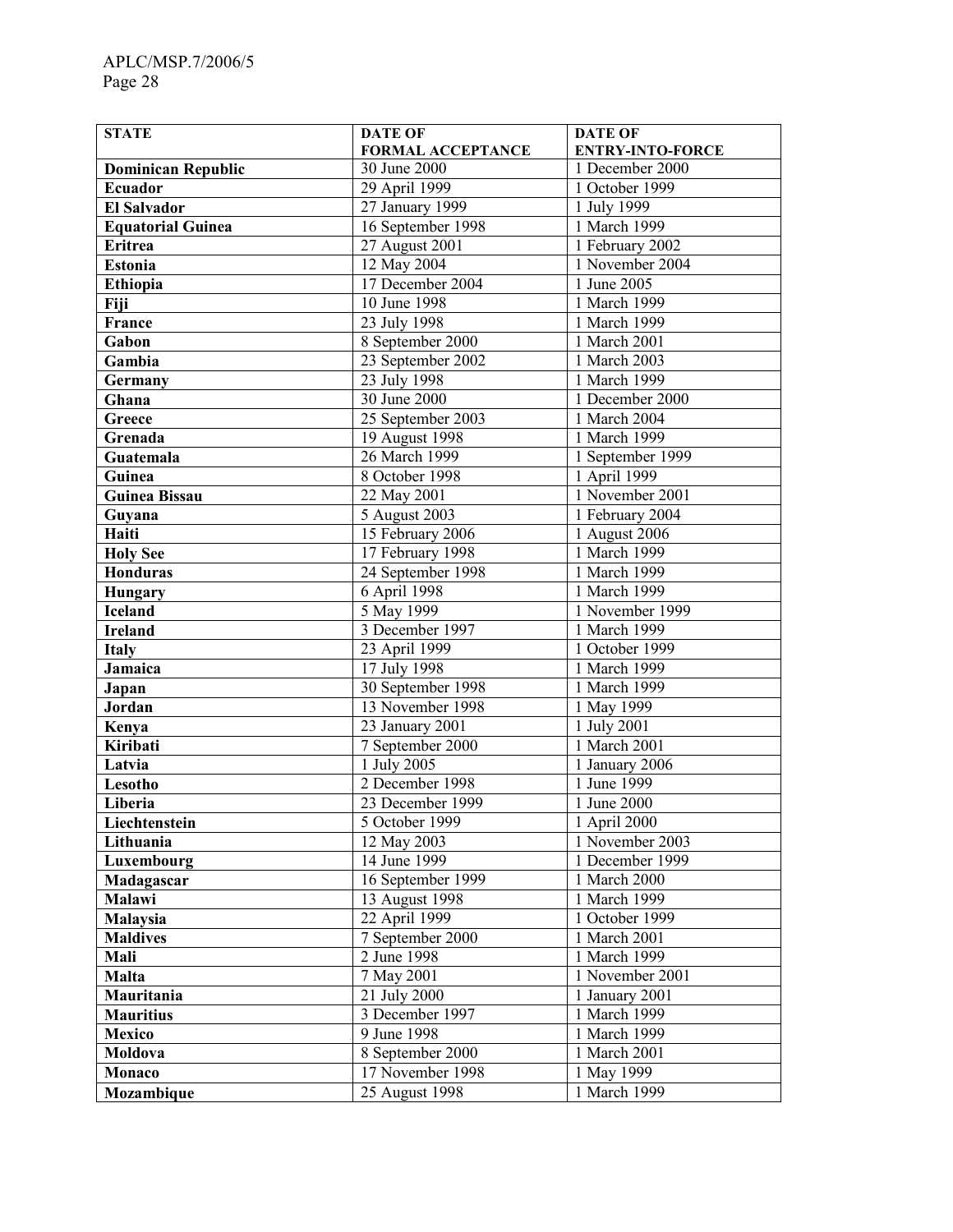| <b>STATE</b>                            | <b>DATE OF</b>           | <b>DATE OF</b>          |
|-----------------------------------------|--------------------------|-------------------------|
|                                         | <b>FORMAL ACCEPTANCE</b> | <b>ENTRY-INTO-FORCE</b> |
| Namibia                                 | 21 September 1998        | 1 March 1999            |
| <b>Nauru</b>                            | 7 August 2000            | 1 February 2001         |
| <b>Netherlands</b>                      | 12 April 1999            | 1 October 1999          |
| <b>New Zealand</b>                      | 27 January 1999          | 1 July 1999             |
| Nicaragua                               | 30 November 1998         | 1 May 1999              |
| <b>Niger</b>                            | 23 March 1999            | 1 September 1999        |
| <b>Nigeria</b>                          | 27 September 2001        | 1 March 2002            |
| <b>Niue</b>                             | 15 April 1998            | 1 March 1999            |
| <b>Norway</b>                           | 9 July 1998              | 1 March 1999            |
| Panama                                  | 7 October 1998           | 1 April 1999            |
| Papua New Guinea                        | 28 June 2004             | 1 December 2004         |
| Paraguay                                | 13 November 1998         | 1 May 1999              |
| Peru                                    | 17 June 1998             | 1 March 1999            |
| <b>Philippines</b>                      | 15 February 2000         | 1 August 2000           |
| Portugal                                | 19 February 1999         | 1 August 1999           |
| Qatar                                   | 13 October 1998          | 1 April 1999            |
| Romania                                 | 30 November 2000         | 1 May 2001              |
| Rwanda                                  | 8 June 2000              | 1 December 2000         |
| <b>Saint Kitts and Nevis</b>            | 2 December 1998          | 1 June 1999             |
| <b>Saint Lucia</b>                      | 13 April 1999            | 1 October 1999          |
| <b>Saint Vincent and the Grenadines</b> | 1 August 2001            | 1 February 2002         |
| Samoa                                   | 23 July 1998             | 1 March 1999            |
| <b>San Marino</b>                       | 18 March 1998            | 1 March 1999            |
| <b>Sao Tome and Principe</b>            | 31 March 2003            | 1 September 2003        |
| Senegal                                 | 24 September 1998        | 1 March 1999            |
| Serbia                                  | 18 September 2003        | 1 March 2004            |
| <b>Seychelles</b>                       | 2 June 2000              | 1 December 2000         |
| <b>Sierra Leone</b>                     | 25 April 2001            | 1 October 2001          |
| Slovakia                                | 25 February 1999         | 1 August 1999           |
| Slovenia                                | 27 October 1998          | 1 April 1999            |
| <b>Solomon Islands</b>                  | 26 January 1999          | 1 July 1999             |
| <b>South Africa</b>                     | 26 June 1998             | 1 March 1999            |
| Spain                                   | 19 January 1999          | 1 July 1999             |
| Sudan                                   | 13 October 2003          | 1 April 2004            |
| <b>Suriname</b>                         | 23 May 2002              | 1 November 2002         |
| Swaziland                               | 22 December 1998         | 1 June 1999             |
| <b>Sweden</b>                           | 30 November 1998         | 1 May 1999              |
| Switzerland                             | 24 March 1998            | 1 March 1999            |
| Tajikistan                              | 12 October 1999          | 1 April 2000            |
| Tanzania, United Republic of            | 13 November 2000         | 1 May 2001              |
| <b>Thailand</b>                         | 27 November 1998         | 1 May 1999              |
| The former Yugoslav Republic of         | 9 September 1998         | 1 March 1999            |
| Macedonia                               |                          |                         |
| <b>Timor-Leste</b>                      | 7 May 2003               | 1 November 2003         |
| <b>Togo</b>                             | 9 March 2000             | 1 September 2000        |
| <b>Trinidad and Tobago</b>              | 27 April 1998            | 1 March 1999            |
| Tunisia                                 | 9 July 1999              | 1 January 2000          |
| <b>Turkey</b>                           | 25 September 2003        | 1 March 2004            |
| Turkmenistan                            | 19 January 1998          | 1 March 1999            |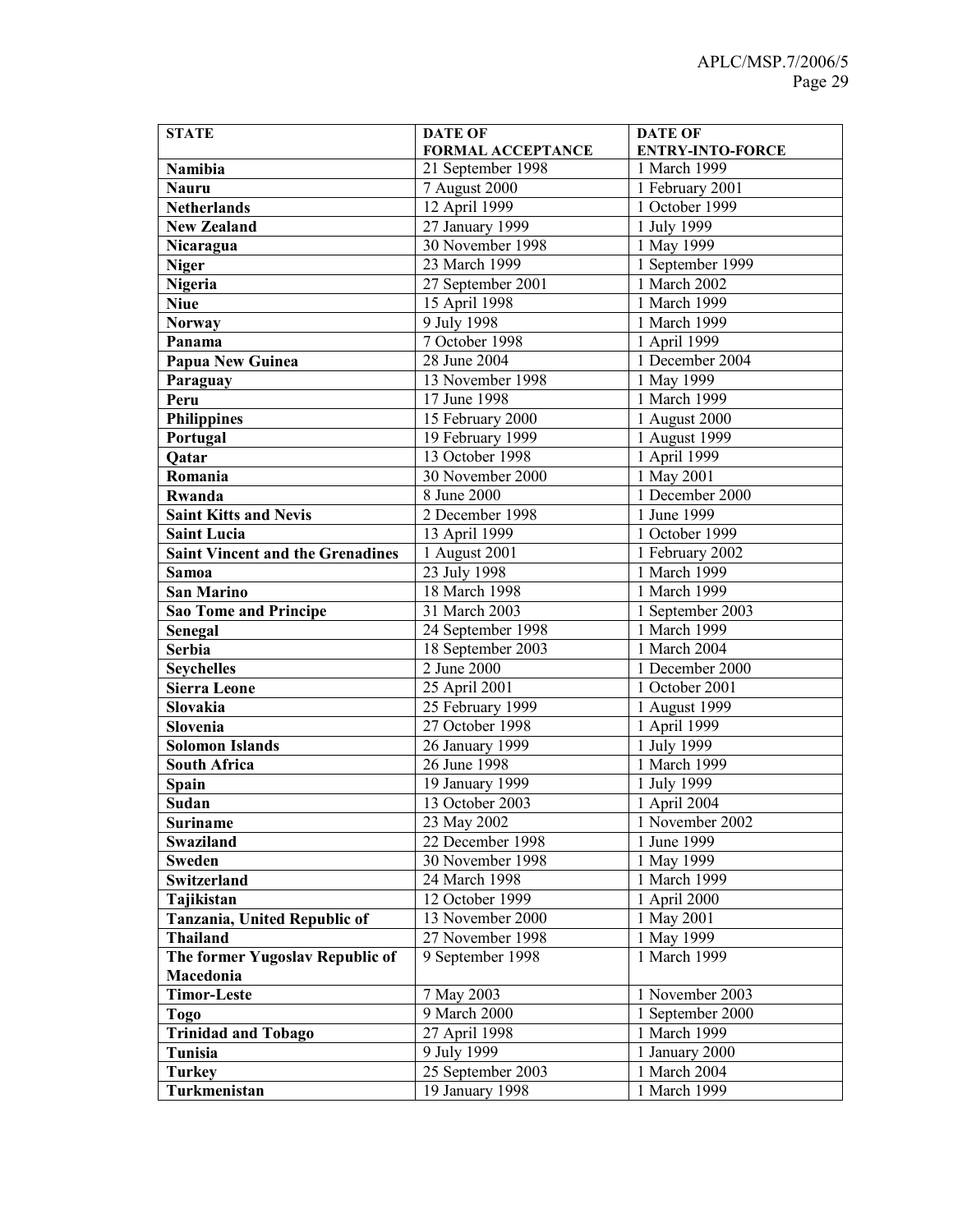| <b>STATE</b>                           | <b>DATE OF</b>           | <b>DATE OF</b>          |
|----------------------------------------|--------------------------|-------------------------|
|                                        | <b>FORMAL ACCEPTANCE</b> | <b>ENTRY-INTO-FORCE</b> |
| Uganda                                 | 25 February 1999         | 1 August 1999           |
| <b>Ukraine</b>                         | 27 December 2005         | 1 June 2006             |
| <b>United Kingdom of Great Britain</b> | 31 July 1998             | 1 March 1999            |
| and Northern Ireland                   |                          |                         |
| Uruguay                                | 7 June 2001              | 1 December 2001         |
| Vanuatu                                | 16 September 2005        | 1 March 2006            |
| Venezuela                              | 14 April 1999            | 1 October 1999          |
| Yemen                                  | 1 September 1998         | 1 March 1999            |
| Zambia                                 | 23 February 2001         | 1 August 2001           |
| Zimbabwe                               | 18 June 1998             | 1 March 1999            |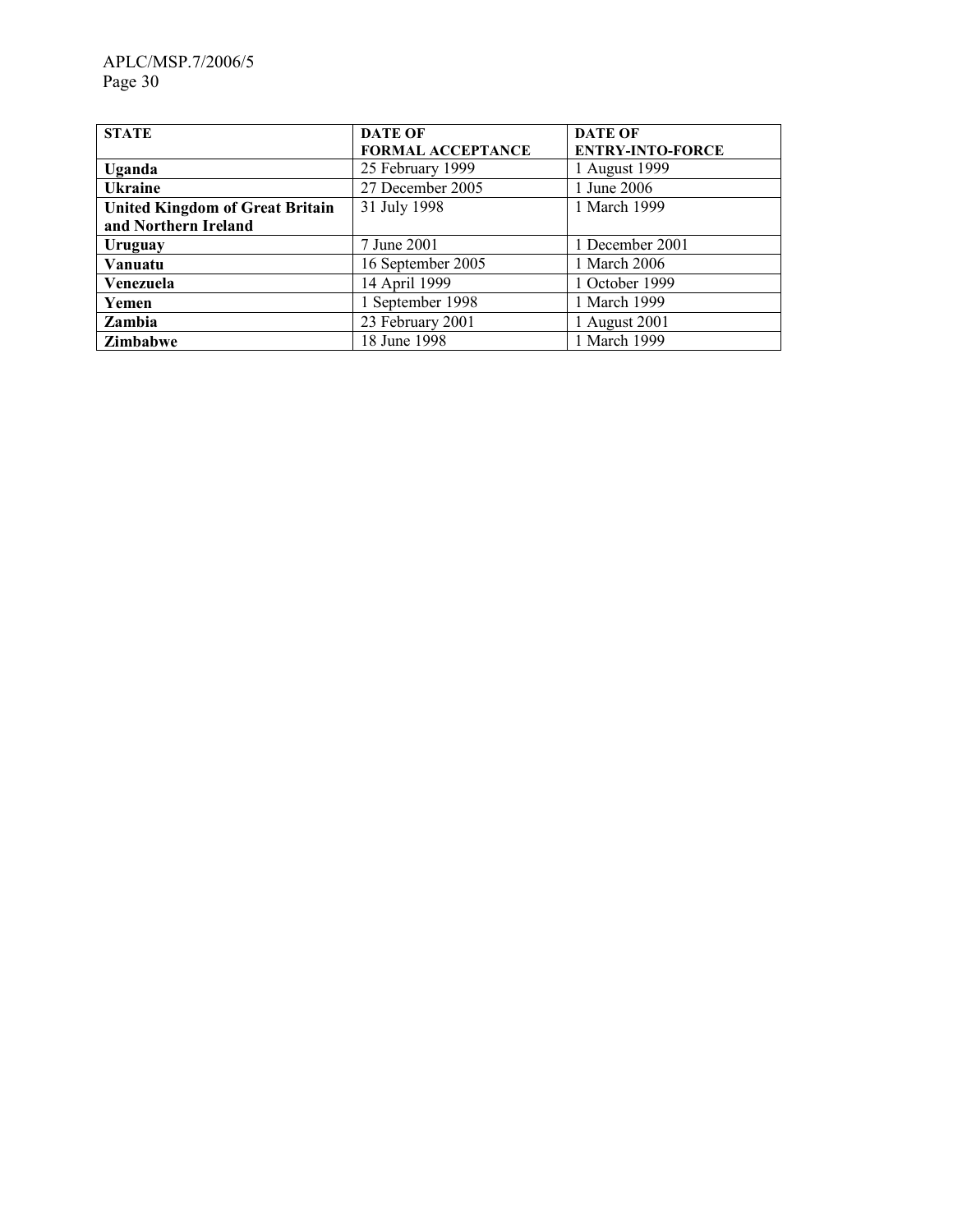#### Appendix II

#### DEADLINES FOR STATES PARTIES THAT HAVE INDICATED THAT THEYARE IN THE PROCESS OF FULFILLING ARTICLE 4 OBLIGATIONS

|                    | 2003              | 2004         | 2005                 | 2006                          | 2007      |               |         | 2008 |                |       |     | 2009 |                | 2010 |  |
|--------------------|-------------------|--------------|----------------------|-------------------------------|-----------|---------------|---------|------|----------------|-------|-----|------|----------------|------|--|
| <b>State Party</b> | JJASONDJI<br>MAM. | FMAMJJASONDJ | F M A M<br>$A$ SOND. | FM.<br>A S O I<br>ND J<br>A M | F M A M J | S O N D<br>JA | F M A M |      | AI SIOINIDI JI | F MI. | A M |      | $A$ SONDJFMAMJ |      |  |
| Afghanistan        |                   |              |                      |                               |           |               |         |      |                |       |     |      |                |      |  |
| Angola             |                   |              |                      |                               |           |               |         |      |                |       |     |      |                |      |  |
| Belarus            |                   |              |                      |                               |           |               |         |      |                |       |     |      |                |      |  |
| Burundi            |                   |              |                      |                               |           |               |         |      |                |       |     |      |                |      |  |
| Cyprus             |                   |              |                      |                               |           |               |         |      |                |       |     |      |                |      |  |
| Ethiopia           |                   |              |                      |                               |           |               |         |      |                |       |     |      |                |      |  |
| Greece             |                   |              |                      |                               |           |               |         |      |                |       |     |      |                |      |  |
| Guyana             |                   |              |                      |                               |           |               |         |      |                |       |     |      |                |      |  |
| Serbia             |                   |              |                      |                               |           |               |         |      |                |       |     |      |                |      |  |
| Sudan              |                   |              |                      |                               |           |               |         |      |                |       |     |      |                |      |  |
| Turkey             |                   |              |                      |                               |           |               |         |      |                |       |     |      |                |      |  |
| Ukraine            |                   |              |                      |                               |           |               |         |      |                |       |     |      |                |      |  |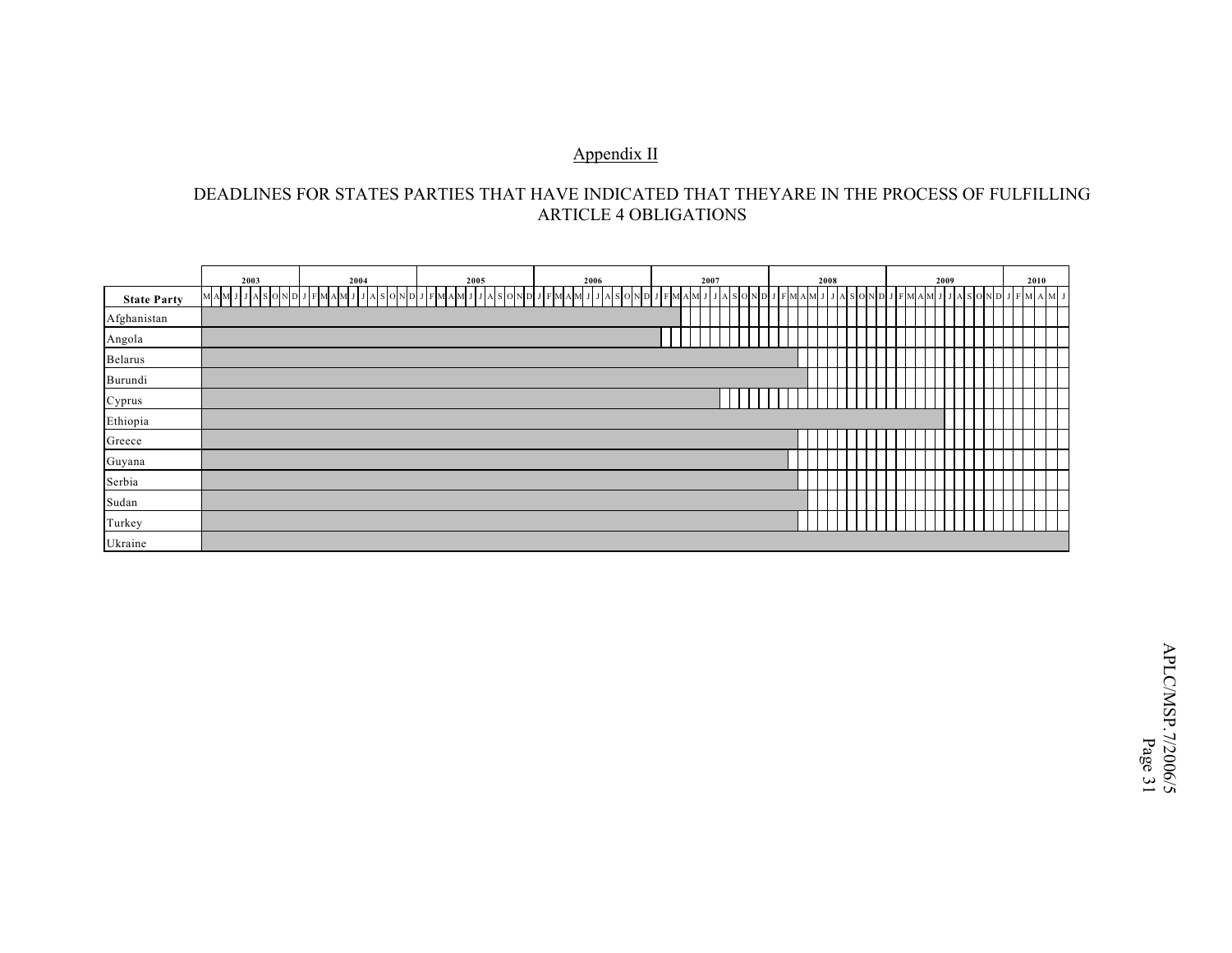# $\frac{\text{Appendix III}}{\text{DEADLINES FOR STATES PARTIES THAT HAVE INDICATED THAT THEN ARE IN THE PROCESS OF FULFILLING}$

|                         | 2009           | 2010                                                               | 2011 | 2012 | 2013 | 2014 | 2015<br>2016 |
|-------------------------|----------------|--------------------------------------------------------------------|------|------|------|------|--------------|
|                         |                | JFMAMJJASONDJFMAMJJASONDJFMAMJJASONDJFMAMJJASONDJFMAMJJASONDJFMAMJ |      |      |      |      | ONDJFM       |
| Afghanistan             |                |                                                                    |      |      |      |      |              |
| Albania                 |                |                                                                    |      |      |      |      |              |
| Algeria                 |                |                                                                    |      |      |      |      |              |
| Angola                  |                |                                                                    |      |      |      |      |              |
| Argentina               |                |                                                                    |      |      |      |      |              |
| Bosnia and Herz.        |                |                                                                    |      |      |      |      |              |
| Burundi                 |                |                                                                    |      |      |      |      |              |
| Cambodia                |                |                                                                    |      |      |      |      |              |
| Chad                    |                |                                                                    |      |      |      |      |              |
| Chile                   |                |                                                                    |      |      |      |      |              |
| Colombia                |                |                                                                    |      |      |      |      |              |
| Congo, Rep of the       |                |                                                                    |      |      |      |      |              |
| Croatia                 |                |                                                                    |      |      |      |      |              |
| Cyprus                  |                |                                                                    |      |      |      |      |              |
| DRC                     |                |                                                                    |      |      |      |      |              |
| Denmark                 | - 1<br>- 11    |                                                                    |      |      |      |      |              |
| Ecuador                 |                |                                                                    |      |      |      |      |              |
| Eritrea                 |                |                                                                    |      |      |      |      |              |
| Ethiopia                |                |                                                                    |      |      |      |      |              |
| France                  | - 1            |                                                                    |      |      |      |      |              |
| Greece<br>Guinea Bissau |                |                                                                    |      |      |      |      |              |
| Jordan                  |                |                                                                    |      |      |      |      |              |
| Malawi                  |                |                                                                    |      |      |      |      |              |
| Mauritania              |                |                                                                    |      |      |      |      |              |
| Mozambique              |                |                                                                    |      |      |      |      |              |
| Nicaragua               |                |                                                                    |      |      |      |      |              |
| Niger                   |                |                                                                    |      |      |      |      |              |
| Peru                    |                |                                                                    |      |      |      |      |              |
| Rwanda                  |                |                                                                    |      |      |      |      |              |
| Senegal                 |                |                                                                    |      |      |      |      |              |
| Serbia                  |                |                                                                    |      |      |      |      |              |
| Sudan                   |                |                                                                    |      |      |      |      |              |
| Swaziland               |                |                                                                    |      |      |      |      |              |
| Tajikistan              |                |                                                                    |      |      |      |      |              |
| Thailand                |                |                                                                    |      |      |      |      |              |
| Tunisia                 |                |                                                                    |      |      |      |      |              |
| Turkey                  |                |                                                                    |      |      |      |      |              |
| Uganda                  |                |                                                                    |      |      |      |      |              |
| United Kingdom          | - 1            |                                                                    |      |      |      |      |              |
| Vanuatu                 |                |                                                                    |      |      |      |      |              |
| Venezuela               |                |                                                                    |      |      |      |      |              |
| Yemen                   |                |                                                                    |      |      |      |      |              |
| Zambia                  |                |                                                                    |      |      |      |      |              |
| Zimbabwe                | $\blacksquare$ |                                                                    |      |      |      |      |              |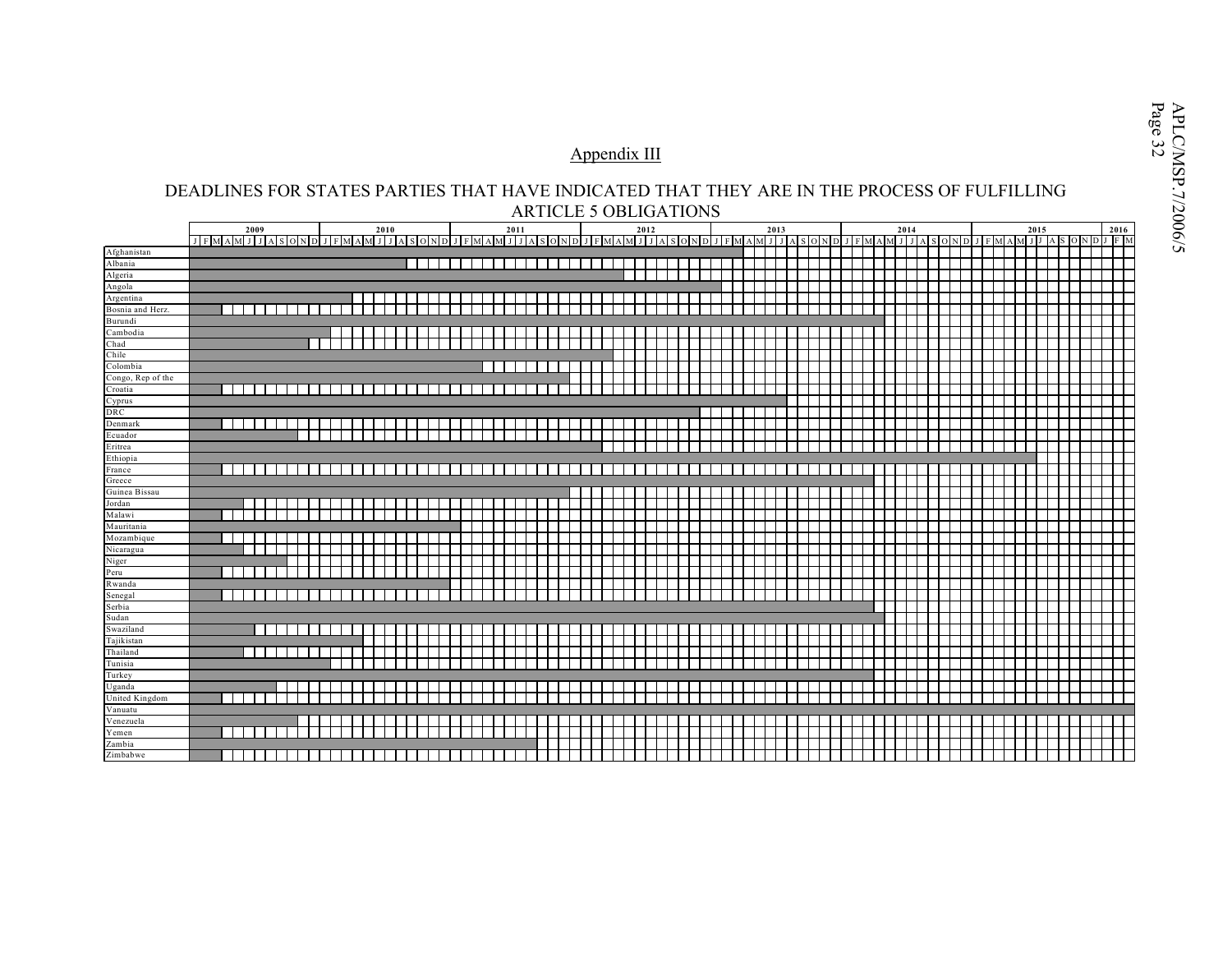#### Appendix IV

### THE STATUS OF NATIONAL DEMINING PLANS / PROGRAMMES<sup>1</sup>

| States Parties that have provided<br>States Parties that have provided                              |            |                     | States Parties that have indicated<br>States Parties that have provided    |             |                   |                                      | States Parties that have not provided |                            |                                |                 |                  |                                                                             |                |                |  |
|-----------------------------------------------------------------------------------------------------|------------|---------------------|----------------------------------------------------------------------------|-------------|-------------------|--------------------------------------|---------------------------------------|----------------------------|--------------------------------|-----------------|------------------|-----------------------------------------------------------------------------|----------------|----------------|--|
| details on national demining plans                                                                  |            |                     | details on national demining plans.                                        |             |                   | details on national demining plans / |                                       |                            |                                |                 |                  | that efforts are underway to establish details on national demining plans / |                |                |  |
| programmes which are consistent<br>programmes which are not consistent programmes which are unclear |            |                     |                                                                            |             |                   |                                      |                                       | a national demining plan / |                                |                 | programmes       |                                                                             |                |                |  |
|                                                                                                     |            |                     | with Article 5 obligations and the ten with Article 5 obligations and / or |             |                   | regarding consistency with Article 5 |                                       |                            | programme or to acquire the    |                 |                  |                                                                             |                |                |  |
| year deadline set by the Convention                                                                 |            |                     | the ten-year deadline set by the                                           |             |                   | obligations and /or the ten-year     |                                       |                            | necessary information to do so |                 |                  |                                                                             |                |                |  |
|                                                                                                     |            |                     | Convention                                                                 |             |                   | deadline set by the Convention       |                                       |                            |                                |                 |                  |                                                                             |                |                |  |
| <b>State Party</b>                                                                                  | Date of    | Article 5           | <b>State Party</b>                                                         | Date of     | Article 5         | State Party                          | Date of                               | Article 5                  | State Party                    | Date of         | Article 5        | State Party                                                                 | Date of        | Article 5      |  |
|                                                                                                     | entry into | deadline            |                                                                            | entry into  | deadline          |                                      | entry into                            | deadline                   |                                | entry into      | deadline         |                                                                             | entry into     | deadline       |  |
|                                                                                                     | force      | for                 |                                                                            | force       | for               |                                      | force                                 | for                        |                                | force           | for              |                                                                             | force          | for.           |  |
|                                                                                                     |            | clearance           |                                                                            |             | clearance         |                                      |                                       | clearance                  |                                |                 | clearance        |                                                                             |                | clearance      |  |
| Afghanistan                                                                                         | $1-Mar-03$ |                     | 1-Mar-13 Bosnia and                                                        | $1-M$ ar-99 | 1-Mar-09 Colombia |                                      | $1-M$ ar-01                           | $1-Mar-11$                 | Algeria                        | $1 - A pr - 02$ | 1-Apr-12 Burundi |                                                                             | $1 - Apr-04$   | $1 - Apr-14$   |  |
|                                                                                                     |            |                     | Herzegovina                                                                |             |                   |                                      |                                       |                            |                                |                 |                  |                                                                             |                |                |  |
|                                                                                                     |            |                     |                                                                            |             |                   |                                      |                                       |                            |                                |                 |                  |                                                                             |                |                |  |
| Albania                                                                                             | $1-Aug-00$ |                     | 1-Aug-10 Cambodia                                                          | $1-Jan-00$  | $1-Jan-10$        | Croatia                              | 1-Mar-99                              | l - M ar-09                | Angola                         | $-Jan-03$       | $1-Jan-13$       | Congo                                                                       | $1-Nov-01$     | $1-Nov-11$     |  |
| Chile                                                                                               | $1-Mar-02$ | 1-Mar-12 Chad       |                                                                            | $1-Nov-99$  | 1-Nov-09 Denmark  |                                      | 1-Mar-99                              | 1-Mar-09                   | Argentina                      | 1 - M ar - 0 0  | $1-Mar-10$ DRC   |                                                                             | $1-Nov-02$     | $1-Nov-12$     |  |
| Cyprus                                                                                              | $-Jul-03$  | $1-Ju1-13$          | Eritrea                                                                    | $1-Feb-02$  | $1-Feb-12$        | Ecuador                              | $-0ct-99$                             | $1-Oct-09$                 | France                         | 1 - M ar - 99   | 1-Mar-09 Greece  |                                                                             | $1-M$ ar-04    | $1-M$ ar- $14$ |  |
| Jordan                                                                                              | $1-May-99$ | 1-May-09 Thailand   |                                                                            | $1-M$ ay-99 | 1-May-09 Ethiopia |                                      | $1-Jun-05$                            | $1-Jun-15$                 | Senegal                        | 1-M ar-99       | 1-Mar-09 Niger   |                                                                             | $1-Sep-99$     | $1-Sep-09$     |  |
| Mozambique                                                                                          | $1-Mar-99$ | $-Mar-09$           |                                                                            |             |                   | Guinea                               | 1 - N o v - 0 1                       | 1-Nov-11                   | Sudan                          | $1 - Apr-04$    | 1-Apr-14 Serbia  |                                                                             | 1-M ar-04      | 1 - M ar - 14  |  |
|                                                                                                     |            |                     |                                                                            |             |                   | Bissau                               |                                       |                            |                                |                 |                  |                                                                             |                |                |  |
| Nicaragua                                                                                           | $1-May-99$ | $1-M$ ay-09         |                                                                            |             |                   | Malawi                               | 1-Mar-99                              | $1-Mar-09$                 | Swaziland                      | 1-Jun-99        | $1-Jun-09$       | Rwanda                                                                      | $1 - Dec - 00$ | $1 - Dec - 10$ |  |
| Zambia                                                                                              | 1-Aug-01   | $1 - A u g - 11$    |                                                                            |             |                   | M auritania                          | $1-Jan-01$                            | 1-Jan-11                   | United                         | 1-M ar-99       | $1-Mar-09$       | Tunisia                                                                     | $1-Jan-00$     | 1-Jan-10       |  |
|                                                                                                     |            |                     |                                                                            |             |                   |                                      |                                       |                            | Kingdom                        |                 |                  |                                                                             |                |                |  |
| Zimbabwe                                                                                            |            | $1-Mar-99$ 1-Mar-09 |                                                                            |             |                   | Peru                                 | 1-Mar-99                              | $1-Mar-09$                 |                                |                 |                  | Turkey                                                                      | 1-M ar-04      | $1-M$ ar- $14$ |  |
|                                                                                                     |            |                     |                                                                            |             |                   | lajikistan                           | $1 - Apr-00$                          | $1 - A pr - 10$            |                                |                 |                  | Uganda                                                                      | $1-Aug-99$     | $1-Aug-09$     |  |
|                                                                                                     |            |                     |                                                                            |             |                   | √ em en                              | 1-Mar-99                              | $1-M$ ar-09                |                                |                 |                  | Vanuatu                                                                     | $1-M$ ar-06    | $1-M$ ar-16    |  |
|                                                                                                     |            |                     |                                                                            |             |                   |                                      |                                       |                            |                                |                 |                  | Venezuela                                                                   | $1-Oct-99$     | $-Oct-09$      |  |

<sup>1</sup> States Parties that have provided details on national demining plans / programmes" are defined as those which have provided clarity in Article 7 reports, through the presentation of a national demining plan or through an update to the Standing Committee on Mine Clearance, Mine Risk Education and Mine Action Technologies on actions they are taking to fulfil Article 5 obligations.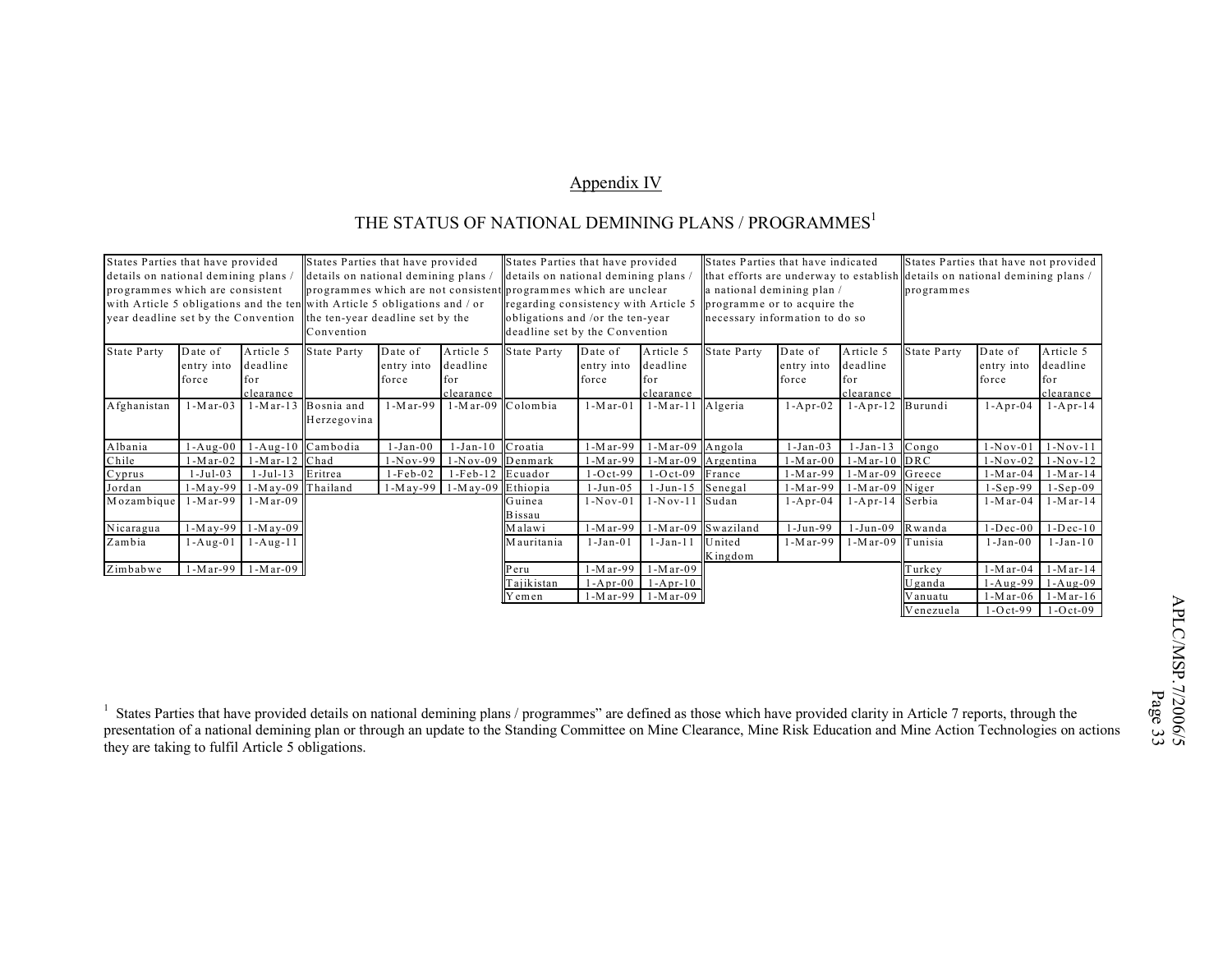#### Appendix V

#### ANTI-PERSONNEL MINES REPORTED RETAINED OR TRANSFERRED BY THE STATES PARTIES FOR REASONS PERMITTED UNDER ARTICLE 3, AND, A SUMMARY OF ADDITIONAL INFORMATION PROVIDED BY THESE STATES PARTIES

|                    | <b>Mines reported</b> |        | Additional information volunteered by the State                                                                                                                                                                                                                                                                                                                                                                                                                                                                                                                                                                                                                                                                                                                                                                                                                                                                                                               |
|--------------------|-----------------------|--------|---------------------------------------------------------------------------------------------------------------------------------------------------------------------------------------------------------------------------------------------------------------------------------------------------------------------------------------------------------------------------------------------------------------------------------------------------------------------------------------------------------------------------------------------------------------------------------------------------------------------------------------------------------------------------------------------------------------------------------------------------------------------------------------------------------------------------------------------------------------------------------------------------------------------------------------------------------------|
| <b>State Party</b> | retained              |        | Party                                                                                                                                                                                                                                                                                                                                                                                                                                                                                                                                                                                                                                                                                                                                                                                                                                                                                                                                                         |
|                    | 2005                  | 2006   |                                                                                                                                                                                                                                                                                                                                                                                                                                                                                                                                                                                                                                                                                                                                                                                                                                                                                                                                                               |
| Afghanistan        | 1,076                 | 1,887  | Afghanistan indicated that, in addition to the 1,076<br>mines reported in 2005, UNMACA retained 505 more<br>mines from a stockpile destruction in November 2005<br>and the Monitoring and Evaluation training Agency, a<br>former implementing partner of the MAPA handed<br>over another 306 mines that had been used for training<br>purposes to UNMACA in 2005 after its training<br>programme ceased.                                                                                                                                                                                                                                                                                                                                                                                                                                                                                                                                                     |
| Algeria            | 15,030                | 15,030 |                                                                                                                                                                                                                                                                                                                                                                                                                                                                                                                                                                                                                                                                                                                                                                                                                                                                                                                                                               |
| Angola             | 1,390                 | 1,460  |                                                                                                                                                                                                                                                                                                                                                                                                                                                                                                                                                                                                                                                                                                                                                                                                                                                                                                                                                               |
| Argentina          | 1,680                 | 1,596  | Argentina reported that mines are retained by the navy<br>for anti-personnel mines destruction training activities,<br>more specifically to train marines engineers in<br>destruction techniques. The development of an annual<br>training programme will lead to the destruction of the<br>610 remaining mines retained by the navy by 2012. In<br>2005, 70 mines were used by the navy for training<br>purposes. The army retains mines to develop an<br>unmanned vehicle for the detection and handling of<br>mines and explosives. Development of this vehicle<br>started on 1 March 2004 and is half complete. The<br>vehicle is currently at the stage of assembling. During<br>2005 no mines were destroyed for this project.<br>Mines are also retained by the Institute of Scientific<br>and Technical Research of the Armed Forces to test<br>charges for the destruction of UXO/mines. In 2005, 14<br>mines were destroyed in the testing grounds. |
| Australia          | 7,395                 | 7,266  | Australia reported that stock levels will be regularly<br>reviewed and assessed, that only a realistic training<br>quantity is held, and that stocks in excess of this figure<br>will be destroyed on an ongoing basis. In addition,<br>Australia stated that training is conducted by the<br>School of Military Engineers.                                                                                                                                                                                                                                                                                                                                                                                                                                                                                                                                                                                                                                   |
| Bangladesh         | 15,000                | 14,999 |                                                                                                                                                                                                                                                                                                                                                                                                                                                                                                                                                                                                                                                                                                                                                                                                                                                                                                                                                               |
| <b>Belarus</b>     | 6,030                 | 6,030  |                                                                                                                                                                                                                                                                                                                                                                                                                                                                                                                                                                                                                                                                                                                                                                                                                                                                                                                                                               |

#### Table 1 Anti-personnel mines reported retained in accordance with Article  $3<sup>1</sup>$

<sup>&</sup>lt;sup>1</sup> This table contains only those States Parties which have not, in 2006 or previously, reported in accordance with Article 7 zero (0) as the number of anti-personnel mines retained in accordance with Article 3.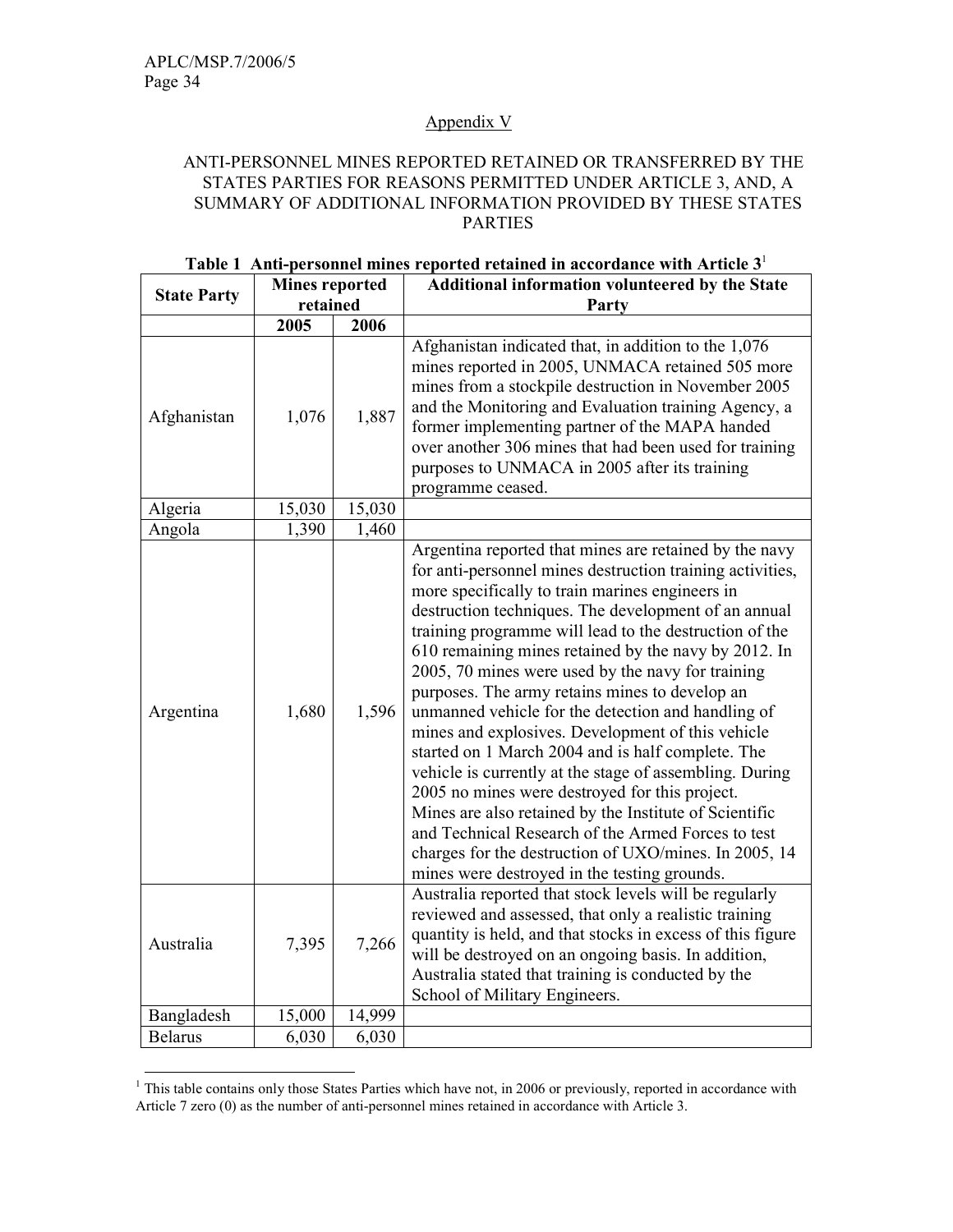| <b>State Party</b>                     | <b>Mines reported</b><br>retained |        | Additional information volunteered by the State<br>Party                                                                                                                                                                                                                                                                                                                                                                                                                                                                                                                                                                                                                                                                                                                                                                                                                                                                                                                                               |
|----------------------------------------|-----------------------------------|--------|--------------------------------------------------------------------------------------------------------------------------------------------------------------------------------------------------------------------------------------------------------------------------------------------------------------------------------------------------------------------------------------------------------------------------------------------------------------------------------------------------------------------------------------------------------------------------------------------------------------------------------------------------------------------------------------------------------------------------------------------------------------------------------------------------------------------------------------------------------------------------------------------------------------------------------------------------------------------------------------------------------|
|                                        | 2005                              | 2006   |                                                                                                                                                                                                                                                                                                                                                                                                                                                                                                                                                                                                                                                                                                                                                                                                                                                                                                                                                                                                        |
| Belgium                                | 4,176                             | 3,820  | Belgium reported that in 2005, at the Engineering<br>School, 18 mines were used to educate Officers, NCOs<br>and privates as EOD personnel and that 338 mines<br>were used for the training of Engineer Combat Units in<br>demining and mine awareness.                                                                                                                                                                                                                                                                                                                                                                                                                                                                                                                                                                                                                                                                                                                                                |
| Benin                                  |                                   | 30     |                                                                                                                                                                                                                                                                                                                                                                                                                                                                                                                                                                                                                                                                                                                                                                                                                                                                                                                                                                                                        |
| Bhutan <sup>2</sup>                    |                                   |        |                                                                                                                                                                                                                                                                                                                                                                                                                                                                                                                                                                                                                                                                                                                                                                                                                                                                                                                                                                                                        |
| Bosnia and<br>Herzegovina <sup>3</sup> | 2,755                             | 17,471 |                                                                                                                                                                                                                                                                                                                                                                                                                                                                                                                                                                                                                                                                                                                                                                                                                                                                                                                                                                                                        |
| Botswana <sup>4</sup>                  |                                   |        |                                                                                                                                                                                                                                                                                                                                                                                                                                                                                                                                                                                                                                                                                                                                                                                                                                                                                                                                                                                                        |
| <b>Brazil</b>                          | 16,125                            | 15,038 | Brazil reported that retained mines are for training to<br>allow the Brazilian Armed Forces to participate<br>adequately in international demining activities. In<br>addition, it indicated that the Brazilian Army<br>decided to keep these anti-personnel mines for the<br>training of demining teams up to 2019.                                                                                                                                                                                                                                                                                                                                                                                                                                                                                                                                                                                                                                                                                    |
| Bulgaria                               | 3,676                             | 3,676  | Bulgaria informed the Standing Committee on the<br>General Status and Operation of the Convention that so<br>far retained mines had been used for training the<br>engineer scientists participating in missions abroad and<br>to study their destructive effect and develop<br>technologies for PFM detection.<br>The engineer specialists, officers and NSOs of the<br>Bulgarian Armed Forces are trained on issues related to<br>anti-personnel mines identification, demining and anti-<br>personnel mines destruction at the Defence Staff<br>College, the National Military University and at the<br>Engineer Units of the Bulgarian Armed Forces.<br>Training is oriented towards awareness of the tactical<br>and technical features of mines, awareness of and<br>application techniques for demining minefields left<br>after military operations during peacekeeping<br>operations, defusing single mines and anti-personnel<br>mines used as a component of improvised explosive<br>device. |
| Burundi <sup>5</sup>                   |                                   |        |                                                                                                                                                                                                                                                                                                                                                                                                                                                                                                                                                                                                                                                                                                                                                                                                                                                                                                                                                                                                        |
| Cameroon <sup>6</sup>                  | 3,154                             |        |                                                                                                                                                                                                                                                                                                                                                                                                                                                                                                                                                                                                                                                                                                                                                                                                                                                                                                                                                                                                        |

<sup>&</sup>lt;sup>2</sup> Bhutan has not yet submitted a transparency report in accordance with Article 7 of the Convention.

<sup>&</sup>lt;sup>3</sup> In 2005, Bosnia and Herzegovina indicated that 433 of the mines reported under Article 3 were fuse-less and that the total of Article 3 mines was higher than previously reported because the number included the mines kept

by demining companies which had not been previously reported.<br><sup>4</sup> In its report submitted in 2001, Botswana indicated that a "small quantity" of mines would be retained. No updated information has since been provided.

 $5$  In its reports submitted in 2005 and 2006, Burundi indicated that the decision concerning mines retained is pending.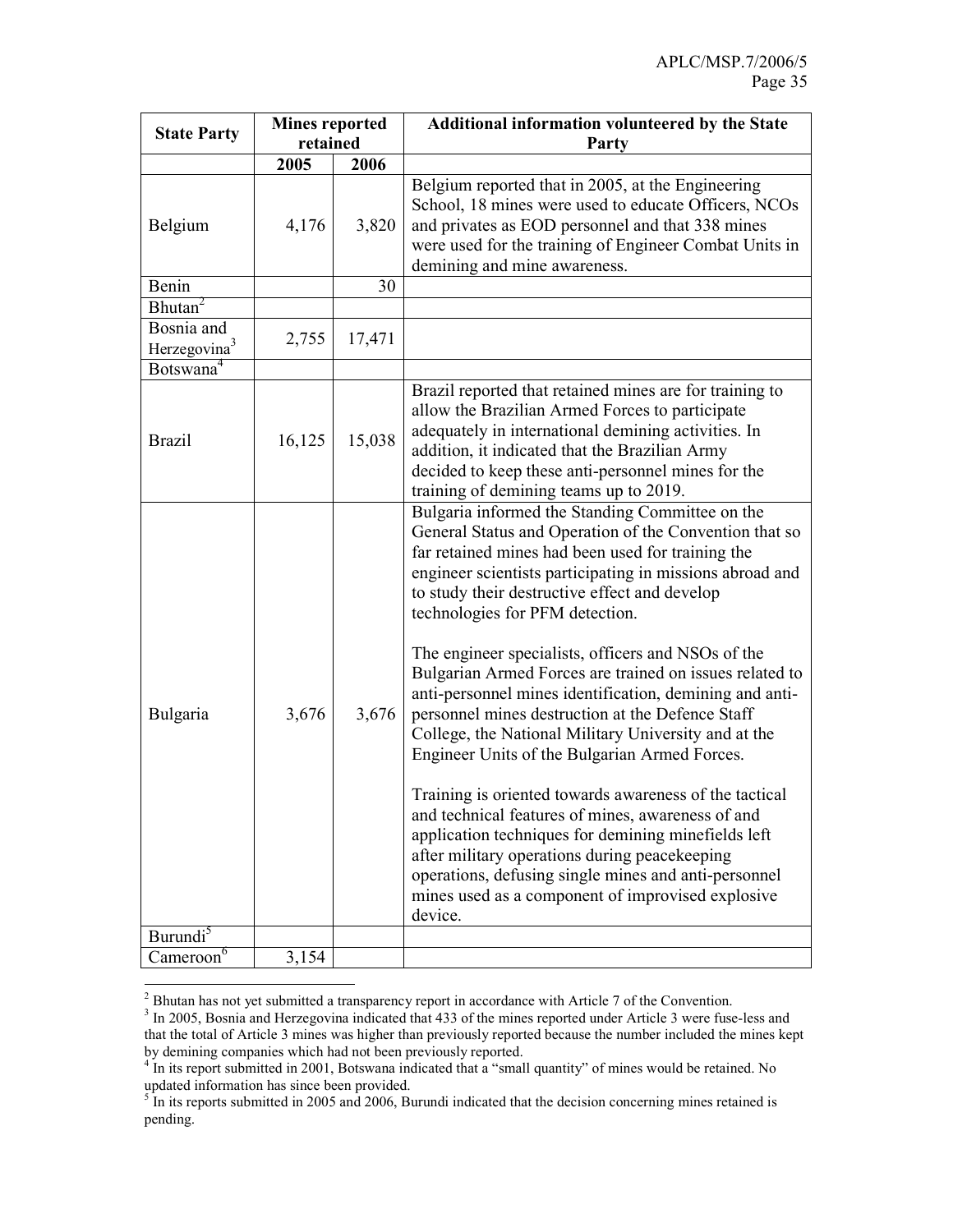|                         | <b>Mines reported</b> |       | Additional information volunteered by the State                                                                                                                                                                                                                                                                                                                                                                                                                                                                                                                                                                                                                                                                                                                                                                                                                                                                                                                                                                                                                                                                                                                                                                                                                                                                                                                                                                                                                  |
|-------------------------|-----------------------|-------|------------------------------------------------------------------------------------------------------------------------------------------------------------------------------------------------------------------------------------------------------------------------------------------------------------------------------------------------------------------------------------------------------------------------------------------------------------------------------------------------------------------------------------------------------------------------------------------------------------------------------------------------------------------------------------------------------------------------------------------------------------------------------------------------------------------------------------------------------------------------------------------------------------------------------------------------------------------------------------------------------------------------------------------------------------------------------------------------------------------------------------------------------------------------------------------------------------------------------------------------------------------------------------------------------------------------------------------------------------------------------------------------------------------------------------------------------------------|
| <b>State Party</b>      | retained              |       | Party                                                                                                                                                                                                                                                                                                                                                                                                                                                                                                                                                                                                                                                                                                                                                                                                                                                                                                                                                                                                                                                                                                                                                                                                                                                                                                                                                                                                                                                            |
|                         | 2005                  | 2006  |                                                                                                                                                                                                                                                                                                                                                                                                                                                                                                                                                                                                                                                                                                                                                                                                                                                                                                                                                                                                                                                                                                                                                                                                                                                                                                                                                                                                                                                                  |
| Canada                  | 1,907                 | 1,857 | Canada reported that it retains live anti-personnel<br>mines to study the effect of blast on equipment, to train<br>soldiers on procedures to defuse live anti-personnel<br>mines and to demonstrate the effect of landmines. For<br>example, live mines help determine whether suits,<br>boots and shields will adequately protect personnel<br>who clear mines. The live mines are used by the<br>Defence department's research establishment located at<br>Suffield, Alberta and by various military training<br>establishments across Canada. The Department of<br>National Defence represents the only source of anti-<br>personnel mines which can be used by Canadian<br>industry to test equipment.<br>Canada did not use anti-personnel mines for destructive<br>research and development or testing and evaluation in<br>2005. Existing stock was used for testing of mine<br>detection equipment, specifically 2 metal detector<br>arrays at the request of end users. Canada is planning to<br>test 2 more metal detector arrays and to use live mines<br>for testing of personal protective equipment in 2006.<br>Canada also reported 135 anti-personnel mines<br>transferred from Afghanistan to train Canadian soldiers<br>with anti-personnel mines they are currently facing in<br>Afghanistan. 50 anti-personnel mines (M14) were<br>destroyed to stay within the 2000 anti-personnel mines<br>limit set by the Minister of National Defence. |
| Cape Verde <sup>7</sup> |                       |       |                                                                                                                                                                                                                                                                                                                                                                                                                                                                                                                                                                                                                                                                                                                                                                                                                                                                                                                                                                                                                                                                                                                                                                                                                                                                                                                                                                                                                                                                  |

<sup>&</sup>lt;sup>6</sup> In its report submitted in 2005, Cameroon reported the same 3,154 mines under Article 4 and Article 3.<br><sup>7</sup> Cape Verde has not yet submitted a transparency report in accordance with Article 7 of the Convention.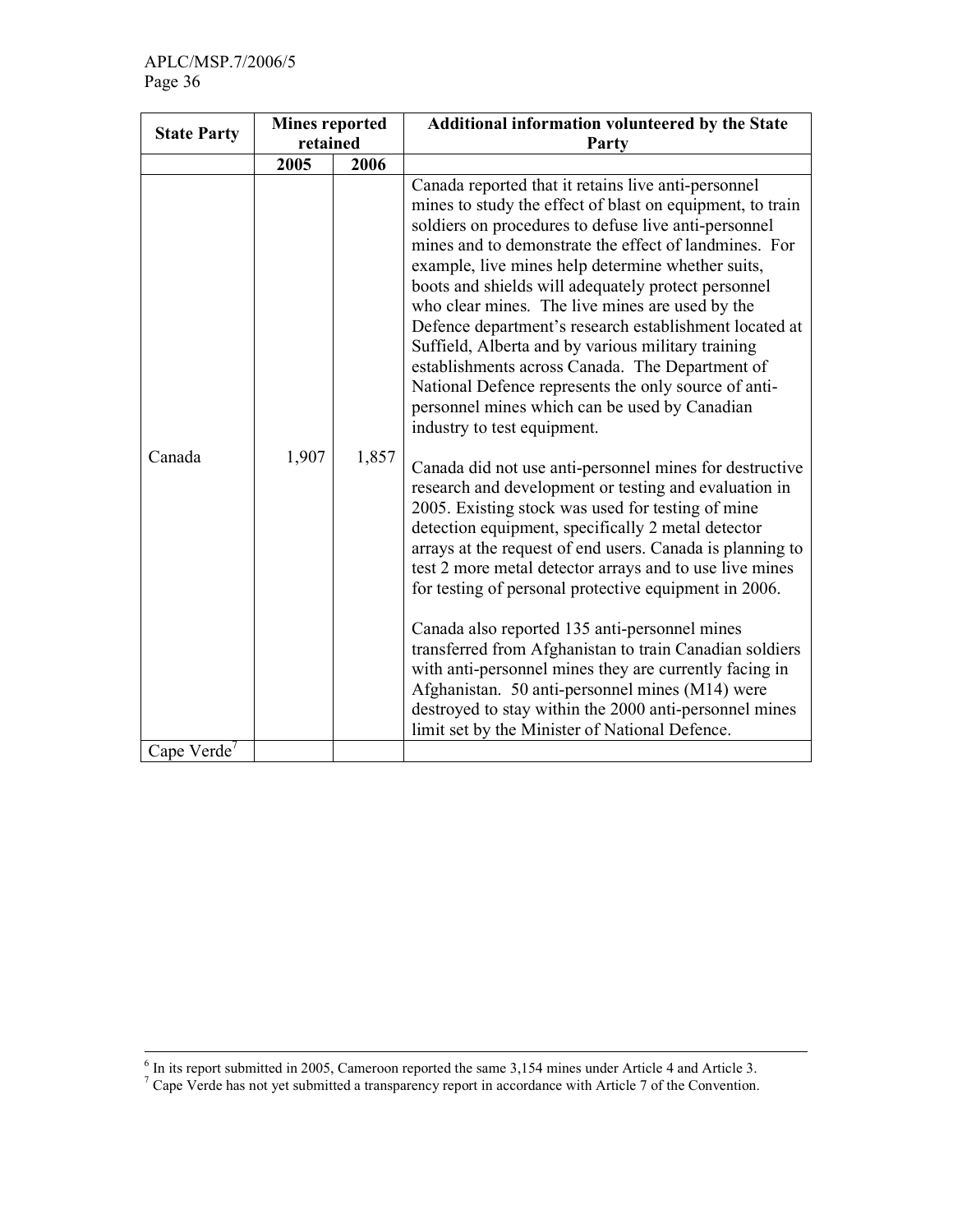|                    | <b>Mines reported</b><br>retained |       | <b>Additional information volunteered by the State</b>                                                                                                                                                                                                                                                                                                                                                                                                                                                                                                                                                     |  |  |  |  |
|--------------------|-----------------------------------|-------|------------------------------------------------------------------------------------------------------------------------------------------------------------------------------------------------------------------------------------------------------------------------------------------------------------------------------------------------------------------------------------------------------------------------------------------------------------------------------------------------------------------------------------------------------------------------------------------------------------|--|--|--|--|
| <b>State Party</b> |                                   |       | Party                                                                                                                                                                                                                                                                                                                                                                                                                                                                                                                                                                                                      |  |  |  |  |
|                    | 2005                              | 2006  |                                                                                                                                                                                                                                                                                                                                                                                                                                                                                                                                                                                                            |  |  |  |  |
| Chile <sup>8</sup> | 5,895                             | 4,574 | Chile reported that its retained anti-personnel mines<br>were under the control of the army and the navy. In<br>2005, training courses in detection, disposal, and<br>destruction of anti-personnel mines were organized for<br>deminers, 25 participated in a first course at the School<br>of Military Engineers of the Army and 10 participated<br>in a second course at the Arica Demining Unit. A<br>humanitarian demining training was carried out for the<br>demining unit of the navy. In 2005, a total of 29<br>retained mines were destroyed in capacity building<br>activities for 43 deminers. |  |  |  |  |
|                    |                                   |       | Chile plans to use another 300 mines in 2006 in the<br>course of its training activities. These activities include<br>courses in detection, disposal, and destruction of anti-<br>personnel mines for the Azapa and Punta Arenas<br>Engineering Battalions, a demining course for the<br>Atacama Engineering Battalion.                                                                                                                                                                                                                                                                                    |  |  |  |  |
| Colombia           | 886                               | 886   |                                                                                                                                                                                                                                                                                                                                                                                                                                                                                                                                                                                                            |  |  |  |  |
| Congo              | 372                               | 372   |                                                                                                                                                                                                                                                                                                                                                                                                                                                                                                                                                                                                            |  |  |  |  |
| Croatia            | 6400                              | 6,236 | Croatia reported that in 2005, during testing and<br>evaluating of demining machines on the test polygon in<br>Cerovec, CROMAC-CTDT Ltd. used and destroyed<br>164 mines. These mines were used to test the following<br>machines: excavator "MT-01", working tools -<br>machine "MINE-WOLF", working tools -machine "M-<br>FV 1200", machine "M-FV 2500/580", machine<br>"MVR-01", machine "MV-10", excavator "ORKA".<br>Croatia estimated that 175 anti-personnel mines would<br>be needed in 2006.                                                                                                      |  |  |  |  |
| Cyprus             | 1,000                             | 1,000 | Cyprus informed the Standing Committee on the<br>General Status and Operation of the Convention that<br>the retained mines were used by the National Guard for<br>the training of conscripts. Training included tracing<br>techniques, reconnaissance, clearance and destruction<br>of anti-personnel mines. After the completion of<br>training all anti-personnel mines were collected and<br>stored in specially designed warehouses. Cyprus<br>indicated that the mines might be used for testing new<br>means and systems for tracing and detecting anti-<br>personnel mines.                         |  |  |  |  |

<sup>&</sup>lt;sup>8</sup> In a verbal note dated 29 June 2006, Chile indicated that it had destroyed 1,292 mines previously retained under Article 3, bringing the total number of retained mines down to 4,574.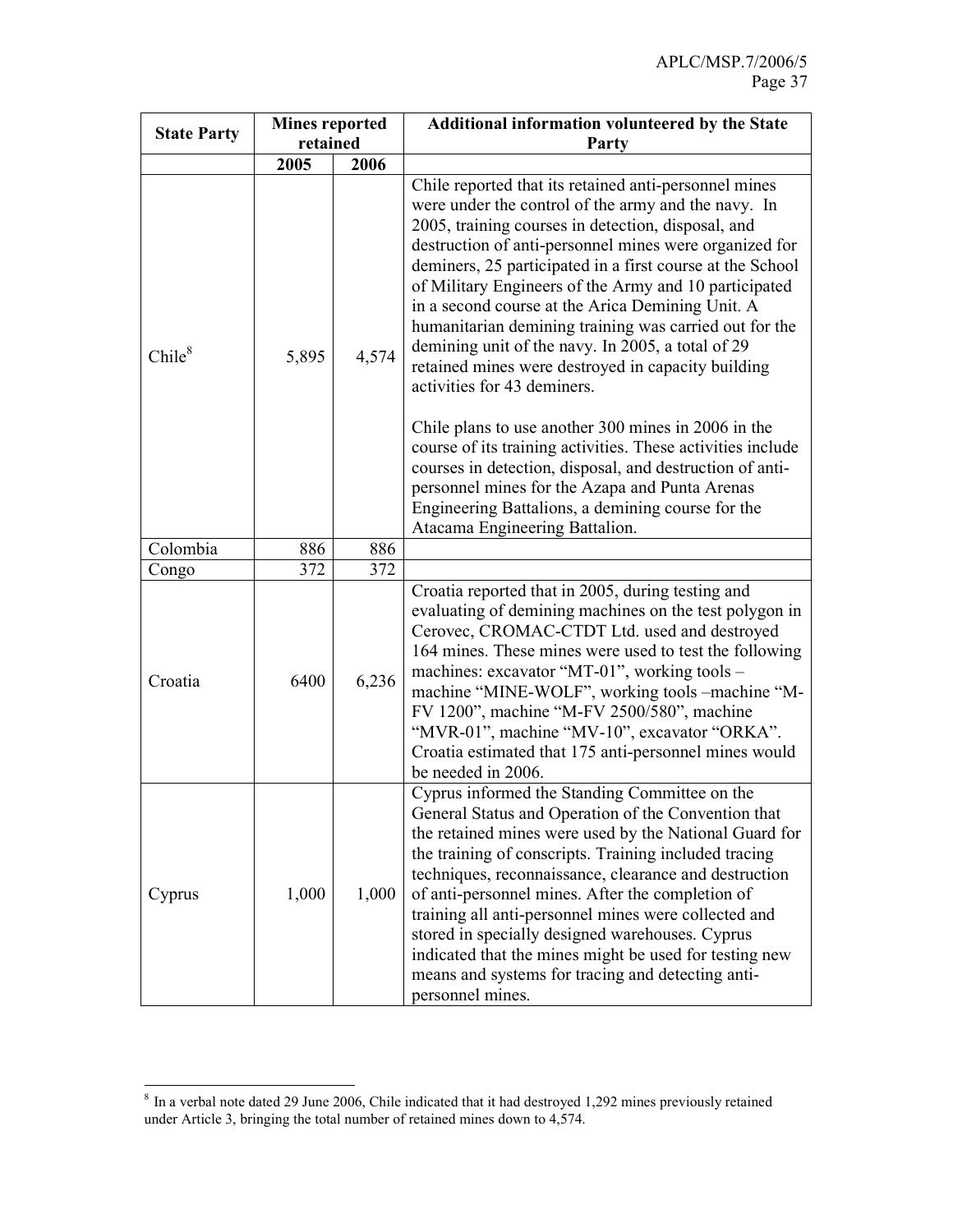| <b>State Party</b>                                  | <b>Mines reported</b><br>retained |       | Additional information volunteered by the State                                                                                                                                                                                                                                                                                                                                                                                                                                                                                                                                                                                                      |  |  |  |  |
|-----------------------------------------------------|-----------------------------------|-------|------------------------------------------------------------------------------------------------------------------------------------------------------------------------------------------------------------------------------------------------------------------------------------------------------------------------------------------------------------------------------------------------------------------------------------------------------------------------------------------------------------------------------------------------------------------------------------------------------------------------------------------------------|--|--|--|--|
|                                                     |                                   |       | Party                                                                                                                                                                                                                                                                                                                                                                                                                                                                                                                                                                                                                                                |  |  |  |  |
|                                                     | 2005                              | 2006  |                                                                                                                                                                                                                                                                                                                                                                                                                                                                                                                                                                                                                                                      |  |  |  |  |
| Czech<br>Republic                                   | 4,829                             | 4,829 | Although no mines were used for training in 2005 and<br>although there are no specific action plan on how to use<br>the retained mines, the principle is to use them for<br>EOD/engineer units training to detect and destroy anti-<br>personnel mines.                                                                                                                                                                                                                                                                                                                                                                                              |  |  |  |  |
| Democratic<br>Republic of<br>the Congo <sup>9</sup> |                                   |       |                                                                                                                                                                                                                                                                                                                                                                                                                                                                                                                                                                                                                                                      |  |  |  |  |
| Denmark                                             | 1,989                             | 60    | Denmark reported that tripwires and tripwire device<br>had been removed from Danish Claymore Mines and<br>were replaced by electric detonators. Mines can now<br>only be activated on command. Denmark reported that<br>its retained mines are used as follows: a demonstration<br>of the effects of anti-personnel mines is given to all<br>recruits during training; during training of engineer<br>units for international tasks, instructors in mine<br>awareness are trained to handle anti-personnel mines;<br>and, during training of ammunition clearing units, anti-<br>personnel mines are used for training in ammunition<br>dismantling. |  |  |  |  |
| Djibouti                                            | 2,996                             |       |                                                                                                                                                                                                                                                                                                                                                                                                                                                                                                                                                                                                                                                      |  |  |  |  |
| Ecuador                                             | 2,001                             | 2,001 |                                                                                                                                                                                                                                                                                                                                                                                                                                                                                                                                                                                                                                                      |  |  |  |  |
| El Salvador                                         | 96                                | 96    |                                                                                                                                                                                                                                                                                                                                                                                                                                                                                                                                                                                                                                                      |  |  |  |  |
| Equatorial<br>Guinea <sup>10</sup>                  |                                   |       |                                                                                                                                                                                                                                                                                                                                                                                                                                                                                                                                                                                                                                                      |  |  |  |  |
| Eritrea <sup>11</sup>                               | 9                                 |       |                                                                                                                                                                                                                                                                                                                                                                                                                                                                                                                                                                                                                                                      |  |  |  |  |
| Ethiopia <sup>12</sup>                              |                                   |       |                                                                                                                                                                                                                                                                                                                                                                                                                                                                                                                                                                                                                                                      |  |  |  |  |
| France                                              | 4,455                             | 4,216 | France reported that its retained mines were used to:<br>1) test mine detection devices, including the "Mine<br>Picker", a mine detection robot developed by Pegase<br>Instrumentation and the MMSR-SYDERA system.<br>2) to assess the anti-personnel mine threat, 3) to test<br>protective anti-personnel boots, 4) to test mine<br>clearance devices and 5) to test destructive devices,<br>amongst them a radio-controlled exploder aimed at<br>enabling the destruction of unexploded munitions,<br>including mines, in situ or in a blast hole.                                                                                                 |  |  |  |  |

<sup>&</sup>lt;sup>9</sup> In its report submitted in 2006, the Democratic Republic of the Congo indicated that the decision concerning mines retained is pending.

<sup>&</sup>lt;sup>10</sup> Equatorial Guinea has not yet submitted a transparency report in accordance with Article 7 of the Convention.

<sup>&</sup>lt;sup>11</sup> In its report submitted in 2005, Eritrea indicated that the mines retained under Article 3 were inert.

 $12$  Ethiopia has not yet submitted a transparency report in accordance with Article 7 of the Convention.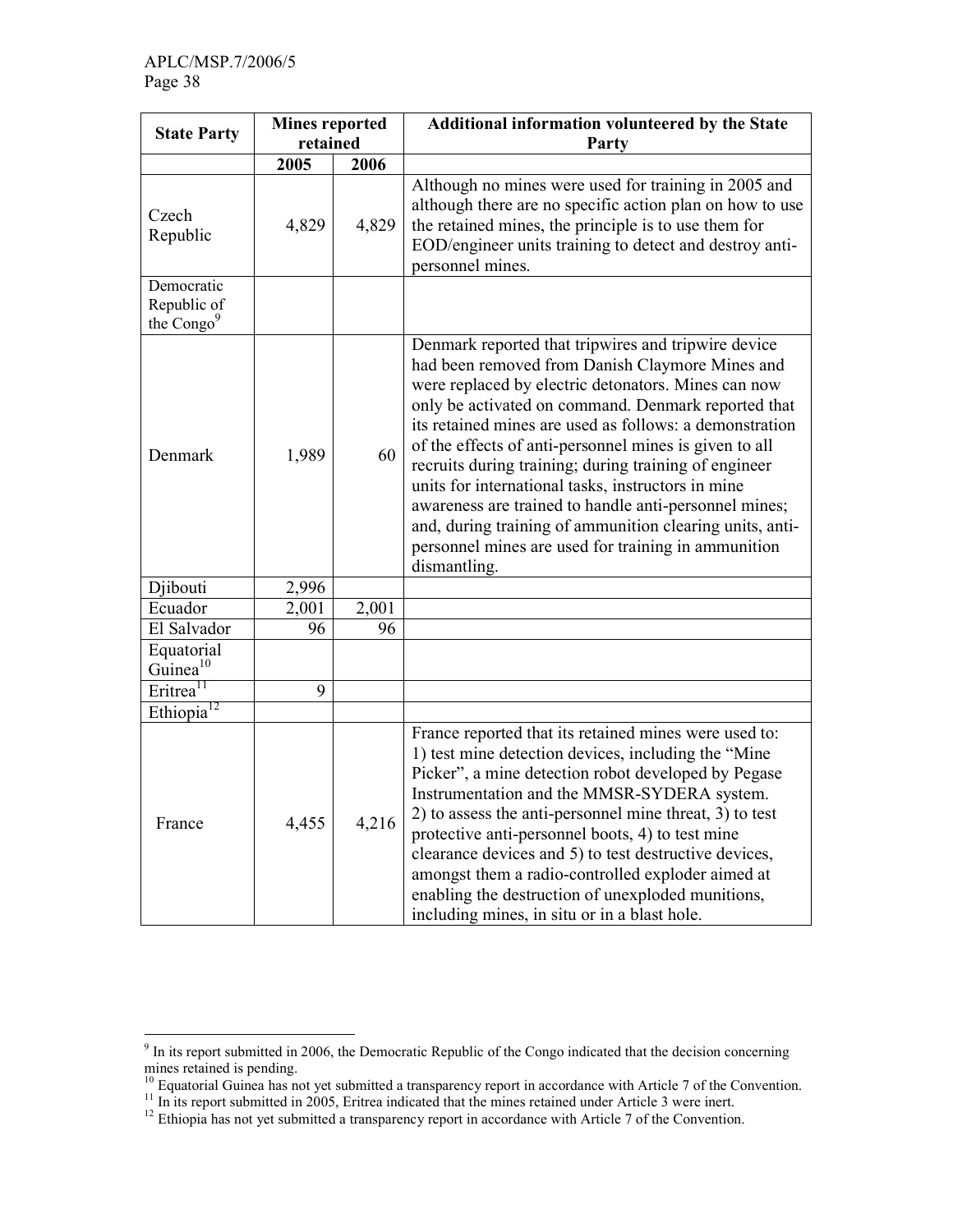|                                | <b>Mines reported</b><br>retained |       | Additional information volunteered by the State                                                                                                                                                                                                                                                                                                                                                                                                                                                                                               |  |  |  |
|--------------------------------|-----------------------------------|-------|-----------------------------------------------------------------------------------------------------------------------------------------------------------------------------------------------------------------------------------------------------------------------------------------------------------------------------------------------------------------------------------------------------------------------------------------------------------------------------------------------------------------------------------------------|--|--|--|
| <b>State Party</b>             |                                   |       | Party                                                                                                                                                                                                                                                                                                                                                                                                                                                                                                                                         |  |  |  |
|                                | 2005                              | 2006  |                                                                                                                                                                                                                                                                                                                                                                                                                                                                                                                                               |  |  |  |
| Germany                        | 2,496                             | 2,525 | Germany informed the Standing Committee on the<br>General Status and Operation of the Convention that<br>since the management of the anti-personnel mines pool<br>started at the Federal Armed Forces (FAF) Technical<br>Centre 91, about 550 retained mines were used<br>primarily for the proof of the protecting measures of<br>vehicles of the FAF and the test and evaluation of<br>Mechanical Assistance Clearance Equipment for the<br>FAF and the International Test and Evaluation<br>Programme for Humanitarian Demining community. |  |  |  |
| Greece                         | 7,224                             | 7,224 |                                                                                                                                                                                                                                                                                                                                                                                                                                                                                                                                               |  |  |  |
| Guinea<br>Bissau <sup>13</sup> |                                   | 109   | Guinea Bissau indicated that the 109 retained anti-<br>personnel mine are retained by the armed forces of<br>Guinea Bissau, 100 of which do not contain detonators<br>or explosive. These mines are retained to train military<br>deminers regarding how mines work and in recognition<br>training.                                                                                                                                                                                                                                           |  |  |  |
| Guyana <sup>14</sup>           |                                   |       |                                                                                                                                                                                                                                                                                                                                                                                                                                                                                                                                               |  |  |  |
| Honduras <sup>15</sup>         |                                   | 815   | Honduras informed the Standing Committee on the<br>General Status and Operation of the Convention that 11<br>M-4 type mines had been destroyed in training in 2005.<br>Plans for use of retained mines include: training of<br>engineering staff to support demining work in countries<br>affected by mines, and training to deal with the<br>reported presence of mines in Honduras.                                                                                                                                                         |  |  |  |
| Ireland                        | 85                                | 77    |                                                                                                                                                                                                                                                                                                                                                                                                                                                                                                                                               |  |  |  |
| Italy                          | 806                               | 806   |                                                                                                                                                                                                                                                                                                                                                                                                                                                                                                                                               |  |  |  |
| Japan                          | 6,946                             | 5,350 | Japan reported that it consumed 1,596 mines during the<br>reporting period for education and training in mine<br>detection and mine clearance, and for the development<br>of mine detectors and mine clearance equipment.                                                                                                                                                                                                                                                                                                                     |  |  |  |
| Jordan                         | 1,000                             | 1,000 |                                                                                                                                                                                                                                                                                                                                                                                                                                                                                                                                               |  |  |  |
| Kenya <sup>16</sup>            |                                   | 3,000 |                                                                                                                                                                                                                                                                                                                                                                                                                                                                                                                                               |  |  |  |
| Latvia <sup>17</sup>           | 21                                | 1,301 |                                                                                                                                                                                                                                                                                                                                                                                                                                                                                                                                               |  |  |  |
| Luxembourg                     | 956                               | 956   |                                                                                                                                                                                                                                                                                                                                                                                                                                                                                                                                               |  |  |  |
| Malawi <sup>18</sup>           | 21                                |       |                                                                                                                                                                                                                                                                                                                                                                                                                                                                                                                                               |  |  |  |
| $\overline{\text{Mali}^{19}}$  | 600                               |       |                                                                                                                                                                                                                                                                                                                                                                                                                                                                                                                                               |  |  |  |

 $\ddot{\phantom{a}}$ <sup>13</sup> In its reports submitted in 2004 and 2005, Guinea Bissau indicated that it would retain a very limited number of AP mines.

<sup>&</sup>lt;sup>14</sup> Guyana has not yet submitted a transparency report in accordance with Article 7 of the Convention.

<sup>&</sup>lt;sup>15</sup> No updated information was provided by Honduras in 2005. In 2004, Honduras reported retaining 826 mines.

<sup>&</sup>lt;sup>16</sup> No updated information was provided by Kenya in 2005. In 2004, Kenya reported retaining 3,000 mines.  $17$  Information provided in 2005 was volunteered in a report submitted by Latvia prior to it acceding to the

Convention.

<sup>&</sup>lt;sup>18</sup> In its reports submitted in 2005, Malawi indicated that mines reported as retained under Article 3 are in fact "dummy" mines.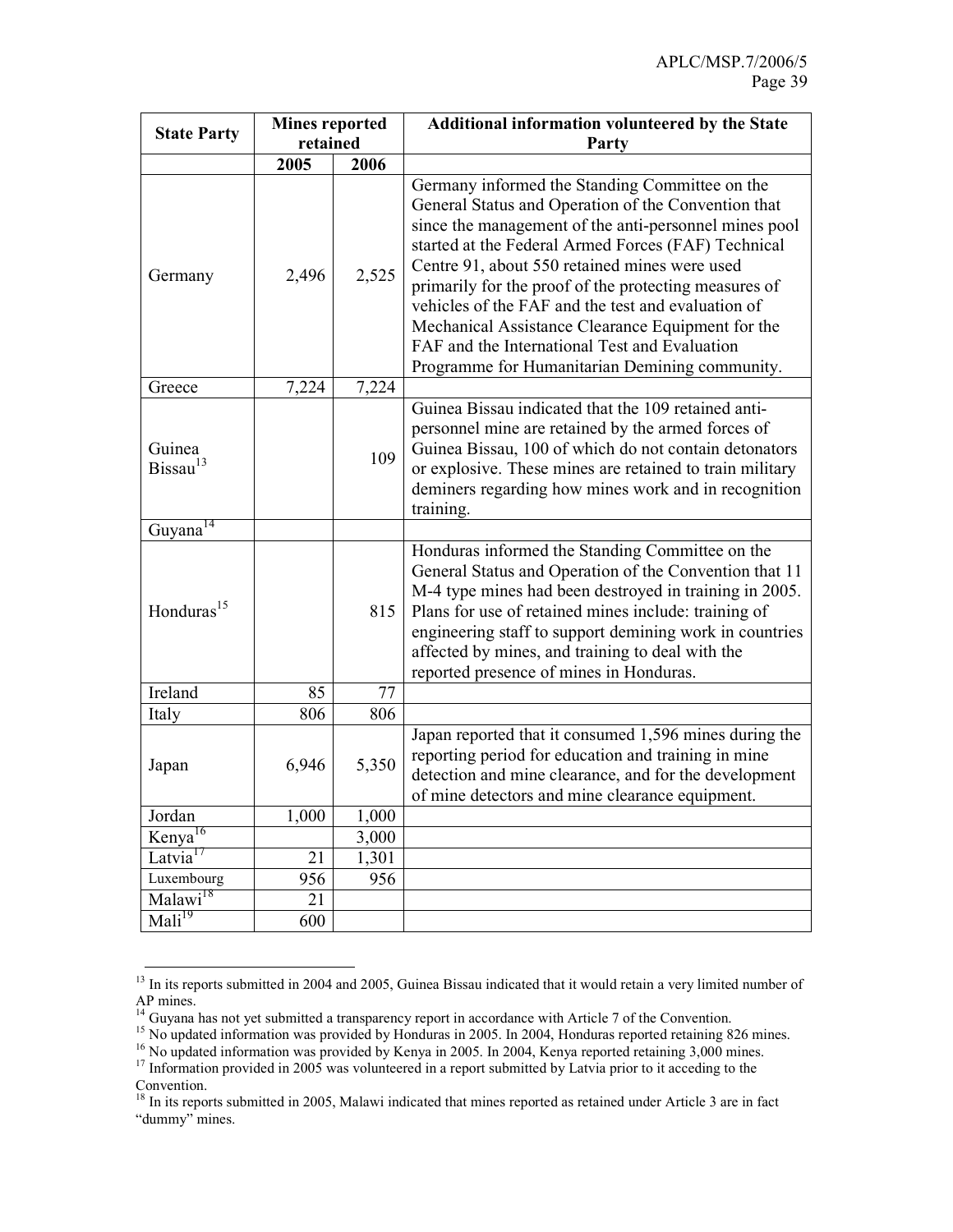$\ddot{\phantom{a}}$ 

| <b>State Party</b>       | <b>Mines reported</b> |                    | Additional information volunteered by the State                                                                                                                                                                                                                                                                                                                                                                                                                                                                                                                                                                                                                                                                                                                                                                                                                                                                                                                                                                                                                                                                                                                                                                                                                                                                                                                                                                                                                  |
|--------------------------|-----------------------|--------------------|------------------------------------------------------------------------------------------------------------------------------------------------------------------------------------------------------------------------------------------------------------------------------------------------------------------------------------------------------------------------------------------------------------------------------------------------------------------------------------------------------------------------------------------------------------------------------------------------------------------------------------------------------------------------------------------------------------------------------------------------------------------------------------------------------------------------------------------------------------------------------------------------------------------------------------------------------------------------------------------------------------------------------------------------------------------------------------------------------------------------------------------------------------------------------------------------------------------------------------------------------------------------------------------------------------------------------------------------------------------------------------------------------------------------------------------------------------------|
|                          | retained              |                    | Party                                                                                                                                                                                                                                                                                                                                                                                                                                                                                                                                                                                                                                                                                                                                                                                                                                                                                                                                                                                                                                                                                                                                                                                                                                                                                                                                                                                                                                                            |
|                          | 2005                  | 2006               |                                                                                                                                                                                                                                                                                                                                                                                                                                                                                                                                                                                                                                                                                                                                                                                                                                                                                                                                                                                                                                                                                                                                                                                                                                                                                                                                                                                                                                                                  |
| Mauritania <sup>20</sup> | 728                   | 728                | Mauritania informed the Standing Committee on the<br>General Status and Operation of the Convention that of<br>the 728 mines retained, 85 are held in training centres<br>and 643 will be used for training activities as well once<br>the mines held in training centres will have been<br>destroyed.                                                                                                                                                                                                                                                                                                                                                                                                                                                                                                                                                                                                                                                                                                                                                                                                                                                                                                                                                                                                                                                                                                                                                           |
| Moldova <sup>21</sup>    | 249                   | $\boldsymbol{0}$   | Moldova informed the Standing Committee on the<br>General Status and Operation of the Convention that<br>since Moldova does not have the capacity to develop<br>mine detection, mine clearance, or mine destruction<br>techniques, all retained anti-personnel mines were used<br>exclusively to prepare military personnel from the<br>Moldovan Armed Forces' Engineers and Peacekeeping<br>Battalions, as well as from Infantry Battalions. No<br>mines were destroyed during training activities.<br>Training has been conducted by the Engineers Support<br>Department of the Ministry of Defence.<br>In the period 1 January $2005 - 31$ April 2006,<br>38 deminers and 600 soldiers have been trained at the<br>"Bulboaca Training Center" of the Ministry of<br>Defense. These 38 deminers were prepared specifically<br>for participation in the peacekeeping and stabilizing<br>missions abroad. Eleven of them were directly engaged<br>last year in demining and clearing activities in Iraq as<br>part of the Stabilization International Forces. In July,<br>2006, another 9 deminers will be deployed in Iraq for<br>the same purposes.<br>Provided that in the immediate future non-<br>conventional training (like anti-personnel mine<br>simulators and other relevant computer programmes)<br>will be used instead of the conventional one, the<br>Moldovan Government has decided very recently to<br>destroy in 2006 all retained landmines. |
| Mozambique               | 1,470                 | 1,319              |                                                                                                                                                                                                                                                                                                                                                                                                                                                                                                                                                                                                                                                                                                                                                                                                                                                                                                                                                                                                                                                                                                                                                                                                                                                                                                                                                                                                                                                                  |
| Namibia                  | 6,151                 | $\overline{3,899}$ |                                                                                                                                                                                                                                                                                                                                                                                                                                                                                                                                                                                                                                                                                                                                                                                                                                                                                                                                                                                                                                                                                                                                                                                                                                                                                                                                                                                                                                                                  |

<sup>&</sup>lt;sup>19</sup> Although the number reported in the Final Report of the First Review Conference for 2004 was 900, it included 300 anti-tank mines. Hence, the actual number of anti-personnel mines retained by Mali is 600.

 $20$  In its reports submitted in 2005 and 2006, the mines reported by Mauritania under Article 3 were also reported under Article 4.

<sup>&</sup>lt;sup>21</sup> On 4 September 2006, Moldova indicated that between 19 May and 8 June 2006 it destroyed its 249 remaining antipersonnel mines previously retained under Article 3.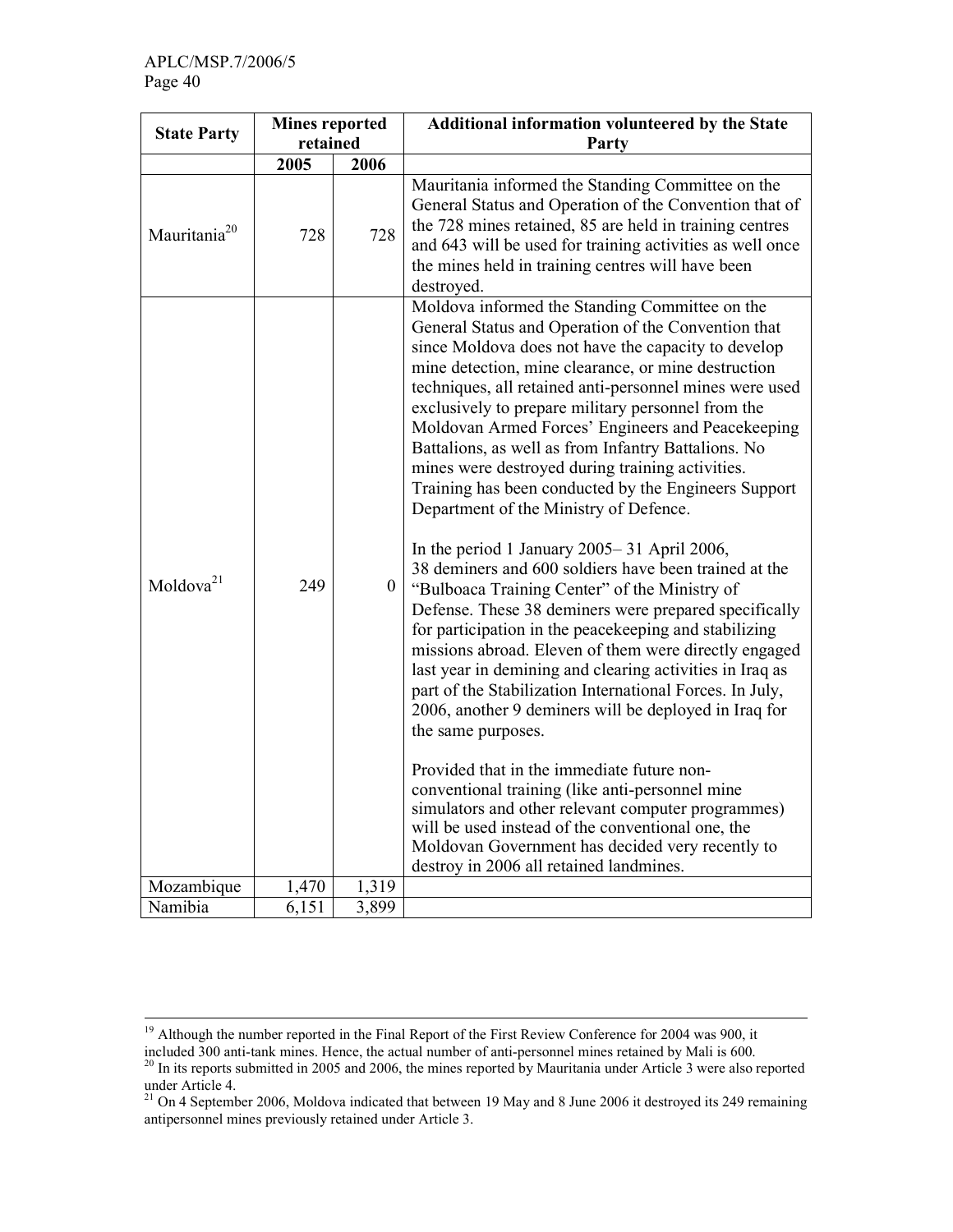|                                           | <b>Mines reported</b><br>retained |       | <b>Additional information volunteered by the State</b>                                                                                                                                                                                                                                                                                                                                                                                                                                                                                                                                                                                                                                                                                                                                                                                                                                                                                                                                                                                                                                                                                                                                                      |  |  |  |  |
|-------------------------------------------|-----------------------------------|-------|-------------------------------------------------------------------------------------------------------------------------------------------------------------------------------------------------------------------------------------------------------------------------------------------------------------------------------------------------------------------------------------------------------------------------------------------------------------------------------------------------------------------------------------------------------------------------------------------------------------------------------------------------------------------------------------------------------------------------------------------------------------------------------------------------------------------------------------------------------------------------------------------------------------------------------------------------------------------------------------------------------------------------------------------------------------------------------------------------------------------------------------------------------------------------------------------------------------|--|--|--|--|
| <b>State Party</b>                        |                                   |       | Party                                                                                                                                                                                                                                                                                                                                                                                                                                                                                                                                                                                                                                                                                                                                                                                                                                                                                                                                                                                                                                                                                                                                                                                                       |  |  |  |  |
|                                           | 2005                              | 2006  |                                                                                                                                                                                                                                                                                                                                                                                                                                                                                                                                                                                                                                                                                                                                                                                                                                                                                                                                                                                                                                                                                                                                                                                                             |  |  |  |  |
| Netherlands                               | 3,176                             | 2,878 | The Netherlands informed the Standing Committee on<br>the General Status and Operation of the Convention<br>that the training programmes for which the retained<br>mines are used consist of instructing all military<br>personnel in mine awareness, how to act in a mined<br>area and what to do to safely get out. This training<br>forms part of the basis of every military instruction in<br>the Netherlands, and are intensified prior to all troop<br>deployments. Annually around 7,000 military receive<br>the initial training on awareness. Moreover<br>450 military engineers are being trained annually to<br>defuse or destruct anti-personnel mines, and to clear<br>mined minefields and other mined areas. In addition,<br>the Netherlands indicated that it retains mines for<br>technical development. The research conducted is<br>aimed at the development of new and improved<br>detection and clearance technologies, as well as<br>simulation mines. The Netherlands does not have yet<br>such simulation mines at its disposal, but plans to<br>replace part of the currently retained mines by<br>simulations when possible.<br>Nicaragua reported that a total of 19 mines were |  |  |  |  |
| Nicaragua                                 | 1,040                             | 1,021 | destroyed in training during the reporting period. 5<br>PPMI-SR11 mines were destroyed in November 2005<br>during a humanitarian demining training course. In<br>addition, 14 PMN mines were deactivated, their<br>explosive parts being removed (charge and detonator),<br>with the aim of using them for retraining and<br>verification of detectors used in the front lines of<br>operations. These mines can be considered destroyed or<br>unusable, since the removed parts were destroyed and<br>can no longer be restored in their technical capacity to<br>function as anti-personnel mines.                                                                                                                                                                                                                                                                                                                                                                                                                                                                                                                                                                                                        |  |  |  |  |
| Niger                                     | 146                               | 146   |                                                                                                                                                                                                                                                                                                                                                                                                                                                                                                                                                                                                                                                                                                                                                                                                                                                                                                                                                                                                                                                                                                                                                                                                             |  |  |  |  |
| Peru                                      | 4,024                             | 4,012 |                                                                                                                                                                                                                                                                                                                                                                                                                                                                                                                                                                                                                                                                                                                                                                                                                                                                                                                                                                                                                                                                                                                                                                                                             |  |  |  |  |
| Portugal                                  | 1,115                             | 1,115 |                                                                                                                                                                                                                                                                                                                                                                                                                                                                                                                                                                                                                                                                                                                                                                                                                                                                                                                                                                                                                                                                                                                                                                                                             |  |  |  |  |
| Romania                                   | 2,500                             | 2,500 |                                                                                                                                                                                                                                                                                                                                                                                                                                                                                                                                                                                                                                                                                                                                                                                                                                                                                                                                                                                                                                                                                                                                                                                                             |  |  |  |  |
| Rwanda <sup>22</sup>                      | 101                               | 101   |                                                                                                                                                                                                                                                                                                                                                                                                                                                                                                                                                                                                                                                                                                                                                                                                                                                                                                                                                                                                                                                                                                                                                                                                             |  |  |  |  |
| Sao Tome<br>and<br>Principe <sup>23</sup> |                                   |       |                                                                                                                                                                                                                                                                                                                                                                                                                                                                                                                                                                                                                                                                                                                                                                                                                                                                                                                                                                                                                                                                                                                                                                                                             |  |  |  |  |
| Serbia                                    | 5,000                             |       |                                                                                                                                                                                                                                                                                                                                                                                                                                                                                                                                                                                                                                                                                                                                                                                                                                                                                                                                                                                                                                                                                                                                                                                                             |  |  |  |  |
| Slovakia                                  | 1,427                             | 1,427 |                                                                                                                                                                                                                                                                                                                                                                                                                                                                                                                                                                                                                                                                                                                                                                                                                                                                                                                                                                                                                                                                                                                                                                                                             |  |  |  |  |

 $\ddot{\phantom{a}}$  $22$  Rwanda has indicated that the 101 mines declared under Article 3 had been uprooted from minefields to be retained for training purposes.

<sup>&</sup>lt;sup>23</sup> Sao Tome has not yet submitted a transparency report in accordance with Article 7 of the Convention.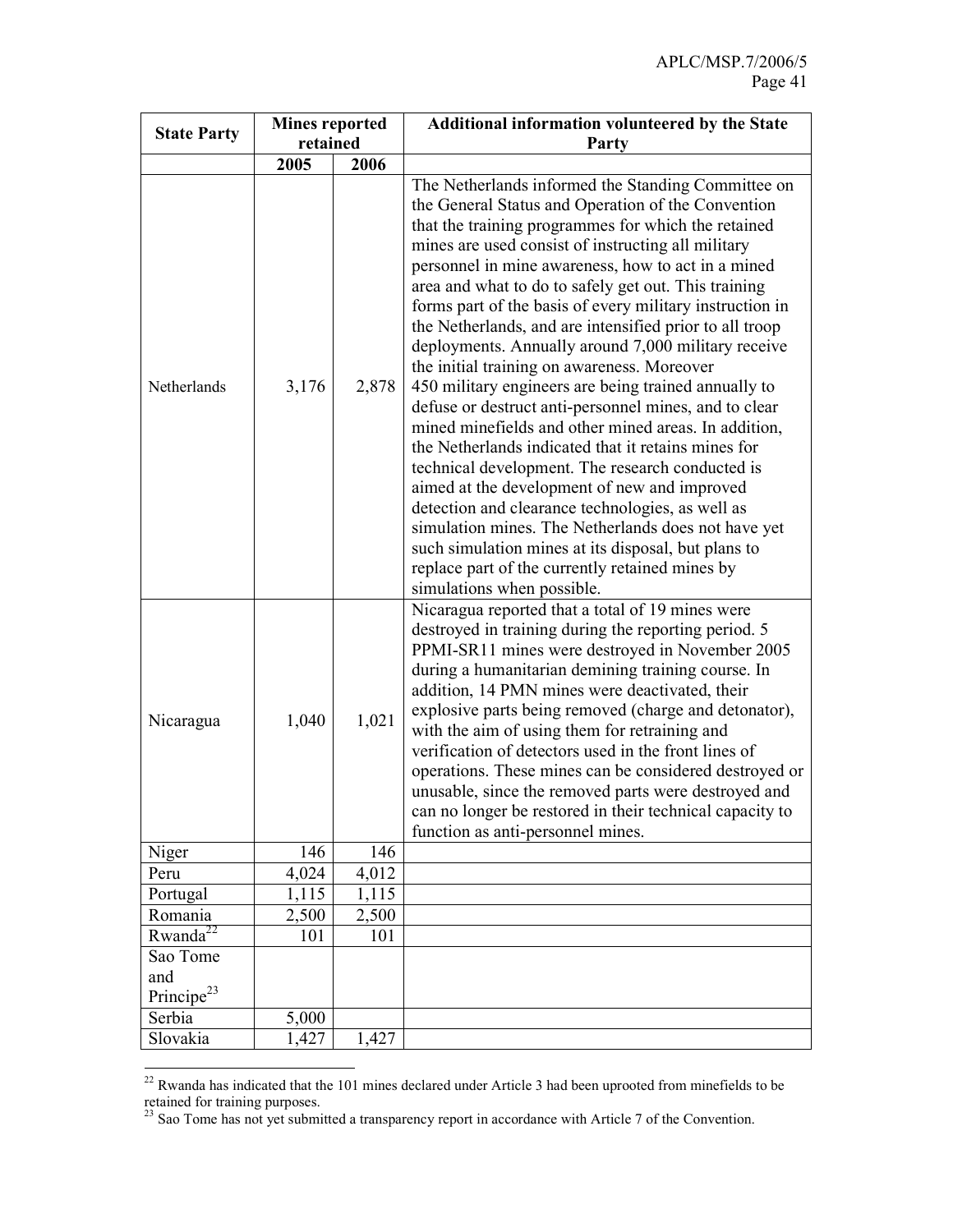|                                                                  | <b>Mines reported</b><br>retained |                  | Additional information volunteered by the State<br>Party                                                                                                                                                                                                                                                                                                                                                                                                                                                                                                                                                                                                                                                                                                                                                                        |  |  |  |  |
|------------------------------------------------------------------|-----------------------------------|------------------|---------------------------------------------------------------------------------------------------------------------------------------------------------------------------------------------------------------------------------------------------------------------------------------------------------------------------------------------------------------------------------------------------------------------------------------------------------------------------------------------------------------------------------------------------------------------------------------------------------------------------------------------------------------------------------------------------------------------------------------------------------------------------------------------------------------------------------|--|--|--|--|
| <b>State Party</b>                                               |                                   |                  |                                                                                                                                                                                                                                                                                                                                                                                                                                                                                                                                                                                                                                                                                                                                                                                                                                 |  |  |  |  |
|                                                                  | 2005                              | 2006             |                                                                                                                                                                                                                                                                                                                                                                                                                                                                                                                                                                                                                                                                                                                                                                                                                                 |  |  |  |  |
| Slovenia                                                         | 2,994                             | 2,993            | One (1) mine was destroyed during the reporting period<br>by the 14 <sup>th</sup> Engineering Battalion of SAF for<br>educational reasons.                                                                                                                                                                                                                                                                                                                                                                                                                                                                                                                                                                                                                                                                                      |  |  |  |  |
| South Africa                                                     | 4,388                             | 4,433            | South Africa reported that of the 4 323 anti-personnel<br>mines retained by Defence-Tek, 6 were used for<br>development and training techniques during 2005.<br>Another 116 anti-personnel mines are kept by the<br>South African Police Service (SAPS) Explosive Unit,<br>Head of Bomb Disposal and Research. The SAPS has<br>indicated that all POMZ 2M mines are empty, with the<br>exception of the Shrapnel No 2, PRB series and the J-<br>69 have been deactivated. Shrapnel No 2 anti-personnel<br>mines are command wires initiation only. 3 anti-<br>personnel mines were used for training by the SAPS<br>and one was rendered safe for training purposes. South<br>Africa reported additional mines retained to be used in<br>accordance with Article 3 as a result of the completion<br>of criminal investigations. |  |  |  |  |
| Spain                                                            | 2,712                             | 2,712            | Spain reported that from the 4,000 anti-personnel<br>mines retained in accordance with Article 3, 1,288 anti-<br>personnel mines were used for research and training in<br>demining techniques at the International Training<br>Centre for Demining.                                                                                                                                                                                                                                                                                                                                                                                                                                                                                                                                                                            |  |  |  |  |
| Sudan <sup>24</sup>                                              | 5,000                             | 10,000           |                                                                                                                                                                                                                                                                                                                                                                                                                                                                                                                                                                                                                                                                                                                                                                                                                                 |  |  |  |  |
| Suriname                                                         | 150                               | 150              |                                                                                                                                                                                                                                                                                                                                                                                                                                                                                                                                                                                                                                                                                                                                                                                                                                 |  |  |  |  |
| Sweden                                                           | 14,798                            | 14,402           | Sweden reported that in 2005, 56 Truppmina 10 type<br>mines, 328 mines without fuses and 331 Trampmina<br>type 49 B mines, were used for the training of<br>personnel.                                                                                                                                                                                                                                                                                                                                                                                                                                                                                                                                                                                                                                                          |  |  |  |  |
| Tajikistan                                                       | 255                               | 225              | In 2005, Tajikistan destroyed 30 mines during mine<br>clearance training and demolitions training for survey<br>teams and manual clearance teams. The mines<br>destroyed included 10 PMN, 10 POMZ 2 and<br>10 OMZ - 72. More mines will be destroyed in 2006 to<br>train 150 staff of the national mine action programme<br>and 12 mine detecting dogs.                                                                                                                                                                                                                                                                                                                                                                                                                                                                         |  |  |  |  |
| Thailand                                                         | 4,970                             | 4,761            |                                                                                                                                                                                                                                                                                                                                                                                                                                                                                                                                                                                                                                                                                                                                                                                                                                 |  |  |  |  |
| The former<br>Yugoslav<br>Republic of<br>Macedonia <sup>25</sup> | 4,000                             | $\boldsymbol{0}$ |                                                                                                                                                                                                                                                                                                                                                                                                                                                                                                                                                                                                                                                                                                                                                                                                                                 |  |  |  |  |

 $\overline{a}$ <sup>24</sup> In its report submitted in 2006 Sudan reported for the first time both the anti-personnel mines retained by the Government of National Unity (5,000) and by the Government of Southern Sudan (5,000).

 $^{25}$  The former Yugoslav Republic of Macedonia indicated that on 10 July 2006, it destroyed its 4,000 mines previously retained under Article 3.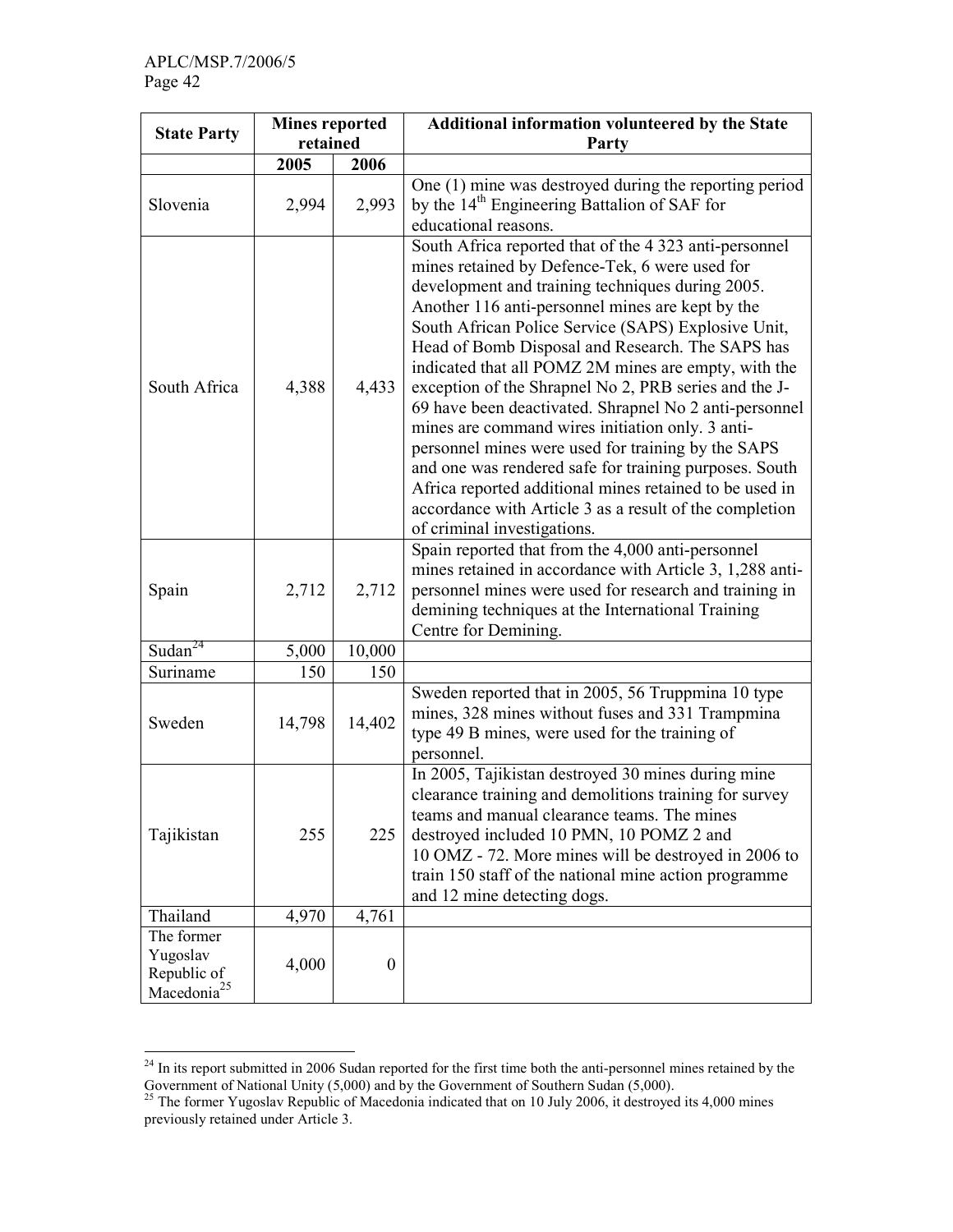| <b>State Party</b>                                                      | <b>Mines reported</b> |        | <b>Additional information volunteered by the State</b>                                                                                                                                                                                                                                                                                                                                                                                                                                                                                                                                                                                                                                                                                                                                                                                         |  |  |  |  |
|-------------------------------------------------------------------------|-----------------------|--------|------------------------------------------------------------------------------------------------------------------------------------------------------------------------------------------------------------------------------------------------------------------------------------------------------------------------------------------------------------------------------------------------------------------------------------------------------------------------------------------------------------------------------------------------------------------------------------------------------------------------------------------------------------------------------------------------------------------------------------------------------------------------------------------------------------------------------------------------|--|--|--|--|
|                                                                         | retained              |        | Party                                                                                                                                                                                                                                                                                                                                                                                                                                                                                                                                                                                                                                                                                                                                                                                                                                          |  |  |  |  |
|                                                                         | 2005                  | 2006   |                                                                                                                                                                                                                                                                                                                                                                                                                                                                                                                                                                                                                                                                                                                                                                                                                                                |  |  |  |  |
| Togo <sup>26</sup>                                                      |                       |        |                                                                                                                                                                                                                                                                                                                                                                                                                                                                                                                                                                                                                                                                                                                                                                                                                                                |  |  |  |  |
| Tunisia                                                                 | 5,000                 | 5,000  |                                                                                                                                                                                                                                                                                                                                                                                                                                                                                                                                                                                                                                                                                                                                                                                                                                                |  |  |  |  |
| Turkey                                                                  | 16,000                | 15,150 |                                                                                                                                                                                                                                                                                                                                                                                                                                                                                                                                                                                                                                                                                                                                                                                                                                                |  |  |  |  |
| Uganda                                                                  | 1,764                 |        | Uganda informed the Standing Committee on the<br>General Status and Operation of the Convention that<br>retained mines had been used for mine detection,<br>clearance and destruction training and to provide<br>refresher training to army engineers conducting EOD<br>response operations. In addition a 3-week pre-<br>deployment training for humanitarian mine detection,<br>clearance and EOD was given to 20 army engineers<br>seconded to the Office of the Prime Minister/Mine<br>Action Centre.                                                                                                                                                                                                                                                                                                                                      |  |  |  |  |
| United<br>Kingdom of<br><b>Great Britain</b><br>and Northern<br>Ireland | 1,937                 | 1,795  |                                                                                                                                                                                                                                                                                                                                                                                                                                                                                                                                                                                                                                                                                                                                                                                                                                                |  |  |  |  |
| United<br>Republic of<br>Tanzania                                       | 1,146                 | 1,146  | The United Republic of Tanzania informed the<br>Standing Committee on the General Status and<br>Operation of the Convention that 369 anti-personnel<br>mines are retained to train troops and 777 are for the<br>APOPO project. This project trains sniffer rats to detect<br>explosives. It has about 250 mine detection rats (MDR)<br>bred and trained by 77 staff and produced 18 MDR<br>teams currently carrying out operations in<br>Mozambique.<br>The APOPO Project has used 44 of the 777 retained, so<br>the United Republic of Tanzania currently retains<br>1,102 anti-personnel mines. Since the Great Lake<br>Region countries have committed to utilise MDR in<br>their humanitarian demining efforts, the Tanzanian<br>Government plans to increase the number of trained<br>MDR to respond to the demand from these countries. |  |  |  |  |
| Uruguay <sup>27</sup>                                                   |                       |        |                                                                                                                                                                                                                                                                                                                                                                                                                                                                                                                                                                                                                                                                                                                                                                                                                                                |  |  |  |  |
| Venezuela                                                               | 4,960                 | 4,960  |                                                                                                                                                                                                                                                                                                                                                                                                                                                                                                                                                                                                                                                                                                                                                                                                                                                |  |  |  |  |
| Yemen                                                                   | 4,000                 | 4,000  |                                                                                                                                                                                                                                                                                                                                                                                                                                                                                                                                                                                                                                                                                                                                                                                                                                                |  |  |  |  |
| Zambia                                                                  | 3,346                 | 3,346  |                                                                                                                                                                                                                                                                                                                                                                                                                                                                                                                                                                                                                                                                                                                                                                                                                                                |  |  |  |  |
| Zimbabwe                                                                | 700                   |        | Zimbabwe reported that retained mines will be used<br>during training of Zimbabwe's troops and deminers in<br>order to enable them to identify and learn how to<br>detect, handle, neutralise and destroy the mines in<br>Zimbabwean minefields.                                                                                                                                                                                                                                                                                                                                                                                                                                                                                                                                                                                               |  |  |  |  |

 $\ddot{\phantom{a}}$  $26$  No updated information was provided by Togo in 2005. In 2004, Togo reported retaining 436 mines.

 $^{27}$  No updated information was provided by Uruguay in 2005. In 2004, Uruguay reported retaining 500 mines.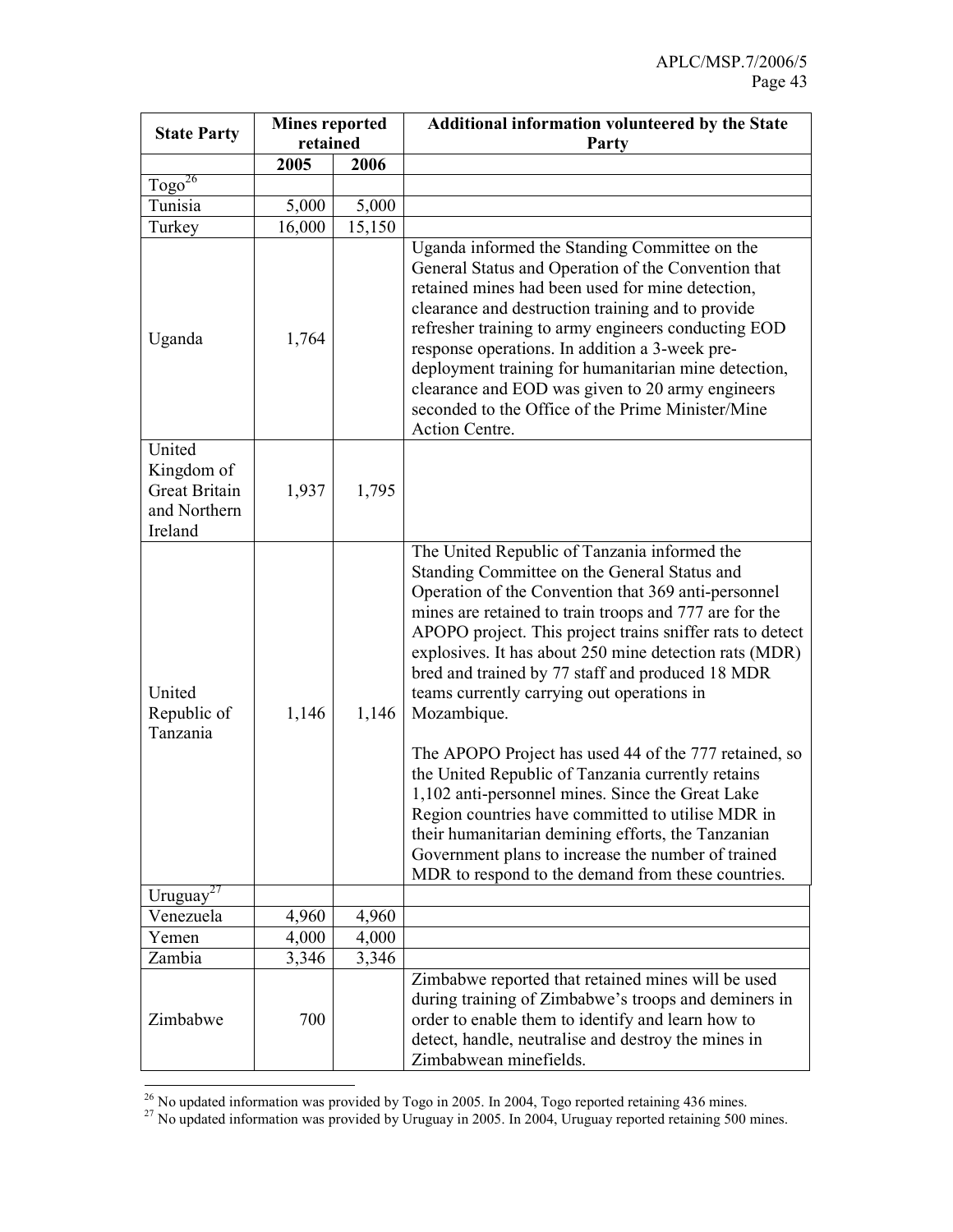| <b>State</b> | <b>Mines</b> | <b>Additional information</b>                                |  |  |
|--------------|--------------|--------------------------------------------------------------|--|--|
|              | reported     |                                                              |  |  |
|              | transferred  |                                                              |  |  |
| Canada       | 135          | Transferred from Afghanistan for training and                |  |  |
|              |              | development.                                                 |  |  |
|              |              | No transfer outside of Italian territory. These 8 mines have |  |  |
| Italy        | 8            | been transferred to the Joint Research Centre of the         |  |  |
|              |              | European Commission in ISPRA (Italy).                        |  |  |
| Mozambique   | 151          | 151 Mines belonging to PAD have been destroyed, as the       |  |  |
|              |              | Accelerated Demining Programme ended in June 2005.           |  |  |
|              |              | 46 mines transferred by the Army to UTC to train mine        |  |  |
| Nicaragua    | 60           | detecting dogs and 14 inert mines transferred to the         |  |  |
|              |              | Engineering Corps to calibrate mine detectors and train      |  |  |
|              |              | demining units.                                              |  |  |
|              |              | Transferred from the storage facilities of the Force         |  |  |
| Tajikistan   |              | Structures of the Republic of Tajikistan to the engineer     |  |  |
|              | 80           | units of the Ministry of Defence in December 2005. These     |  |  |
|              |              | mines were revealed and eliminated by the Force              |  |  |
|              |              | Structures as a result of fight against crime.               |  |  |

# Table 2: Anti-personnel mines reported transferred in accordance with Article 3<sup>a</sup>

<sup>a</sup> This table includes only those States Parties that reported mines transferred in accordance with Article 3 since the Sixth Meeting of the States Parties.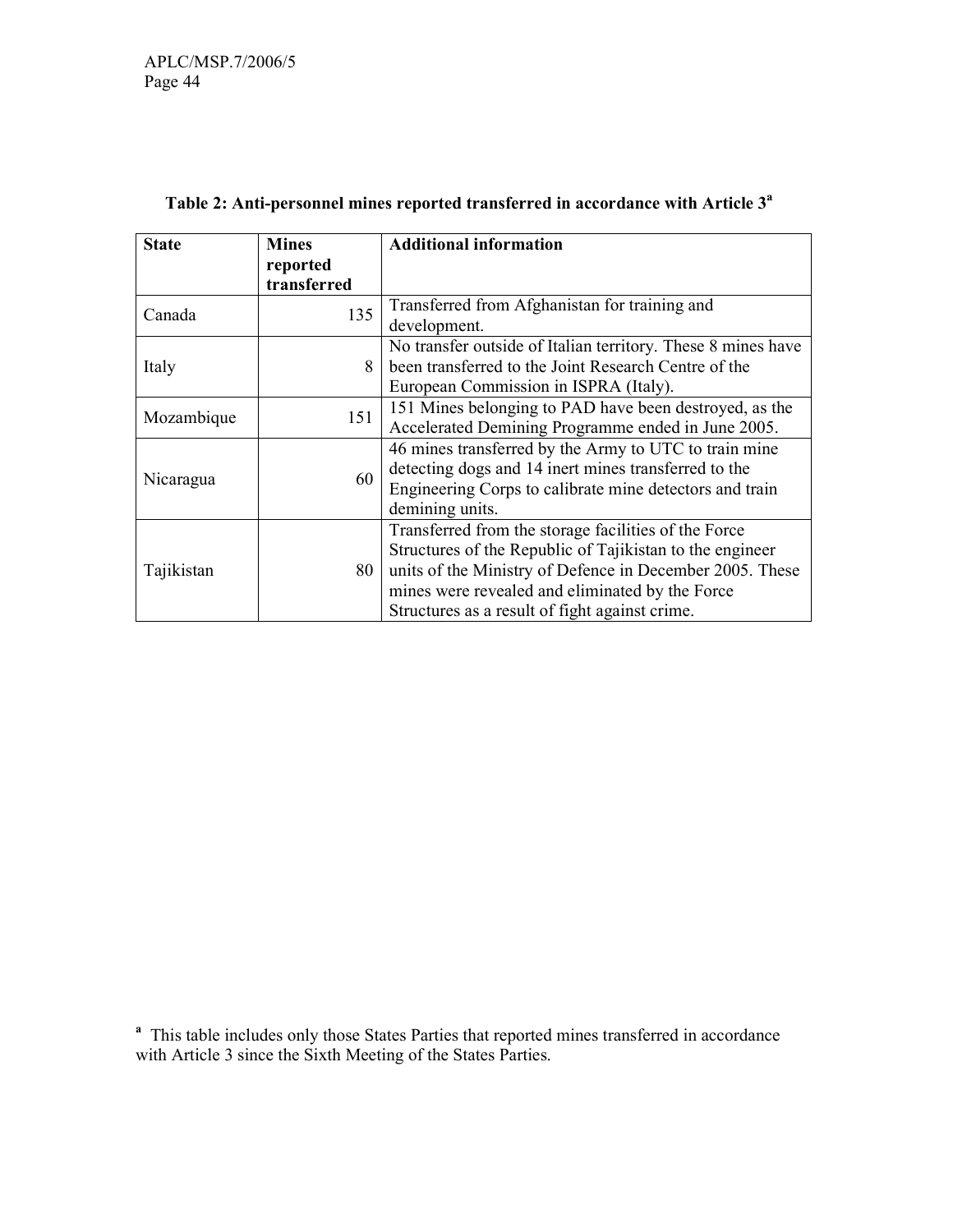# Appendix VI

### THE STATUS OF LEGAL MEASURES TAKEN IN ACCORDANCE TO ARTICLE 9

| States Parties which have reported that they have fulfilled<br><b>Article 9 legislative requirements</b>                                          |                                                                                                                                                         |                                                                                                                                                                                                                                                                                                                                                                                                       |                                                                                                                                                                                                                                                                                 |                                                                                                                                                                                                         | States Parties which have not vet reported having either adopted<br>legislation in the context of Article 9 legislation or that existing laws are<br>sufficient                                                         |                                                                                                            |                                                                                                                                             |   |                                                                                                                                                             |
|---------------------------------------------------------------------------------------------------------------------------------------------------|---------------------------------------------------------------------------------------------------------------------------------------------------------|-------------------------------------------------------------------------------------------------------------------------------------------------------------------------------------------------------------------------------------------------------------------------------------------------------------------------------------------------------------------------------------------------------|---------------------------------------------------------------------------------------------------------------------------------------------------------------------------------------------------------------------------------------------------------------------------------|---------------------------------------------------------------------------------------------------------------------------------------------------------------------------------------------------------|-------------------------------------------------------------------------------------------------------------------------------------------------------------------------------------------------------------------------|------------------------------------------------------------------------------------------------------------|---------------------------------------------------------------------------------------------------------------------------------------------|---|-------------------------------------------------------------------------------------------------------------------------------------------------------------|
| ٠<br>$\blacksquare$<br>$\blacksquare$<br>$\blacksquare$<br>$\blacksquare$<br>$\blacksquare$<br>٠<br>$\blacksquare$<br>$\blacksquare$<br>٠         | Albania<br>Australia<br>Austria<br><b>Belarus</b><br>Belgium<br>Belize<br>Bosnia and<br>Herzegovina<br><b>Brazil</b><br><b>Burkina Faso</b><br>Cambodia | A. States Parties which have reported that they have adopted<br>legislation in the context of Article 9 obligations<br>Estonia<br>٠<br>France<br>$\blacksquare$<br>٠<br>Germany<br>Guatemala<br>$\blacksquare$<br>٠<br>Honduras<br>$\blacksquare$<br>Hungary<br>Iceland<br>$\blacksquare$<br>$\blacksquare$<br>Italy<br>$\blacksquare$<br>Japan<br>Liechtenstein<br>$\blacksquare$<br>Luxembourg<br>٠ | Nicaragua<br>٠<br>Niger<br>٠<br>Norway<br>٠<br>Peru<br>$\blacksquare$<br>Saint Vincent<br>and the<br>Grenadines<br>Senegal<br>٠<br>Seychelles<br>٠<br>South Africa<br>$\blacksquare$<br>Spain<br>٠                                                                              | $\blacksquare$<br>$\blacksquare$<br>$\blacksquare$<br>$\blacksquare$<br>$\blacksquare$<br>$\blacksquare$<br>$\blacksquare$<br>٠<br>$\blacksquare$<br>$\blacksquare$<br>$\blacksquare$<br>$\blacksquare$ | Afghanistan<br>Angola<br>Antigua and<br>Barbuda<br>Argentina <sup>1</sup><br><b>Bahamas</b><br>Bangladesh<br><b>Barbados</b><br><b>Benin</b><br><b>Bhutan</b><br><b>Bolivia</b><br><b>Botswana</b><br>Brunei Darussalam | ٠<br>$\blacksquare$<br>٠<br>$\blacksquare$<br>٠<br>$\blacksquare$<br>٠<br>٠<br>٠<br>٠<br>٠                 | Dominican Rep.<br>Ecuador<br>Equatorial<br>Guinea<br>Eritrea<br>Ethiopia<br>Fiji<br>Gabon<br>Gambia<br>Ghana<br>Grenada<br>Guinea<br>Guvana | ٠ | Niue<br>Panama<br>Paraguay<br>Philippines<br>Oatar<br>Rwanda<br>Saint Kitts and<br>Nevis<br>Saint Lucia<br>San Marino<br>Sao Tome and<br>Principe<br>Serbia |
| ٠<br>٠<br>٠<br>٠<br>٠<br>٠                                                                                                                        | Canada<br>Chad<br>Colombia<br>Costa Rica<br>Croatia<br>Czech Republic<br>El Salvador                                                                    | Malaysia<br>٠<br>Mali<br>$\blacksquare$<br>Malta<br>$\blacksquare$<br>Mauritius<br>٠<br>Monaco<br>٠<br>New Zealand<br>٠                                                                                                                                                                                                                                                                               | Sweden<br>Switzerland<br>٠<br>Trinidad and<br>Tobago<br>Turkey<br>United Kingdom<br>Yemen<br>Zambia<br>Zimbabwe                                                                                                                                                                 | $\blacksquare$<br>$\blacksquare$<br>$\blacksquare$<br>$\blacksquare$<br>٠<br>$\blacksquare$<br>$\blacksquare$<br>$\blacksquare$<br>٠                                                                    | Burundi<br>Cameroon<br>Cape Verde<br>Chile<br>Comoros<br>Congo<br>Cook Islands<br>Côte d'Ivoire<br>Cyprus                                                                                                               | ٠<br>$\blacksquare$<br>٠<br>$\blacksquare$<br>٠<br>٠<br>$\blacksquare$<br>$\blacksquare$<br>$\blacksquare$ | Haiti<br>Jamaica<br>Kenya<br>Latvia<br>Liberia<br>Madagascar<br>Malawi<br>Maldives<br>Mauritania                                            |   | Sierra Leone<br>Solomon<br>Islands<br>Sudan<br>Suriname<br>Swaziland<br>Thailand<br>Timor-Leste<br>Togo                                                     |
| $\blacksquare$<br>$\blacksquare$<br>$\blacksquare$<br>$\blacksquare$<br>$\blacksquare$<br>$\blacksquare$<br>$\blacksquare$<br>$\blacksquare$<br>٠ | Algeria<br>Andorra<br>Bulgaria<br>Central African<br>Republic<br>Denmark<br>Greece<br>Guinea Bissau<br>Holy See<br>Ireland                              | be sufficient in the context of Article 9 obligation<br>Jordan<br>$\blacksquare$<br>Kiribati<br>$\blacksquare$<br>Lesotho<br>$\blacksquare$<br>Lithuania<br>$\blacksquare$<br>Macedonia, FYR of<br>Mexico<br>$\blacksquare$<br>Moldova<br>$\blacksquare$<br>Netherlands<br>$\blacksquare$<br>Papua New Guinea<br>$\blacksquare$                                                                       | B. States Parties which have reported that they consider existing laws to<br>Portugal<br>$\blacksquare$<br>Romania<br>$\blacksquare$<br>$\blacksquare$<br>Samoa<br>Slovakia<br>٠<br>Slovenia<br>٠<br>Tajikistan<br>٠<br>Tanzania<br>$\blacksquare$<br>Tunisia<br>$\blacksquare$ | $\blacksquare$<br>$\blacksquare$<br>$\blacksquare$                                                                                                                                                      | Democratic Rep. of<br>the Congo<br>Diibouti<br>Dominica                                                                                                                                                                 | ٠<br>٠<br>٠                                                                                                | Mozambique<br>Namibia<br>Nauru<br>Nigeria                                                                                                   |   | Turkmenistan<br>Uganda<br>Ukraine<br>Uruguay<br>Vanuatu<br>Venezuela                                                                                        |

 1 Argentina indicated that administrative measures were taken by the Government to address the prohibition of the use, stockpiling, production and transfer of anti-personnel mines, in particular within its armed forces, by a change in the military ordinance and doctrine. Additionally, Argentina indicated on 4 September 2006 that the National Commission on the Implementation of International Humanitarian Law will present a new draft law that will complete the existing legislation with regards to penal sanctions.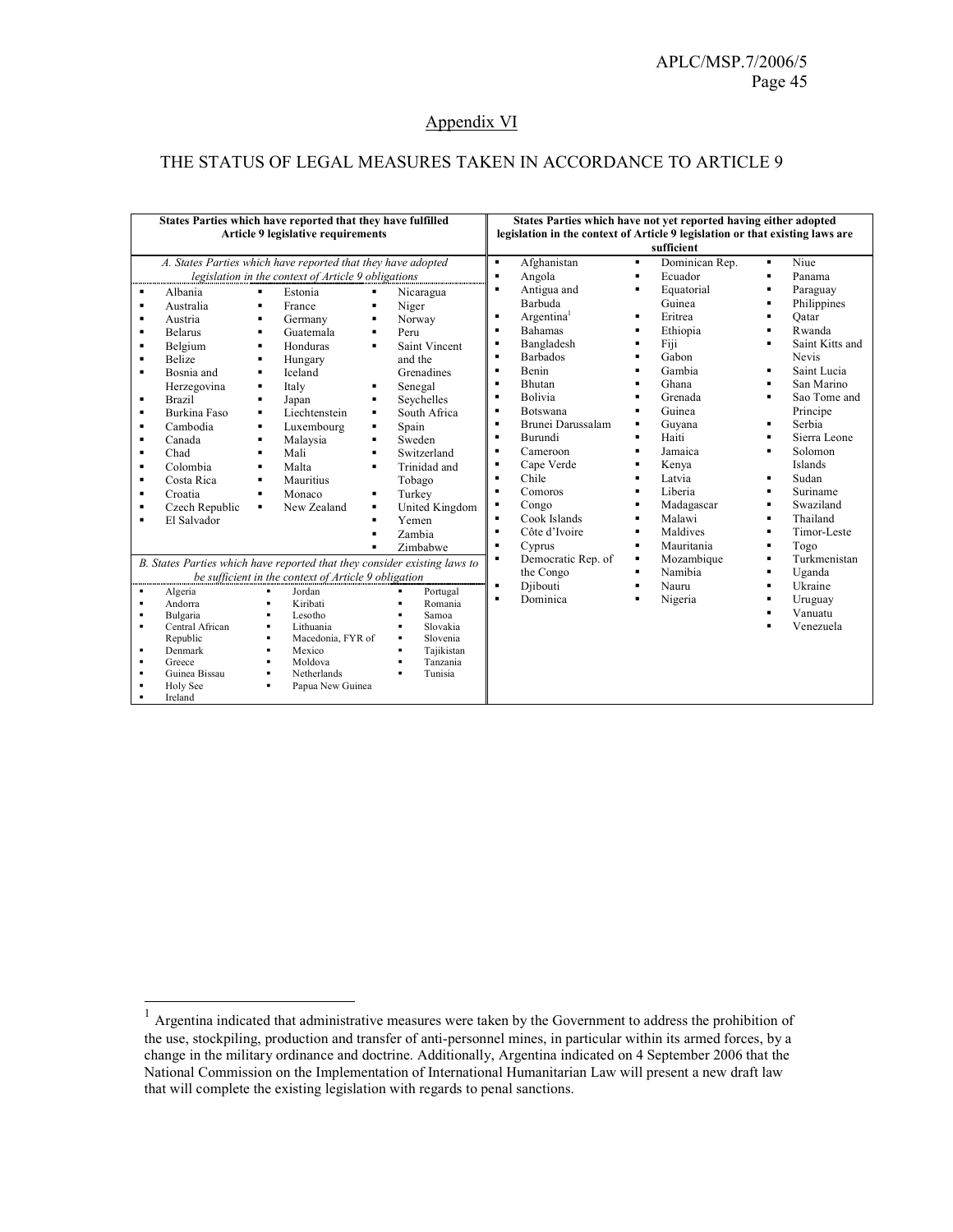# Annex I

## AGENDA OF THE SEVENTH MEETING

(As adopted at its first plenary meeting on 18 September 2006)

- 1. Official opening of the Meeting.
- 2. Election of the President.
- 3. Brief messages delivered by or on behalf of Nobel Peace Prize laureate Jody Williams, the President of the International Committee of the Red Cross, the President of the Council of the Foundation of the Geneva International Centre for Humanitarian Demining and the Secretary General of the United Nations.
- 4. Adoption of the agenda.
- 5. Adoption of the Rules of Procedure.
- 6. Adoption of the budget.
- 7. Election of the Vice-Presidents of the Meeting and of other officers.
- 8. Confirmation of the Secretary-General of the Meeting.
- 9. Organization of work.
- 10. General exchange of views.
- 11. Consideration of the general status and operation of the Convention:
	- (a) Clearing mined areas;
	- (b) Assisting the victims;
	- (c) Destroying stockpiled anti-personnel mines;
	- (d) Universalizing the Convention;
	- (e) Other matters essential for achieving the Convention's aims:
		- (i) Cooperation and assistance;
		- (ii) Transparency and the exchange of information;
		- (iii) Preventing and suppressing prohibited activities and facilitating compliance;
		- (iv) Implementation Support.
- 12. Informal discussions on matters concerning the implementation of Article 5.
- 13. Consideration of matters arising from / in the context of reports submitted under Article 7.
- 14. Consideration of requests submitted under Article 5.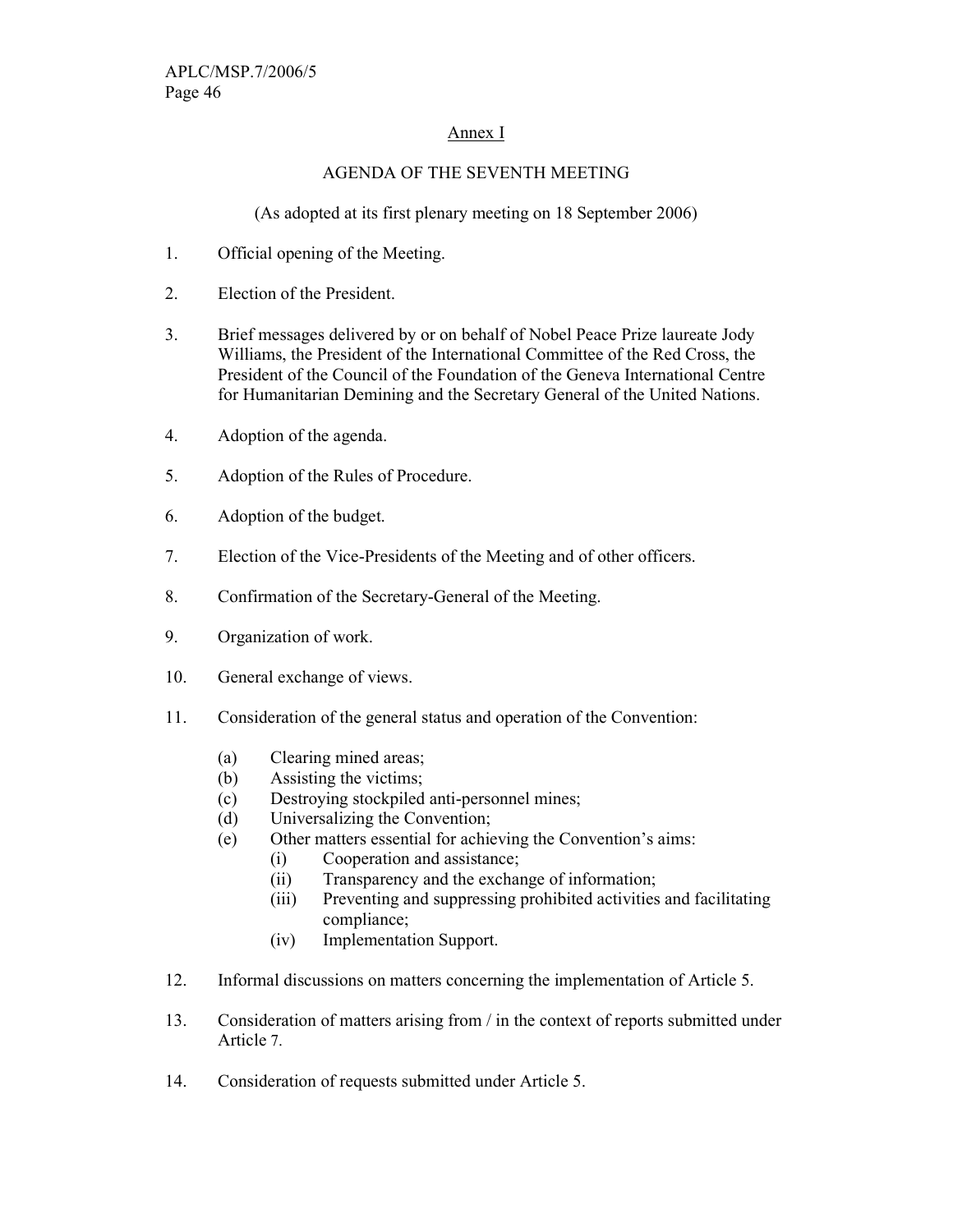- 15. Consideration of requests submitted under Article 8.
- 16. Date, duration and location of the next Meeting of the States Parties.
- 17. Any other business.
- 18. Consideration and adoption of the final document.
- 19. Closure of the Seventh Meeting of the States Parties.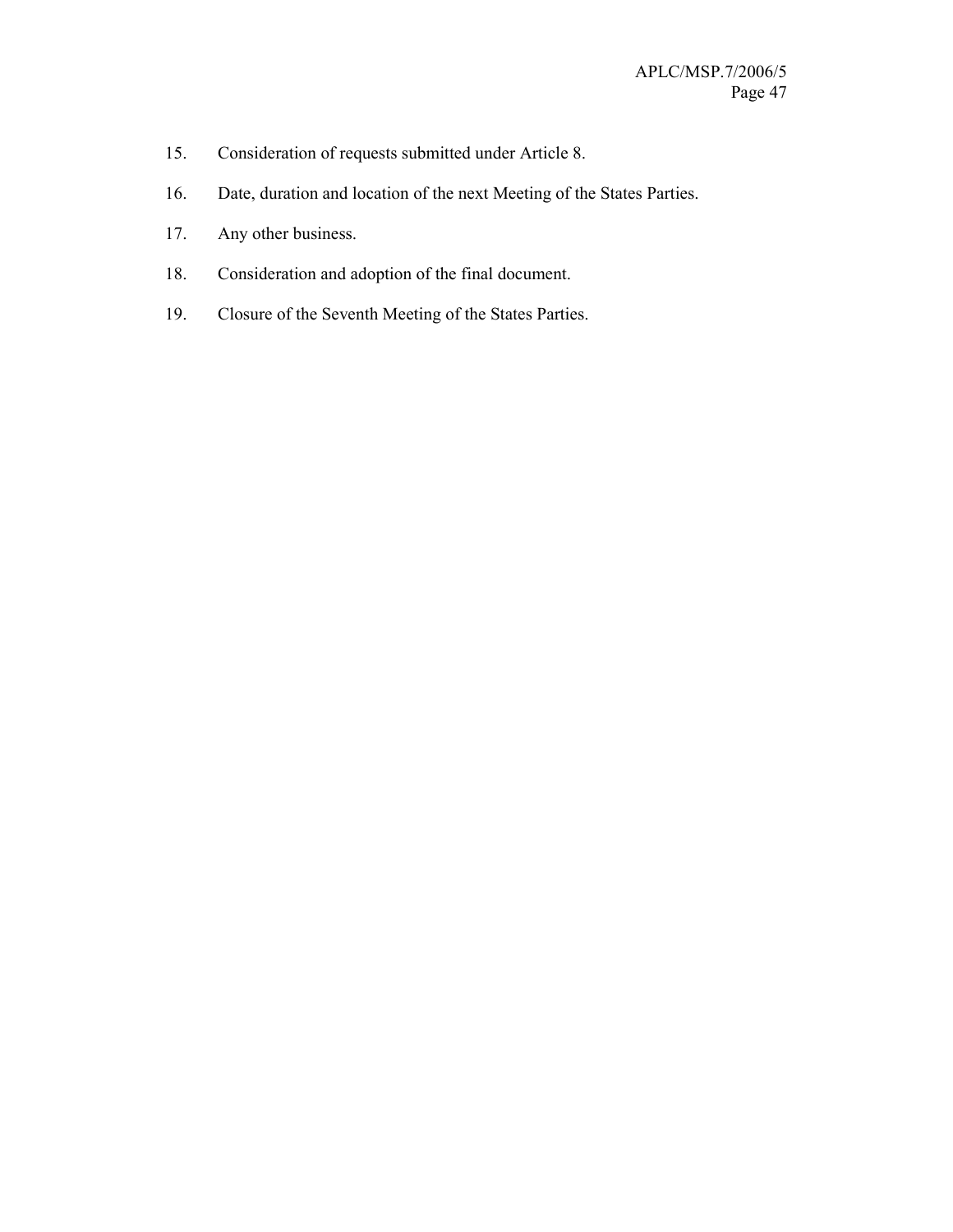### Annex II

# TOWARDS THE FULL IMPLEMENTATION OF ARTICLE 5 OF THE CONVENTION

1. States Parties have consistently reaffirmed their commitment to fulfilling the mine clearance obligations under Article 5 at the first Review Conference. In particular, they committed to 'strive to ensure that few, if any, States Parties will feel compelled to request an extension in accordance with the procedure set out in Article 5, paragraphs 3 to 6 of the Convention' (Nairobi Action Plan Action #27 refers).

2. Nevertheless, the Convention allows States Parties to seek an extension to their mine destruction deadline if they are unable to meet it (Article 5, paragraph 3). There are 45 States Parties for which mine clearance deadlines fall due from 2009. And despite their best of efforts to meet their deadlines, it is possible that some will seek extensions.

3. States Parties have highlighted the need to ensure an effective and efficient process for handling these requests. The process should operate cooperatively and transparently, in the spirit of the Convention. It must contribute to realising the full implementation of the Convention.

4. The first Article 5 deadlines fall due before the likely date of the 2009 Review Conference. So decisions on extensions may need to be taken at the Meeting of the States Parties (MSP) in 2008 should any State Party with a 2009 deadline request one. States Party requesting extensions will need to begin work on requests even earlier to satisfy the obligations under Article 5. Accordingly, there is a need to clarify, and decide as appropriate, key elements of an extensions process at the Seventh MSP. Such action, which would not extend, alter or add to obligations under the Convention, will ensure the system is operational by the 2008 MSP.

5. As States Parties have noted, work on an extensions process should not be seen as an alternative to fulfilling Article 5 obligations. Rather, development of a process is a pragmatic acknowledgment that some States Parties, despite their best efforts, will require an extension and States Parties must be in a position to respond to that request in a timely manner. It is in the interests of all mine-affected populations, States Parties and our Convention that efforts to fulfill Article 5 mine clearance obligations continue. Further, extensions are not an automatic right. They will only be granted on the basis of an informed decision by States Parties.

### Extension request content and format

6. The Convention lays down some clear guidelines on the content of extension requests in Article 5, paragraph 4: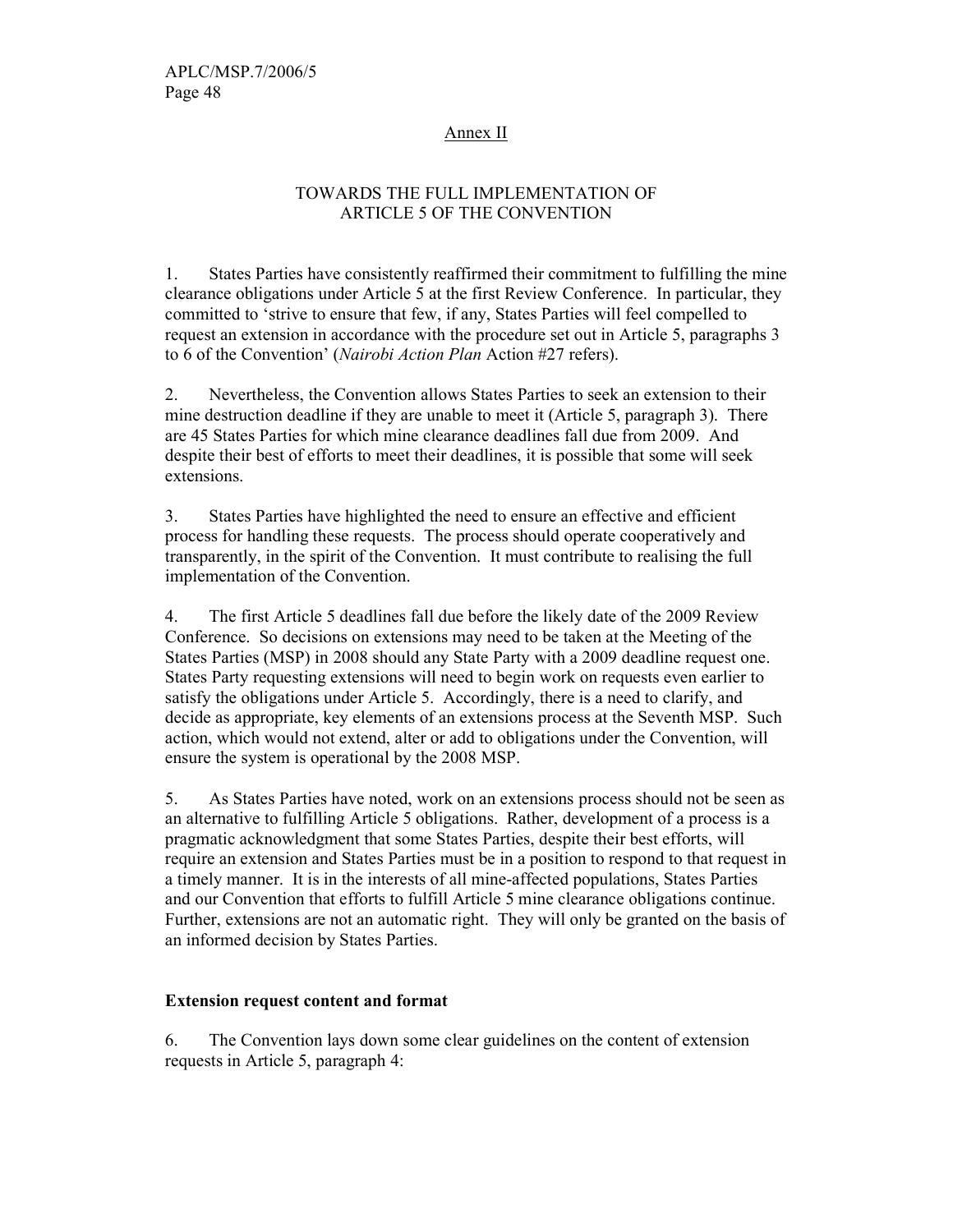- "4. Each request shall contain:
	- a) The duration of the proposed extension;
	- b) A detailed explanation of the reasons for the proposed extension, including:
		- (i) The preparation and status of work conducted under national demining programs;
		- (ii) The financial and technical means available to the State Party for the destruction of all the anti-personnel mines; and
		- (iii) Circumstances which impede the ability of the State Party to destroy all the anti-personnel mines in mined areas;
	- c) The humanitarian, social, economic, and environmental implications of the extension; and

d) Any other information relevant to the request for the proposed extension<sup>"</sup>

7. States Parties are strongly encouraged to illustrate how the extension period will contribute to the meeting of Article 5 obligations. To this end, States Parties are strongly encouraged to provide information on their national demining plan, including resource needs, for the extension period. Additionally, concerned States Parties agreed to provide information relating to resources they themselves have contributed to fulfil their Article 5 obligations. (Nairobi Action Plan Action #22 refers).

8. It is the responsibility of the requesting State Party to provide all information relevant to their request, drawing on assistance as necessary. States Parties should, as necessary, seek assistance from the Implementation Support Unit (ISU) in the preparation of their requests. States Parties in a position to do so should assist states requesting an extension to fulfill their Article 5 obligations in accordance with Article 6-4 of the Convention (Nairobi Action Plan Action #44 is also relevant in this regard). International and non-government organizations are strongly encouraged to provide assistance where they are in a position to do so.

9. The President's consultations revealed strong support for elaboration of a common template for extension requests to assist States Parties seeking an extension to fulfill the information requirements of Article 5, paragraph 4. This would be in line with the precedent of States Parties' decision to adopt a common template to better facilitate provision of information as required by Article 7. The President expresses appreciation for Canada's work to elaborate a template.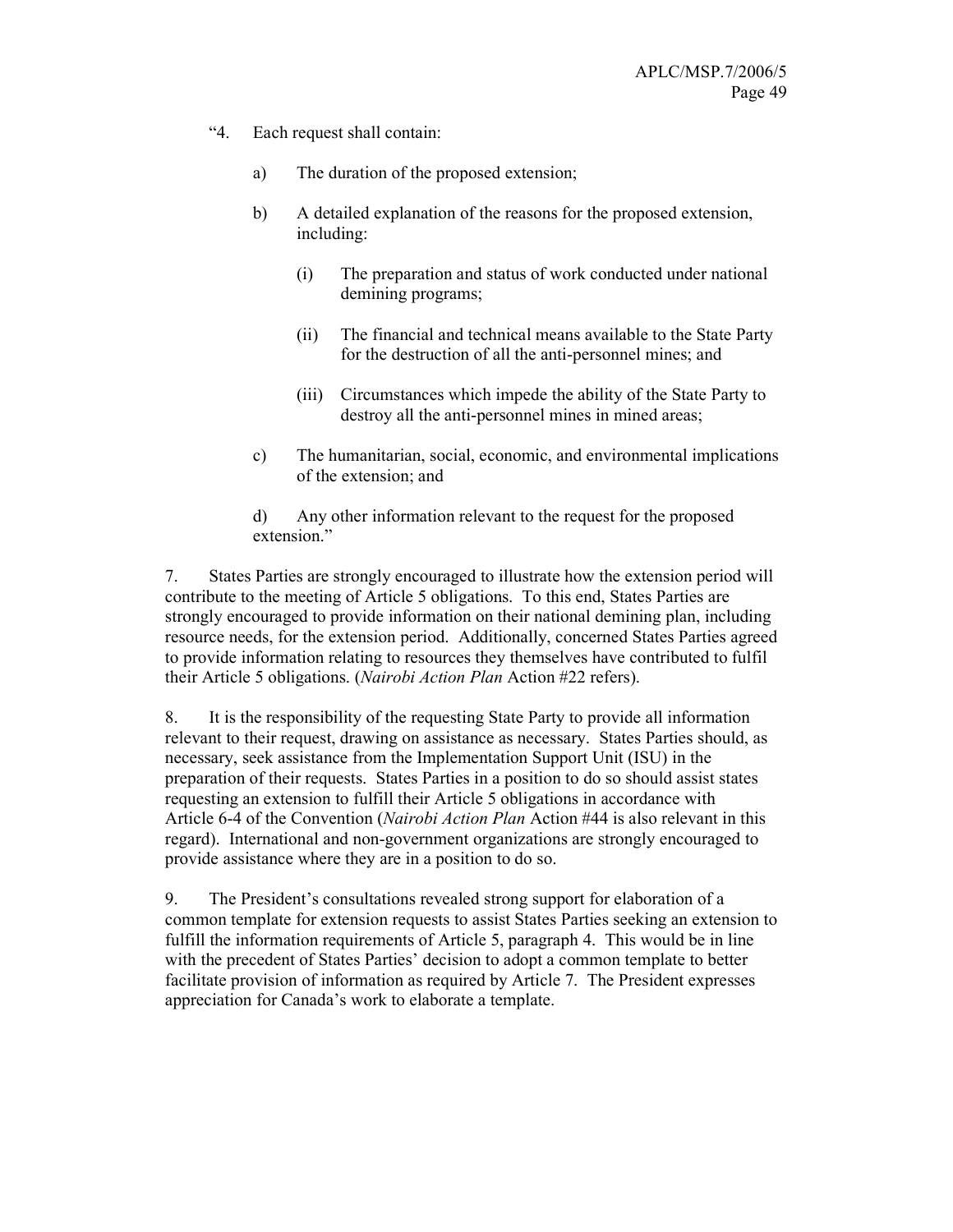It is proposed that the 7MSP:

- (i) Consider a voluntary template to facilitate extension requests; and
- (ii) strongly encourage States Parties seeking Article 5 extensions to append their national demining plans to their extension requests.

### Submission of extension requests

10. According to Article 5, paragraph 3 of the Convention, States Parties "may submit a request to a Meeting of the States Parties or a Review Conference...". In reality, this timing provides little scope for States Parties to fulfill their obligation to assess requests in accordance with Article 5, paragraph 5. Depending on the number of requests in any one year, States Parties may need to consider concurrently more than one request at a MSP or Review Conference. Timely submission of requests would ease this assessment burden by ensuring all issues were clarified before such a meeting. And it would better ensure other vital issues received due attention at the MSP or Review Conference.

11. States Parties may also need time to identify and clarify issues relating to the request, including a requesting States Party's resource needs. In turn, a requesting State Party may use this work to revise its request before States Parties vote on it. Such work would be undertaken in the cooperative spirit of the Convention. It would provide States Parties a better basis for making informed decisions. And it should help ensure requesting States Parties have in place clear strategies for meeting their goals during an extension period.

## It is proposed that the 7MSP:

Encourage States Parties seeking Article 5 extensions to submit their request to the President no fewer than nine months before the Meeting of the States Parties or Review Conference at which the decision on the request would need to be taken.

### Reviewing and assessing extension requests

12. In accordance with Article 5, paragraph 5, the MSP or Review Conference shall assess extension requests. States Parties need to determine whether the period of extension being sought is appropriate. In doing so, Article 5, paragraph 5 states that States Parties shall take "into consideration the factors contained in paragraph 4 (of Article 5)…". In carrying out this obligation, the States Parties may benefit from a review of the requests. Moreover, a review of a request provides an opportunity for a requesting State Party to clarify aspects of its request, including identifying resource requirements.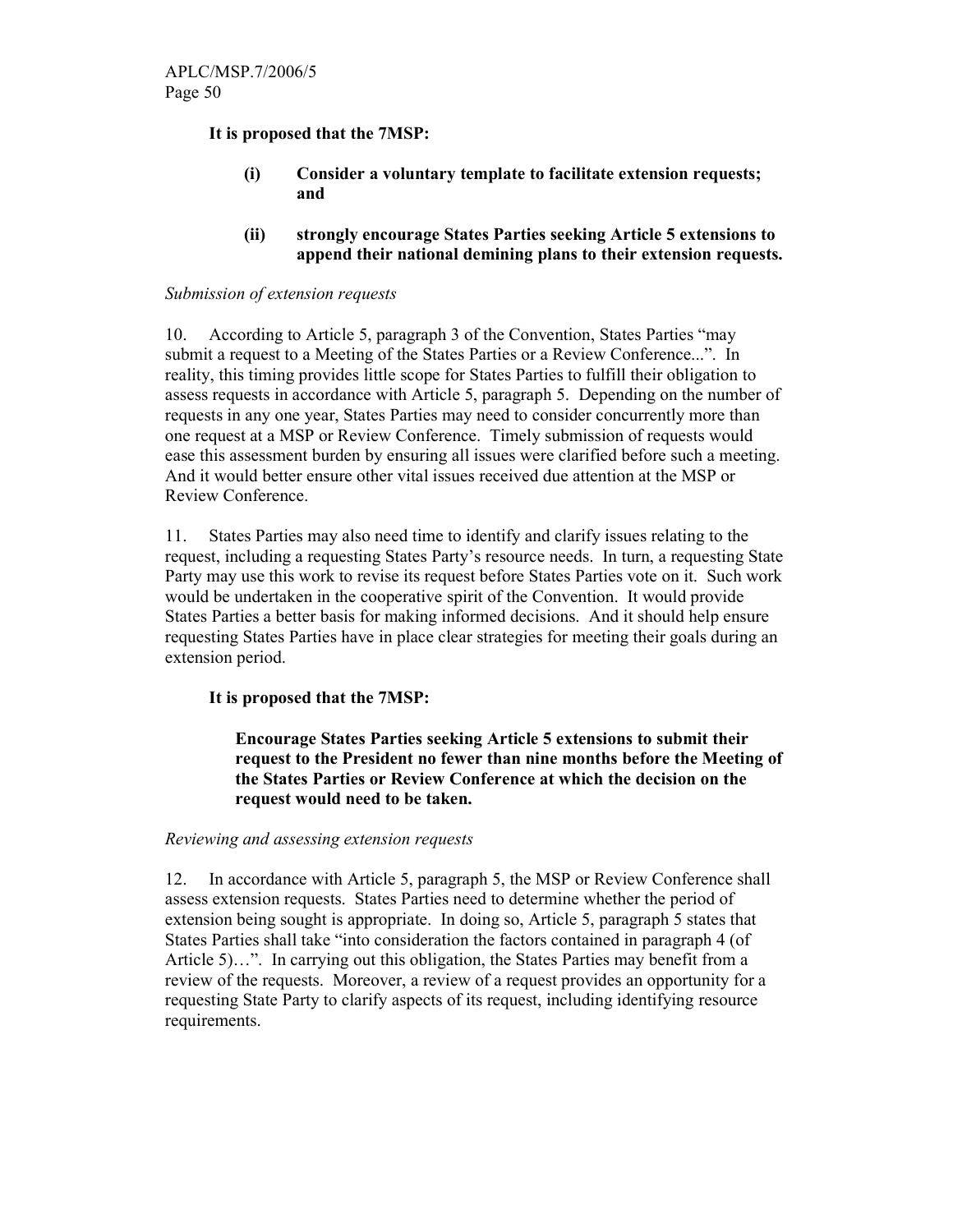It is proposed that the 7MSP agree that:

- (i) The President, upon receipt of an extension request, should inform the States Parties of its lodgment and make it openly available, in keeping with the Convention practice of transparency;
- (ii) the President and the Co-Chairs and Co-Rapporteurs of the Standing Committees, jointly prepare a review of the request indicating, inter alia: Clarifications of facts sought and received from the requesting State; demining plans for the extension period; resource and assistance needs and gaps;
- (iii) in preparing the review, the President and the Co-Chairs and Co-Rapporteurs of the Standing Committees and the requesting States Party should cooperate fully to clarify issues and identify needs;
- (iv) in preparing the review, the President, Co-Chairs and Co-Rapporteurs should draw on expert mine clearance, legal and diplomatic advice, using the ISU to acquire necessary expertise and to otherwise provide support;
- (v) the President, acting on behalf of the Co-Chairs and Co-Rapporteurs, should submit the review to the States Parties well before the MSP or Review Conference preceding the requesting State's deadline.

### Deciding an extension request

13. The States Parties, having assessed an extension request shall "decide by a majority of votes of States Parties present and voting whether to grant the request for an extension period", in accordance with Article 5, paragraph 5. This process for receiving, assessing and deciding extension requests should apply to consideration of requests submitted in accordance with Article 5, paragraph 6.

### **Costs**

14. To the extent that this process for the review, assessment and deciding of extension requests imposes additional costs on the ISU, these shall be met through voluntary contributions from States Parties. In this regard, States Parties should recall their commitment to provide funding for mine action in accordance with Nairobi Action Plan #45.

## It is proposed that the 7MSP:

Encourage all States Parties in a position to do so to provide additional, ear-marked funds to the ISU Trust Fund to cover costs related to supporting the Article 5 extensions process.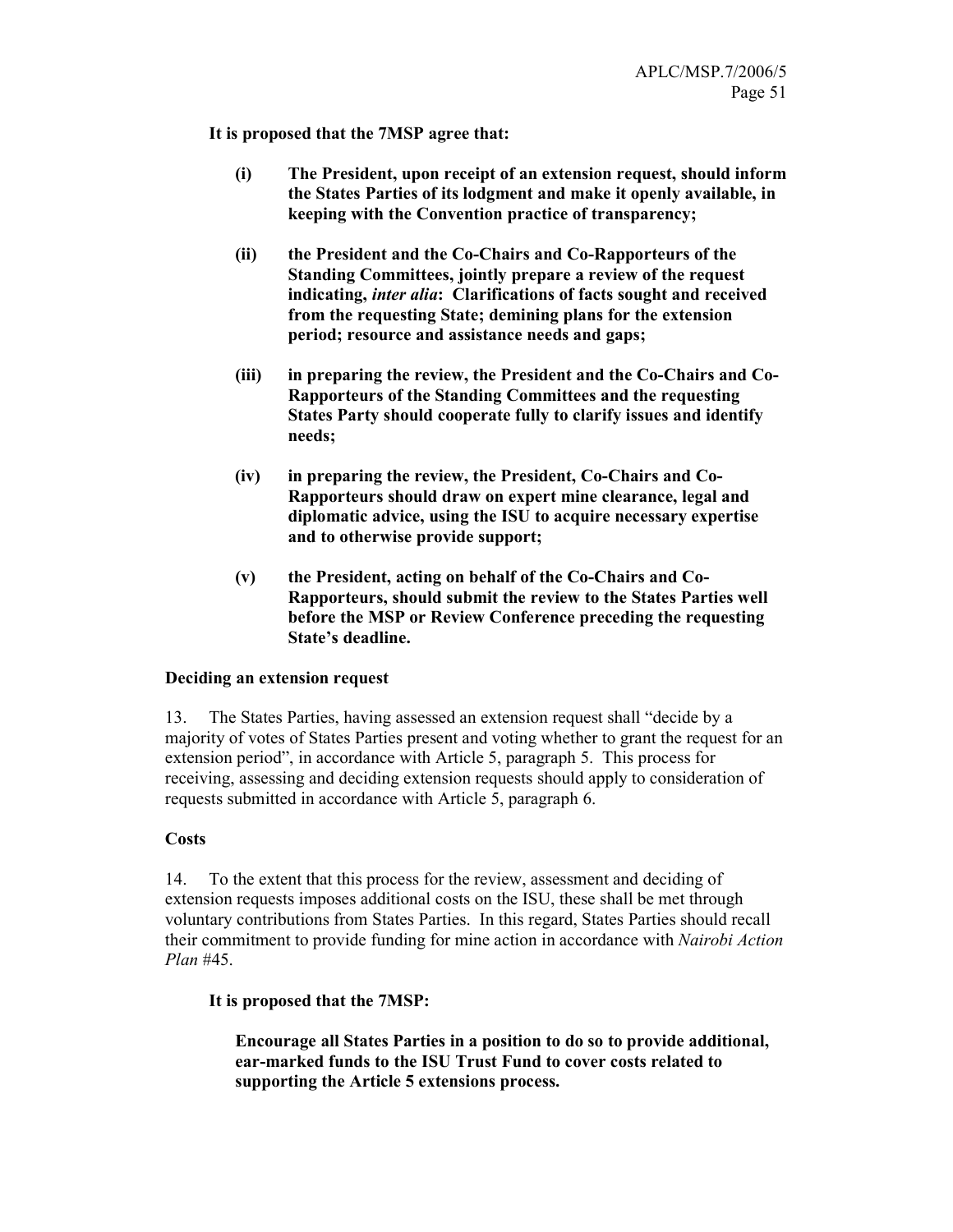APLC/MSP.7/2006/5 Page 52

### Declaration of completion of Article 5 obligations

15. Statements by States Parties that they have successfully completed their Article 5 obligations are a key measure of the success of Article 5. Statements made to date vary in form, content and place of submission. An increasing variety of statements of completion could promote uncertainty over fulfillment of this central Convention obligation. A basic standard for declarations of completion of Article 5 obligations could provide greater clarity and certainty to all States Parties that the objectives of Article 5, namely the destruction of all anti-personnel mines in identified mined areas under the State Party's jurisdiction or control, have been met. The States Parties are encouraged to use the draft declaration prepared by Guatemala and the ICRC as the basis of their consideration of a standard declaration at the 7MSP.

It is proposed that the 7MSP:

Adopt a standard declaration as a voluntary means to report completion of Article 5 obligations.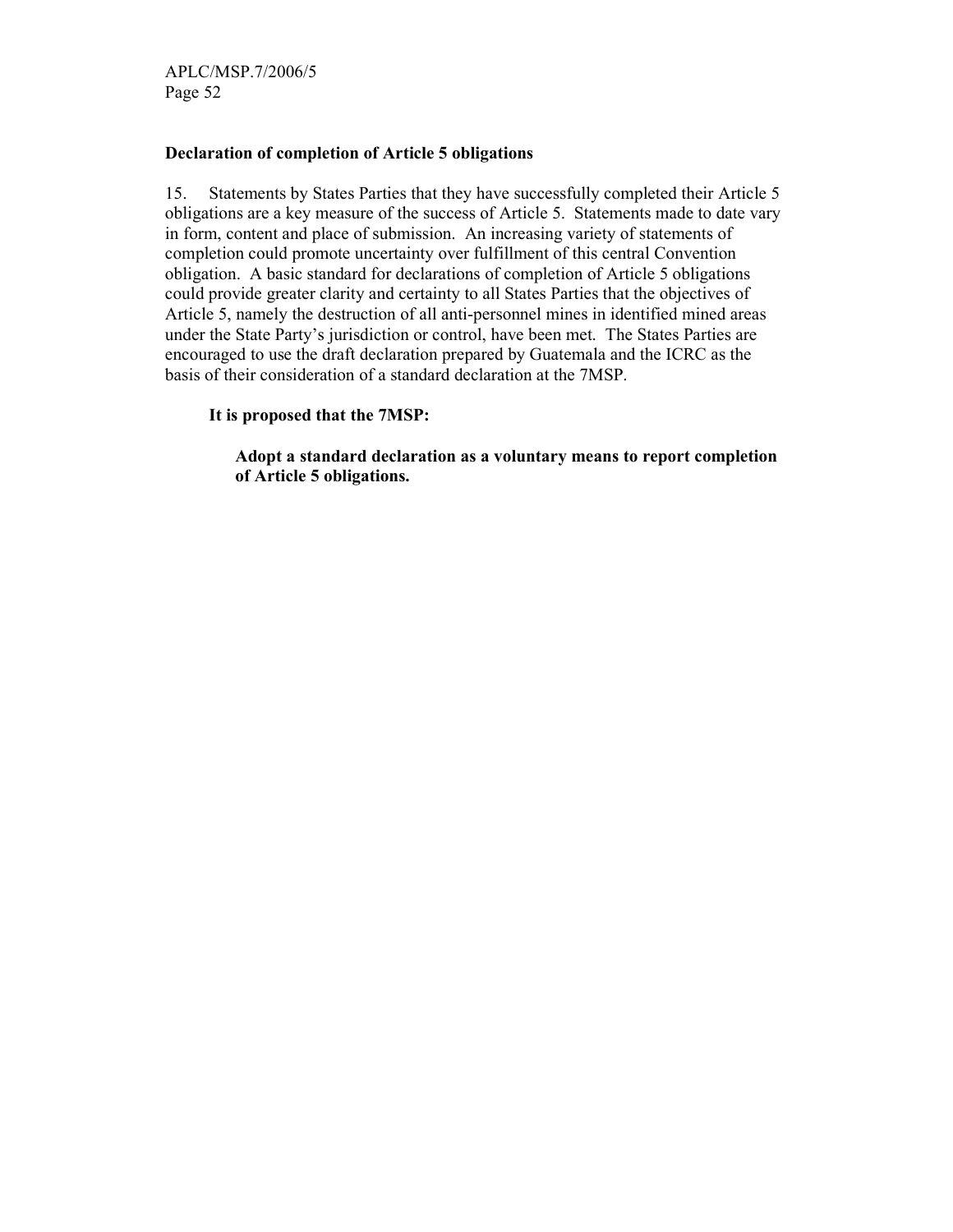#### Annex III

## PROPOSED TEMPLATE FOR ASSISTING STATES PARTIES IN REQUESTING AN EXTENSION UNDER ARTICLE 5 OF THE CONVENTION

| <b>STATE</b><br>PARTY: |                                             |
|------------------------|---------------------------------------------|
| POINT OF<br>CONTACT:   | (Name, organization, telephone, fax, email) |

### Background

Article 5.1 requires each State Party "to destroy or ensure the destruction of all antipersonnel mines in mined areas under its jurisdiction or control, as soon as possible but not later than ten years after the entry into force of this Convention for that State Party." Related to this paragraph is the provision in Article 5.3 which states that "if a State Party believes that it will be unable to destroy or ensure the destruction of all antipersonnel mines referred to in paragraph 1 within that time period, it may submit a request to a Meeting of the States Parties or a Review Conference for an extension of the deadline for completing the destruction of such anti-personnel mines, for a period of up to 10 years." Article 5.4 proceeds to indicate what each request shall contain. The following template has been prepared to assist States Parties for use on a voluntary basis in providing pertinent information in its request for an extension of its deadline.

### Form A: The duration of the proposed extension

Article 5.4 (a) states that each request shall contain … the duration of the proposed extension.

| Date of entry into force                         |  |
|--------------------------------------------------|--|
| Date ten years after entry into force            |  |
| <b>Proposed end date of extension</b><br>period* |  |

\* The proposed end date should be the minimum required but must not be more than ten years after the date indicated in the second row.

Please attach the national demining plan for the period of the extension sought, including details on how the progress estimated in Table D.1 is expected to be achieved. This should include details on the institutions/agencies responsible for preparing, endorsing and implementing the national demining plan, the assets that will be deployed, the costs of these assets and annual measures of progress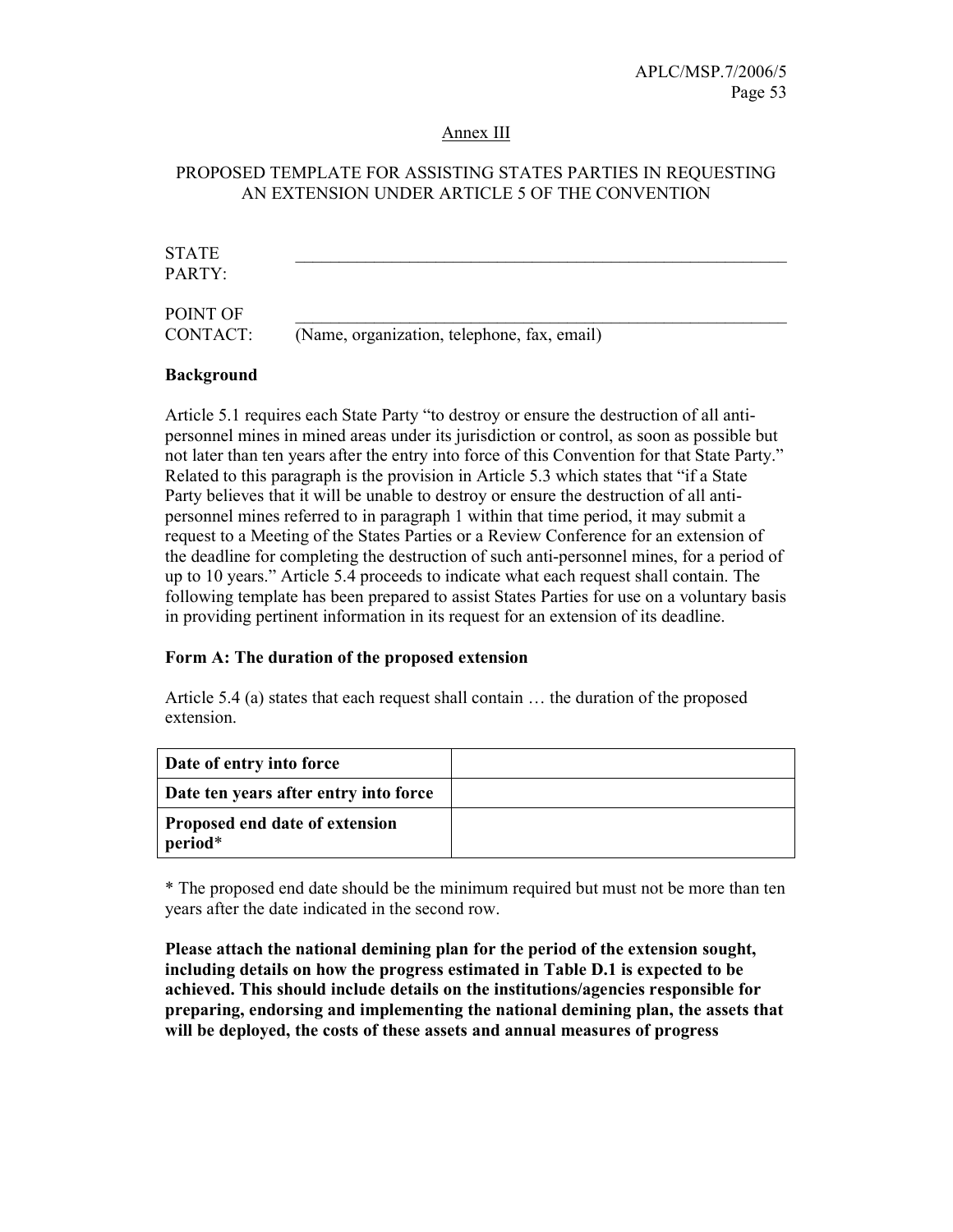### Form B: A detailed explanation of the reasons for the proposed extension

### (i) The preparation and status of work conducted under national demining programmes

Article 5.4 (b) (i) states that each request shall contain a detailed explanation for the proposed extension, including the preparation and status of work conducted under national demining programmes.

### Table B.1: Preparation of work conducted under national demining programmes Identification of areas under the State Party's jurisdiction or control in which anti-personnel mines were/are known to be emplaced

Note: States Parties, particularly those with a large number of mined areas, may wish to append the detailed information called for in Tables B.1 to B.4 in another form as an annex to the extension request. States Parties may wish to append a

| $\overline{\phantom{a}}$<br>Name of area<br>under the State<br>Party's<br>urisdiction or<br>control in which<br>anti-personnel<br>mines were/are<br>known to be<br>emplaced <sup>1</sup> | Means used to<br>identify and<br>record this<br>area as an area<br>in which anti-<br>personnel<br>mines were<br>known to be<br>emplaced <sup>2</sup> | Date area<br>identified<br>as an area<br>in which<br>anti-<br>personnel<br>mines were<br>known to<br>be<br>emplaced | Location<br>of area <sup>3</sup> | Total area under the<br>State Party's jurisdiction or control in<br>which anti-personnel mines were/are known<br>to be emplaced $4$ |
|------------------------------------------------------------------------------------------------------------------------------------------------------------------------------------------|------------------------------------------------------------------------------------------------------------------------------------------------------|---------------------------------------------------------------------------------------------------------------------|----------------------------------|-------------------------------------------------------------------------------------------------------------------------------------|
|                                                                                                                                                                                          |                                                                                                                                                      |                                                                                                                     |                                  |                                                                                                                                     |
|                                                                                                                                                                                          |                                                                                                                                                      |                                                                                                                     |                                  | Total:                                                                                                                              |

map displaying mined areas.

<sup>&</sup>lt;sup>1</sup> A new row should be added for each area under the State Party's jurisdiction or control in which anti-

personnel mines were/are known to be emplaced.<br><sup>2</sup> Means may include, for example, general surveys, Landmine Impact Surveys, technical surveys, the use

of existing maps, etc. 3 Geographic coordinates, if known, should be indicated.

<sup>&</sup>lt;sup>4</sup> This could be presented, for example, in square metres, hectares, etc.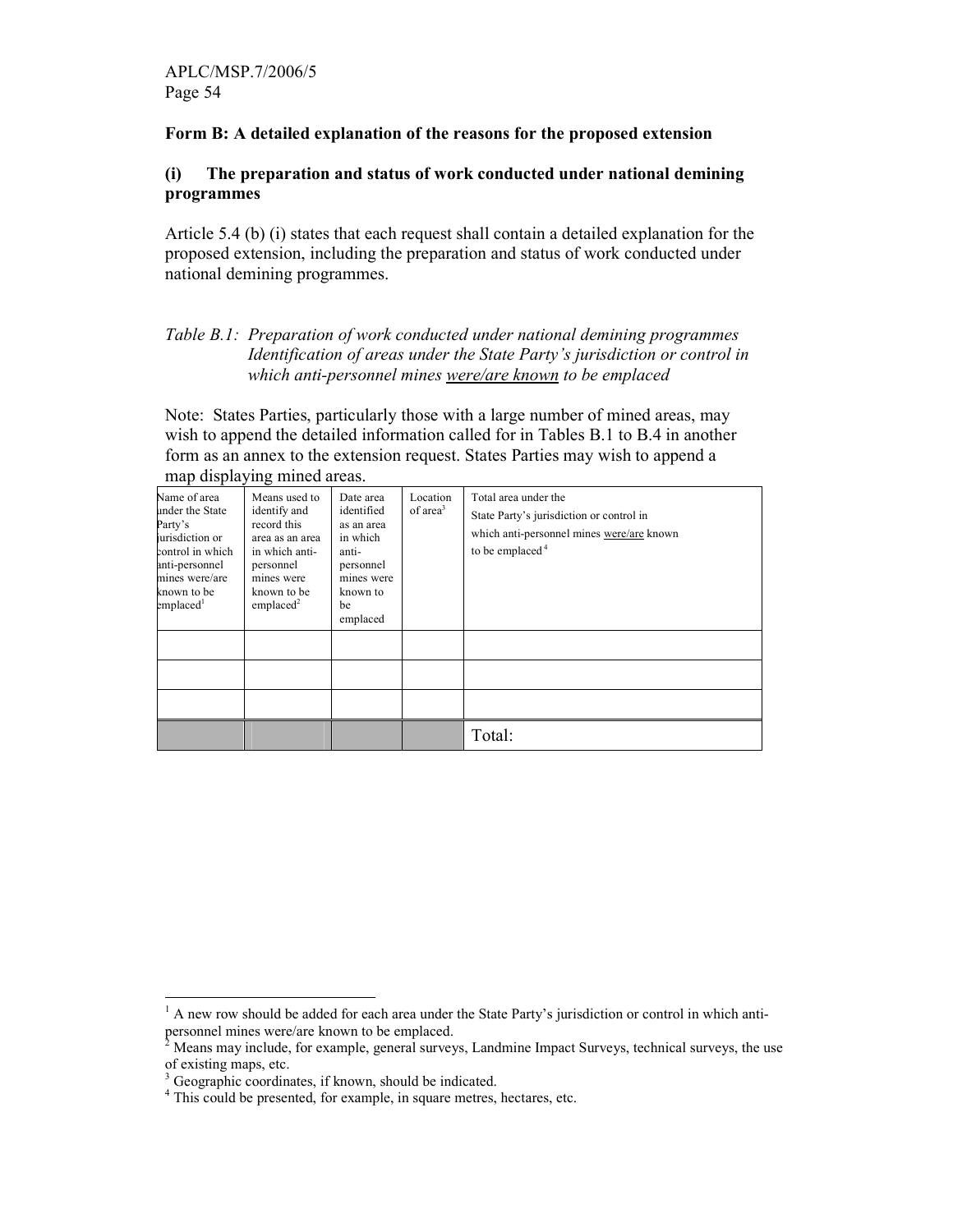### Table B.2: Status of work conducted to destroy or ensure the destruction of all antipersonnel mines in areas under the State Party's jurisdiction or control in which anti-personnel mines were known to be emplaced

Note: States Parties, particularly those with a large number of mined areas, may wish to append the detailed information called for in Tables B.1 to B.4 in another form as an annex to the extension request. States Parties may wish to append a map displaying mined areas.

| Name of area<br>under the<br>State Party's<br>jurisdiction<br>or control in<br>which anti-<br>personnel<br>mines<br>were/are<br>known to be<br>emplaced | Total area in<br>which the State<br>Party destroyed or<br>ensured the<br>destruction of all<br>anti-personnel<br>mines contained<br>within $6$ | Means used to<br>destroy or ensure<br>the destruction of<br>all emplaced anti-<br>personnel mines,<br>and to assure<br>quality <sup>7</sup> | Number of<br>anti-personnel<br>mines<br>destroyed | Number of<br>other<br>explosive<br>ordnance<br>destroyed <sup>8</sup> |
|---------------------------------------------------------------------------------------------------------------------------------------------------------|------------------------------------------------------------------------------------------------------------------------------------------------|---------------------------------------------------------------------------------------------------------------------------------------------|---------------------------------------------------|-----------------------------------------------------------------------|
|                                                                                                                                                         |                                                                                                                                                |                                                                                                                                             |                                                   |                                                                       |
|                                                                                                                                                         |                                                                                                                                                |                                                                                                                                             |                                                   |                                                                       |
|                                                                                                                                                         |                                                                                                                                                |                                                                                                                                             |                                                   |                                                                       |
|                                                                                                                                                         | Total:                                                                                                                                         |                                                                                                                                             | Total:                                            | Total:                                                                |

 $\frac{5}{5}$  A row should be included for each area listed in Table B.1.

<sup>&</sup>lt;sup>6</sup> This could be denominated, for example, in square metres, hectares, etc. The same type of denomination

should be used as in Table B.2.<br><sup>7</sup> This may include a description of the standards used in demining a particular area and the steps taken to ensure quality.

<sup>&</sup>lt;sup>8</sup> While it is clear that the Convention applies only to anti-personnel mines, States Parties may wish to report on other ordnance found and destroyed as part of a national demining effort.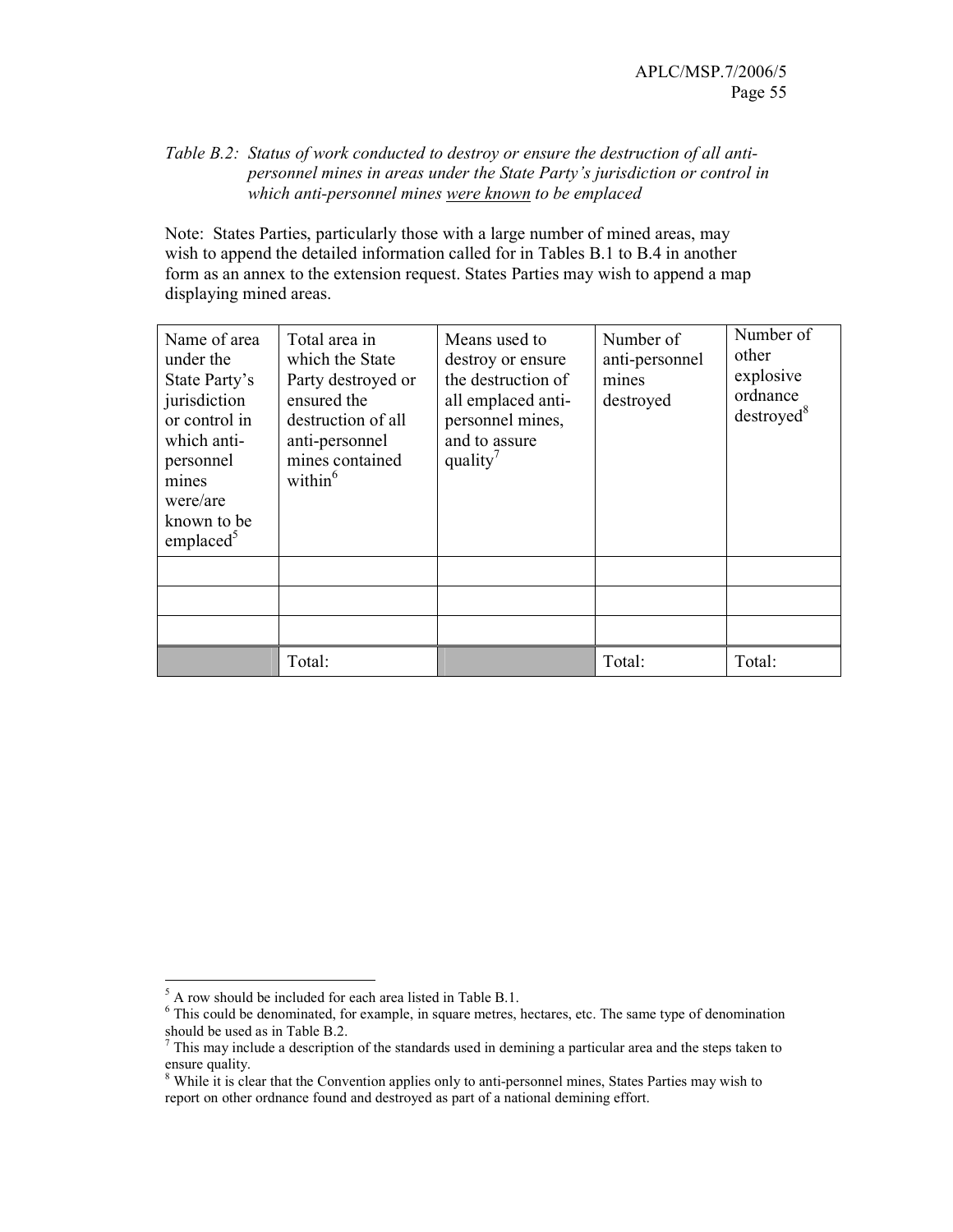## APLC/MSP.7/2006/5 Page 56

### Table B.3: Remaining work to destroy or ensure the destruction of all anti-personnel mines in areas under the State Party's jurisdiction or control in which antipersonnel mines are known to be emplaced

Note: States Parties, particularly those with a large number of mined areas, may wish to append the detailed information called for in Tables B.1 to B.4 in another form as an annex to the extension request. States Parties may wish to append a map displaying mined areas.

| Name of area<br>under the State<br>Party's<br>jurisdiction or<br>control in<br>which anti-<br>personnel<br>mines<br>were/are<br>known to be<br>emplaced <sup>9</sup> | Area in which<br>the State Party<br>must still<br>destroy or<br>ensure the<br>destruction of<br>all anti-<br>personnel mines<br>contained<br>within $10$ | Area in which<br>anti-personnel<br>mines are still<br>known be<br>emplaced which<br>have been<br>perimeter-<br>marked,<br>monitored and<br>protected by<br>fencing or other<br>means, to<br>ensure the<br>effective<br>exclusion of<br>civilians | Area in which<br>anti-personnel<br>mines are still<br>known be<br>emplaced<br>which have not<br>been perimeter-<br>marked,<br>monitored and<br>protected by<br>fencing or other<br>means, to<br>ensure the<br>effective<br>exclusion of<br>civilians | Estimated<br>date for<br>destroying or<br>ensuring the<br>destruction<br>of all anti-<br>personnel<br>mines<br>contained<br>within this<br>area |
|----------------------------------------------------------------------------------------------------------------------------------------------------------------------|----------------------------------------------------------------------------------------------------------------------------------------------------------|--------------------------------------------------------------------------------------------------------------------------------------------------------------------------------------------------------------------------------------------------|------------------------------------------------------------------------------------------------------------------------------------------------------------------------------------------------------------------------------------------------------|-------------------------------------------------------------------------------------------------------------------------------------------------|
|                                                                                                                                                                      |                                                                                                                                                          |                                                                                                                                                                                                                                                  |                                                                                                                                                                                                                                                      |                                                                                                                                                 |
|                                                                                                                                                                      | Total                                                                                                                                                    | Total                                                                                                                                                                                                                                            | Total                                                                                                                                                                                                                                                |                                                                                                                                                 |

Remarks:

<sup>&</sup>lt;sup>9</sup> A row should be included for each area listed in Table B.1 in which all anti-personnel mines have not yet been destroyed.

<sup>&</sup>lt;sup>10</sup> This could be denominated, for example, in square metres, hectares, etc. The same type of denomination should be used as in previous tables.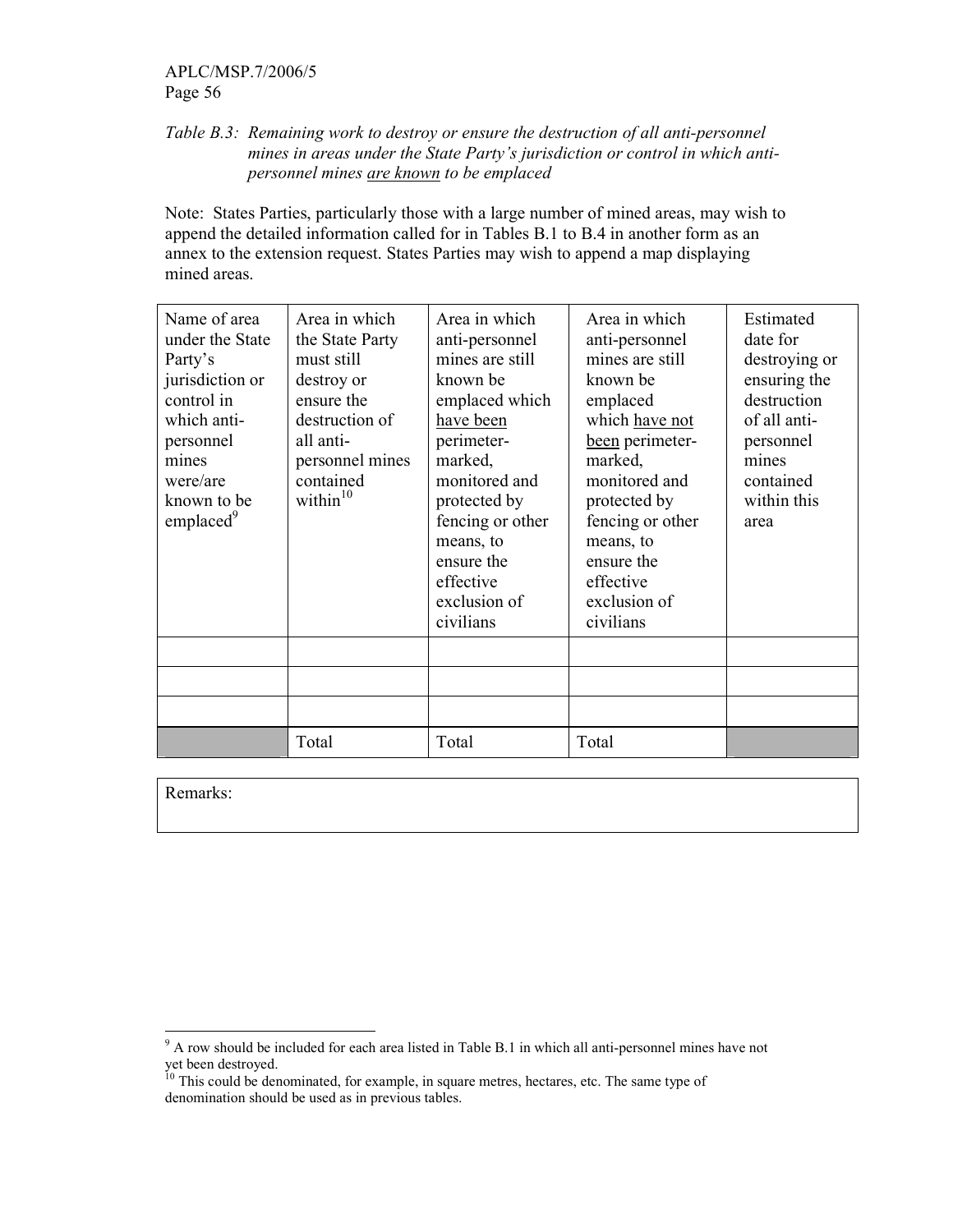### Table B.4: Areas under the State Party's jurisdiction or control in which antipersonnel mines are suspected to be emplaced

Note: States Parties, particularly those with a large number of areas in which antipersonnel mines are suspected to be emplaced, may wish to append the detailed information called for in Tables B.1 to B.4 in another form as an annex to the extension request. States Parties may wish to append a map displaying mined areas.

| Name of area<br>under the<br>State Party's<br>jurisdiction<br>or control in<br>which anti-<br>personnel<br>mines are<br>suspected to<br>be<br>emplaced <sup>11</sup> | Estimated<br>size of the<br>area under<br>the State<br>Party's<br>jurisdiction<br>or control in<br>which anti-<br>personnel<br>mines are<br>suspected to<br>be<br>emplaced <sup>12</sup> | Basis for<br>the<br>suspicion<br>that the area<br>may contain<br>anti-<br>personnel<br>mines | Area in<br>which anti-<br>personnel<br>mines are<br>suspected to<br>be emplaced<br>which have<br>been<br>perimeter-<br>marked,<br>monitored<br>and protected<br>by fencing or<br>other means,<br>to ensure the<br>effective<br>exclusion of<br>civilians <sup>13</sup> | Estimated<br>area in which<br>anti-<br>personnel<br>mines are<br>suspected to<br>be emplaced<br>which have<br>not been<br>perimeter-<br>marked,<br>monitored<br>and protected<br>by fencing or<br>other means,<br>to ensure the<br>effective<br>exclusion of<br>civilians <sup>14</sup> | Estimated<br>date for<br>determining<br>whether<br>mined areas<br>indeed exist<br>in the area<br>under the<br><b>State</b><br>Party's<br>jurisdiction<br>or control in<br>which anti-<br>personnel<br>mines are<br>suspected to<br>be emplaced |
|----------------------------------------------------------------------------------------------------------------------------------------------------------------------|------------------------------------------------------------------------------------------------------------------------------------------------------------------------------------------|----------------------------------------------------------------------------------------------|------------------------------------------------------------------------------------------------------------------------------------------------------------------------------------------------------------------------------------------------------------------------|-----------------------------------------------------------------------------------------------------------------------------------------------------------------------------------------------------------------------------------------------------------------------------------------|------------------------------------------------------------------------------------------------------------------------------------------------------------------------------------------------------------------------------------------------|
|                                                                                                                                                                      |                                                                                                                                                                                          |                                                                                              |                                                                                                                                                                                                                                                                        |                                                                                                                                                                                                                                                                                         |                                                                                                                                                                                                                                                |
|                                                                                                                                                                      |                                                                                                                                                                                          |                                                                                              |                                                                                                                                                                                                                                                                        |                                                                                                                                                                                                                                                                                         |                                                                                                                                                                                                                                                |
|                                                                                                                                                                      |                                                                                                                                                                                          |                                                                                              |                                                                                                                                                                                                                                                                        |                                                                                                                                                                                                                                                                                         |                                                                                                                                                                                                                                                |
|                                                                                                                                                                      |                                                                                                                                                                                          |                                                                                              |                                                                                                                                                                                                                                                                        |                                                                                                                                                                                                                                                                                         |                                                                                                                                                                                                                                                |
|                                                                                                                                                                      |                                                                                                                                                                                          |                                                                                              |                                                                                                                                                                                                                                                                        |                                                                                                                                                                                                                                                                                         |                                                                                                                                                                                                                                                |
|                                                                                                                                                                      |                                                                                                                                                                                          |                                                                                              |                                                                                                                                                                                                                                                                        |                                                                                                                                                                                                                                                                                         |                                                                                                                                                                                                                                                |
|                                                                                                                                                                      | Total:                                                                                                                                                                                   |                                                                                              | Total:                                                                                                                                                                                                                                                                 | Total:                                                                                                                                                                                                                                                                                  |                                                                                                                                                                                                                                                |

<sup>-</sup> $11$  A row should be included for each area under the State Party's jurisdiction or control in which antipersonnel mines are suspected to be emplaced.

 $12$ <sup>12</sup> This could be denominated, for example, in square metres, hectares, etc.

<sup>&</sup>lt;sup>13</sup> This could be denominated, for example, in square metres, hectares, etc.

 $14$  This could be denominated, for example, in square metres, hectares, etc.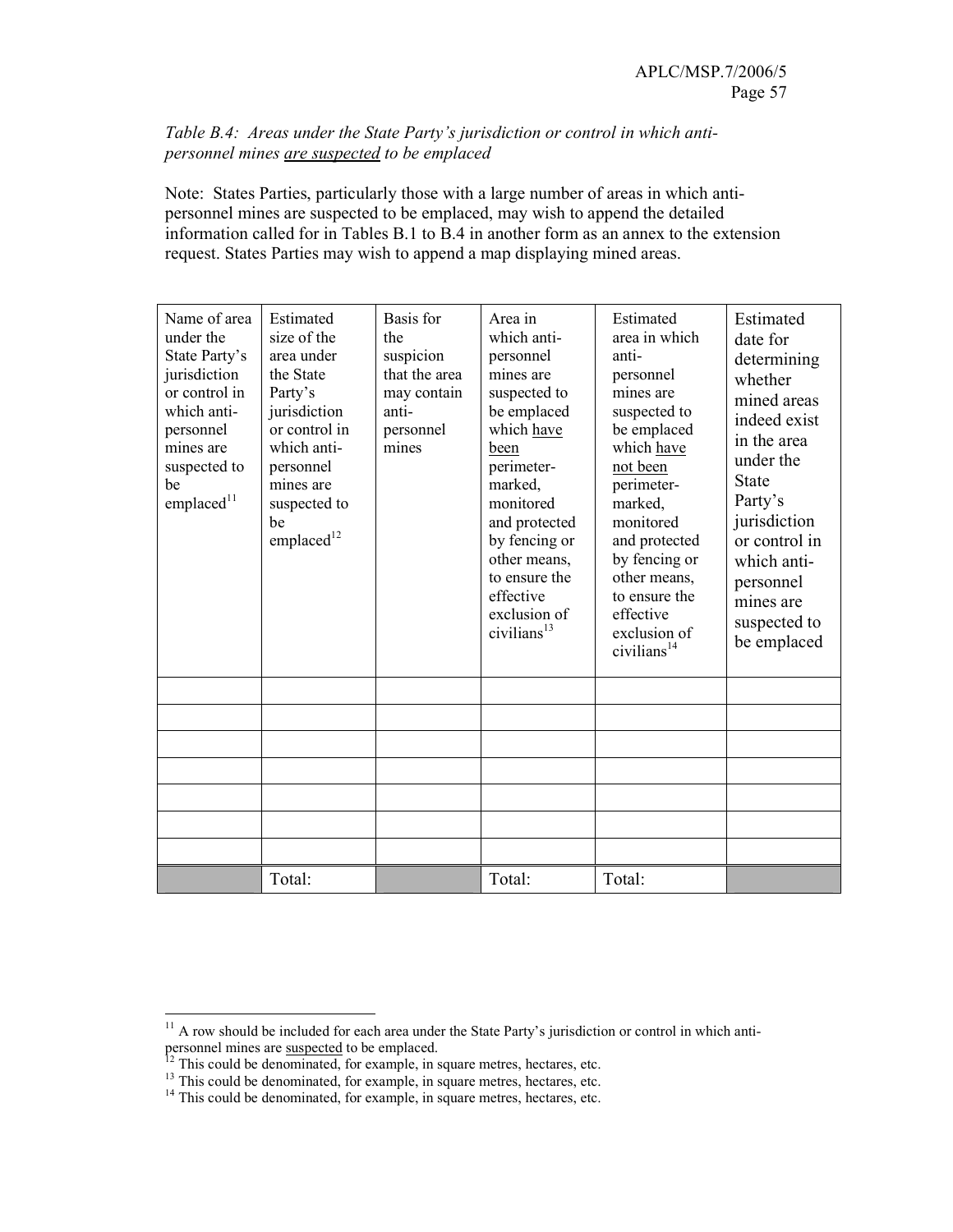# APLC/MSP.7/2006/5 Page 58

| Type of<br>planning<br>structure | Date of<br>establishment | Ministry<br>responsible | Number of<br>staff | Responsibility for<br>prioritization of mine action<br>tasking $(Y/N)$ |
|----------------------------------|--------------------------|-------------------------|--------------------|------------------------------------------------------------------------|
|                                  |                          |                         |                    |                                                                        |
|                                  |                          |                         |                    |                                                                        |
|                                  |                          |                         |                    |                                                                        |

Table B.5: National planning structure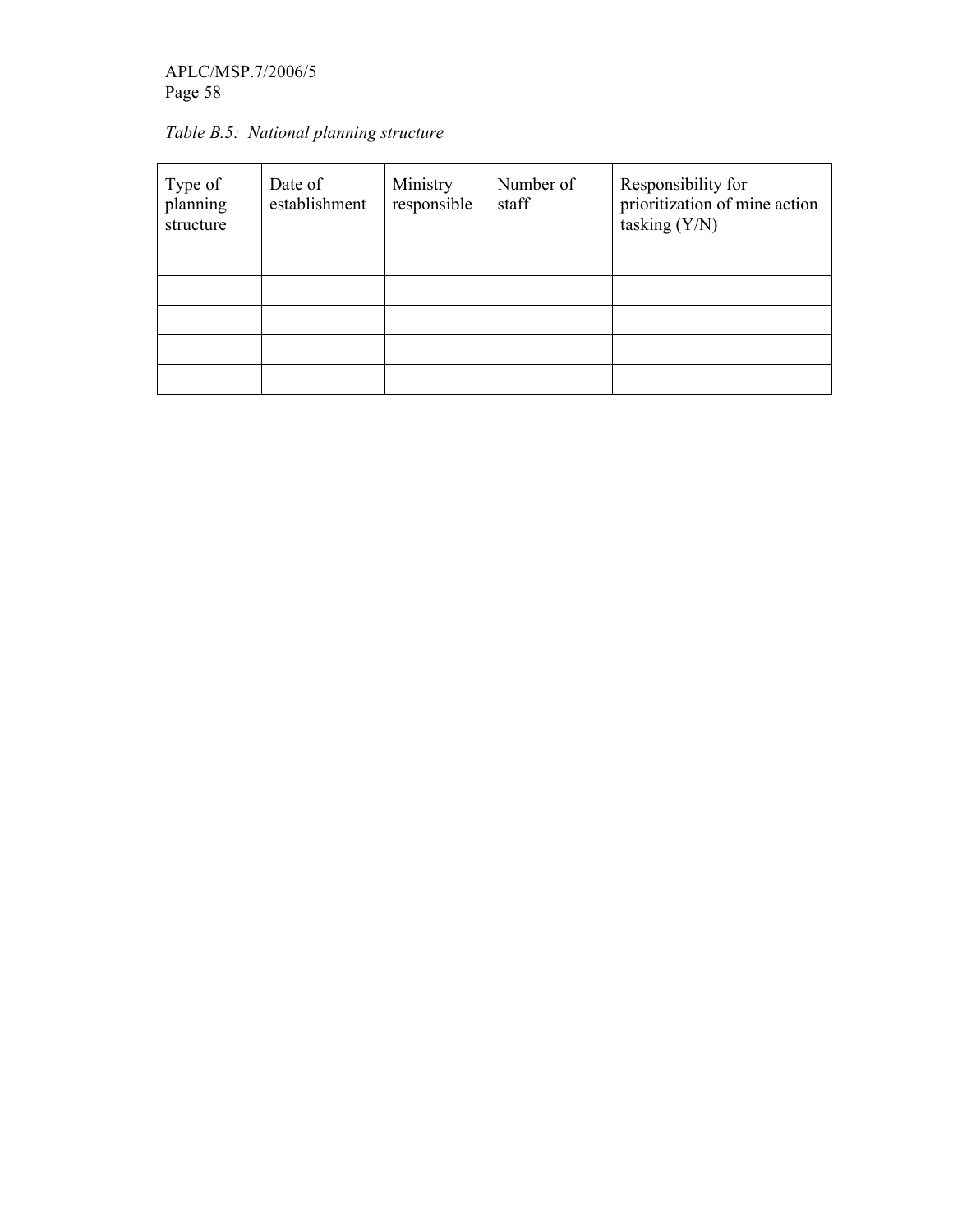### (ii) The financial and technical means available to the State Party for the destruction of all the anti-personnel mines

Article 5.4 (b) (ii) states that each request shall contain a detailed explanation for the proposed extension, including the financial and technical means available to the State Party for the destruction of all the anti-personnel mines (in mined areas under its jurisdiction or control).

| Table B.6.1: Financial means made available since entry into force to conduct work |  |  |  |
|------------------------------------------------------------------------------------|--|--|--|
| under national demining programmes                                                 |  |  |  |

| Year: $15$                                                                                |  |  |  |  |  |
|-------------------------------------------------------------------------------------------|--|--|--|--|--|
| Financial<br>resources<br>made<br>available by<br>the State<br>Party                      |  |  |  |  |  |
| Financial<br>resources<br>made<br>available by<br>actors other<br>than the State<br>Party |  |  |  |  |  |
| Totals:                                                                                   |  |  |  |  |  |

Remarks:

-

<sup>&</sup>lt;sup>15</sup> A column should be included for each year beginning with the year when the Convention entered into force for the State Party until the present year.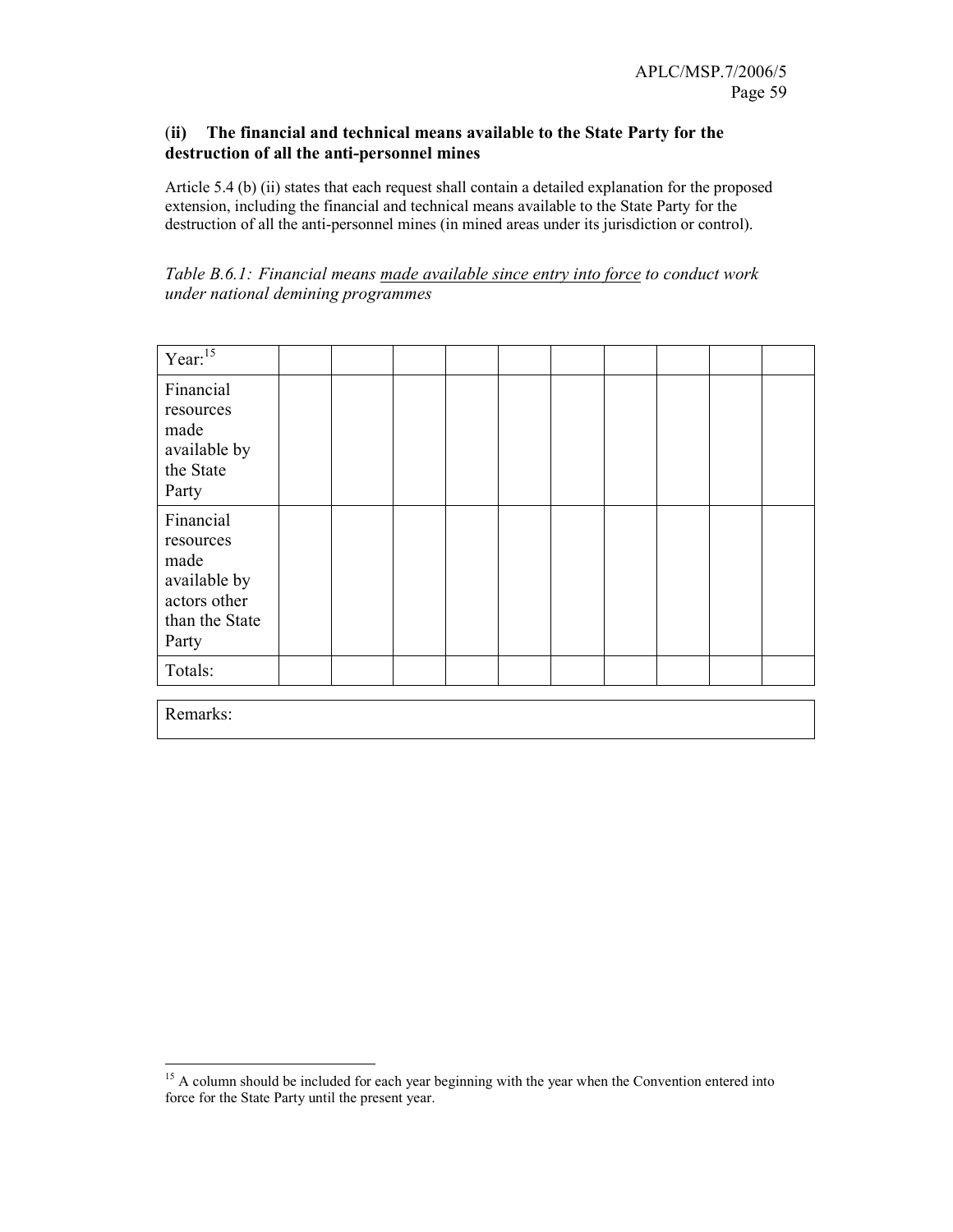| Table B.6.2: Financial resources required and/or available to conduct work under |
|----------------------------------------------------------------------------------|
| national demining programmes during the period covered by the extension          |
| <u>request</u>                                                                   |

| Year: <sup>16</sup>                                                                         |  |  |  |  |  |
|---------------------------------------------------------------------------------------------|--|--|--|--|--|
| Financial<br>resources<br>committe<br>d by the<br>State<br>Party                            |  |  |  |  |  |
| Financial<br>resources<br>committe<br>d by<br>actors<br>other<br>than the<br>State<br>Party |  |  |  |  |  |
| Totals:                                                                                     |  |  |  |  |  |
| Remarks:                                                                                    |  |  |  |  |  |

Table B.6.3. National mine clearance expertise employed in the demining programme of the State Party for the destruction of all anti-personnel mines since entry into force

| Name of<br>mine<br>clearance<br>organization | Type of<br>mine<br>clearance<br>organization | Numbers of<br>organizations | Numbers<br>of<br>demining<br>teams | Status of<br>teams<br>(operational,<br>non-<br>operational) | Supplementary<br>information |
|----------------------------------------------|----------------------------------------------|-----------------------------|------------------------------------|-------------------------------------------------------------|------------------------------|
|                                              |                                              |                             |                                    |                                                             |                              |
|                                              |                                              |                             |                                    |                                                             |                              |
|                                              |                                              | Total:                      | Total:                             |                                                             |                              |

Remarks:

-

<sup>&</sup>lt;sup>16</sup> A column should be included for each year beginning with the first year when extension would be in effect until the last year when the extension would be in effect.

 $17$  e.g. civilian, military, non-for profit, commercial, etc.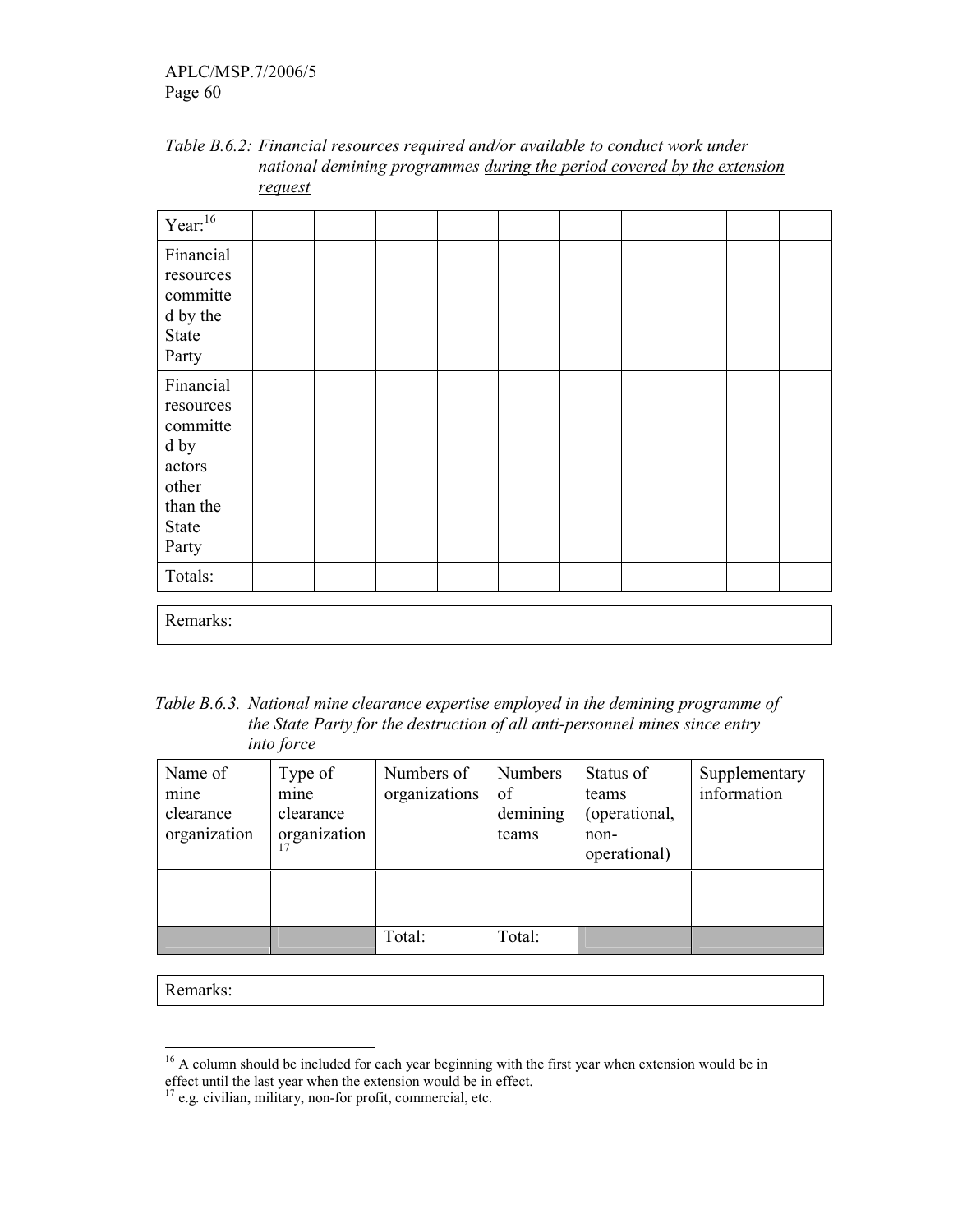| Name of<br>mine<br>clearance<br>organization | Type of mine<br>clearance<br>organization<br>18 | Numbers of<br>organizations | <b>Numbers</b><br>of<br>demining<br>teams | Status of<br>teams<br>(operational,<br>non-<br>operational) | Supplementary<br>information |
|----------------------------------------------|-------------------------------------------------|-----------------------------|-------------------------------------------|-------------------------------------------------------------|------------------------------|
|                                              |                                                 |                             |                                           |                                                             |                              |
|                                              |                                                 |                             |                                           |                                                             |                              |
|                                              |                                                 |                             |                                           |                                                             |                              |
|                                              |                                                 |                             |                                           |                                                             |                              |
|                                              |                                                 | Total:                      | Total:                                    |                                                             |                              |

Table B.6.4. National mine clearance expertise expected to be employed in the demining programme during the period covered by the extension request

Remarks:

Table B.6.5. National explosive ordnance disposal expertise employed in the demining programme since entry into force<sup>19</sup>.

| Name of<br>organization | Type of<br>20 | Numbers of<br>organization organizations | <b>Numbers</b><br>of EOD<br>teams | Status of<br>teams<br>(operational,<br>non-<br>operational) | Supplementary<br>information |
|-------------------------|---------------|------------------------------------------|-----------------------------------|-------------------------------------------------------------|------------------------------|
|                         |               |                                          |                                   |                                                             |                              |
|                         |               |                                          |                                   |                                                             |                              |
|                         |               |                                          |                                   |                                                             |                              |
|                         |               |                                          |                                   |                                                             |                              |
|                         |               | Total:                                   | Total:                            |                                                             |                              |

Remarks:

<sup>-</sup><sup>18</sup> e.g. civilian, military, non-for profit, commercial, etc.

<sup>&</sup>lt;sup>19</sup> While it is clear that the Convention applies only to anti-personnel mines, the use and availability of explosive ordnance disposal expertise is relevant as it provides considerable additional demining capacity when employed in that role.

 $20$  e.g. civilian, military, non-for profit, commercial, etc.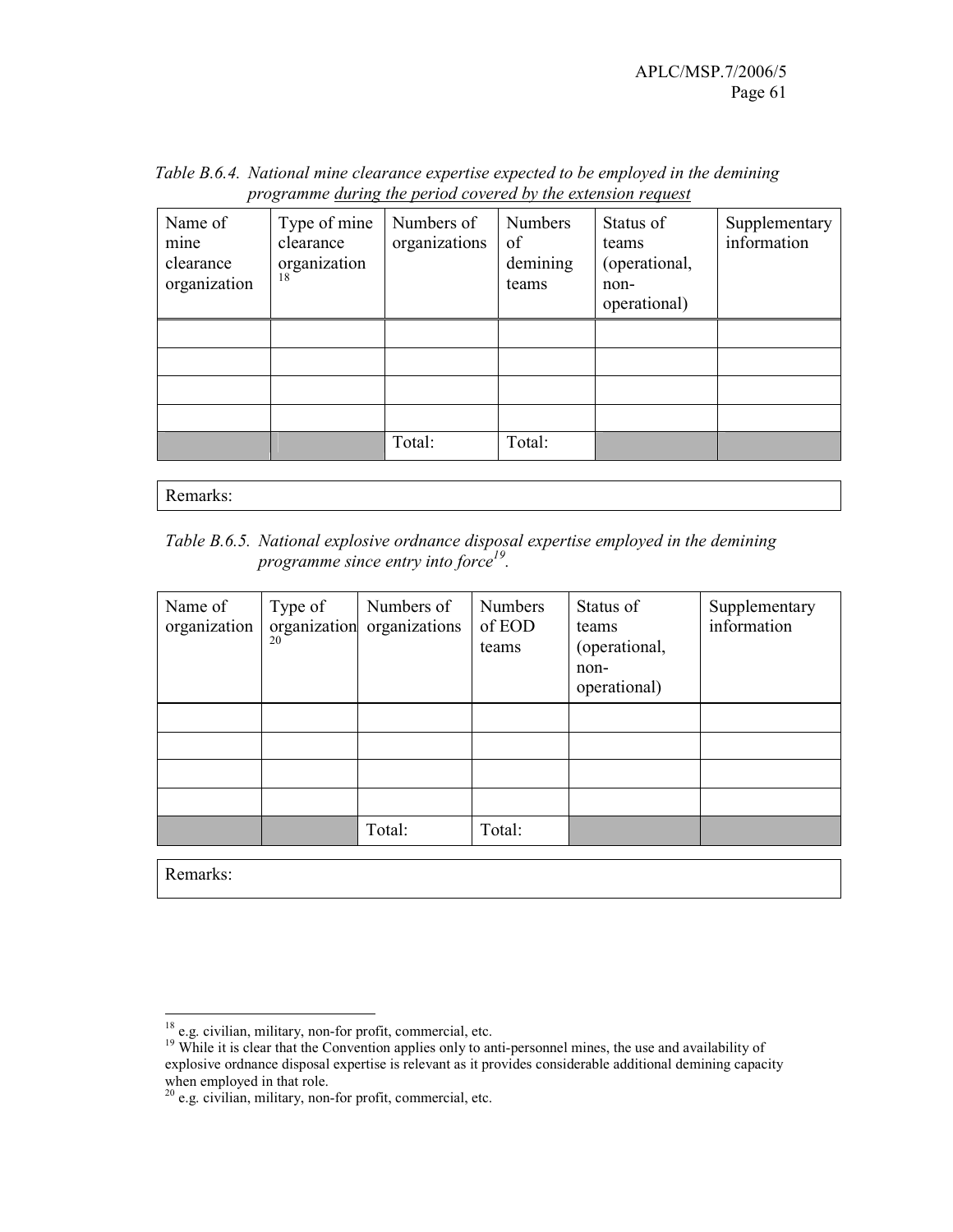APLC/MSP.7/2006/5 Page 62

Table B.6.6. National explosive ordnance disposal expertise expected to be employed in the demining programme during the period covered by the extension  $request^{21}$ 

| Name of<br>organization | Type of<br>organization | Numbers of<br>organizations | <b>Numbers</b><br>of EOD<br>teams | Status of<br>teams<br>(operational,<br>non-<br>operational) | Supplementary<br>information |
|-------------------------|-------------------------|-----------------------------|-----------------------------------|-------------------------------------------------------------|------------------------------|
|                         |                         |                             |                                   |                                                             |                              |
|                         |                         | Total:                      | Total:                            |                                                             |                              |

Remarks:

Table B.6.7. International personnel with explosive ordnance disposal expertise engaged to conduct work under national demining programmes during the period covered by the extension request<sup>23</sup>

| Name of<br>organization | Type of<br>organization<br>24 | Numbers of<br>organizations | Numbers<br>of EOD<br>teams | Status of<br>teams<br>(operational,<br>non-<br>operational) | Supplementary<br>information |
|-------------------------|-------------------------------|-----------------------------|----------------------------|-------------------------------------------------------------|------------------------------|
|                         |                               |                             |                            |                                                             |                              |
|                         |                               |                             |                            |                                                             |                              |
|                         |                               | Total:                      | Total:                     |                                                             |                              |

Remarks:

<sup>-</sup> $21$  See footnote 20.

 $22$  e.g. civilian, military, non-for profit, commercial, etc.

 $23$  See footnote 20.

 $2<sup>24</sup>$  e.g. civilian, military, non-for profit, commercial, etc.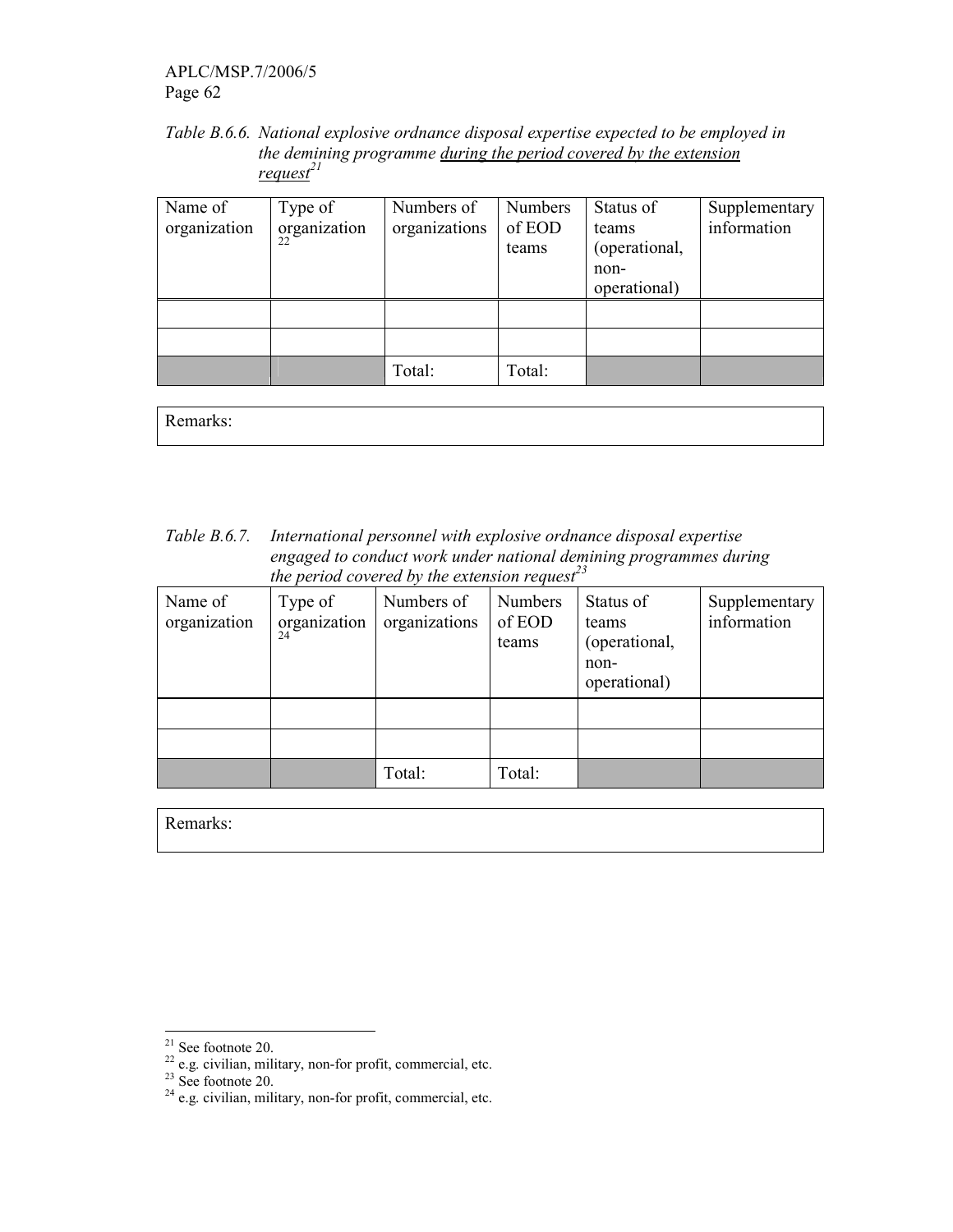| Date of<br>acquisition | Organization<br>responsible for<br>inventory | Detector type<br>held                            | Total number of detectors             | Percentage serviceable | Supplementary information |                              |
|------------------------|----------------------------------------------|--------------------------------------------------|---------------------------------------|------------------------|---------------------------|------------------------------|
|                        |                                              |                                                  |                                       |                        |                           |                              |
|                        |                                              |                                                  |                                       |                        |                           |                              |
|                        |                                              |                                                  | Total:                                | Total:                 |                           |                              |
| Date of<br>acquisition | Organization<br>responsible for<br>inventory | Personal<br>protective<br>equipment type<br>held | Personal protective<br>equipment sets | Percentage serviceable | Supplementary information |                              |
|                        |                                              |                                                  |                                       |                        |                           |                              |
|                        |                                              |                                                  |                                       |                        |                           |                              |
|                        |                                              |                                                  | Total:                                | Total:                 |                           |                              |
|                        |                                              |                                                  |                                       |                        |                           |                              |
| Date of<br>acquisition | Organization<br>responsible for<br>inventory | Mechanical<br>equipment type<br>held             | Numbers of equipment held             | Percentage serviceable | Number of operators       | Supplementary<br>information |
|                        |                                              |                                                  |                                       |                        |                           |                              |
|                        |                                              |                                                  |                                       |                        |                           |                              |
|                        |                                              |                                                  | Total:                                | Total:                 | Total:                    |                              |
| Date of<br>acquisition | Organization<br>responsible for<br>inventory | Number of dog<br>teams<br>operational            | Number of dogs teams in<br>training   | Dog age profile        | Supplementary information |                              |
|                        |                                              |                                                  |                                       |                        |                           |                              |
|                        |                                              | Total:                                           | Total:                                |                        |                           |                              |
| Remarks:               |                                              |                                                  |                                       |                        |                           |                              |

Table B.7. Mine clearance equipment in the inventory to support work under national demining programmes during the period covered by the extension request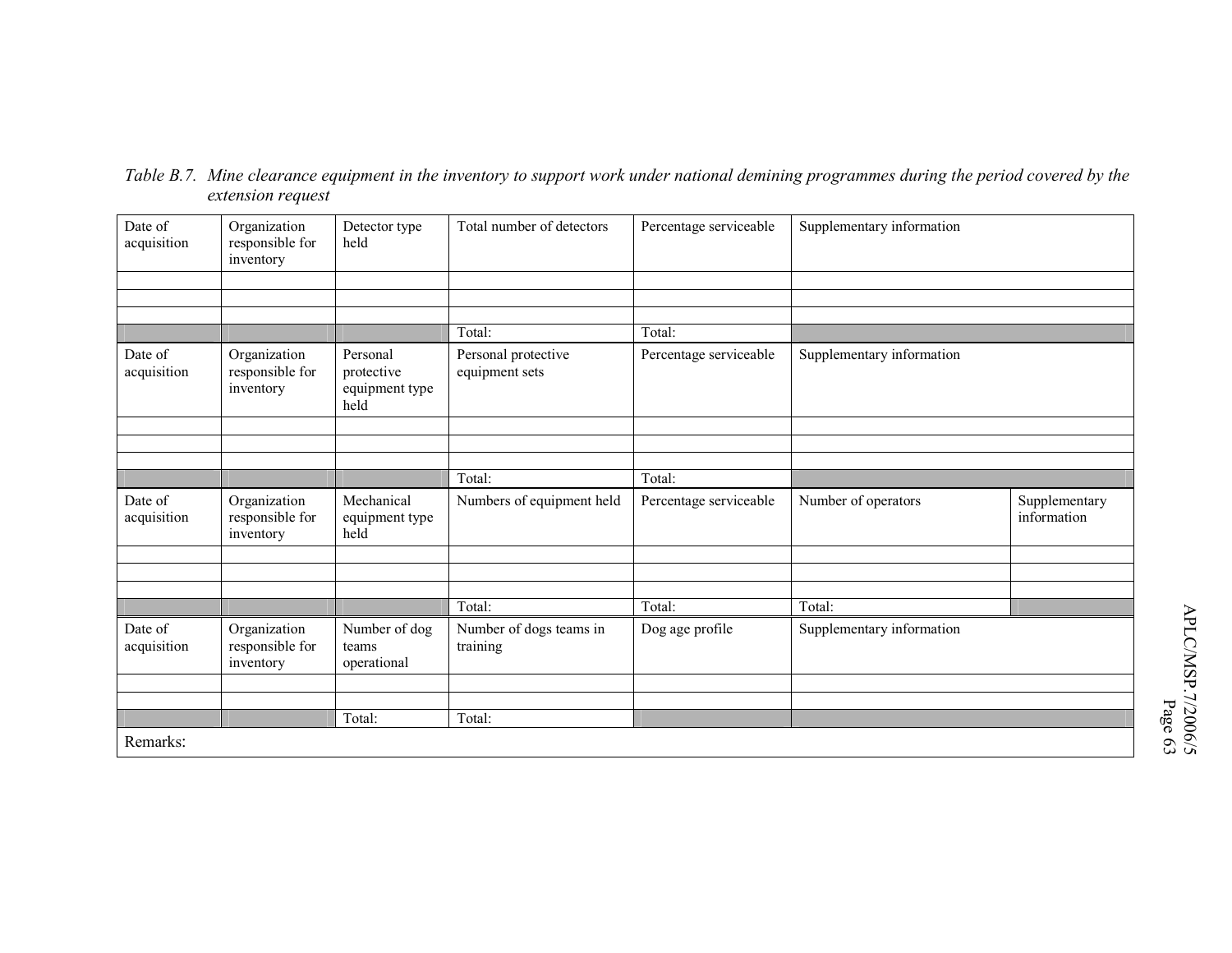### (iii) Circumstances which impede the ability of the State Party to destroy all the anti-personnel mines in mined areas

Article 5.4 (b) (iii) states that each request shall contain a detailed explanation for the proposed extension, including circumstances which may impede the ability of the State Party to destroy all the anti-personnel mines in mined areas.

### Table B.8. Impeding circumstances

These may include: the original scope of the challenge; lack of control over areas under the State Party's jurisdiction; environmental factors, climatic factors; geographic factors; unusual technical challenges; degree of financial resources made available by the State Party; degree of financial resources made available by actors other than the State Party in response to appeals made by the State Party; timely establishment of national demining programmes.

| Circumstance | Comment on<br>circumstance | Degree to which circumstance may impede<br>ability of the State Party to destroy all the anti-<br>personnel mines in mined areas |
|--------------|----------------------------|----------------------------------------------------------------------------------------------------------------------------------|
|              |                            |                                                                                                                                  |
|              |                            |                                                                                                                                  |
|              |                            |                                                                                                                                  |
|              |                            |                                                                                                                                  |
|              |                            |                                                                                                                                  |
|              |                            |                                                                                                                                  |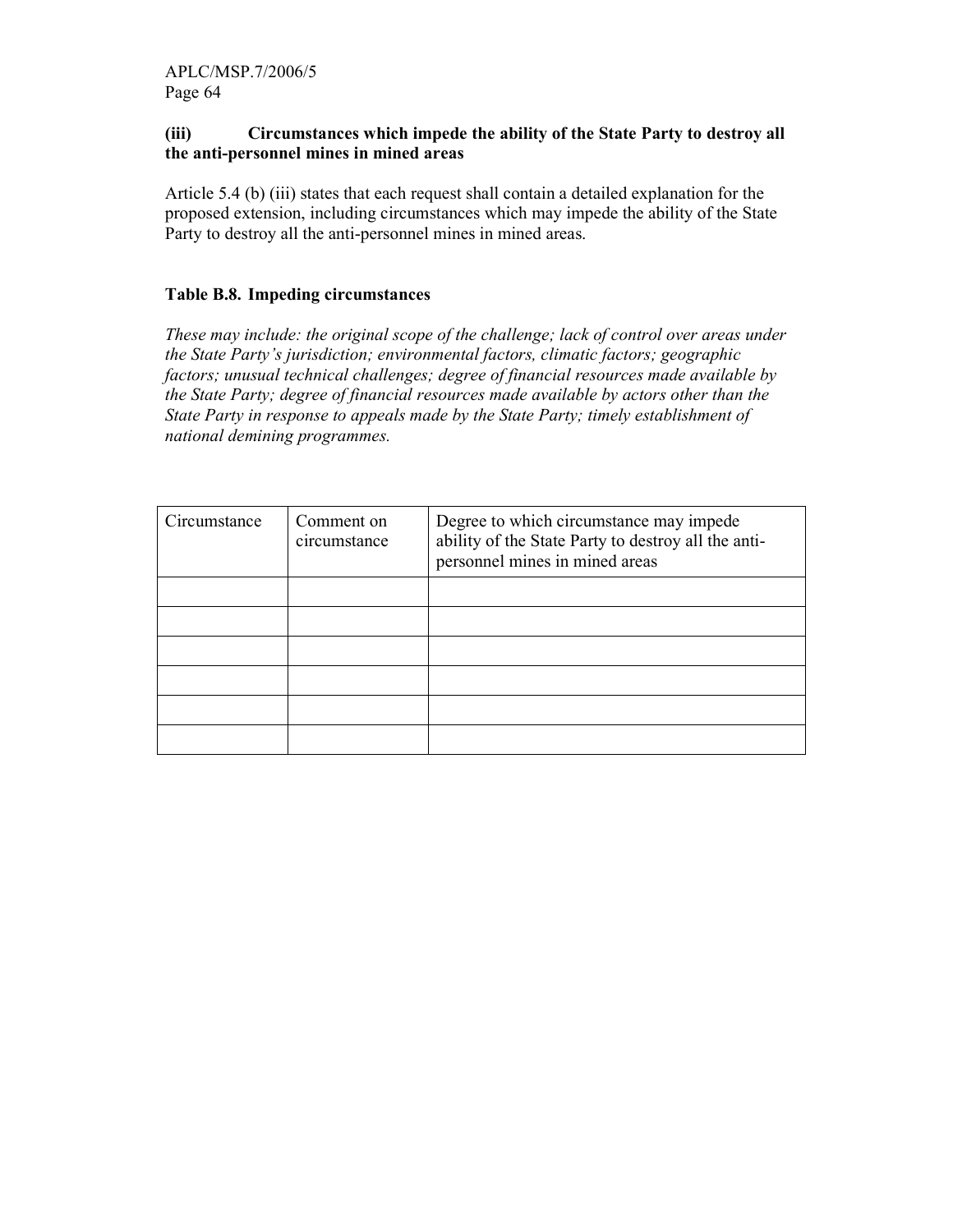### Form C: The humanitarian, social, economic, and environmental implications of the proposed extension

Article 5.4 (c) states that each request shall contain the humanitarian, social, economic, and environmental implications of the proposed extension.

### Table C.1 Humanitarian implications – victims

These may include: number of individuals injured or killed by anti-personnel mines.

| Year <sup>1</sup> :  |  |  |  |  |  |
|----------------------|--|--|--|--|--|
| Civilians<br>injured |  |  |  |  |  |
| Civilians<br>killed  |  |  |  |  |  |
| Military<br>injured  |  |  |  |  |  |
| Military<br>killed   |  |  |  |  |  |
| Total                |  |  |  |  |  |

Table C.2 Humanitarian implications – refugees and internally displaced persons

These may include: the estimated number of refugees and internally displaced persons whose return is impeded by the existence of areas under the State Party's jurisdiction or control in which anti-personnel mines are known or are suspected to be emplaced.

| Refugees | Internally displaced persons | Total |  |  |  |
|----------|------------------------------|-------|--|--|--|
|          |                              |       |  |  |  |

Remarks:

-

 $<sup>1</sup>$  A column should be included for each year beginning with the year when the Convention entered into</sup> force for the State Party until the present year.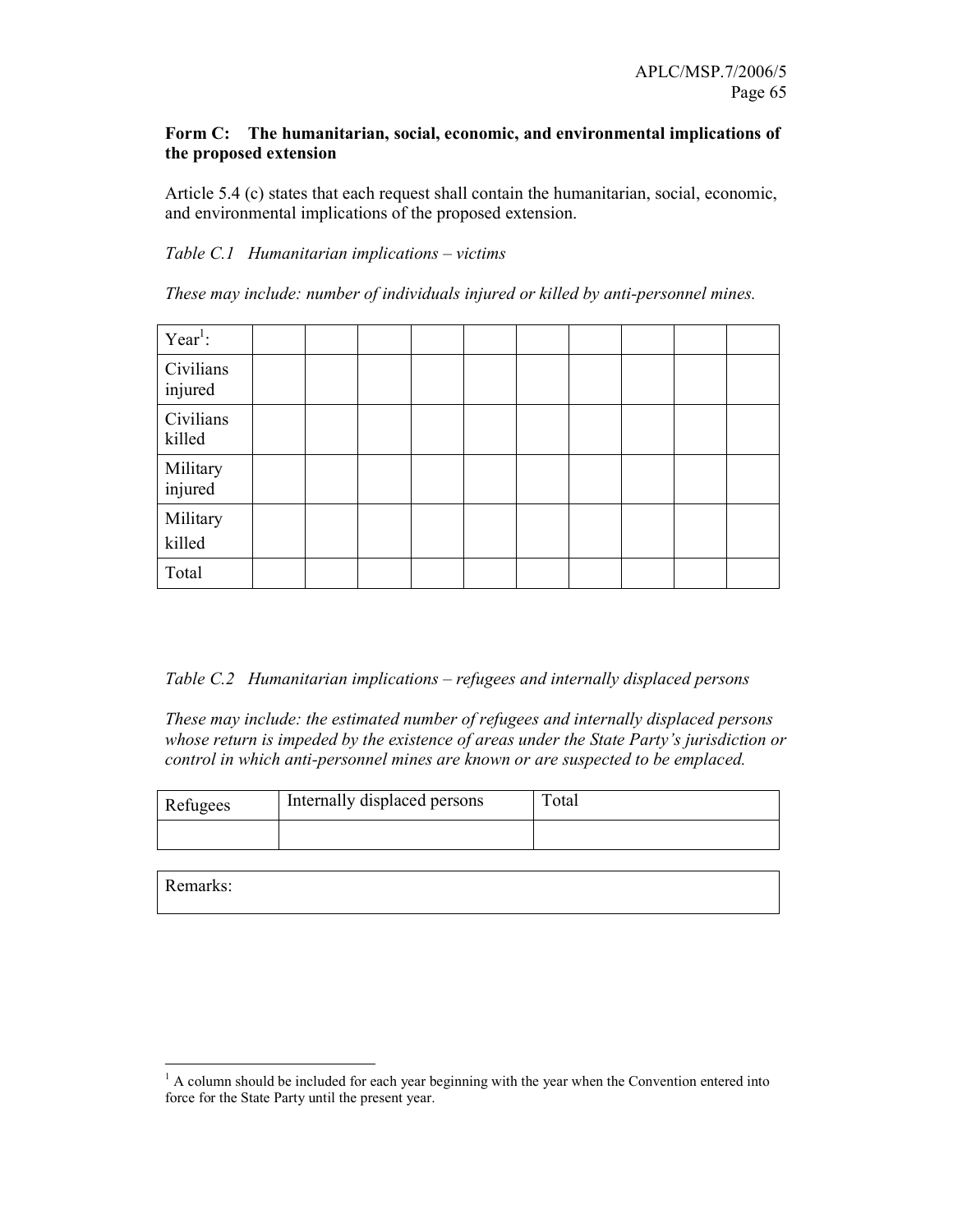APLC/MSP.7/2006/5 Page 66

# Table C.3 Social and economic implications

These may include: estimated number of people and communities currently affected; estimated economic cost associated with loss of productive land; impact on national development goals.

| Implication | Estimate | Basis for this estimate | Supplementary<br>information |
|-------------|----------|-------------------------|------------------------------|
|             |          |                         |                              |
|             |          |                         |                              |
|             |          |                         |                              |

| Remarks: |
|----------|
|----------|

| Mined Area | Implication | Supplementary information |
|------------|-------------|---------------------------|
|            |             |                           |
|            |             |                           |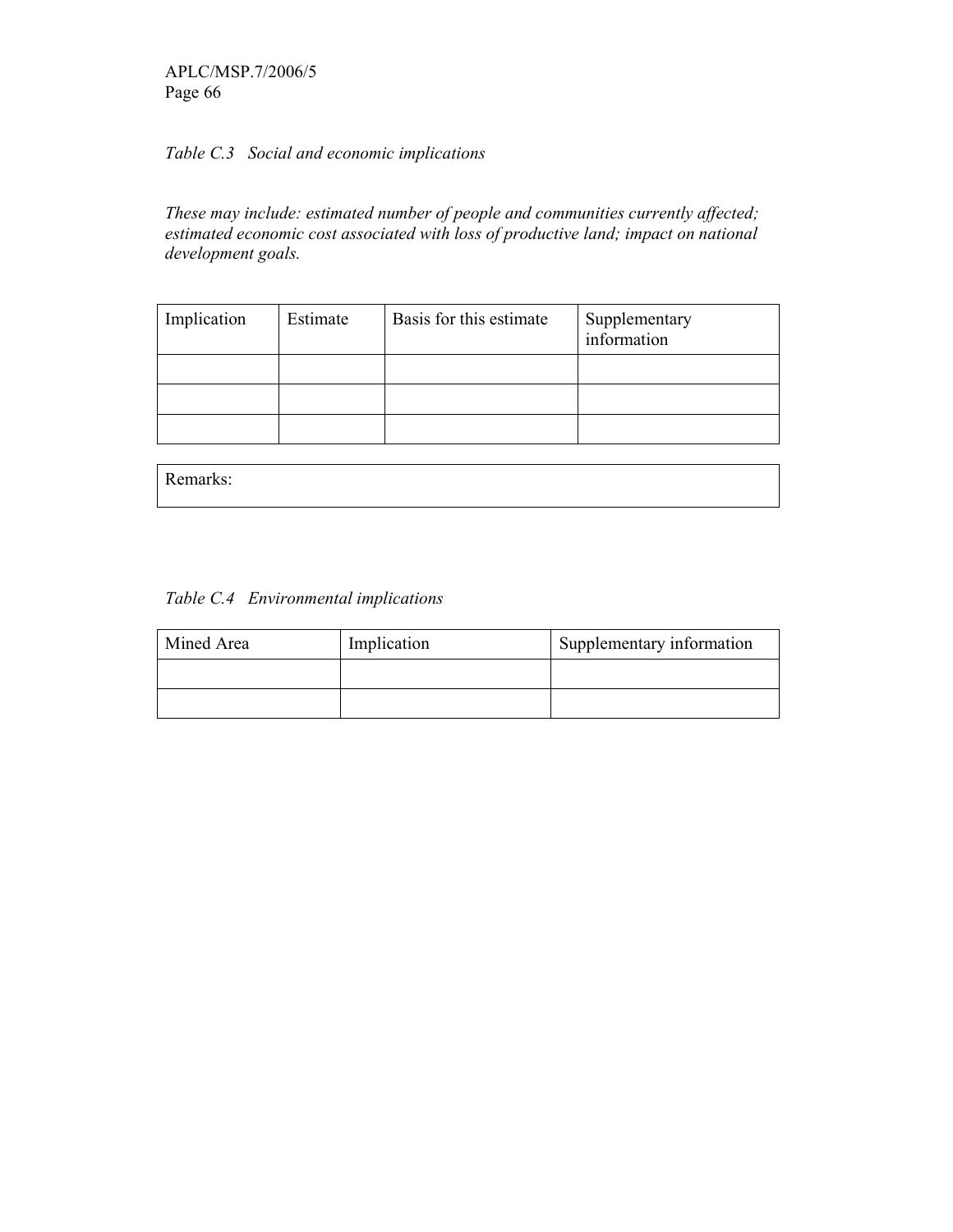### Form D: Any other information relevant to the request for the proposed extension

Article 5.4 (d) states that each request shall contain any other information relevant to the request for the proposed extension.

This may include: a year-by-year plan of the suspected mined area which will be released through technical survey and demining; a yea- by-year plan of the mined areas and suspected mined areas which will be perimeter-marked, monitored and protected by fencing or other means, to ensure the effective exclusion of civilian until anti-personnel mines contained therein have been destroyed; a year-by-year plan of the productive land to be released; estimated economic benefit associated with the release of productive land; estimated number of communities that will still be affected by areas.

Table D.1 Progress expected during the period covered by the proposed extension

| Year <sup>1</sup> |  |  |  |  |  |
|-------------------|--|--|--|--|--|
|                   |  |  |  |  |  |
|                   |  |  |  |  |  |
|                   |  |  |  |  |  |

Table D.2 Projected resource requirements during the period covered by the proposed extension

| Year            |  |  |  |  |  |
|-----------------|--|--|--|--|--|
| Total projected |  |  |  |  |  |
| financial       |  |  |  |  |  |
| requirements    |  |  |  |  |  |
| Financial       |  |  |  |  |  |
| commitment of   |  |  |  |  |  |
| the State Party |  |  |  |  |  |
| Requirements    |  |  |  |  |  |
| for resources   |  |  |  |  |  |
| from            |  |  |  |  |  |
| international   |  |  |  |  |  |
| financial       |  |  |  |  |  |
| institutions    |  |  |  |  |  |
| Requirements    |  |  |  |  |  |
| for financial   |  |  |  |  |  |
| resources from  |  |  |  |  |  |
| other external  |  |  |  |  |  |
| actors          |  |  |  |  |  |

Article 6.1 states "In fulfilling its obligations under this Convention each State Party has the right to seek and receive assistance, where feasible, from other States Parties to the extent possible." Article 6.4 states "Each State Party in a position to do so shall provide assistance for mine clearance and related activities.

<sup>&</sup>lt;sup>1</sup> Include a column for every year covered by the proposed extension.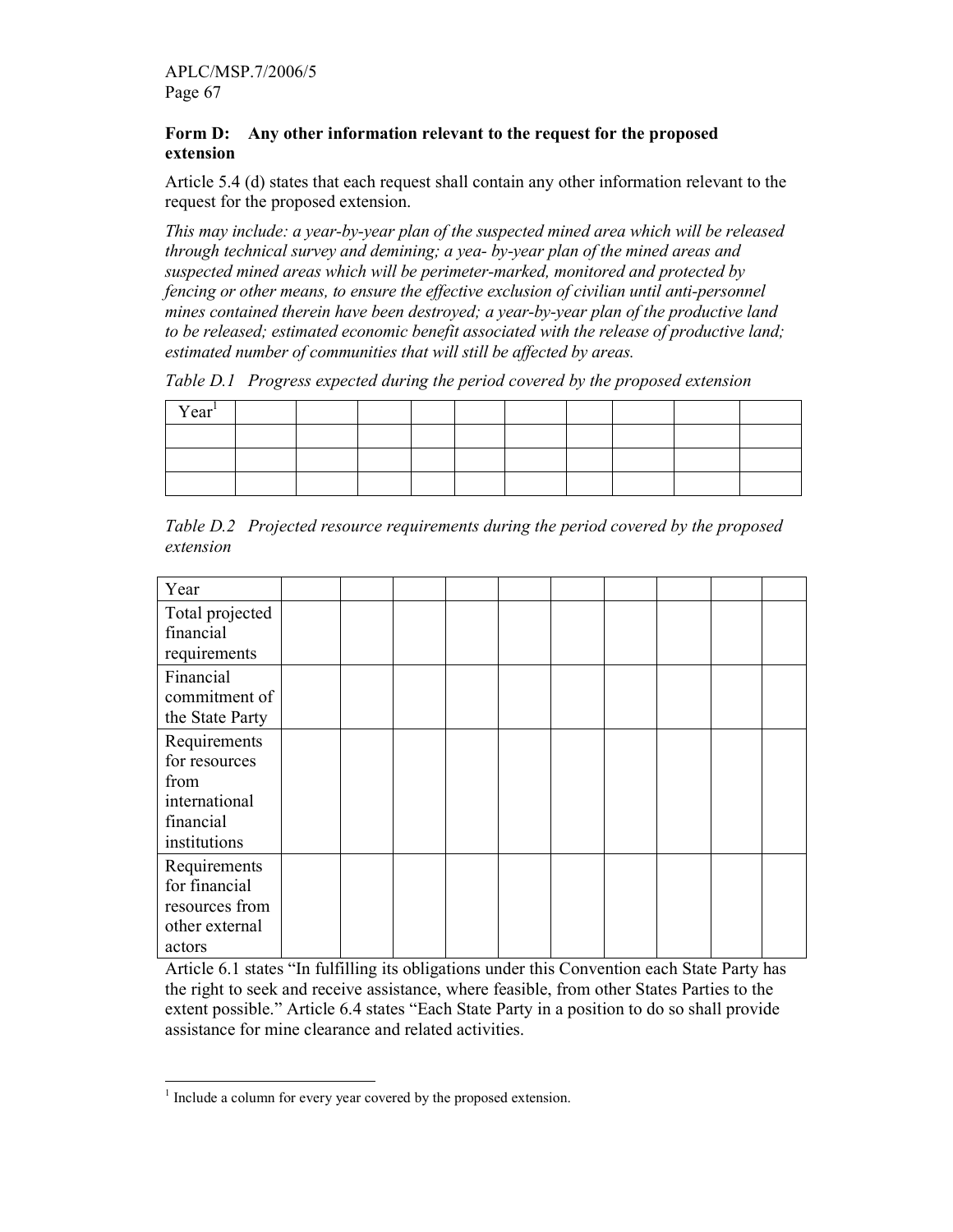### Annex IV

## PROPOSED VOLUNTARY DECLARATION OF COMPLETION OF ARTICLE 5 OBLIGATIONS

#### Background

1. Statements by States Parties that they have successfully completed their Article 5 obligations are a key measure of the success of Article 5. Statements made to date vary in form, content and place of submission. An increasing variety of statements of completion could promote uncertainty over fulfillment of this central Convention obligation. A basic standard for declarations of completion of Article 5 obligations could provide greater clarity and certainty to all States Parties that the objectives of Article 5, namely the destruction of all anti-personnel mines in identified mined areas under the State Party's jurisdiction or control, have been met.

2. Language for declaring completion has been elaborated by Guatemala and the ICRC. It is proposed that the Seventh Meeting of the States Parties adopt this standard declaration as a voluntary means for States Parties to report completion of Article 5 obligations.

#### Proposed voluntary declaration of completion

State declares that it has destroyed ensured the destruction of all anti-personnel mines in areas under its jurisdiction or control in which anti-personnel mines were known or suspected to be emplaced, in accordance with Article 5 of the Convention. State declares that it completed this obligation on date.

In the event that previously unknown mined areas are discovered after this date, State will:

- (i) report such mined areas in accordance with its obligations under Article 7 and may voluntarily share such information through any other informal means such as the Intersessional Work Programme, including the Standing Committee meetings;
- (ii) ensure the effective exclusion of civilians in accordance with Article 5; and
- (iii) destroy or ensure the destruction of all anti-personnel mines in these mined areas as a matter of urgent priority, making its needs for assistance known to other States Parties, as appropriate.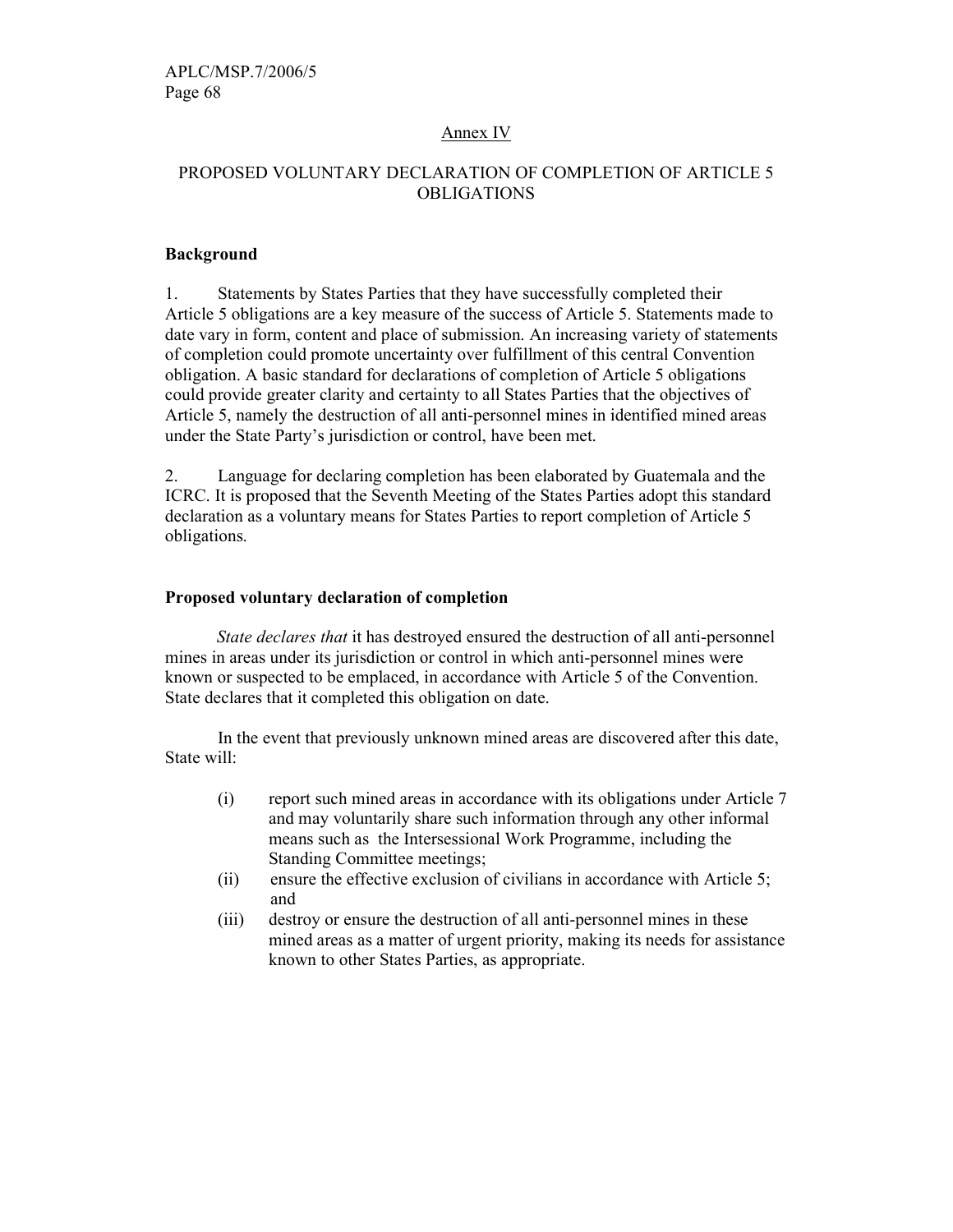### Annex V

### REPORT ON THE FUNCTIONING OF THE IMPLEMENTATION SUPPORT UNIT DECEMBER 2005-SEPTEMBER 2006

#### BACKGROUND

1. At the Third Meeting of the States Parties (3MSP) in September 2001, the States Parties endorsed the President's Paper on the Establishment of the Implementation Support Unit (ISU) and mandated the Geneva International Centre for Humanitarian Demining (GICHD) to establish the ISU. The 3MSP also encouraged States Parties in a position to do so to make voluntary contributions in support of the ISU. In addition, the States Parties mandated the President of the 3MSP, in consultation with the Coordinating Committee, to finalise an agreement between the States Parties and the GICHD on the functioning of the ISU. The GICHD's Foundation Council accepted this mandate on 28 September 2001.

2. An agreement on the functioning of the ISU was finalised between the States Parties and the GICHD on 7 November 2001. This agreement indicates i.a. that the Director of the GICHD shall submit a written report on the functioning of the ISU to the States Parties and that this report shall cover the period between two Meetings of the States Parties. This report has been prepared to cover the period between the Sixth Meeting of the States Parties (6MSP) and the Seventh Meeting of the States Parties (7MSP).

### **ACTIVITIES**

3. The Nairobi Action Plan, adopted by the States Parties at the First Review Conference on 3 December 2004, complemented by the Zagreb Progress Report, continued to provide the ISU with clear and comprehensive direction regarding the States Parties' priorities. Following the 6MSP, the ISU provided the President, the Co-Chairs, the Contact Group Coordinators and the Coordinator of the Sponsorship Programme with thematic food-for-thought to assist them in their pursuit of the priorities identified by the 6MSP. This helped enable the Coordinating Committee to hold a successful day-long retreat on 30 January 2006 at which time the general framework for intersessional work in 2006 was elaborated.

4. The ISU provided ongoing support to the President, the Co-Chairs, the Contact Group Coordinators and the Coordinator of the Sponsorship Programme in the achievement of the objectives they set for 2006. This involved the provision of advice and support, assisting with preparations for and follow-up from the May 2006 meetings of the Standing Committees, and making recommendations to the Sponsorship Programme's Donors' Group on drawing a closer link between administering sponsorship (enabling attendance) and supporting effective substantive contributions (enabling participation).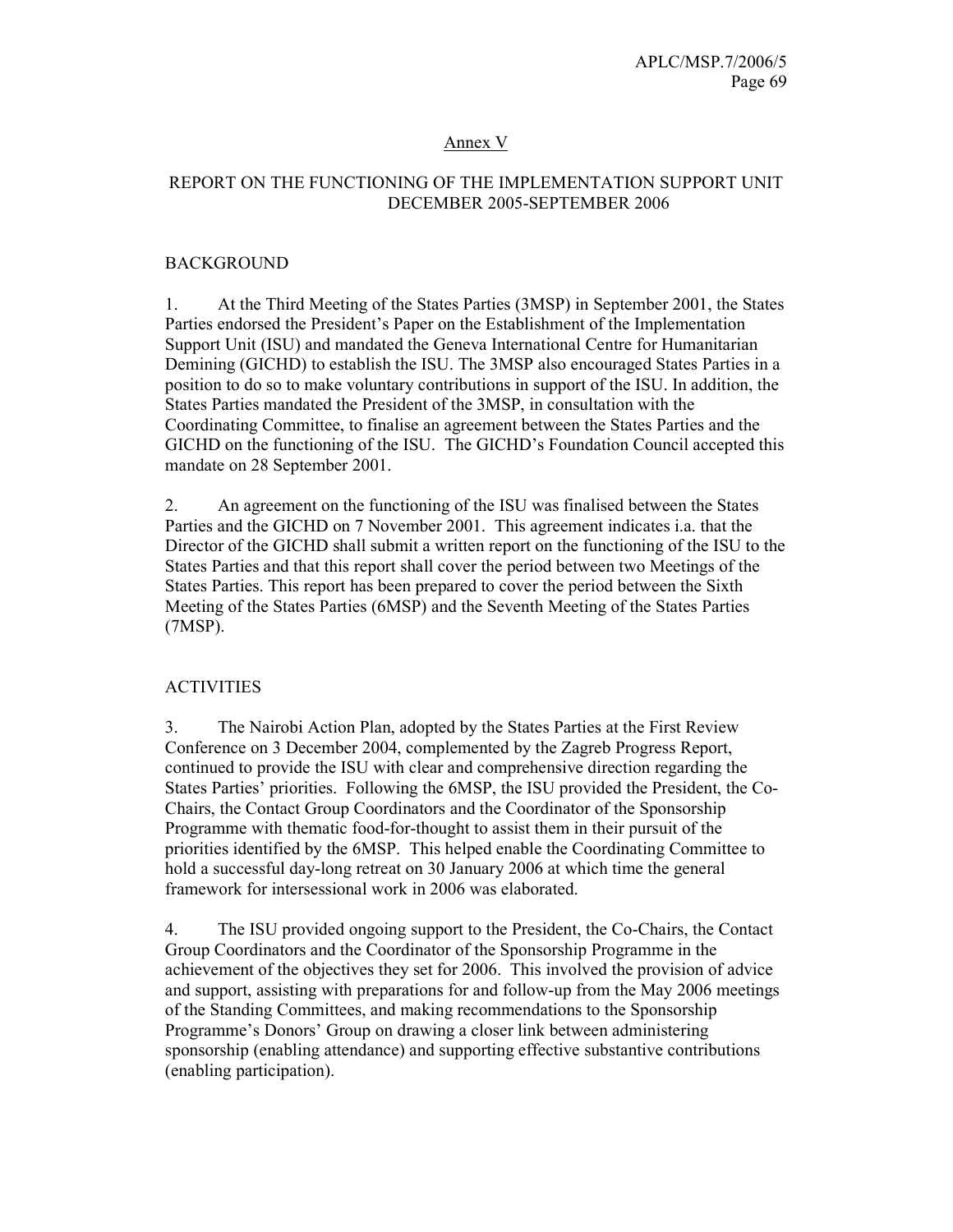5. Certain Co-Chairs and Contact Group Coordinators again launched ambitious initiatives and the ISU responded accordingly. This was particularly the case with respect to the Co-Chairs of the Standing Committee on Victim Assistance who sought to build upon the efforts of their predecessors by assisting the 24 most relevant States Parties in inter-ministerial efforts to enhance victim assistance objective setting and planning. Through project funding provided by Switzerland, the ISU established the temporary position of victim assistance specialist in order to provide process support to these 24 States Parties.

6. In 2006, victim assistance process support involved one-on-one meetings with officials from relevant ministries to raise awareness of the matter and to stimulate interministerial coordination, outreach to relevant international and other organizations, and, inter-ministerial workshops to bring together all relevant actors to discuss and consolidate improvements on objectives and the development of plans. In 2006, the ISU undertook process support visits to Afghanistan, Albania, Bosnia and Herzegovina, Croatia, Guinea-Bissau, Serbia, Tajikistan and Yemen, and, provided some form of advice to all 24 relevant States Parties.

7. The ISU's mandate states in part that the rationale for the unit is based on the support provided by the ISU being "critical to ensure that all States Parties could continue to have direct responsibility and involvement in the management and direction of the implementation process." On this basis, the ISU continually examines how it can support implementation and participation needs of States Parties that have special needs. In 2006, one group of States Parties with special needs which was identified was small States. Many of these States Parties face unique implementation challenges related to their size and limited resources as well as challenges in ensuring a practical level of participation in the overall operations of the Convention. In response, the ISU drafted a Small States Strategy which sees the ISU working to enable small States Parties to identify and put in place practical, common-sense and cost-effective ways to support implementation and participation. Phase I of the application of the Small States Strategy involved the ISU supporting Trinidad and Tobago in convening a 29-30 June 2006 workshop on the role of the Caribbean Community in the pursuit of the aims of the Convention.<sup>1</sup>

8. Providing advice and information to individual States Parties on implementation matters continued to be a central feature of the work of the ISU. In particular, perhaps due to the priority States Parties have placed on the implementation of Article 5 during the period 2005 to 2009, the ISU received an increasing number of requests for advice or support with respect to the mine clearance obligations contained within this Article. Responses by the ISU included support to one State Party in convening technical workshop on the implementation of Article 5 and preparations for a support visit to another State Party which is scheduled to take place in October 2006. The ISU also responded to numerous other requests for implementation support each month in addition to responding to requests for information from States not parties, the media, and interested organizations and individuals.

<sup>-</sup><sup>1</sup> See www.apminebanconvention.org/smallstates.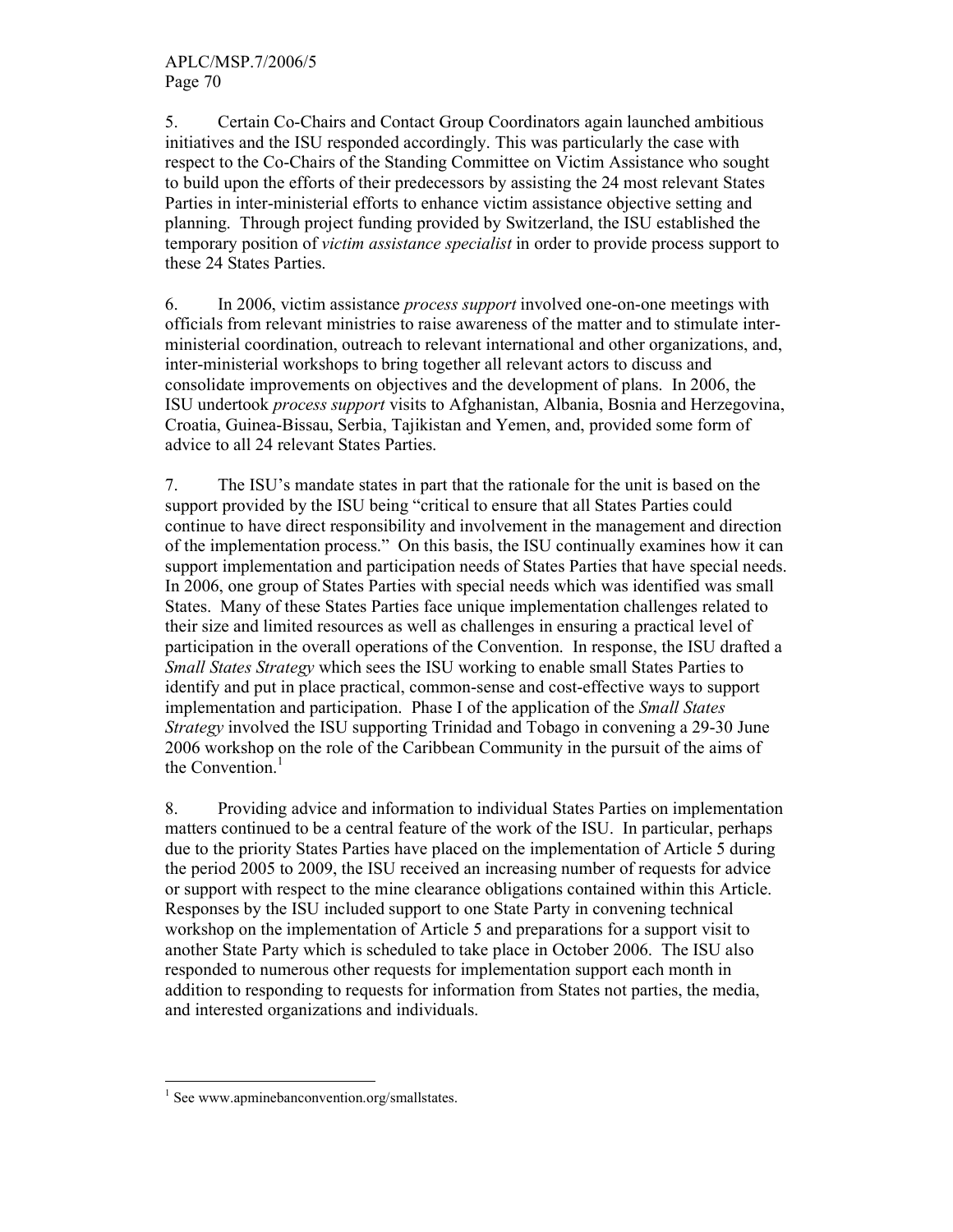9. The ISU provided its traditional substantive and organizational support to the President-Designate of the Seventh Meeting of the States Parties, working closely with the UN Department for Disarmament Affairs (UNDDA). In addition, the ISU provided support to the presumed host and presidency of the Eighth Meeting of the States Parties, in part by hosting for a one-week period in June 2006 an expert from the Hashemite Kingdom of Jordan.

10. The ISU continued to collect a large number of pertinent documents for the Convention's Documentation Centre, which is maintained by the ISU as part of its mandate. The Anti-Personnel Mine Ban Convention Documentation Centre currently contains over 5,000 records and continues to be used by States Parties and other interested actors as an important source of information on the Convention. In addition, in 2006 the ISU continued to expand the content on the GICHD's web site concerning the Convention and its implementation.<sup>2</sup>

11. In 2006, the ISU was requested by those with an interest in other issue areas to learn from the experience of implementation support in the context of the Anti-Personnel Mine Ban Convention. This has included inquiries made and information provided or presentations given to those interested in the Small Arms and Light Weapons Programme of Action, the Biological Weapons Convention, Protocol V of the Convention on Certain Conventional Weapons (CCW) and the draft Convention on the Rights of Persons with Disabilities.

### FINANCIAL ARRANGEMENTS

12. As indicated in the President's Paper on the Establishment of the Implementation Support Unit and the agreement between the States Parties and the GICHD, the GICHD created a Voluntary Trust Fund for activities of the ISU in late 2001. The purpose of this fund is to finance the on-going activities of the ISU, with the States Parties endeavouring to assure the necessary financial resources.

13. In accordance with the agreement between the States Parties and the GICHD, the Coordinating Committee was consulted on the  $2006$  ISU budget.<sup>3</sup> The  $2006$  ISU budget was distributed to all States Parties by the 6MSP Presidency along with an appeal for voluntary contributions.

14. In accordance with the agreement between the States Parties and the GICHD, the Voluntary Trust Fund's 2005 financial statement was independently audited by PriceWaterhouseCoopers. The audit indicated that the financial statement of the Voluntary Trust Fund had been properly prepared in accordance with relevant accounting policies and the applicable Swiss legislation. The audited financial statement, which indicated that the 2005 expenditures of the ISU totalled CHF 434,925, was forwarded to the Presidency, the Coordinating Committee and donors.

-

<sup>&</sup>lt;sup>2</sup> See www.apminebanconvention.org.

 $3$  Basic infrastructure costs (e.g. general services, human resources, accounting, conference management) for the ISU are covered by the GICHD and therefore not included in the ISU budget.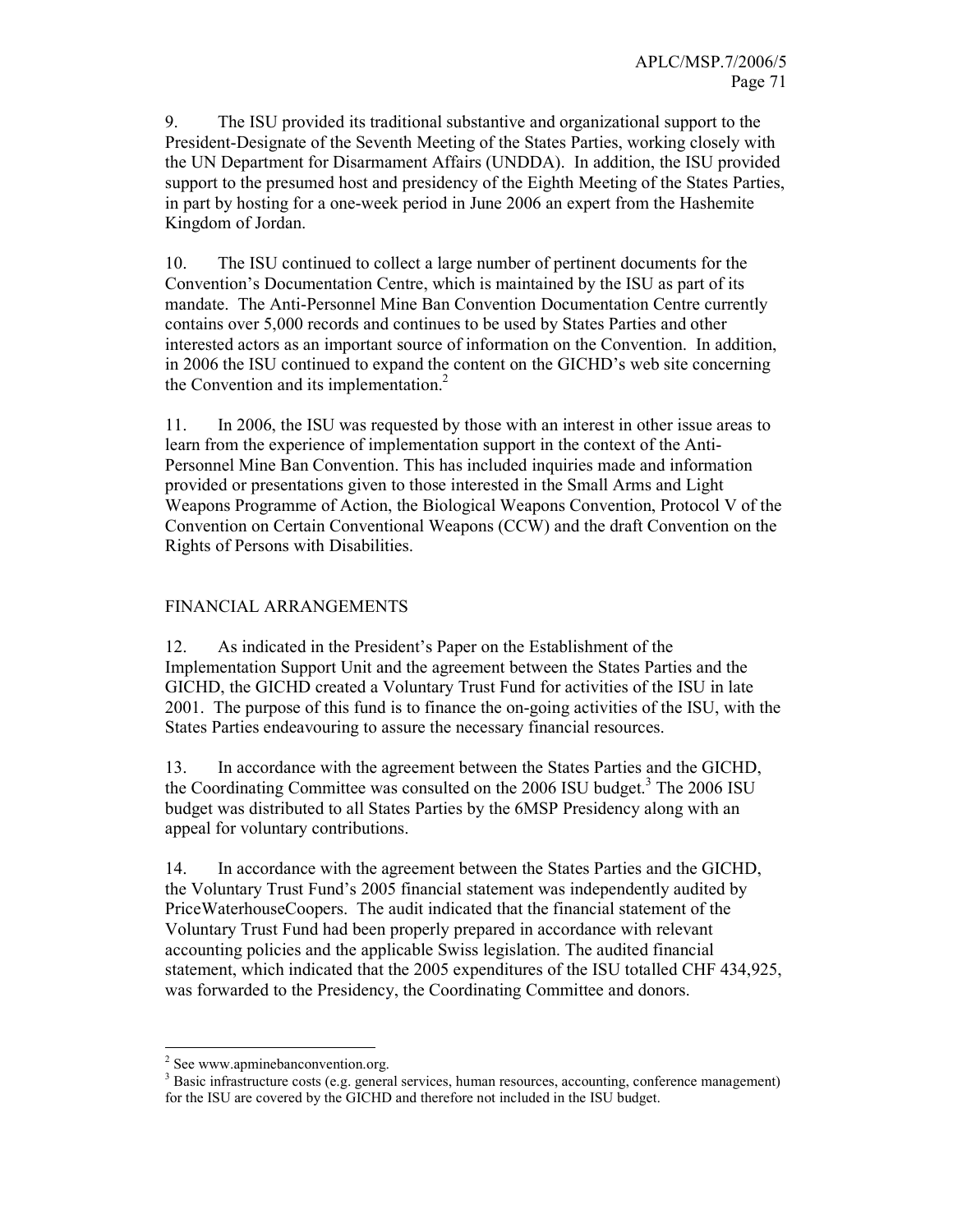|                        | Contributions    | Contributions received in |
|------------------------|------------------|---------------------------|
|                        | received in 2005 | $2006^5$ (CHF)            |
|                        | (CHF)            |                           |
| Albania                |                  | 1,000                     |
| Australia              | 38,572           | 123,084                   |
| Austria                | 70,840           |                           |
| Belgium                | 23,094           | 38,493                    |
| Bosnia and Herzegovina | 2,560            |                           |
| <b>Burundi</b>         |                  | 600                       |
| Canada                 | 57,137           | 53,660                    |
| Chile                  | 24,300           | 18,150                    |
| Cyprus                 |                  | 2,700                     |
| Czech Republic         | 38,010           |                           |
| Estonia                |                  | 1,500                     |
| Germany                |                  | 10,850                    |
| Hungary                | 12,700           | 12,500                    |
| Iceland                | 1,300            |                           |
| Ireland                | 53,100           |                           |
| Italy                  | 61,600           |                           |
| Lithuania              | 5,345            |                           |
| Luxembourg             | 23,100           |                           |
| Malaysia               |                  | 2,642                     |
| Malta                  |                  | 750                       |
| Mexico                 | 12,300           |                           |
| Netherlands            | 7,000            | 32,000                    |
| Nigeria                | 2,460            | 3,630                     |
| Norway                 | 108,962          |                           |
| Philippines            |                  | 1,300                     |
| Slovenia               |                  | 6,496                     |
| South Africa           |                  | 5,305                     |
| Turkey                 | 1,200            | 1,250                     |
| Total contributions    | CHF 544,380      | CHF 315,910               |

## Contributions to the ISU Voluntary Trust Fund<sup>4</sup> 1 January 2005 to 6 September 2006

<sup>&</sup>lt;sup>4</sup> All amounts in CHF.<br><sup>5</sup> As of 6 September 2006.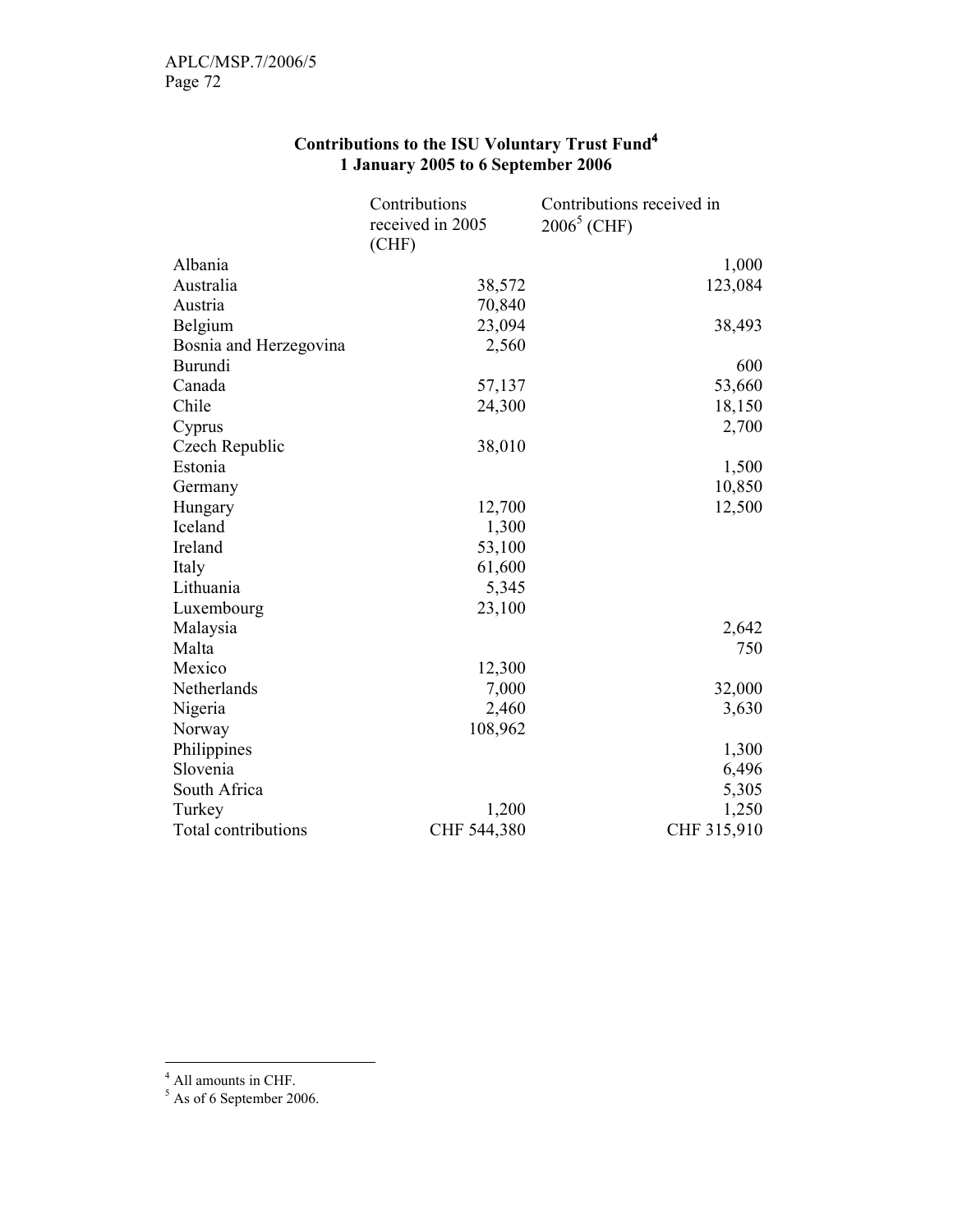## Annex VI

## LIST OF DOCUMENTS OF THE SEVENTH MEETING OF THE STATES PARTIES

| <b>SYMBOL</b>                           | <b>TITLE</b>                                                                                                                                                                                                                            | <b>PRESENTED BY</b>                                                                                          |
|-----------------------------------------|-----------------------------------------------------------------------------------------------------------------------------------------------------------------------------------------------------------------------------------------|--------------------------------------------------------------------------------------------------------------|
| APLC/MSP.7/2006/1*                      | Provisional Agenda                                                                                                                                                                                                                      | Co-Chairs of the<br><b>Standing Committee</b><br>on the General Status<br>and Operation of the<br>Convention |
| APLC/MSP.7/2006/2*                      | Provisional Programme of Work                                                                                                                                                                                                           | Co-Chairs of the<br><b>Standing Committee</b><br>on the General Status<br>and Operation of the<br>Convention |
| APLC/MSP.7/2006/3*                      | Draft Rules of Procedure for the<br>Seventh Meeting of the States<br>Parties                                                                                                                                                            | Co-Chairs of the<br><b>Standing Committee</b><br>on the General Status<br>and Operation of the<br>Convention |
| APLC/MSP.7/2006/4                       | Estimated costs for convening the<br>Seventh Meeting of the States<br>Parties to the Convention on the<br>Prohibition of the Use,<br>Stockpiling, Production and<br><b>Transfer of Anti-Personnel Mines</b><br>and on Their Destruction | Secretariat                                                                                                  |
| APLC/MSP.7/2006/L.1 and<br>Corr.1       | Report on the functioning of the<br>Implementation Support Unit,<br>November 2005 – September<br>2006                                                                                                                                   | Director of the<br>Geneva International<br>Centre for<br>Humanitarian<br>Demining                            |
| APLC/MSP.7/2006/L.2, Add.1<br>and Add.2 | Achieving the aims of the<br>Nairobi Action Plan: The<br>Geneva Progress Report 2005-<br>2006                                                                                                                                           | President-Designate                                                                                          |
| APLC/MSP.7/2006/L.3                     | Towards the full implementation<br>of Article 5                                                                                                                                                                                         | President                                                                                                    |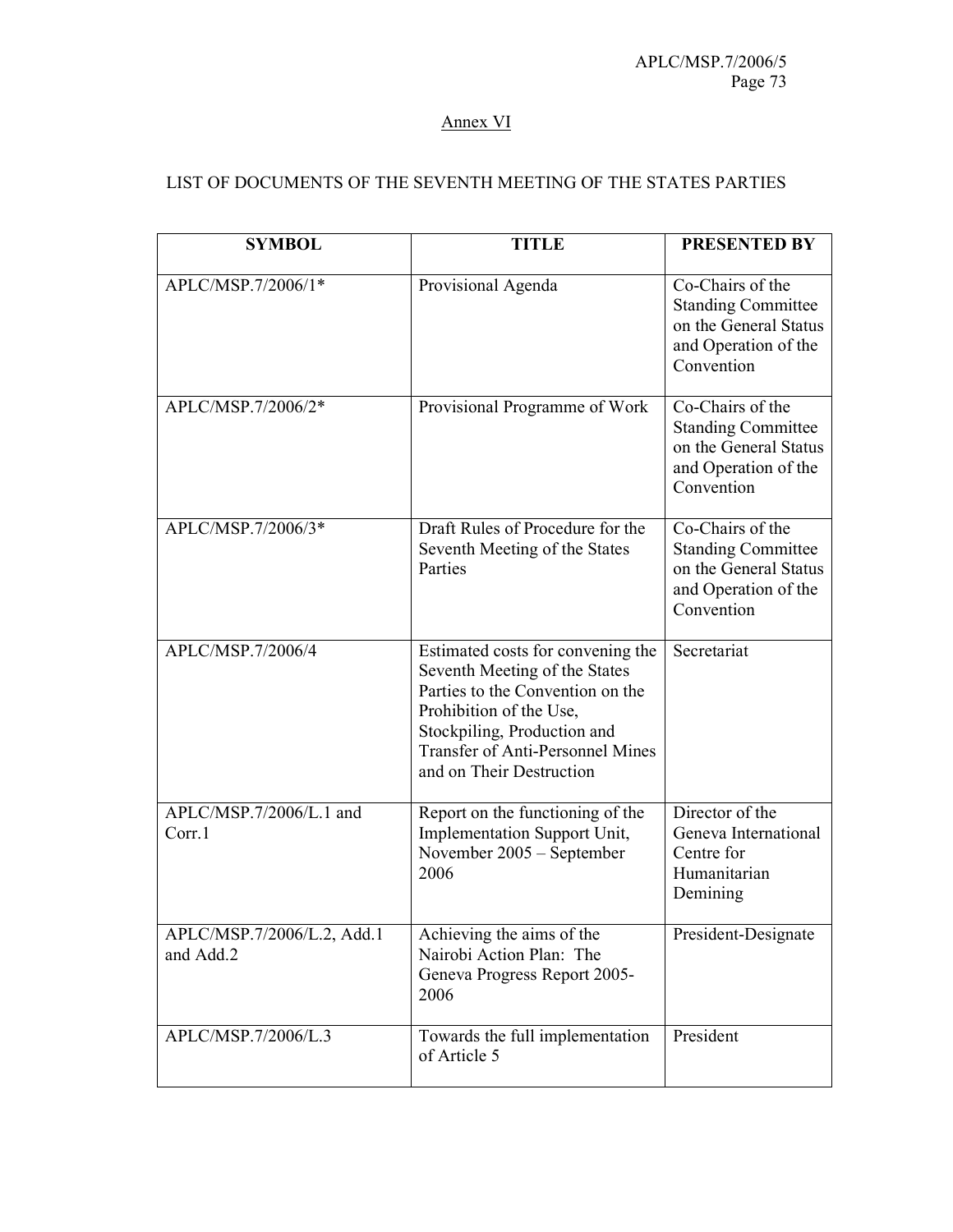| APLC/MSP.7/2006/L.4                                                                 | Convention on the Prohibition of<br>the Use, Stockpiling, Production<br>and Transfer of Anti-Personnel<br>Mines and on Their Destruction -<br>Proposed template for assisting<br>States Parties in requesting an<br>extension under Article 5              | Canada      |
|-------------------------------------------------------------------------------------|------------------------------------------------------------------------------------------------------------------------------------------------------------------------------------------------------------------------------------------------------------|-------------|
| APLC/MSP.7/2006/L.5                                                                 | Proposed voluntary declaration of<br>completion of Article 5<br>obligations                                                                                                                                                                                | Guatemala   |
| APLC/MSP.7/2006/R.1<br>(English/French/Spanish only)                                | List of Qualified Experts -<br>Provided by the States Parties<br>under Article 8, paragraph 9, of<br>the Convention on the<br>Prohibition of the Use,<br>Stockpiling, Production and<br><b>Transfer of Anti-Personnel Mines</b><br>an on Their Destruction | Secretariat |
| APLC/MSP.7/2006/INF.1<br>(English only)                                             | List of States Parties that have<br>submitted their reports to the<br>Secretary-General of the United<br>Nations in accordance with<br>Article 7 of the Convention                                                                                         | Secretariat |
| APLC/MSP.7/2006/INF.2<br>(English Only)                                             | An Action Plan to Universalise<br>and Implement the Mine Ban<br>Convention                                                                                                                                                                                 | President   |
| APLC/MSP.7/2006/INF.3<br>(English/French/Spanish only)<br>and Corr.1 (English only) | List of Participants                                                                                                                                                                                                                                       | Secretariat |
| APLC/MSP.7/2006/CRP.1<br>(English only)                                             | Requests for Observer Status in<br>accordance with Rule 1.4                                                                                                                                                                                                | President   |
| APLC/MSP.7/2006/CRP.2 and<br>Add.1                                                  | Draft Final Report                                                                                                                                                                                                                                         | Secretariat |
| APLC/MSP.7/2006/MISC.1<br>(English/French/Spanish only)                             | Provisional List of Participants                                                                                                                                                                                                                           | Secretariat |